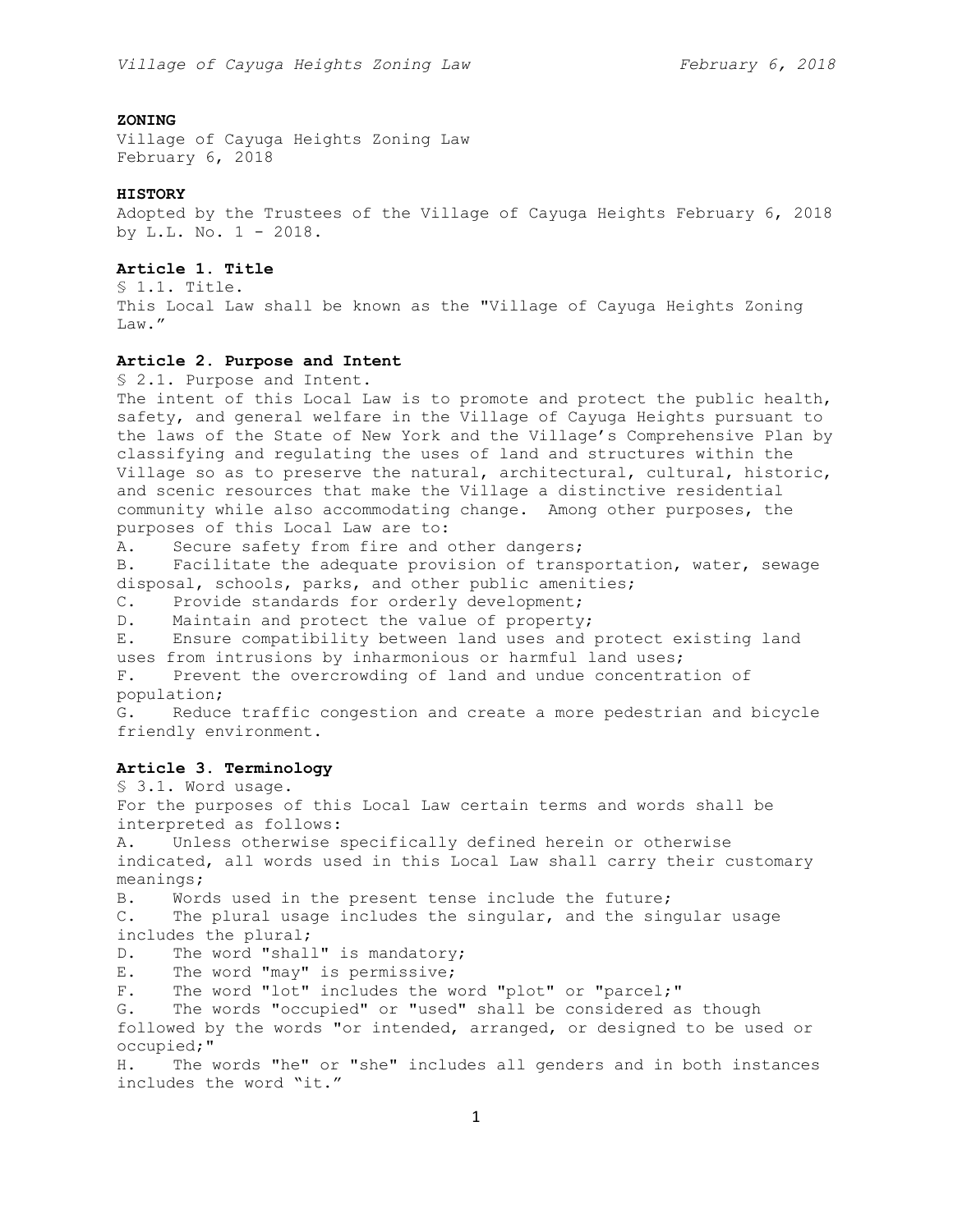# § 3.2. Controlling regulation.

Where provisions of this Local Law impose greater restrictions or a higher standard than those set forth in any other applicable statute, ordinance, law, or regulation of the Village of Cayuga Heights or the State of New York, the provisions of this Local Law shall be controlling. When the provisions of any other applicable statute, ordinance, law, or regulation of the Village of Cayuga Heights or the State of New York impose greater restrictions or a higher standard than this Local Law, the provisions of such other statute, ordinance, law, or regulation shall be controlling.

# § 3.3. Definitions.

When used in this Local Law, the following words and terms shall have the following meanings unless the context otherwise requires:

#### ACCESSORY APARTMENT

A secondary self-contained dwelling unit located within a one-family residence, which secondary unit is subordinate in location, and appearance to the primary unit, and which secondary unit includes kitchen, sleeping, and bathroom facilities, does not exceed fifty percent (50%) of the floor area of the primary dwelling unit, and has a minimum floor area of three hundred and fifty (350) square feet. A one-family residence with a secondary self-contained accessory apartment is identified by the Tompkins County Department of Assessment as a "two family residence."

## ACCESSORY BUILDING

A detached building subordinate and incidental to the principal building on the same lot and used for purposes customarily accessory to those of the principal building.

# ACCESSORY USE

An activity or land use found on the same lot as a principal land use that is incidental to, subordinate to, and customarily associated with the principal land use.

## ADULT CARE FACILITY

An establishment that for compensation provides residential care and services to adults who, by reason of choice, physical, or other limitations associated with age, physical or mental disabilities or other factors, are unable or substantially unable to live independently or choose not to live independently. Such establishment includes an adult care facility as defined in the New York Social Services Law which has received and continues to maintain a validly issued operating permit as an adult care facility from New York State Department of Social Services or the Tompkins County Department of Social Services. Such definition also includes retirement homes and communities which provide residences for the elderly with some supportive services.

# ADULT DAY-CARE FACILITY

An establishment that for compensation provides day-care services to adults who, by reason of physical or other limitations associated with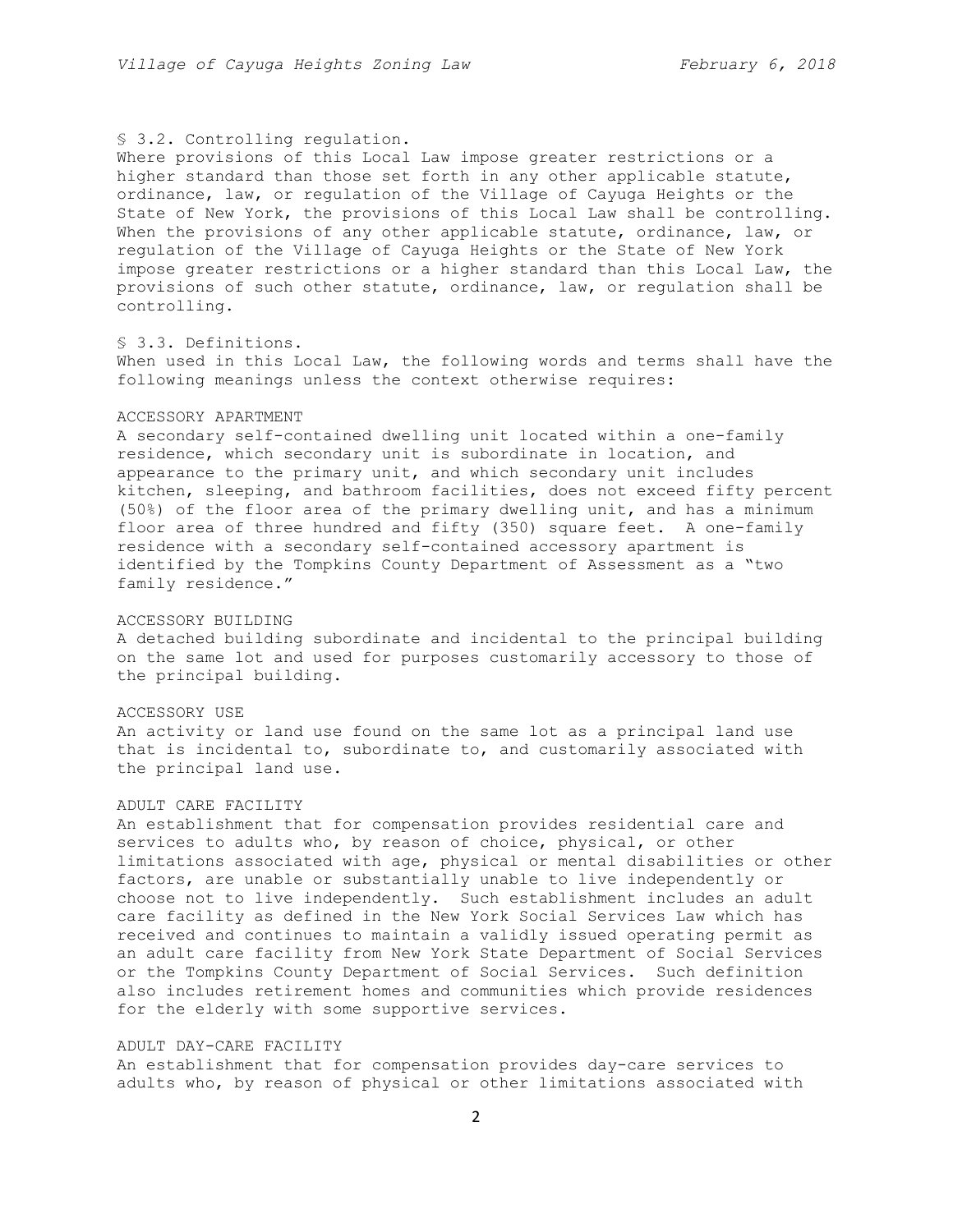age, physical or mental disabilities or other factors, are unable or substantially unable to live independently without supervision.

#### ADULT HOME

An adult care facility established and operated for the purpose of providing long-term residential care, room, board, housekeeping, personal care, and supervision to five (5) or more adults unrelated to the operator and complying with the standards contained in the New York State Social Services Law § 487.

#### AFFINITY HOUSE

A residential facility where unrelated individuals live together in an intentional community guided by shared values, needs, interests, or activities, and share a single-family home with a common kitchen, sanitary facilities, and other common living facilities.

#### ALTERATION

A. As applied to a building or structure: (1) An enlargement by increasing in height or by extending on a side, front, or back; (2) Moving from one location or position to another; (3) Any change to, addition to, or removal of the structural parts; or (4) Any change to, addition to, or removal of partitions, or any change in walls, ceilings, windows, or doors. B. The term "alter," in its various modes and tenses and its participial form, refers to the making of an alteration.

#### BANKFULL

The condition where streamflow just fills a stream channel up to the top of the bank and at a point where the water begins to flow over its bank.

## BASEMENT

That space of a building where the floor is partly or entirely below grade, which has at least one half  $(1/2)$  of its height, measured from floor to ceiling, above the average finished grade of the ground adjoining the building.

#### BED-AND-BREAKFAST

A building originally built and used as a residence other than a hotel or motel in which accommodations for transients are regularly offered for compensation and which accommodations include provision of no more than one (1) meal daily, and the entire service, food and lodging are included in a single, per diem rate.

## BERM

A mound of earth used for decorative, screening, or buffering purposes.

#### BLOCK

An area of land bounded on all sides by streets, rights-of-way, water bodies, and/or other well-defined geographic features.

## BOARDING HOUSE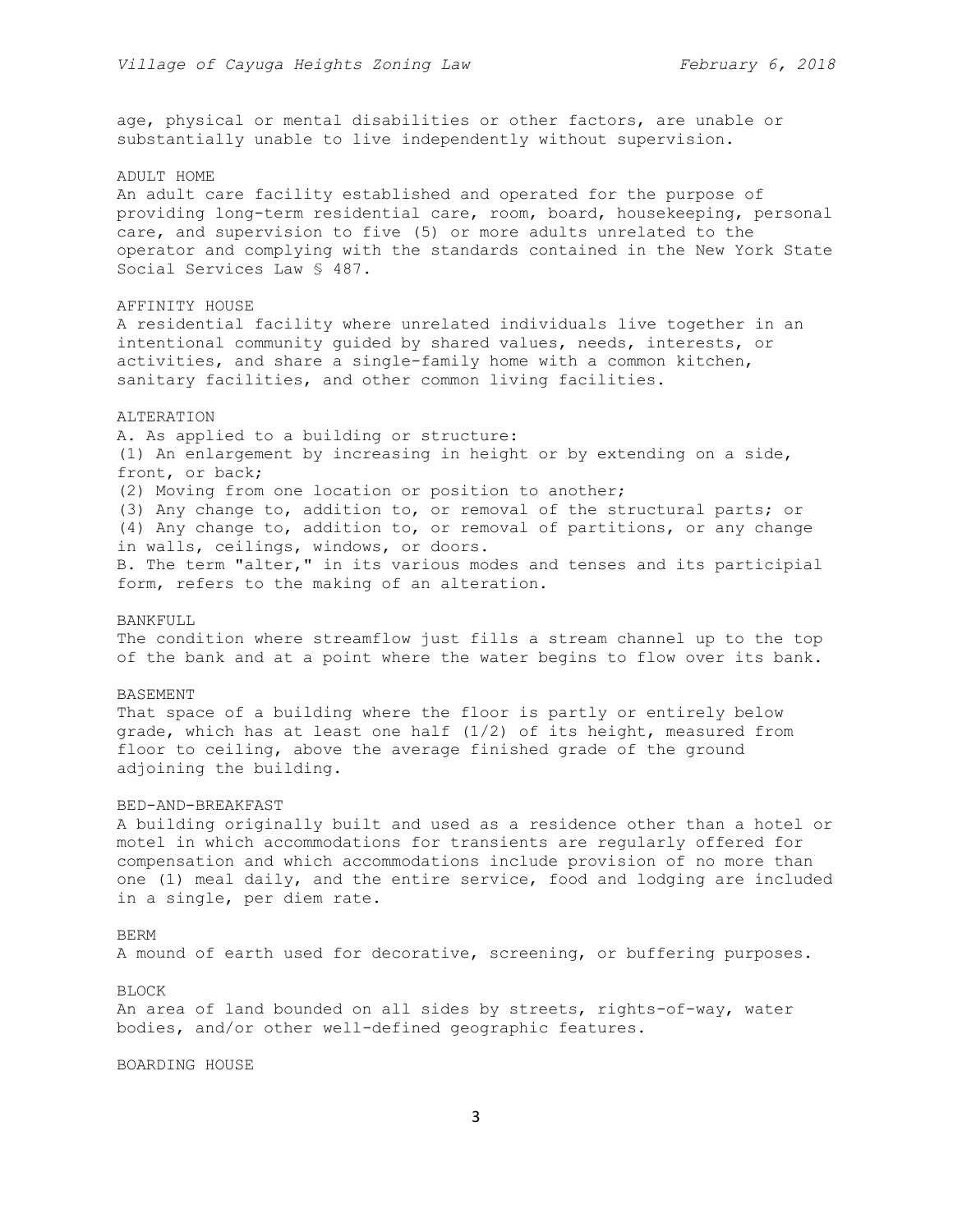A multiple dwelling or other residential structure in which lodging facilities and meals are supplied for compensation, over an extended period of time, and where there are no single overnight stays by transient guests. The term "boarding house" shall include "rooming house," "furnished room house," and "tourist house." This term shall not include "fraternity,""sorority," "student dormitory," "student cooperative," or "bed and breakfast."

## BUILDING

Any structure used for, or intended for supporting or sheltering, any use or occupancy.

## BUILDING CODE

The New York State Uniform Fire Prevention and Building Code (9 NYCRR Part 600 et seq.), as amended from time to time, and any successor regulations, laws, or codes.

BUILDING COVERAGE See Lot Coverage.

## BUILDING PERMIT

A certificate issued by the municipal official charged with the enforcement of the Uniform Fire Prevention and Building Code (Building Code) in the municipality that must be issued before activities such as construction, alteration, or expansion of buildings or improvements on the land may legally commence.

## CARPORT

A one-story roofed structure permanently open on one (1) or more sides and designed for and used for occupancy by a motor vehicle.

## CATERER

A person or enterprise that for compensation prepares food for consumption predominantly at premises other than the location of the business.

## CELLAR

That space of a building where the floor is partly or entirely below grade, which has more than half of its height, measured from floor to ceiling, below the average finished grade of the ground adjoining the building.

## CERTIFICATE OF OCCUPANCY

A certificate issued by the municipal official charged with the enforcement of the Uniform Fire Prevention and Building Code (Building Code) in the municipality that certifies that a building was completed in accordance with approved construction plans, meets provisions of local zoning law, conforms to the Building Code, and allows it to be occupied.

# CHILD DAY CARE

Care for a child provided for compensation on a regular basis away from the child's residence for less than twenty-four (24) hours per day by someone other than the parent, step-parent, guardian, or relative within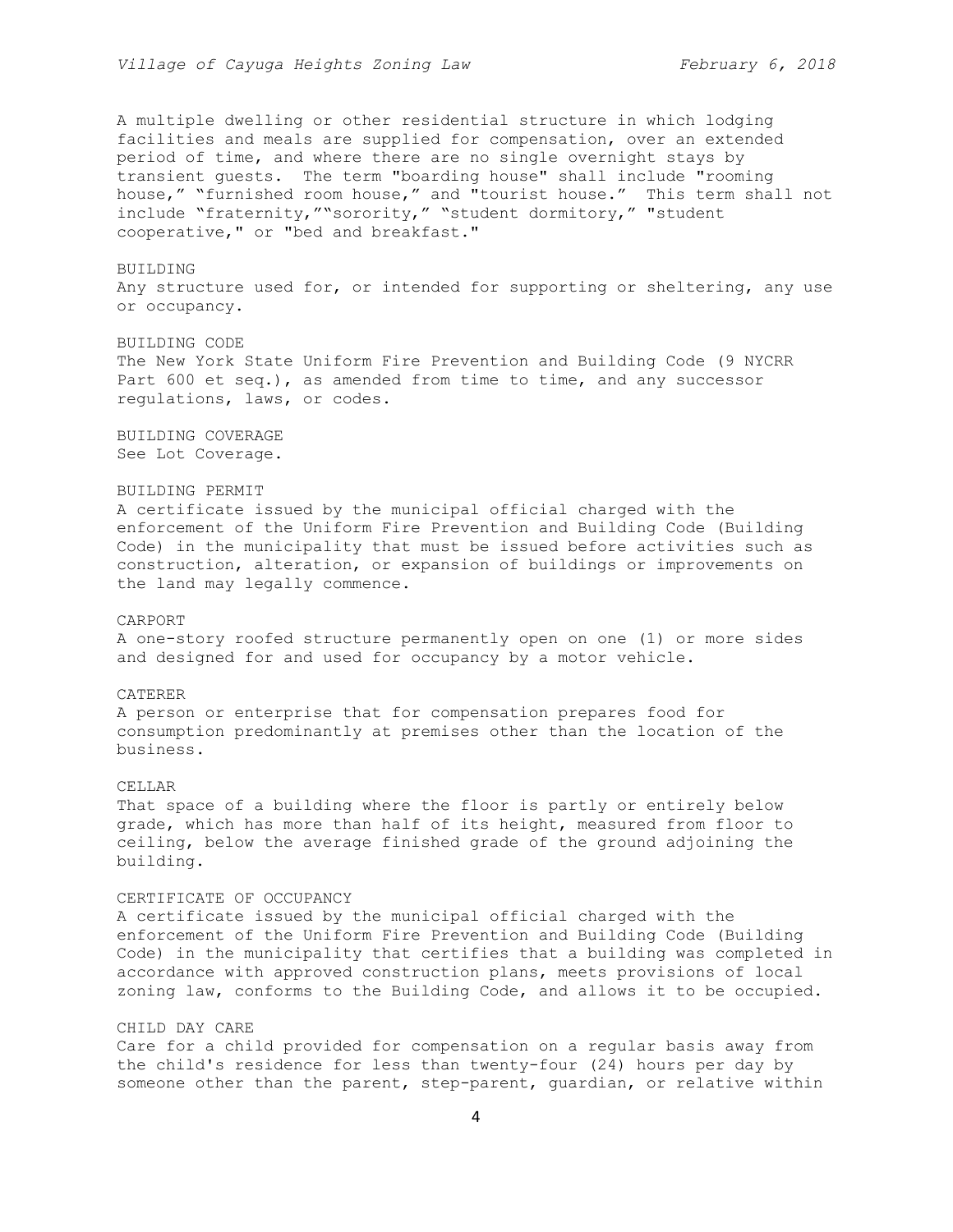the third degree of consanguinity of the parents or step-parents of such child. A relative within the third degree of consanguinity of the parent or step-parent includes: the grandparents of the child; the greatgrandparents of the child; the great-great-grandparents of the child; the aunts and uncles of the child, including the spouses of the aunts and uncles; the great-aunts and great-uncles of the child, including the spouses of the great-aunts and great-uncles; the siblings of the child; and the first cousins of the child, including the spouses of the first cousins. Child day care does not include care provided in a summer day camp, traveling summer day camp or children's overnight camp as defined in the State Sanitary Code; a program for school-age children operated solely for the purpose of religious education, sports, classes, lessons or recreation; a facility providing day treatment under an operating certificate issued by the Office of Mental Health or by the Office for People with Developmental Disabilities; or a kindergarten, prekindergarten or nursery school for children three (3) years of age or older, or a program for school-age children conducted during non-school hours, operated by a public school district or by a private school or academy which is providing elementary or secondary education or both in accordance with the compulsory education requirements of the Education Law, provided that such kindergarten, pre-kindergarten, nursery school or program is located on the premises or campus where the elementary or secondary education is provided.

# CHILD DAY-CARE CENTER

A program or facility, but not a residence, licensed by and operated in accordance with 18 NYCRR Part 418 of the New York State Department of Social Services, in which child day care is provided on a regular basis to more than six (6) children for more than three (3) hours per day per child, and which is not a school, family day-care home, or group family day-care home. (See also "family day-care home," "group family day-care home.")

## CLUBHOUSE.

A building or premises used exclusively by members of an organization and their guests which building or premises is devoted to recreational or athletic purposes, not primarily conducted for gain, and not including commercial and merchandising activities for other than its own members.

#### CLUSTER DEVELOPMENT

The modification of a subdivision of land where limited deviations from the regulations of the zoning district in which it is located are permitted in order to preserve open space or the natural and scenic quality of the remainder of the land.

#### COMMERCIAL VEHICLE

Any vehicle, conveyance, or piece of mechanized equipment which is used to further any business, trade, profession or employment, and which meets any one (1) or more of the following criteria: A. There is affixed on it any writing or logo that designates an

affiliation with any business, trade, profession, or employment;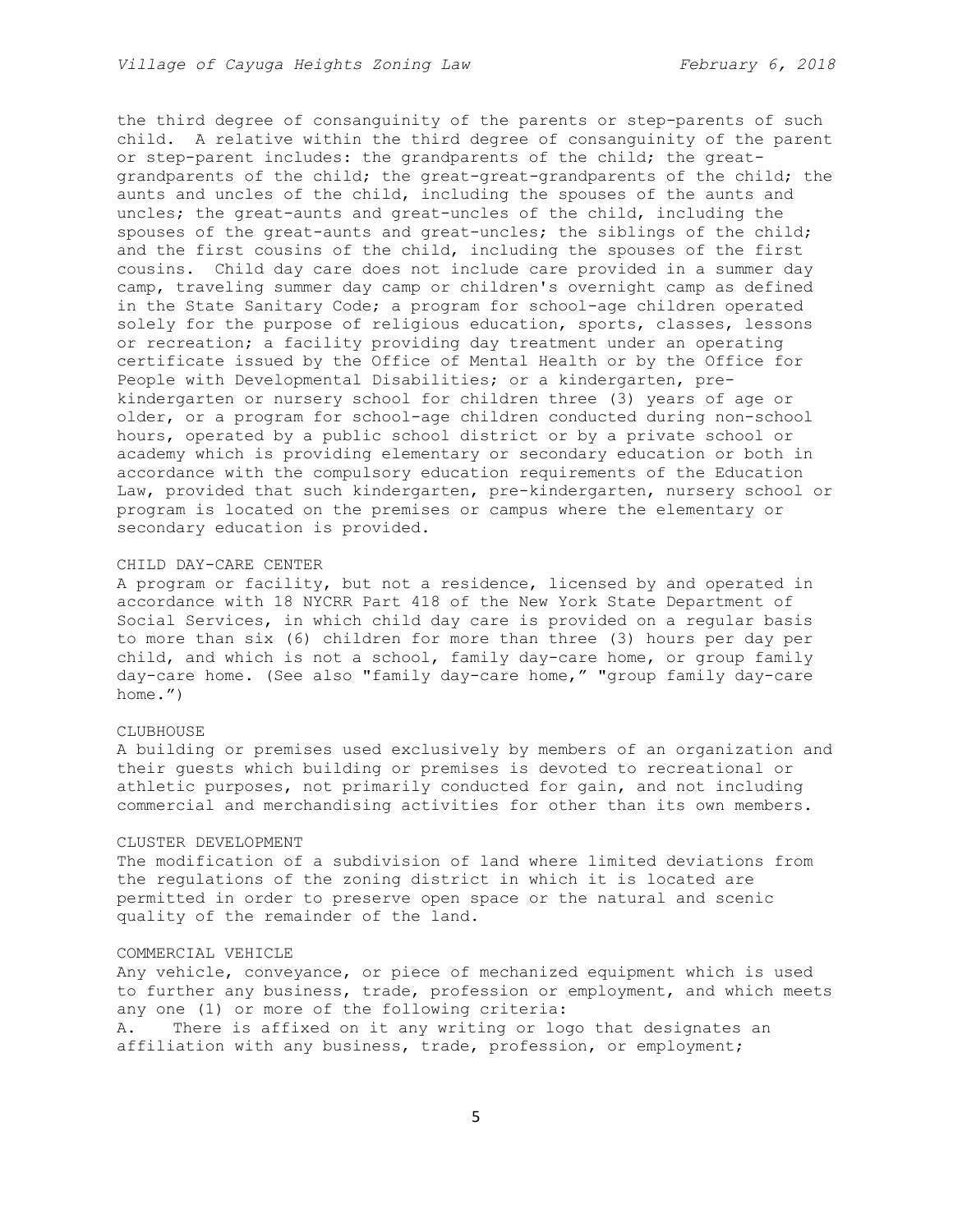B. It is used to store in a manner or place that is visible from outside of the vehicles any tools, equipment, accessories, or other things used to further any business, trade, profession, or employment; C. It is used to transport persons, their luggage, and/or their animals, or other materials for any kind of fee or charge; D. Its length is more than eighteen (18) feet; E. Its width is more than seven (7) feet; F. It has a mechanized dumping capability; G. It has a plow blade or plow blade frame or other device attached thereto, or a plow blade or other device is stored together with the vehicle on the same premises. COMPLETE STREETS A transportation policy and design approach in which streets and street rights-of-way are designed, built, and operated to enable safe access and movement for all users, including pedestrians, bicyclists, motorists, and public transportation riders of all ages and abilities. CURB CUT An angled cut in a curb that permits vehicular access from a street to a driveway, garage, parking lot, or loading dock. CURBLINE The edge of a roadway clearly defining the pavement edge. DECK A horizontal, exterior, typically roofless platform adjoining a house or building that is frequently made of lumber and elevated above the finished grade of the underlying ground. A deck the surface of which is over two (2) feet above the surface of the underlying ground as finally graded shall be included in computing lot coverage. DIAMETER AT BREAST HEIGHT (DBH) Tree trunk diameter measured in inches at a height of four feet six inches (4'6") above the finished grade at the base of the tree. DISABILITY GLARE Glare resulting in reduced visual performance and visibility such as that caused by scattered light (straylight) originating from a bright source and resulting in degradation of retinal image contrast. DORMITORY, COLLEGE See Residence Hall, College. DRIVE-THROUGH OR DRIVE-IN FACILITY An establishment or facility that by design of physical facilities permits customers to receive a service or obtain a product (including food) while remaining in a motor vehicle on the premises. DRIVEWAY An area on a lot designed or used to provide a means of access for the passage of motor vehicles to and from a street or way to the interior of a lot.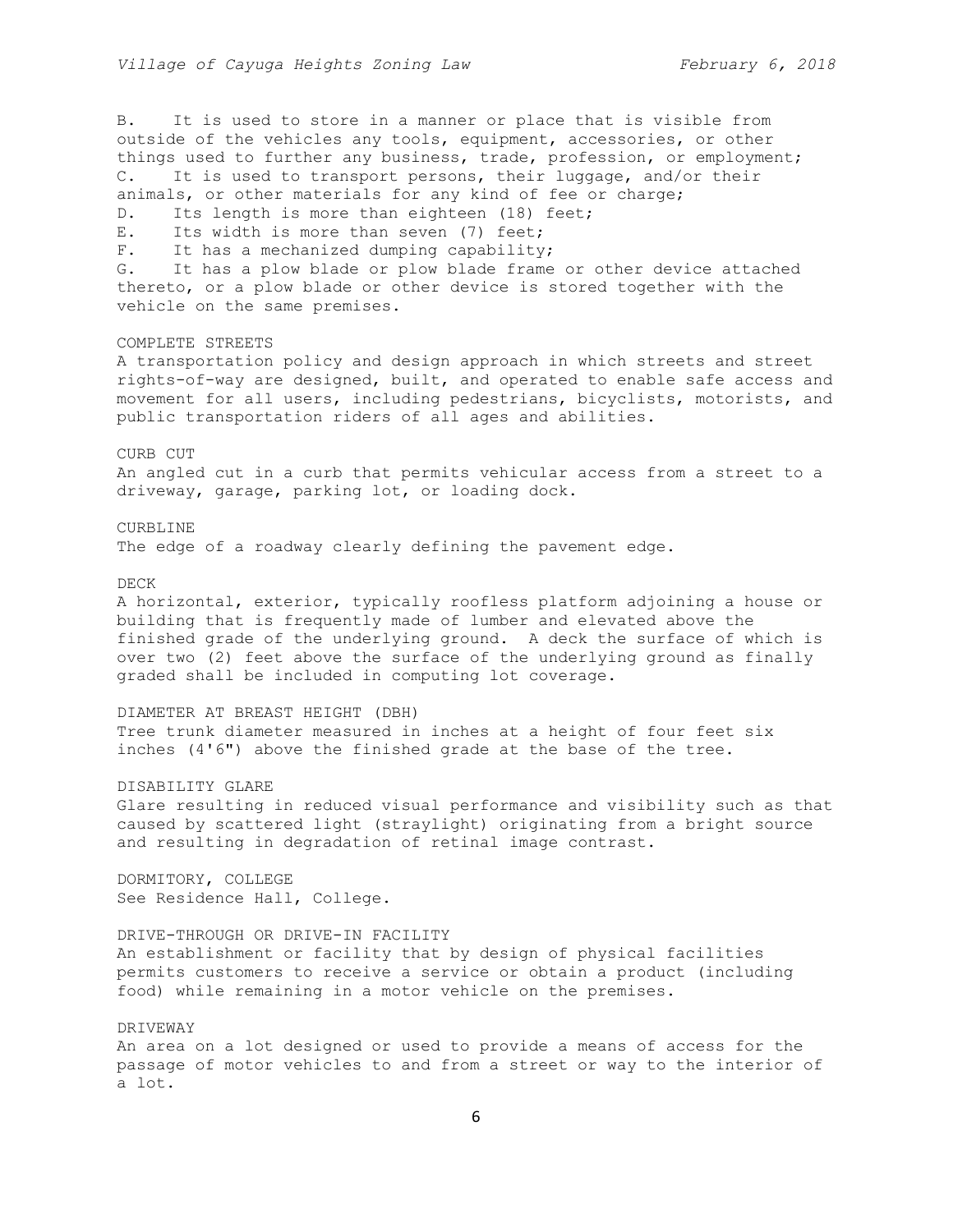DWELLING See Residence

DWELLING UNIT A single living unit providing kitchen, sleeping, and bathroom facilities for one (1) or more persons.

EASEMENT The grant by a property owner to the public or a person or persons of the use of a defined parcel of land for a specific purpose.

ENVIRONMENTAL IMPACT STATEMENT (EIS) A written "draft" or "final" document prepared in accordance with the State Environmental Quality Review Act. A draft EIS (DEIS) is the initial statement prepared by either the project sponsor or the lead agency and circulated for review and comment before a final EIS (FEIS) is prepared.

#### EXCLOSURE FENCE

A fence that is designed and used to prevent animals from obtaining access to individual plantings or small groups of plants, flowers, gardens, lawn areas, shrubs, bushes or trees in order to assist with or promote the preservation, health or growth of such plant life.

EXCLOSURE FENCE, PERMANENT Any exclosure fence that remains after May  $1^{st}$  of any year.

EXCLOSURE FENCE, SEASONAL An exclosure fence that is intended to be temporary and erected only from November 1st to May 1st.

## FAMILY

A. One (1) or more persons, whether or not related to each other by blood, marriage, or adoption, all living and cooking together as a single, stable, and bona fide housekeeping unit, so long as such persons together occupy, own, lease, or rent a whole of a separate building or dwelling unit as the functional equivalent of a family related by blood, marriage, or adoption and use all rooms and housekeeping facilities in common.

B. More than one (1) family will be presumed to exist if any of the following features are found in or associated with one (1) dwelling unit:

1. More than one (1) mailbox, mail slot, or post office address;

2. More than one (1) electric meter;

3. More than one (1) gas meter;

4. Partitions barring access between portions of the dwelling unit;

5. Separate written or oral leases or rental agreements between the owner and the occupants providing for the payment of rent for portions of the dwelling unit.

C. Additional factors to be considered in determining whether or not a group of persons living together is the functional equivalent of a family shall include: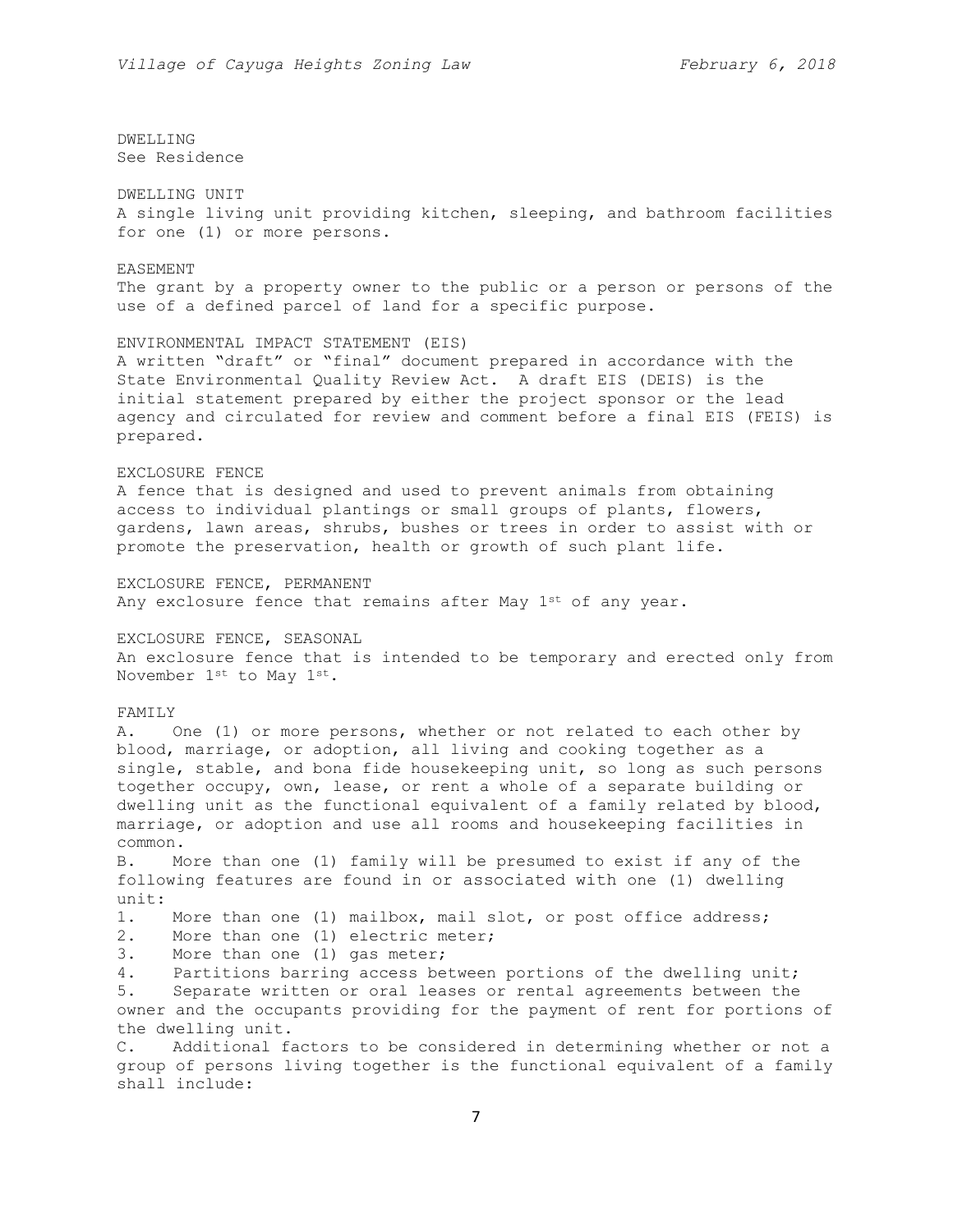1. Whether the group is of a permanent nature and is neither merely a framework for transient or seasonal (including as "seasonal" a period of one (1) academic year or less) living, nor merely an association or relationship which is transient or seasonal in nature;

2. Whether expenses for preparing of food, rent or ownership costs, utilities, and other household expenses are shared and whether the preparation, storage and consumption of food is shared;

3. Whether or not different members of the household have the same address for the purposes of:

- a. Voter registration;
- b. Driver's license;

c. Motor vehicle registration;

d. Summer or other residences;

e. Filing of taxes;

4. Whether or not furniture and appliances are owned in common by all members of the household;

5. Whether or not any children are enrolled in local schools;

6. Whether or not householders are employed in the local area;

7. Whether or not the group has been living together as a unit for an extended period of time, whether in the current dwelling unit or other dwelling units;

8. Any other factor reasonably related to whether or not the group of persons is the functional equivalent of a family.

## FAMILY DAY-CARE HOME

A facility, home, or other establishment, defined as a family day-care home in § 390 of the New York State Social Services Law and licensed by the New York State Department of Social Services, at which child day care is provided for generally three (3) to six (6) children and which is operated in accordance with State and County regulations governing operations of a family day-care center.

# FAMILY-TYPE HOME FOR ADULTS

An adult care facility providing services to four (4) or fewer adult persons unrelated to the operator, as defined as a family-type home for adults in the New York State Social Services Law, and certified by the New York State Office of Children and Family Services.

# FENCE or WALL

Any structure of any material or combination of materials, including a gate that is part of the structure, that is designed to enclose land, divide land, mark a boundary, create a barrier, limit access to or direct passage across land, provide screening, protect against a potential hazard, or serve a decorative purpose. A freestanding arch or arbor shall not be considered a fence or wall even if it otherwise satisfies the foregoing definition. In no case will living plants, such as hedges, shrubs, bushes or trees, be deemed or considered to be a fence or wall regardless of how these may be arranged or located, and regardless of whether these may serve the same or a similar purpose as a fence or wall. Terraces, steps, and other similar improvements will not be deemed to be a fence or wall. Earthen berms that exceed four (4) feet in height above the natural grade will be deemed to be a fence or wall.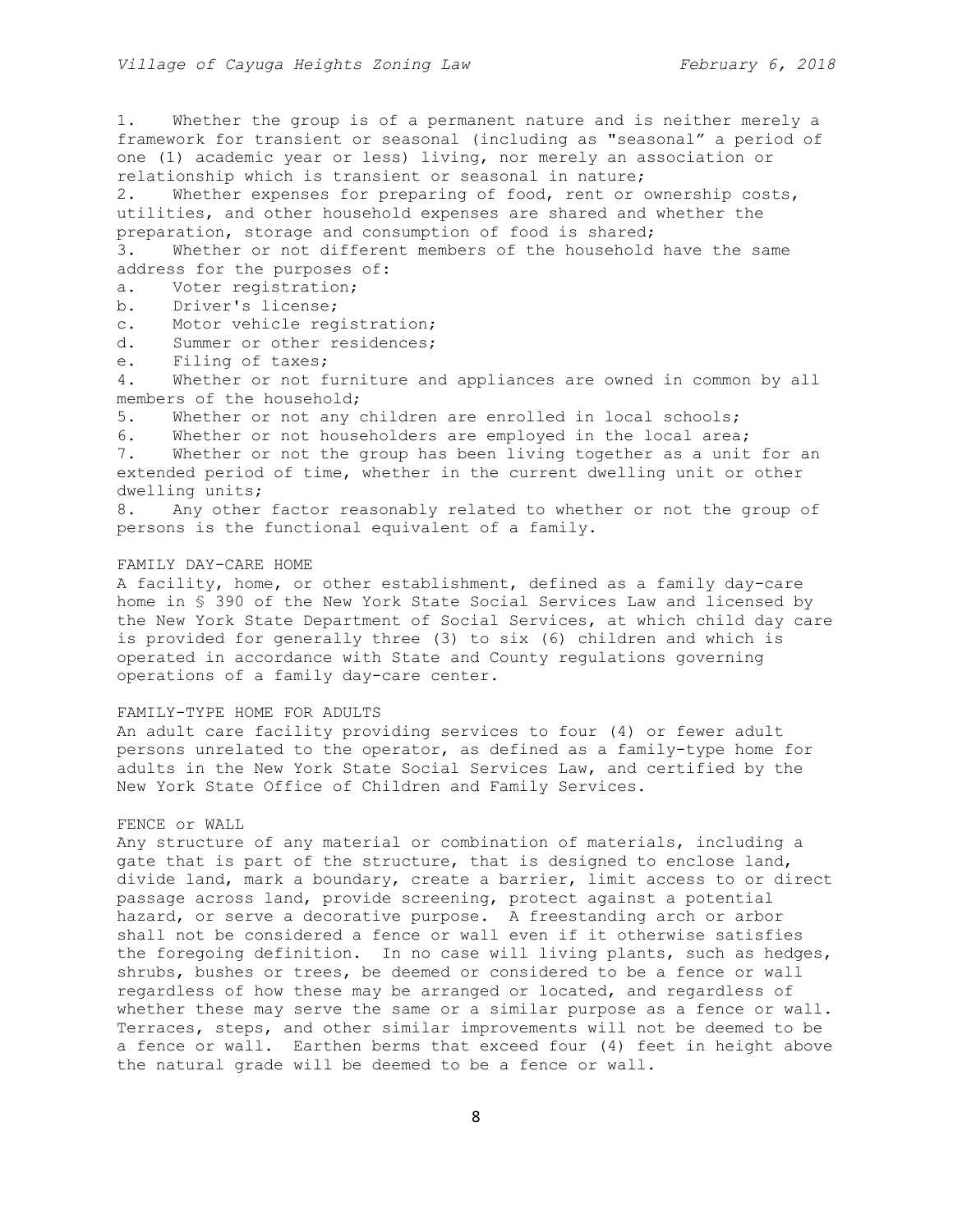## FINAL PLAT APPROVAL

The approval by the Village's Planning Board of a final subdivision drawing or plat that shows the subdivision, proposed improvements, and conditions as specified in the Village's Subdivision Regulations and as required by the Planning Board in its approval, if any, of the preliminary plat.

FITNESS CENTER See Health Club.

FLASHING SIGN Any sign where emitted or reflected light is not constant in intensity and color at all times.

# FRATERNITY or SORORITY

A place of residence other than a hotel, rooming or boarding house, or dormitory that is operated by a nationally-chartered membership organization or a locally chartered organization, and used, occupied and maintained for persons enrolled in a college, university, or other educational institution and which is recognized and subject to controls by such educational institution.

#### FULL CUTOFF

Pertaining to light from a light fixture, zero intensity at or above horizontal and limited to a value not exceeding ten percent (10%) of lamp lumens at or above eighty degrees (80°).

#### GARAGE

A portion of a building, or a detached building, designed to be used primarily for storage of automobiles and other motor vehicles. For a garage that is part of a principal building, the garage use must be subordinate and clearly incidental to the use of the rest of the building. For a detached garage, the garage building must be subordinate and clearly incidental to the principal building, and be located on the same lot as the principal building except as otherwise specifically permitted by this local law.

#### GARAGE SALE

The sale or offering for sale, open to the public, conducted for no more than two (2) days in any calendar year, of new, used or secondhand items of personal property at any one (1) residential premises at any one (1) time. Includes all sales in residential areas entitled "garage sale," "yard sale," "tag sale," "porch sale," "lawn sale," "attic sale," "basement sale," "rummage sale," "flea market sale" or any similar casual sale of tangible personal property.

## GRADE, EXISTING

The vertical elevation of the ground surface at any point on a lot as shown on a survey submitted in conjunction with an application for a building permit or grading permit.

GRADE, FINISHED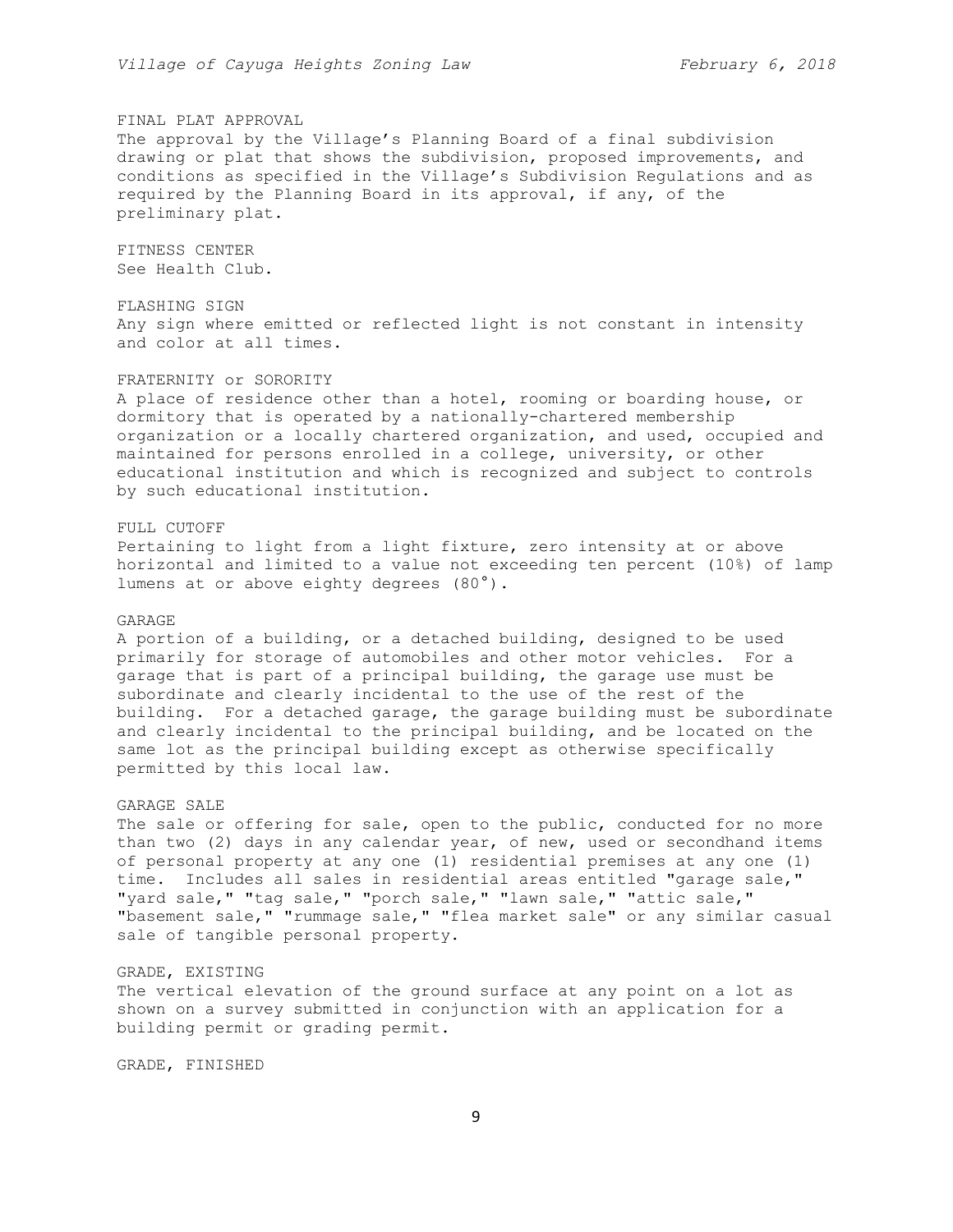The final, post-construction vertical elevation of the ground surface at any point on a lot.

## GROUP FAMILY DAY-CARE HOME

A facility, home, or other establishment defined as a group family daycare home in § 390 of the New York State Social Services Law and licensed by the New York State Department of Social Services, at which child day care is provided for seven (7) to twelve (12) children and which is operated in accordance with State and County regulations governing operations of a group family day-care home.

#### GROUP HOME

A small residential facility designed to serve unrelated individuals, regulated by New York State, including but not limited to recovering substance abusers, the mentally and physically disabled, pregnant/parenting teens, and victims of domestic violence, who, under caregiver supervision, share a single-family home with a common kitchen, sanitary facilities, and other common living facilities.

## HEALTH CLUB

A commercial establishment which provides as its primary purpose facilities for individual physical health activities, such as aerobic exercise, running and jogging, use of exercise equipment, saunas, showers, massage rooms, and lockers. Such establishments are operated as a business even if open only to members and their guests on a membership basis and not to the public at large paying a daily admission fee.

#### HEIGHT

A. As it relates to buildings in the Residence, Multiple Housing, and Planned Development Zones, the measurement from the lowest point of the existing grade at the building foundation to the average height between eaves and ridge for pitched roofs and to the highest part of the parapet for flat roofs.

B. As it relates to buildings in the Commercial Zone, the measurement from the lowest point of the existing grade at the building foundation to the highest point of the building.

C. As it relates to fences and walls, the distance measured from the ground to the highest point of any component part of the fence or wall, other than arches, arbors, gates, entrances, and fence posts not higher than six (6) inches above the adjoining fence. A fence or wall built on a man-made berm of earth or other natural materials shall be measured from the base of the berm to the top of the highest point of any component part of the fence or wall, other than arches, arbors, gates and entrances.

#### HOME OCCUPATION

A business conducted within a dwelling, or a building accessory thereto, by a resident of the dwelling, which is clearly incidental and secondary to the use of the property for residential purposes, and which is the type of business that is customarily conducted within a dwelling or building accessory thereto.

HOUSEHOLD PETS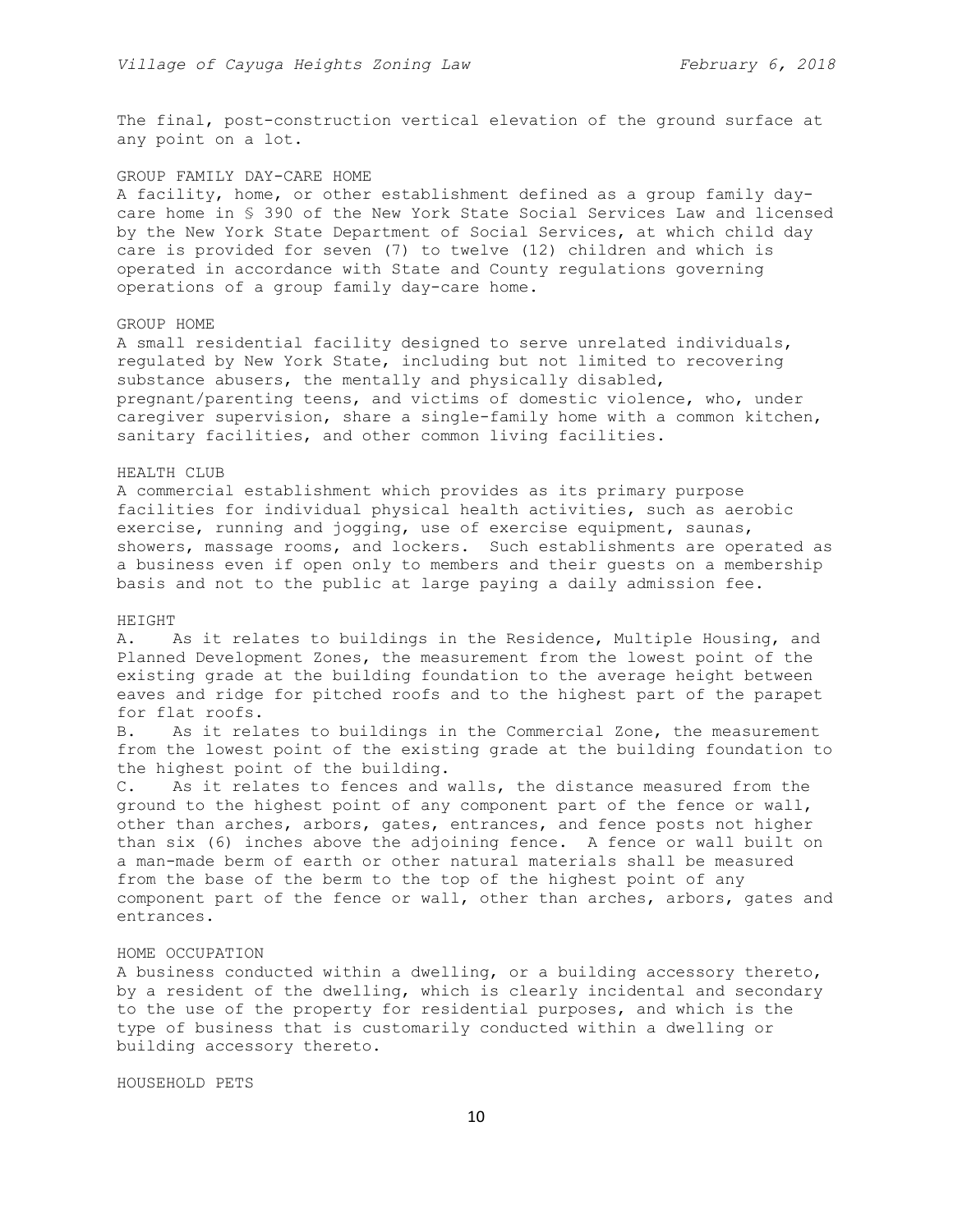Domesticated dogs, cats, birds, fish, amphibians, reptiles, mice, ferrets, rabbits, hamsters, gerbils, and other domesticated small animals ordinarily kept as pets which eat and sleep within a dwelling unit occupied by a family.

#### IMPERVIOUS SURFACE

Any paved, hardened or structural surface which does not allow infiltration of water. Such surfaces include, but are not limited to, impervious streets, driveways, parking lots, tennis courts, buildings, and swimming pools.

## INSTITUTION OF HIGHER EDUCATION

Any entity, whether public, private or parochial, which provides, as its primary purpose, educational instruction above the twelfth grade level including all academic, residential and service facilities attendant thereto and which is chartered, registered and/or certified, by the Commissioner of the New York State Department of Education or the Regents of the University of the State of New York, or their successors.

#### INVASIVE SPECIES

As listed in the "Regional Invasive Species List" produced by the Tompkins County Environmental Management Council, as revised from time to time, or in other lists produced by Tompkins County or New York State, these are alien or exotic non-native plant species that spread and compete with native species, often eliminating the latter.

## LIGHT POLLUTION

Any adverse effect of artificial light, including sky glow, glare, light trespass, light clutter, decreased visibility at night, and energy waste.

### LIGHT TRESPASS

Light falling where it is not wanted or needed such as the unwanted spillage of light onto properties adjacent to the property on which the light source is located.

## LODGE See Clubhouse.

#### LODGING HOUSE

A multiple dwelling or other residential structure in which lodging facilities but not meals are supplied for compensation, over a period of time not to exceed one (1) week, and where no single overnight stays are allowed.

#### LOT

Any area of land bounded by property lines which is not divided into parts by a public street or railroad. Each part of any area so divided by a street or railroad is considered an individual lot for zoning and subdivision purposes, but any further division of any such part shall be permitted only upon compliance with the applicable regulations of Article 17.

LOT AREA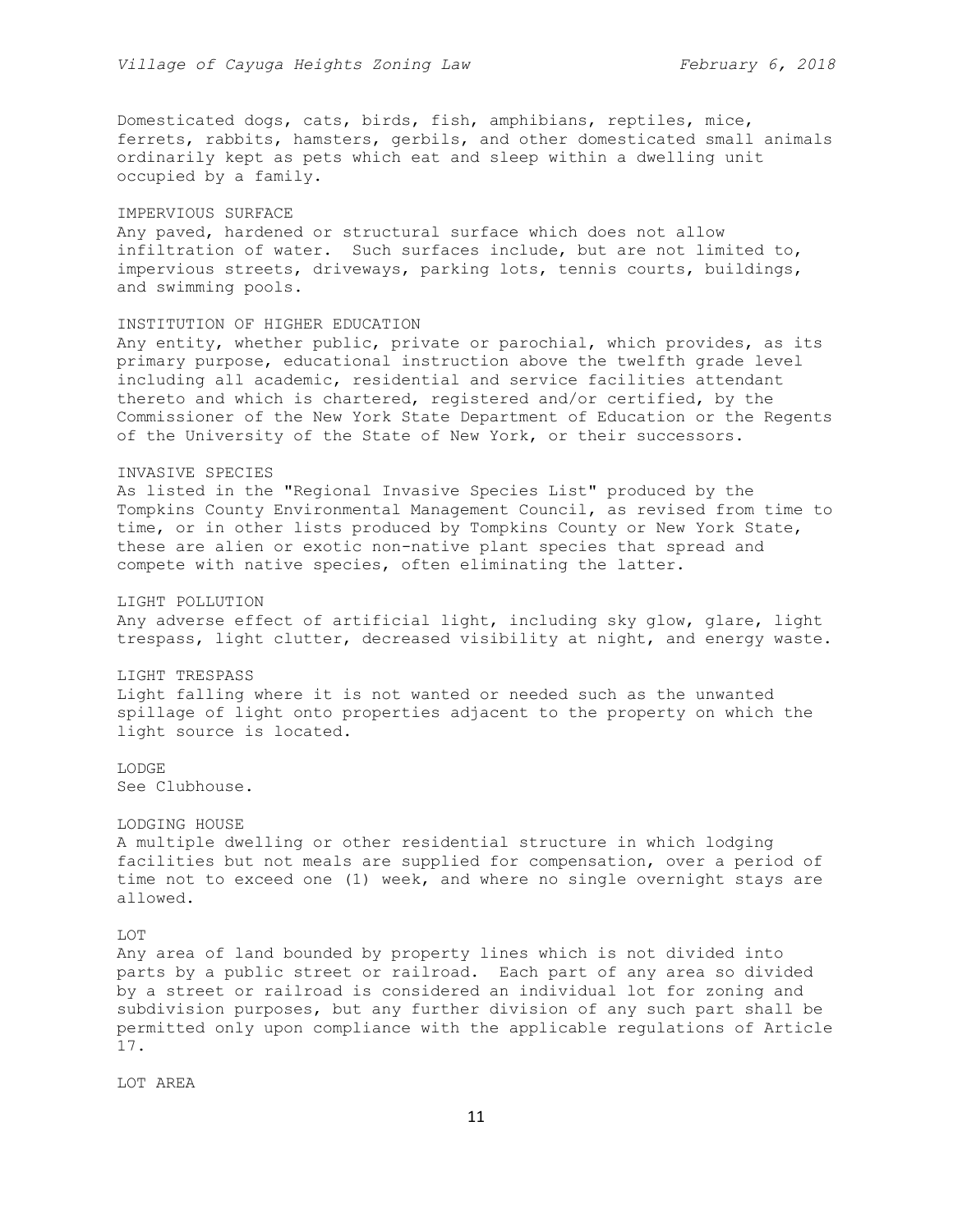The area of a lot that may be included within the deed description of the lot, excluding from such area the right of way of a public or private street or, where there is no legally defined right-of-way, the area of a paved, graveled or otherwise improved surface functioning as a private street.

# LOT COVERAGE The total square footage of a parcel of land which is allowed by zoning regulations to be covered by buildings and other physical improvements.

## LOT DEPTH

The distance between a point on a front lot line and the rear of the lot measured perpendicularly from the front lot line. In the case of an irregularly shaped lot, the mean depth shall be taken.

## LOT LINE

A legal boundary line of a lot; for lot lines that are adjacent to a public street, defined as the public street right-of-way line. Where the legal boundary is within a public street right-of-way, the lot line is the street right-of-way line; where the legal boundary is within a private right-of-way, the lot line is the nearest edge of the improved surface of such private street or of the improved surface functioning as a private street.

## LOT WIDTH

The distance between a point on a side lot line and the opposite lot line measured perpendicularly from the side lot line. In the case of an irregularly shaped lot, the mean width shall be taken.

## MIXED USE

Two (2) or more principal uses conducted on the same parcel of land, by one (1) or more occupants, either in the same structure or in separate structures, or in the open, such as when residential facilities are located over commercial retail space.

## MOTOR VEHICLE

Every vehicle operated or driven upon a public highway propelled by any power other than muscular power, except electrically-driven mobility assistance devices operated or driven by a person with a disability, vehicles running only upon rails or tracks, snowmobiles, and all-terrain vehicles.

# MULTIPLE DWELLING A building or group of buildings on one lot containing three (3) or more dwelling units.

#### NATURAL AREA

An area of land designated as a Critical Environmental Area, Unique Natural Area, or other similar environmental designation in accordance with regulations promulgated by the New York State Department of Environmental Conservation or any similar successor state agency, or by any other Federal, State, or local governmental unit.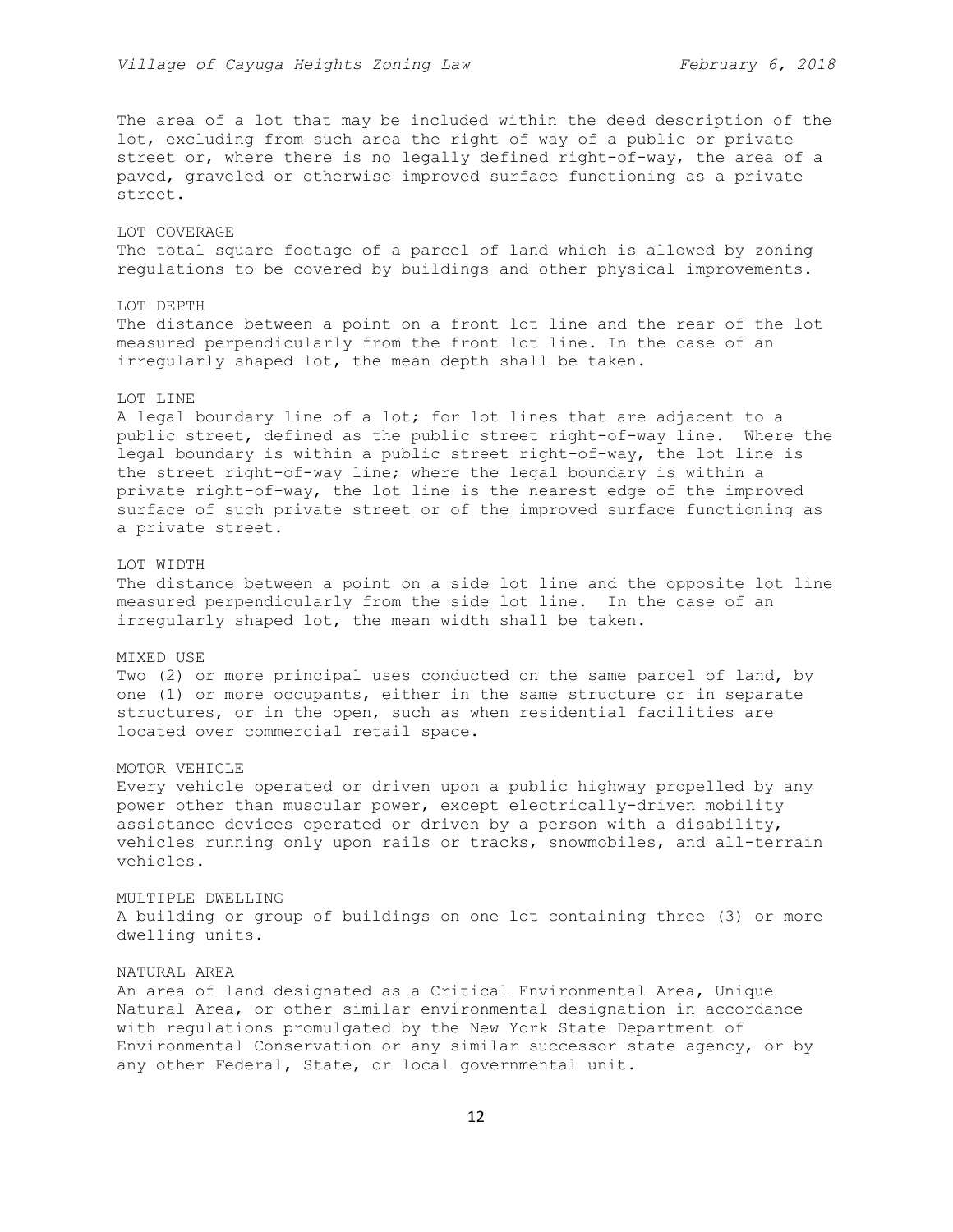NATURAL GRADE See Grade, Existing.

NONCONFORMING USE A use that does not conform to a new or amended zoning law and the zoning regulations of the district in which it is situated.

#### NURSERY SCHOOL

A school organized for the purpose of educating a group or groups of six (6) or more children less than seven (7) years old under the supervision of qualified teachers providing an adequate program of learning activities and maintaining good standards of health and safety pursuant to Part 125.1(a) of the Regulations of the New York State Commissioner of Education.

ONE-FAMILY RESIDENCE A detached building containing a single dwelling unit.

# OVERLAY ZONE OR DISTRICT

A zone or district created for a specific purpose that is imposed over an existing zone or district and that contains provisions applicable in addition to those contained in the existing zone or district.

#### PARKING LOT

A parking facility where off-street parking of motor vehicles is permitted other than as an accessory use.

#### PARKING SPACE

An area adequate for the temporary parking of a motor vehicle exclusive of any parking lot circulation areas.

## PATIO

A horizontal area located at existing grade and used for other than vehicular purposes that is without roof or walls, is not supported by any permanent structure, and is surfaced with wood, macadam, masonry, stone, brick, block, or other such material.

## PHOSPHORUS FERTILIZER

Fertilizer in which the available phosphate (P205) content is greater than 0.67 percent by weight, excluding compost.

#### PLAT

A site plan or subdivision map that depicts the arrangement of lots, buildings, roads, and other services.

#### PLAYHOUSE

A building used exclusively for children's play and which serves no other purpose.

## PORCH

A covered or uncovered structure attached to a house or building that is not heated or cooled, may be open or enclosed, and frequently provides access to a primary entrance and/or egress to the ground.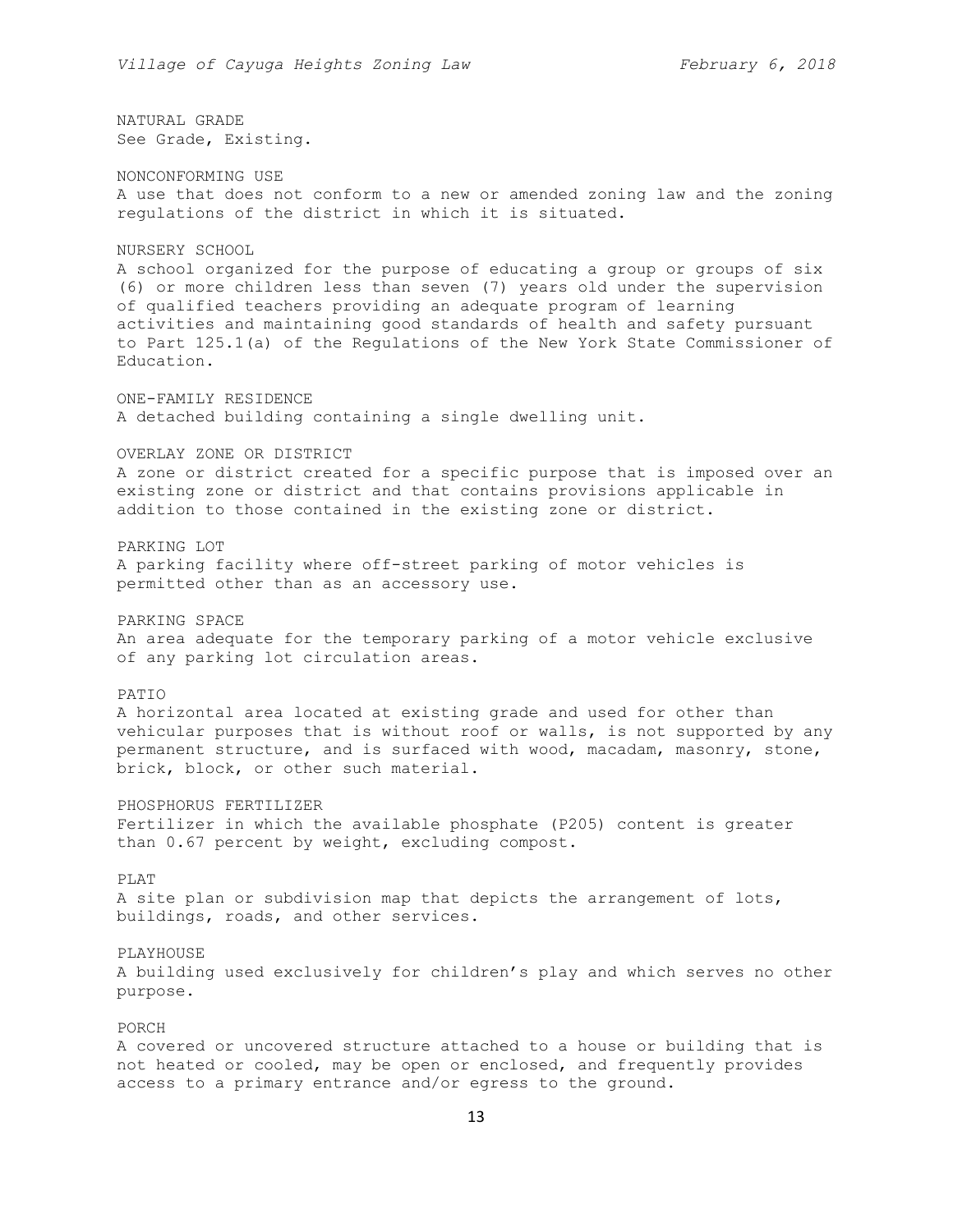#### PRELIMINARY PLAT APPROVAL

The approval by the Village's Planning Board of a preliminary subdivision drawing or plat showing site conditions, subdivision lines, and proposed improvements prepared in accordance with the Village's Subdivision Regulations.

## PRINCIPAL BUILDING

A building within which is conducted the primary uses of the lot on which the building is located.

## PRINCIPAL USE

The primary use of a lot that is permitted under the zone or district regulations in a zoning law. Unless zone or district regulations allow mixed uses, only one (1) principal use may be made of a single lot, along with uses that are accessory to that principal use.

PROPERTY LINE See Lot Line.

## QUALIFIED SOLAR INSTALLER

A person who has skills and knowledge related to the construction and operation of solar electrical equipment and installations and has received safety training on the hazards involved. Persons who are on the list of eligible photovoltaic installers maintained by the New York State Energy Research and Development Authority (NYSERDA), or who are certified as a solar installer by the North American Board of Certified Energy Practitioners (NABCEP), shall be deemed to be qualified solar installers for the purposes of this definition. Persons who are not on NYSERDA's list of eligible installers or NABCEP's list of certified installers may be deemed to be qualified solar installers if the Village determines such persons have had adequate training to determine the degree and extent of the hazard and the personal protective equipment and job planning necessary to perform the installation safely. Such training shall include the proper use of special precautionary techniques and personal protective equipment, as well as the skills and techniques necessary to distinguish exposed energized parts from other parts of electrical equipment and to determine the nominal voltage of exposed live parts.

#### RECREATIONAL VEHICLE

A camping unit primarily designed as temporary living quarters for recreational, camping, travel or seasonal use that either has its own motive power or is mounted on or towed by a motorized vehicle. Recreational vehicles include, but are not limited to, tow-behind camping trailers, fifth wheel camping trailers, motor homes, park trailers, travel trailers, and truck campers.

## RESIDENCE

A building that contains one (1) or more dwelling units used, intended or designed to be used, rented, leased, let or hired out to be occupied for living purposes.

RESIDENCE HALL, COLLEGE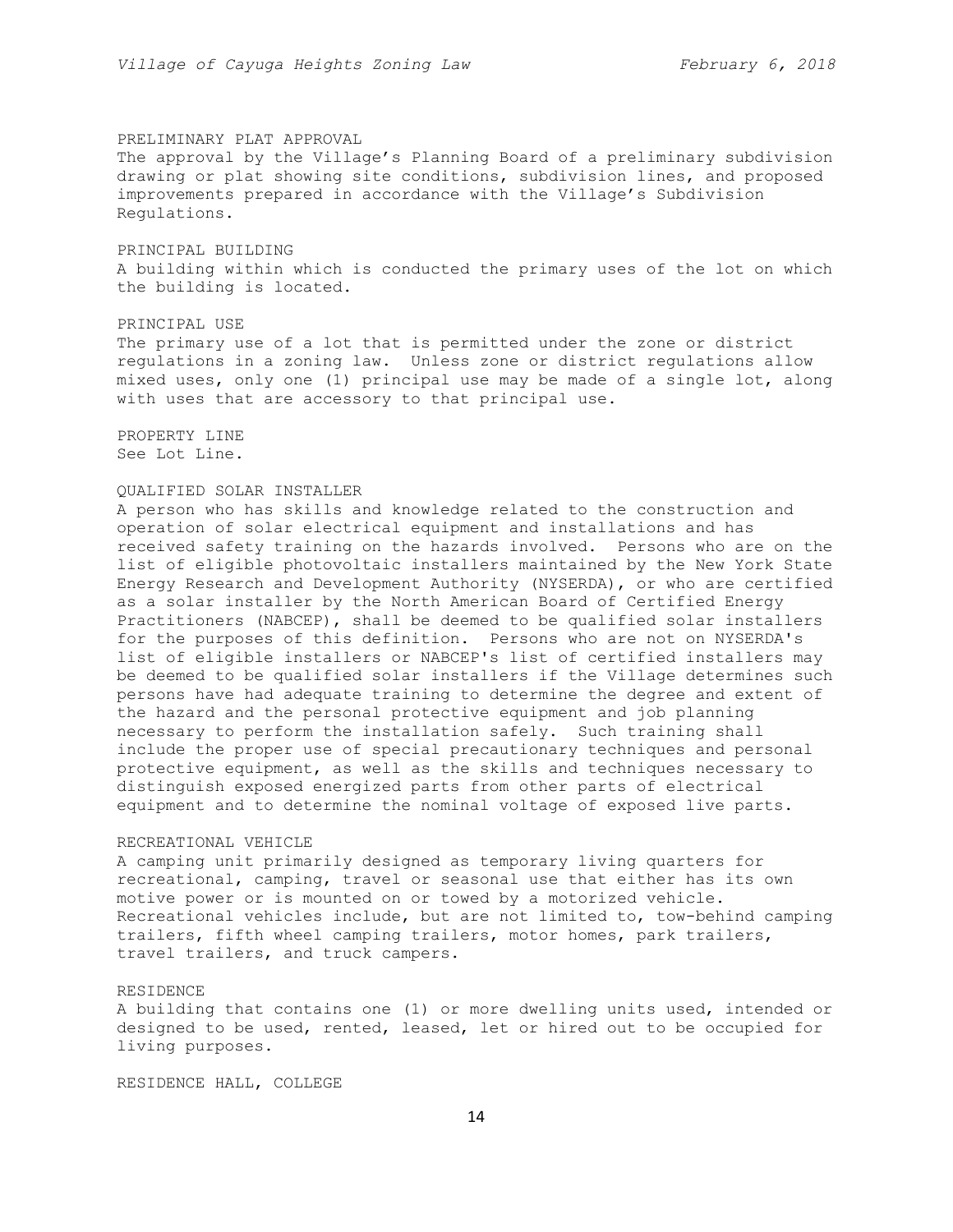A building owned, operated, and administered by an institution of higher education in accordance with the Education Law of the State of New York, designed primarily for the purpose of housing college students enrolled at that institution.

RIGHT-OF-WAY See Street Right-Of-Way.

RIPARIAN AREA The area of land and water forming a transition from aquatic to terrestrial ecosystems along streams, lakes, ponds, wetlands, and vernal pools.

ROOMING HOUSE See Boarding House.

#### SEQRA

The New York State Environmental Quality Review Act adopted pursuant to the New York State Environmental Conservation Law.

## SEQRA, NEGATIVE DECLARATION

A written determination by a lead agency that, under the State Environmental Quality Review Act, the implementation of an action as proposed will not result in any significant adverse environmental impacts.

#### SEQRA, POSITIVE DECLARATION

A written determination by a lead agency that, under the State Environmental Quality Review Act, the implementation of an action as proposed is likely to have a significant adverse impact on the environment, resulting in the requirement that an environmental impact statement will be required.

## SETBACK

The number of feet from a front, side, or rear lot line in which no building or structure is permitted to be located or in which a specified land use is not permitted to occur and which establishes the nearest point to the lot line at which a building or structure may be erected, excluding a roof or eave overhang of three (3) feet or less.

SHORT TERM RENTAL Rental of a residence or a portion of a residence by the same natural person or family of fewer than thirty (30) consecutive days.

# SITE PLAN

A drawing that shows the arrangement, layout, and design of the proposed use and improvements of a single parcel of land.

## SLOPE

The change in elevation per unit of horizontal distance, expressed as a percentage.

SOLAR ENERGY COLLECTOR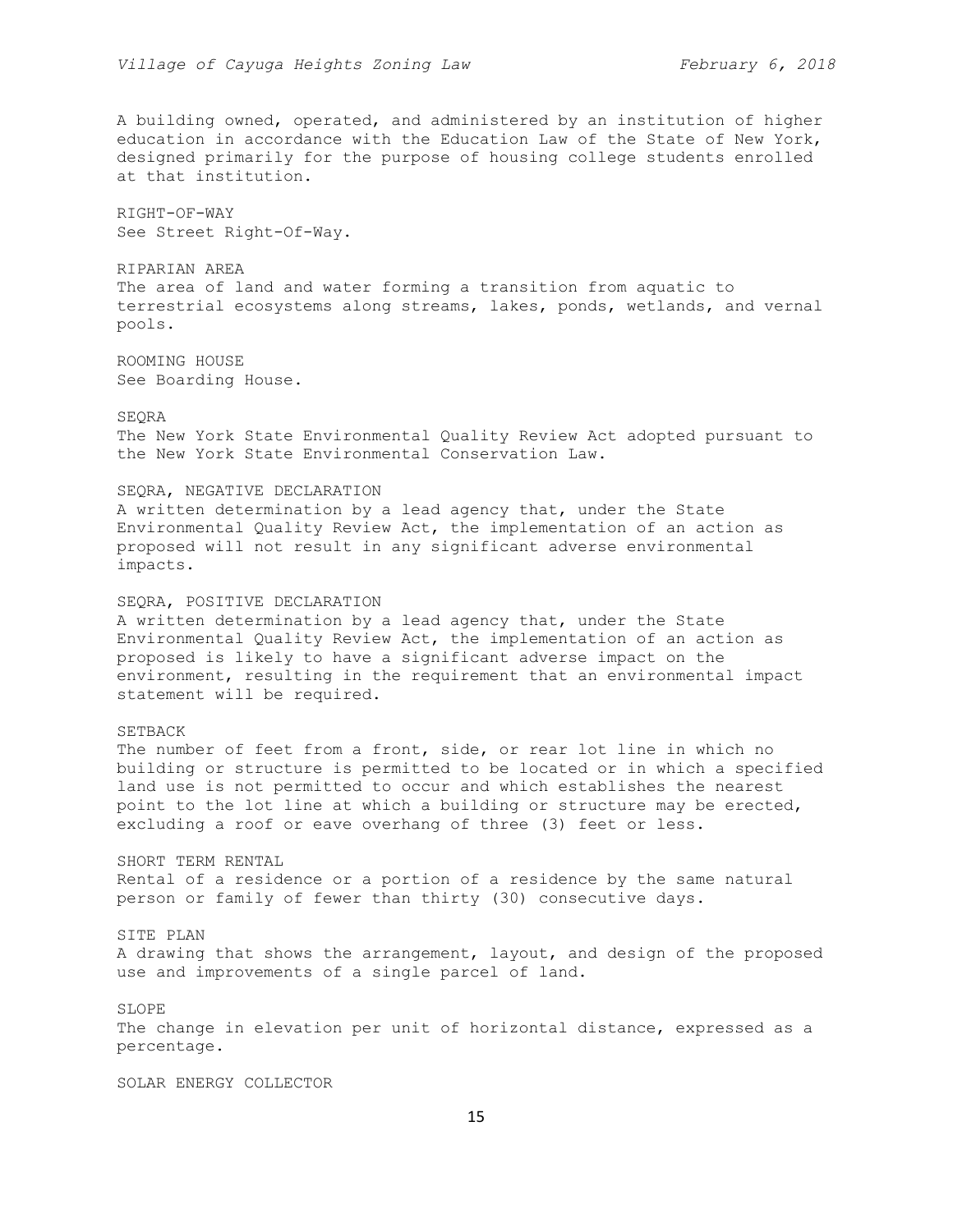A solar photovoltaic cell, panel, or array, or solar hot air or water collector device, which relies upon solar radiation as an energy source for the generation of electricity or transfer of stored heat.

SOLAR STORAGE BATTERY A device that stores energy from the sun and makes it available in an electrical form.

# SORORITY See Fraternity

## STOOP

A small staircase ending in a base and leading to the entrance of a building.

#### STORAGE

The outdoor accumulation or laying-up of manufactured products or raw materials, or the keeping of one or more pieces of movable equipment other than automobiles.

#### STORMWATER RUNOFF

Any surface flow, runoff, or drainage consisting entirely of water from any form of natural precipitation such as rain or melting snow that does not soak into the ground but runs off into waterways.

## STREAM

A watercourse or surface depression characterized by a defined channel and stream bed that contain rocks or gravel and where water flows perennially or intermittently; this does not include man-made stormwater conveyances, such as grassy or rip-rap stabilized swales, roadside ditches, or stormwater management practices.

## STREAM, INTERMITTENT

A stream that flows only when it receives water from rainfall runoff or springs, or from some surface source such as melting snow. All mapped streams in the Village of Cayuga Heights are currently defined by the United States Geological Survey (USGS) as intermittent streams.

#### STREAM BANK

The sides of a stream channel, usually marked by a break in slope, which contain the normal flow of the stream.

## STREAMSIDE BUFFER

A vegetated area next to a water resource that protects that water resource from non-point source pollution and provides bank stabilization and aquatic and wildlife habitat, measured horizontally starting from the top of the stream bank (or level of bankfull discharge) in a direction perpendicular to the bank and extending away from the water body in the horizontal plane.

STREET RIGHT-OF-WAY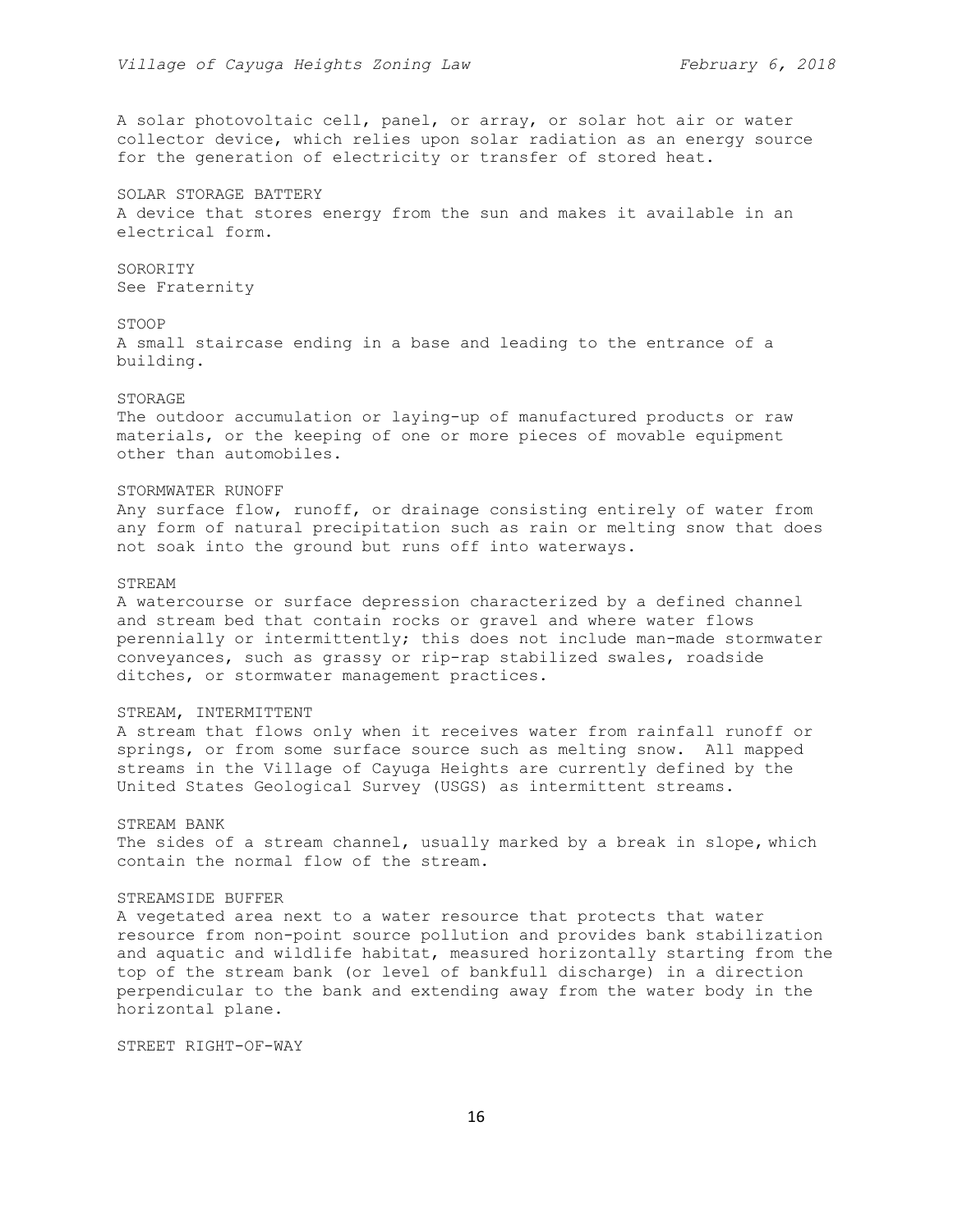The lands under and bordering the travelled portion of a public street, road, or highway owned and maintained by the Village, to the width owned by the Village or otherwise as prescribed by applicable law.

STREET RIGHT-OF-WAY LINE The limit of the right-of-way of a public street, road, or highway.

STREET TREE A tree located on publicly owned land or within the public street rightof-way.

# **STRUCTURE**

Anything that is constructed or erected on the ground (including, but not limited to, a building, fence, or wall) or upon another structure or building. "Structure" also includes anything that is constructed or erected underground and projects up to the ground surface or above, or anything that is constructed or erected wholly underground other than utility lines, septic and water systems, or other similar types of underground construction wholly ancillary to a principal building or structure on the premises. "Structure" does not include underground graves, vaults, or other underground facilities for the internment of bodies.

## STUDENT COOPERATIVE

A facility used for housing students enrolled in a college, university, or other educational institution and which is recognized and subject to controls by such educational institution where students largely perform their own household maintenance and meal preparation and have a vote in the operation, maintenance, and management of their household affairs.

# STUDENT DORMITORY

A building or part of a building that:

1. Is operated by, or on behalf of, institution(s) that provide fulltime day instruction and a course of study that may be pursued in fulfillment of the requirements of Sections 3204, 3205, and 3210 of the New York State Education Law, or post-secondary institution(s) authorized to grant a degree by the Regents of the University of the State of New York; and

2. Houses students enrolled at such institution(s). A student dormitory shall not be a single dwelling unit.

# SUBDIVISION

The legal division of a parcel into a number of lots that conform to use and dimensional requirements for the purpose of sale or development.

## SUBDIVISION, MAJOR

In any zoning district, a subdivision that does not qualify as a minor subdivision.

SUBDIVSION, MINOR In any zoning district, a subdivision in which the land is divided into not more than three (3) lots.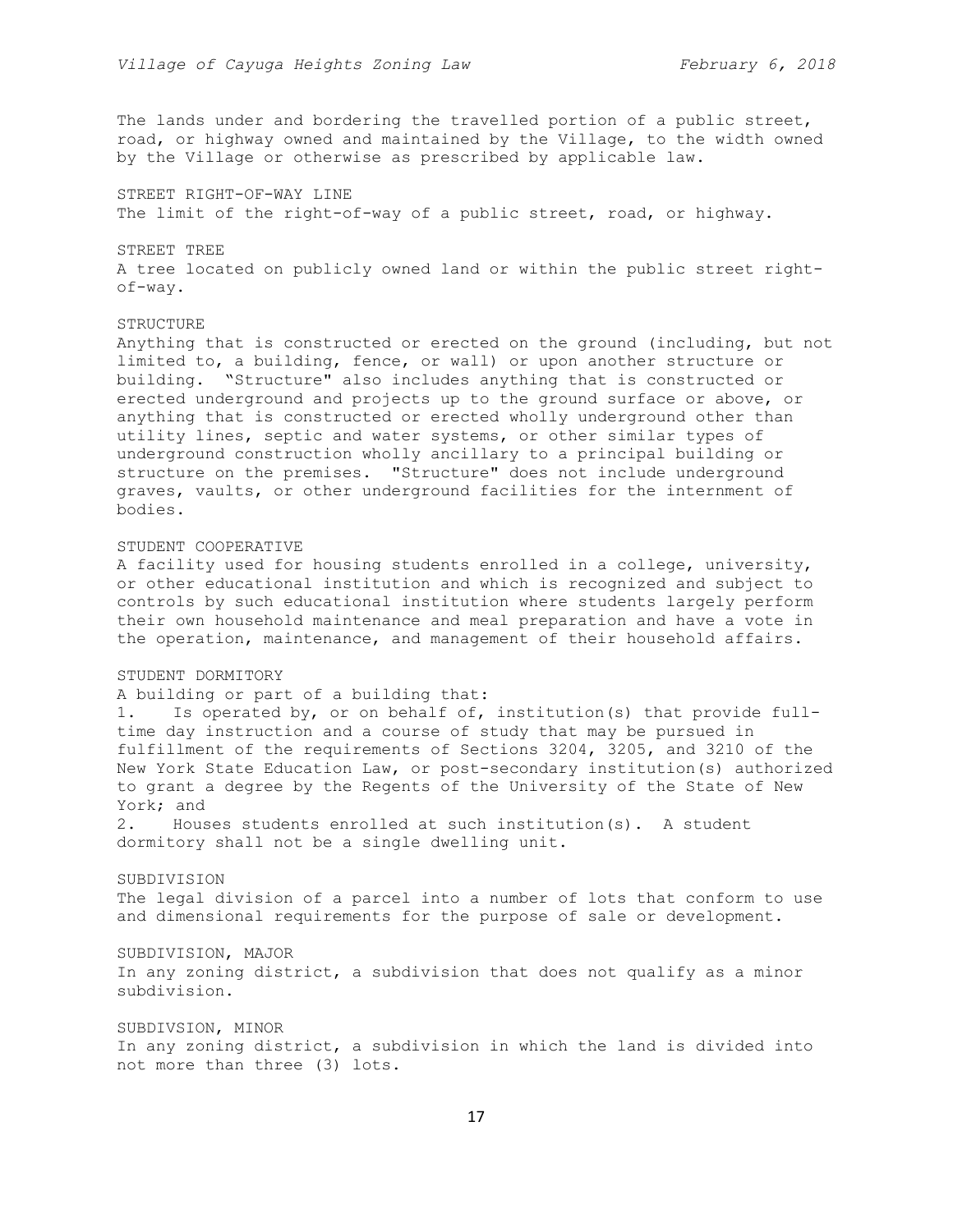# SWIMMING POOL

An outdoor artificial body of water or receptacle for water having a depth at any point greater than two (2) feet used or intended to be used for swimming or bathing and constructed, installed, or maintained in or above the ground.

#### TELECOMMUNICATIONS FACILITY

A telecommunication tower or towers and associated antennae, structures, equipment, buildings, switching stations, parking areas, wires, and other accessory development.

#### TELECOMMUNICATIONS TOWER

A structure such as a mast, pole, monopole, guyed tower, lattice tower, free-standing tower, or other structure designed and primarily used to support antennae and intended for transmitting and/or receiving radio, television, telephone, or microwave communications, but excluding those used either for fire, police, and other dispatch communications, or exclusively for private radio and television reception and private citizen's bands, amateur radio, and other similar communications. A ground- or building-mounted mast greater than ten (10) feet tall and six (6) inches in diameter supporting one (1) or more antenna, dishes, arrays, etc., shall be considered a telecommunications tower.

TERRACE See Patio.

## TOWNHOUSE

A dwelling unit sharing a minimum of one (1) and a maximum of two (2) walls with an adjoining dwelling unit and having direct exterior access from the ground floor.

#### TREE HOUSE

A building constructed among tree branches and around or next to the trunk of one or more mature trees, and raised above the ground.

TWO-FAMILY RESIDENCE A detached building containing two (2) dwelling units.

UNIQUE NATURAL AREA

A site with outstanding environmental qualities as defined by the Tompkins County Environmental Management Council that is deserving of special attention for preservation and protection.

#### USE

The specific purpose for which land or a building is designed, arranged or intended, or for which it is or may be occupied or maintained.

#### UTILITY

An entity that provides electricity, gas, sewer, water, telephone, or cable television to properties within the Village.

WALL See Fence.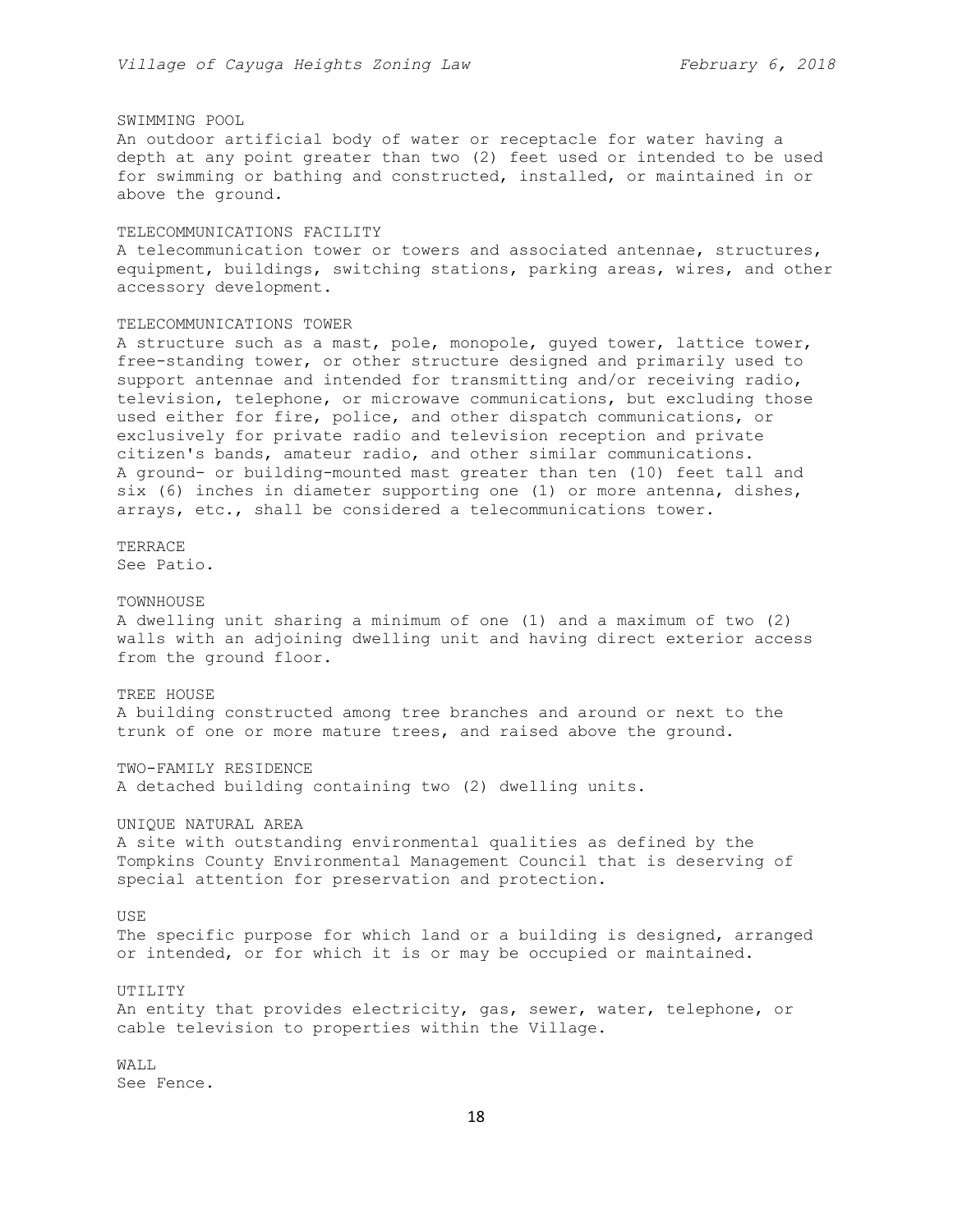WALLPACK LIGHT FIXTURE A lighting unit, typically affixed to the side of a structure, used for area lighting.

## WETLAND

Any area that is inundated or saturated by surface water or groundwater at a frequency and duration sufficient to support, and that under normal circumstances does support, a prevalence of vegetation typically adapted for life in saturated soil conditions.

## YARD

An open space on the same lot with a building, unoccupied and unobstructed from the ground upward except as otherwise permitted herein.

#### YARD, FRONT

The yard between the front lot line and the front facade of the principal building, extended from each rearmost exterior corner of the front facade to the adjacent side lot line. In addition, any yard that abuts a public or private street shall be considered a front yard for the purposes of setback requirements.

## YARD, REAR

The yard between the rear lot line and the rear facade of the principal building, extended from each most forwardly exterior corner of the rear facade to the adjacent side lot line.

YARD, SIDE The yard between the principal building and a side lot line, but excluding the front yard and the rear yard.

## **Article 4. Establishment of Zones**

§ 4.1. Enumeration of zones. For the purpose of this Local Law, the Village of Cayuga Heights is hereby divided into the following zones, also sometimes referred to as districts:

Residence Multiple Housing Commercial Planned Development Zone Natural Resources Overlay

Said zones are set forth on the map accompanying this Local Law, the Village of Cayuga Heights Zoning Map (the "Zoning Map"), dated February 6, 2018, and signed by the Village Clerk. Said map and all explanatory matter thereon and amendments thereto are hereby made a part of this Local Law and are on file in the Village offices.

§ 4.2. Zone boundaries. Where uncertainty exists with respect to the exact boundaries of the various zones as shown on the Zoning Map, the following rules shall apply: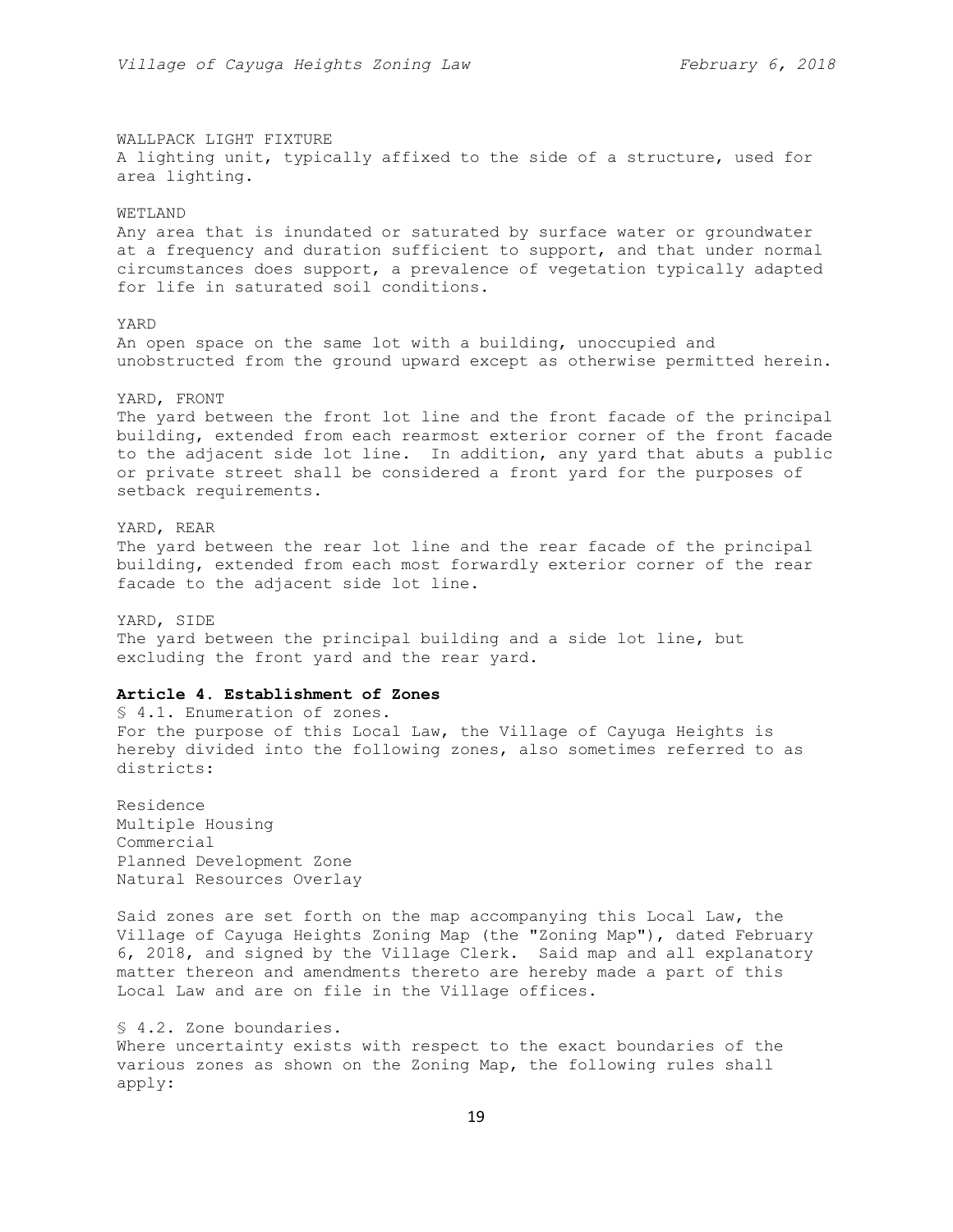A. Where zone boundaries are indicated as approximately following the centerlines of streets or highways or street or highway right-of-way lines, such centerlines or street or highway right-of-way lines shall be construed to be said boundaries.

B. Where zone boundaries are indicated as approximately following lot lines as shown on plots of record at the time this Local Law becomes effective, or lot lines on plots of record at the time of any amendment rezoning an area, then such lot lines shall be construed to be said boundaries.

# § 4.3. Prohibition of uses.

All uses not specifically set forth as permitted uses in a zone are prohibited as uses in that zone. A use specifically permitted in one zone is not permitted in any other zone, less restrictive or otherwise, unless specifically enumerated as a permitted use in such other zone.

§ 4.4. Nonconforming uses of land.

A. Where, at the effective date of adoption or amendment of this Local Law, a lawful use of land exists that is made no longer permissible under the terms of this Local Law as enacted or amended, such use may be continued, so long as it remains otherwise lawful, subject to the following provisions:

1. Such nonconforming use must not be enlarged or increased, nor extended to occupy a greater area of land than was occupied at the effective date of adoption or amendment of this Local Law;

2. Such nonconforming use must not be moved in whole or in part to any other portion of the lot or parcel occupied by such use at the effective date of adoption or amendment of this Local Law; and

3. If any such nonconforming use of land ceases for any reason for a period of more than one (1) year, any subsequent use of such land must conform to the regulations specified by this Local Law for the zone in which such land is located.

B. Any use made of any land in the Village prior to the enactment of this Local Law not expressly permitted under Article IX Section 2, 3 or 4 of the Village's former Zoning Ordinance was not a permitted lawful use under the former Zoning Ordinance, and such use is not a pre-existing nonconforming use under this Local Law.

§ 4.5. Nonconforming structures.

Where a lawful structure exists at the effective date of adoption or amendment of this Local Law that could not be built under the terms of this Local Law by reason of restrictions on area, lot coverage, height, yards, or other characteristics of the structure or its location on the lot, such structure may be continued so long as it remains otherwise lawful, subject to the following provisions:

A. No such structure may be enlarged or altered in a way which increases its nonconformity;

B. Should such structure be destroyed by any means, in whole or in part, it may be reconstructed in accordance with the provisions of § 4.8 below.

C. Should such structure be moved for any reason for any distance whatever, it must thereafter conform to the regulations for the zone in which it is located after it is moved.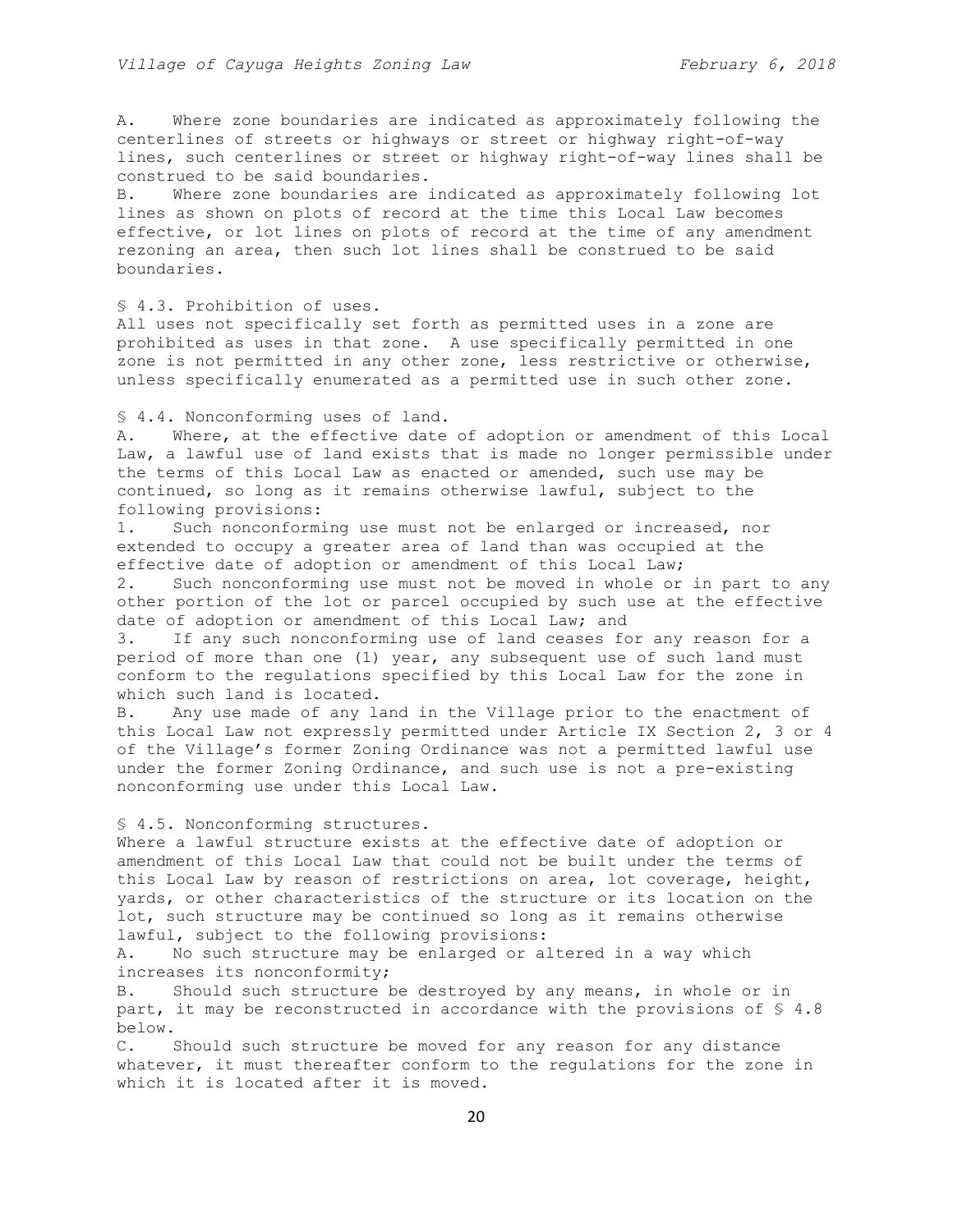§ 4.6. Nonconforming uses of structures.

A. If a lawful use of a structure, of portion of a structure, or of structure and land in combination, exists at the effective date of adoption or amendment of this Local Law, that would not be allowed in the zone under the terms of this Local Law as amended, the lawful use may be continued as long as it remains otherwise lawful, subject to the following provisions:

1. No existing structure devoted to a use not permitted by this Local Law in the zone in which it is located may be enlarged, extended, constructed, moved, or structurally altered except in changing the use of the structure to a use permitted in the zone in which it is located or to a use permitted pursuant to § 4.8 below;

2. Any nonconforming use may be extended throughout any parts of a building which were manifestly arranged or designed for such use at the time of adoption or amendment of this Local Law, but such use must not be extended to occupy any land outside such building;

3. Any structure, portion of a structure, or structure and land in combination, in or on which a nonconforming use is superseded by a permitted use must thereafter conform to the regulations for the zone in which such structure is located, and the nonconforming use may not thereafter be resumed;

4. When a nonconforming use of a structure, of portion of a structure, or of structure and land in combination, ceases for a period of one (1) year, the structure or structure and land in combination must not thereafter be used except in conformance with the regulations of the zone in which it is located;

5. Where nonconforming use status applies to a structure and land in combination, removal or destruction of the structure eliminates the nonconforming status of the land;

6. Where a nonconforming use exists in an area that has been or now requires site plan approval by the Village's Planning Board for any change of use, the nonconforming use may not be changed to any other use permitted in the zone until site plan approval has been obtained pursuant to the terms of this Local Law.

B. Any use made of any structure in the Village prior to the enactment of this Local Law not expressly permitted under Article IX Section 2, 3 or 4 of the Village's former Zoning Ordinance was not a permitted lawful use under the former Zoning Ordinance, and such use is not a pre-existing nonconforming use under this Local Law.

## § 4.7. Interruption of nonconforming use.

Notwithstanding the provisions above regarding cessation of nonconforming uses, for purposes of determining whether a nonconforming use has ceased for a period of one (1) year there shall be excluded from the calculation of the year period any period of time during which a nonconforming use was suspended solely because of a national emergency or temporary government restrictions (other than zoning restrictions). Upon termination of the national emergency or the temporary government restriction, the calculation of the year period shall resume.

§ 4.8. Restoration.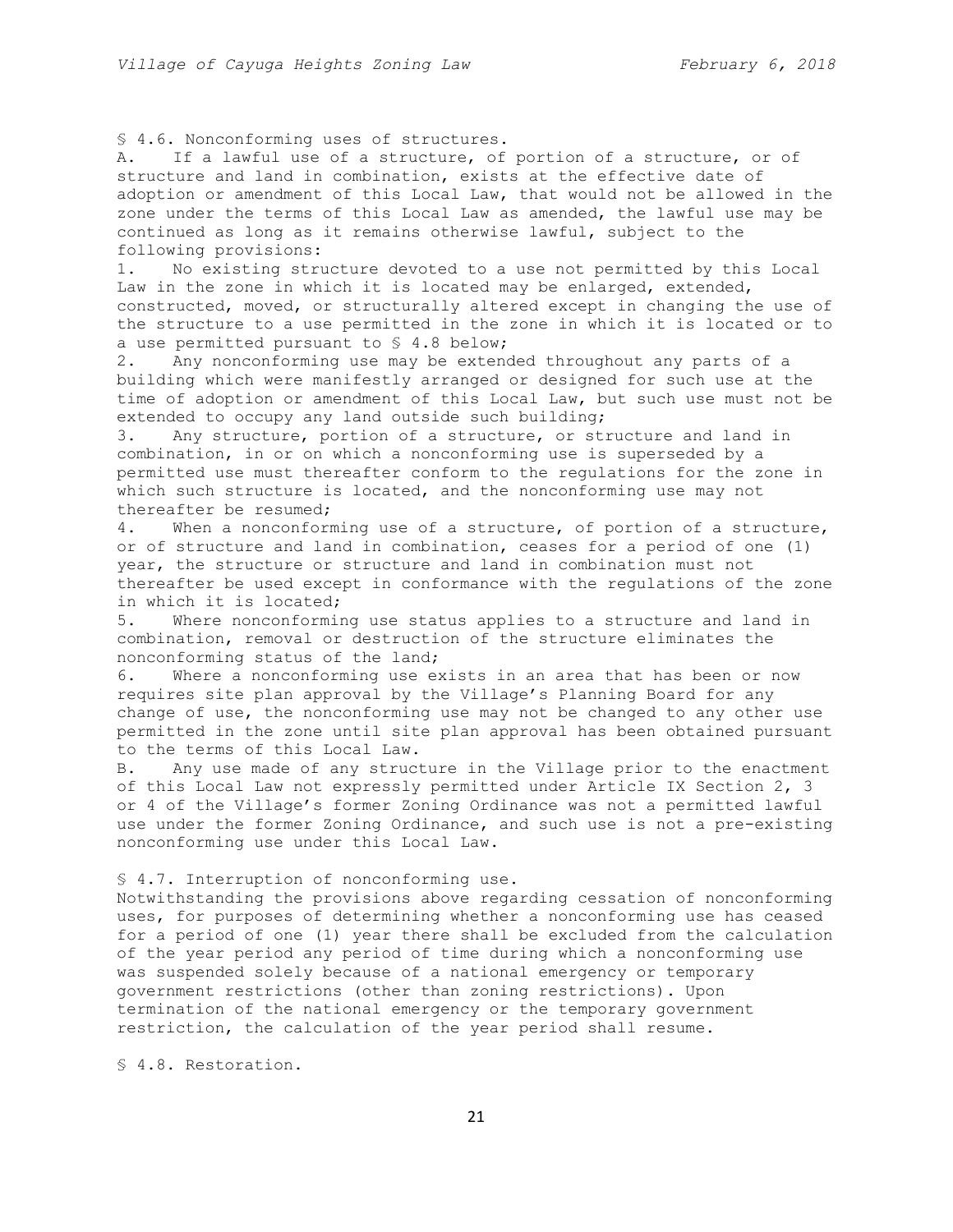A. Nothing herein shall prevent the continued use and substantial restoration and continued use of a nonconforming building damaged by fire, flood, earthquake, act of God, or act of the public enemy, provided that: (1) Such restoration is located on, and no larger than, the footprint of the structure prior to its destruction; and (2) Such restoration is completed within one (1) year of the damage; and (3) The use of the building and the manner in which it was used prior to the loss is recommenced within one (1) year of the damage. B. The time limits set forth above may be extended by the Village's Zoning Board of Appeals using the same criteria as are applied in determining applications for an area variance. An application for an extension shall be brought no later than six (6) months after the expiration of the year period, or six (6) months after the expiration of any previously granted extension. § 4.9. Zoning Board of Appeals determination.

The Zoning Board of Appeals shall have the jurisdiction to hear and determine any claims as to whether a particular use is a valid nonconforming use, or whether a nonconforming use has been improperly extended or enlarged, or any other matter relating to nonconforming uses. Such jurisdiction may be exercised by an appeal from a decision of the Code Enforcement Officer as hereinafter provided, or by direct application to the Board of Appeals in those instances where there is no application for a permit or certificate before the Code Enforcement Officer. Any such direct application to the Board of Appeals shall be made on such forms and contain such information as the Board and/or the Code Enforcement Officer may determine and shall be delivered to the Code Enforcement Officer for submission to the Board in accordance with the procedures set forth in Article 20.

# **Article 5. Residence Zone**

§ 5.1. Purpose.

The purpose of the Residence Zone is to maintain areas almost exclusively residential in nature with minimal intrusion of commercial, industrial, agricultural, or other uses that could be detrimental to residential development and occupancy or value, and to balance future development with the existing scale, density, and character of traditionally residential neighborhoods.

§ 5.2. Permitted principal uses. No building shall be erected or extended and no land or building shall be used in the Residence Zone for other than any of the following purposes: A. A one-family residence to be occupied by: 1. One (1) family plus no more than two (2) other unrelated occupants, or, 2. Where there is no family, no more than three (3) unrelated occupants; B. A one-family residence with a secondary self-contained accessory apartment, i.e. a residence with two (2) dwelling units, identified by the Tompkins County Department of Assessment as a "two family residence," the building to be occupied by a total of: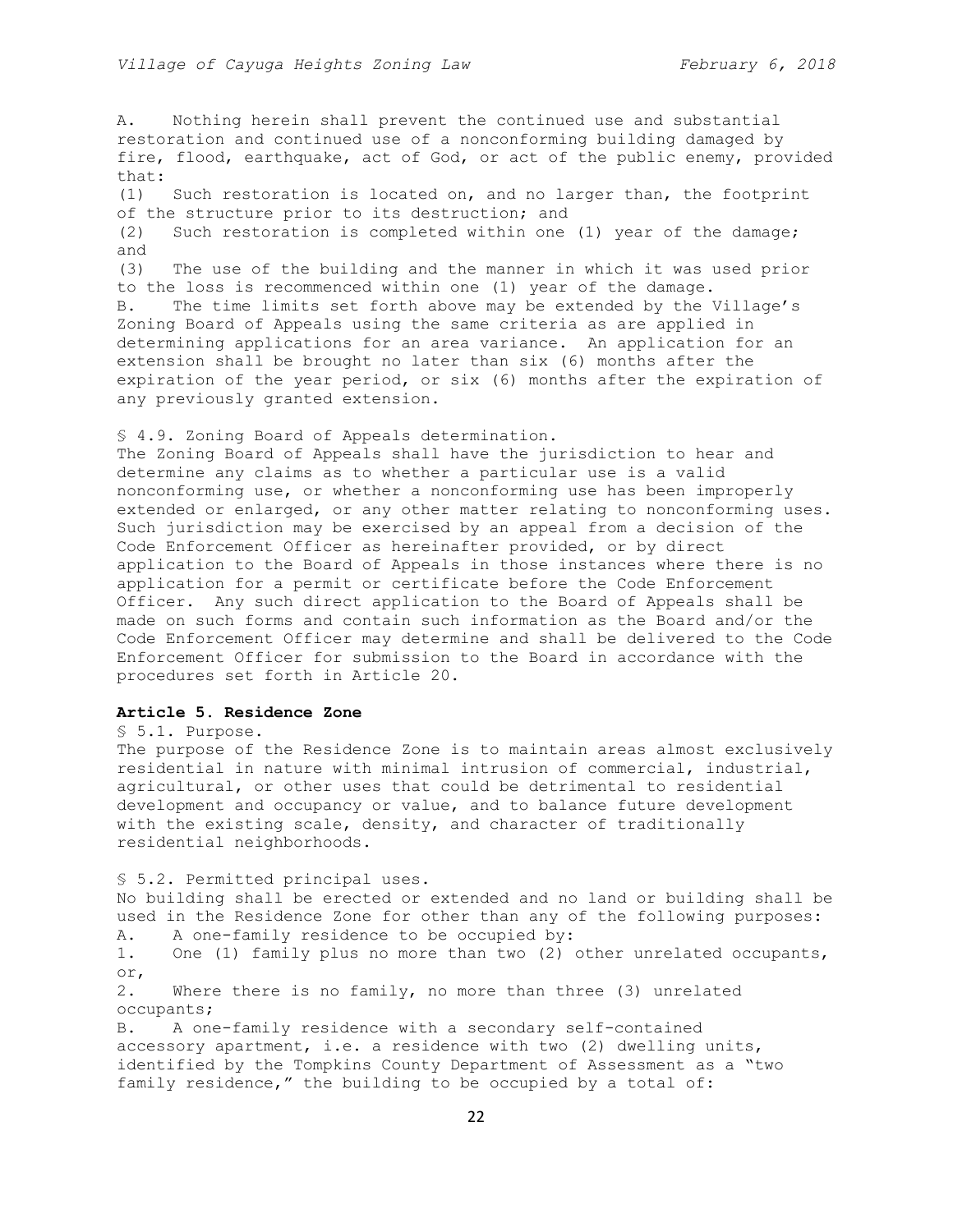1. One (1) family plus no more than three (3) other unrelated occupants, or, 2. One (1) family in each unit with no additional unrelated occupants, or, 3. Where there is no family, no more than four (4) unrelated occupants;

| One Family Residence |  |             | Two Family Residence |  |             |
|----------------------|--|-------------|----------------------|--|-------------|
| 1 family             |  | 2 unrelated | 1 family             |  | 3 unrelated |
| no family            |  | 3 unrelated | 1 family             |  | 1 family    |
|                      |  |             | no family            |  | 4 unrelated |

C. Public School, grades pre-K through twelve (12);

D. Church or other place of religious worship;

E. Cemetery and the buildings and structures incident thereto;

F. Any municipal or public utility purpose approved by the Village's Board of Trustees;

G. Publicly owned park or playground including accessory buildings and improvements;

H. Activities of an individual engaging in home gardening by growing flowers, vegetables, and other plants primarily for use by that person and his or her family or occupants of the dwelling and not for commercial purposes;

I. Golf course, except a driving range or a miniature golf course conducted on a commercial basis independent of a golf course;

J. Group home, as regulated by New York State;

K. Family type home for adults, as defined in the New York State Social Services Law, subject to the approval of a special use permit by the Village's Planning Board, in accordance with the procedures set forth in Article 19;

L. Use of a dwelling unit or a portion of a dwelling unit for short term rental is permitted only when the residence containing the dwelling unit is the primary residence of the property owner and only as an accessory use pursuant to § 5.3.I.

M. Residences containing only two (2) dwelling units where one (1) dwelling unit is not less than fifty percent (50%) of the floor area of the other dwelling unit and/or where one (1) dwelling unit is not subordinate in location and appearance to the other dwelling unit are prohibited.

§ 5.3. Permitted accessory buildings and uses.

The following accessory buildings or uses are permitted in the Residence Zone:

A. Off-street garage or parking spaces for the occupants, users, and employees in connection with uses permitted in this article and meeting requirements as set forth in Article 12;

B. Private swimming pool, tennis court, and other similar recreational facilities for the principal private use of the occupants of the dwelling where the principal use is as a one-family dwelling;

C. The keeping of household pets in a dwelling unit or other location adjacent to or accessory to a dwelling unit (e.g. outside doghouse, etc.)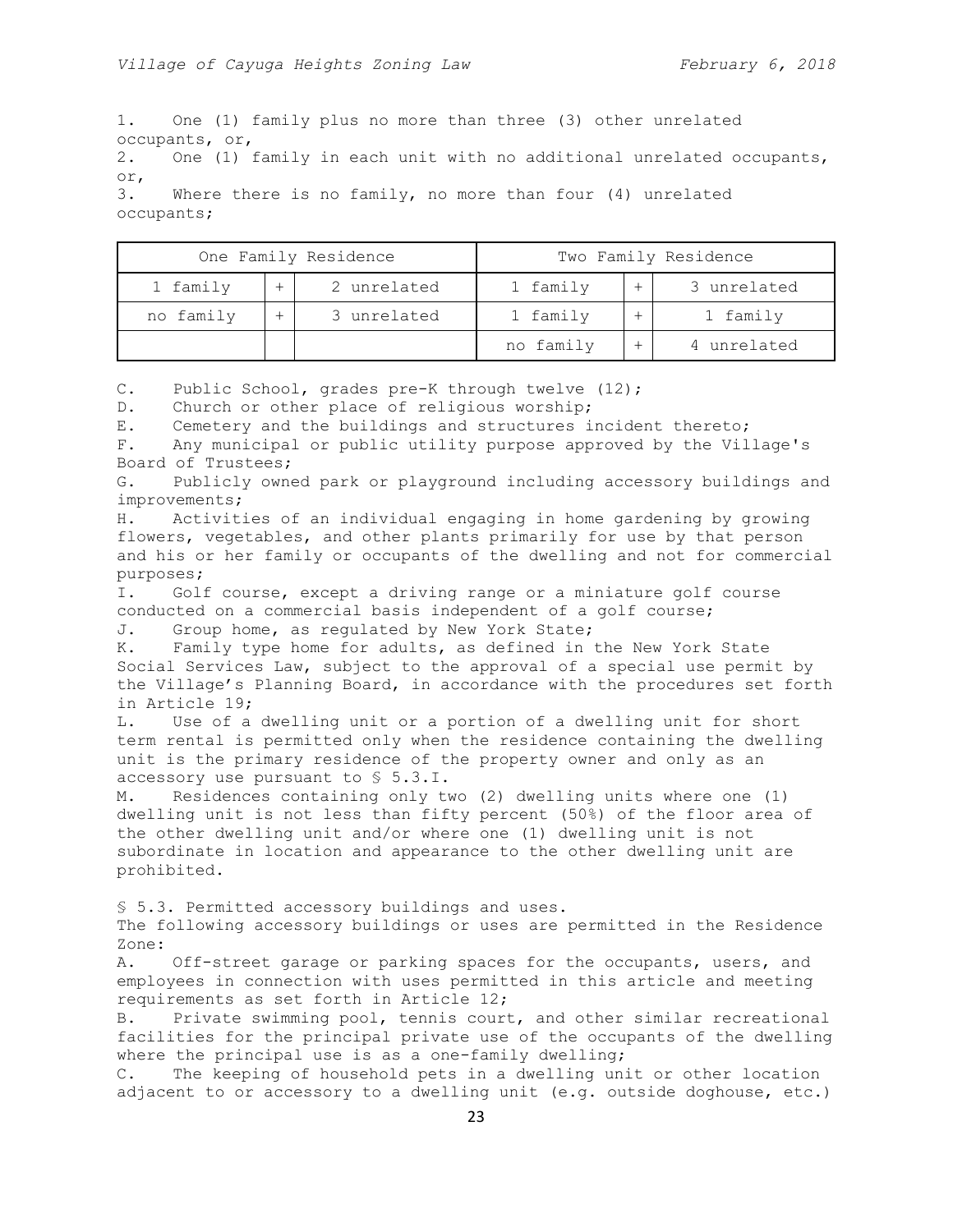provided that no more than three (3) household pets shall be kept outside of a dwelling unit unless a greater number is authorized by special approval of the Village's Zoning Board of Appeals;

D. Signs, as regulated by Article 10;

E. Home occupations meeting all of the following requirements:

1. An area of no more than twenty-five percent (25%) of the floor space of the residence, whether the home occupation is conducted in the residence or in an accessory building, or five hundred (500) square feet, whichever is less, shall be used for the home occupation;

2. Not more than one (1) person, full- or part-time, other than individuals permitted in accordance with this Local Law to occupy such residence, shall be employed in the conduct of the home occupation; 3. The owner and chief operating officer of the business must be a

full-time resident of the property on which the home occupation is conducted;

4. Except for articles produced on the premises, no merchandise of any kind shall be sold on the premises;

5. No exterior display or sign except as permitted by Article 10, no exterior storage of materials, equipment (including commercial vehicles), or other items of commerce, and no other exterior indication of the home occupation or variation from the residential character of the lot, district, or surrounding neighborhood;

6. No offensive noise, vibration, smoke, dust, odor, heat, glare, or electronic disturbance shall be produced beyond the boundary line of the property occupied by the home occupation;

7**.** There shall be permitted no sharing, letting, or subletting of space used in the home occupation, for use by others in the conduct of their profession, trade, or business;

8. The conduct of the home occupation shall not be detrimental to the residential character of the lot at which it is conducted nor of the surrounding neighborhood, including, but not limited to, by generating traffic in any greater volume than would normally be expected in a residential neighborhood, and any need for parking generated by the home occupation, whether for employees, customers or deliveries, shall be met off the street and in accordance with Article 12 and § 12.3.F.1.b and any other regulation of this Local Law;

9. All activities conducted in connection with the home occupation must be conducted wholly within the residence or accessory building; 10**.** No alteration to the exterior of the principal residential building shall be made which changes the character thereof as a dwelling;

F. Garage sales providing that no more than two (2) garage sales are held for any one (1) premises in any one (1) calendar year;

G. Tree house or playhouse providing it is located in the rear yard and is equal to or less than one hundred (100) square feet in area; H. Family day-care home and group family day-care home, as defined in the New York State Social Services Law, Section 390;

I. Short term rental of a residence or a portion of a residence, meeting all of the following requirements:

1. Compliance with all Federal, State, County, and local laws, codes, rules and regulations, including but not limited to the New York State Uniform Fire Prevention and Building Code.

2. Permitted short term rental types: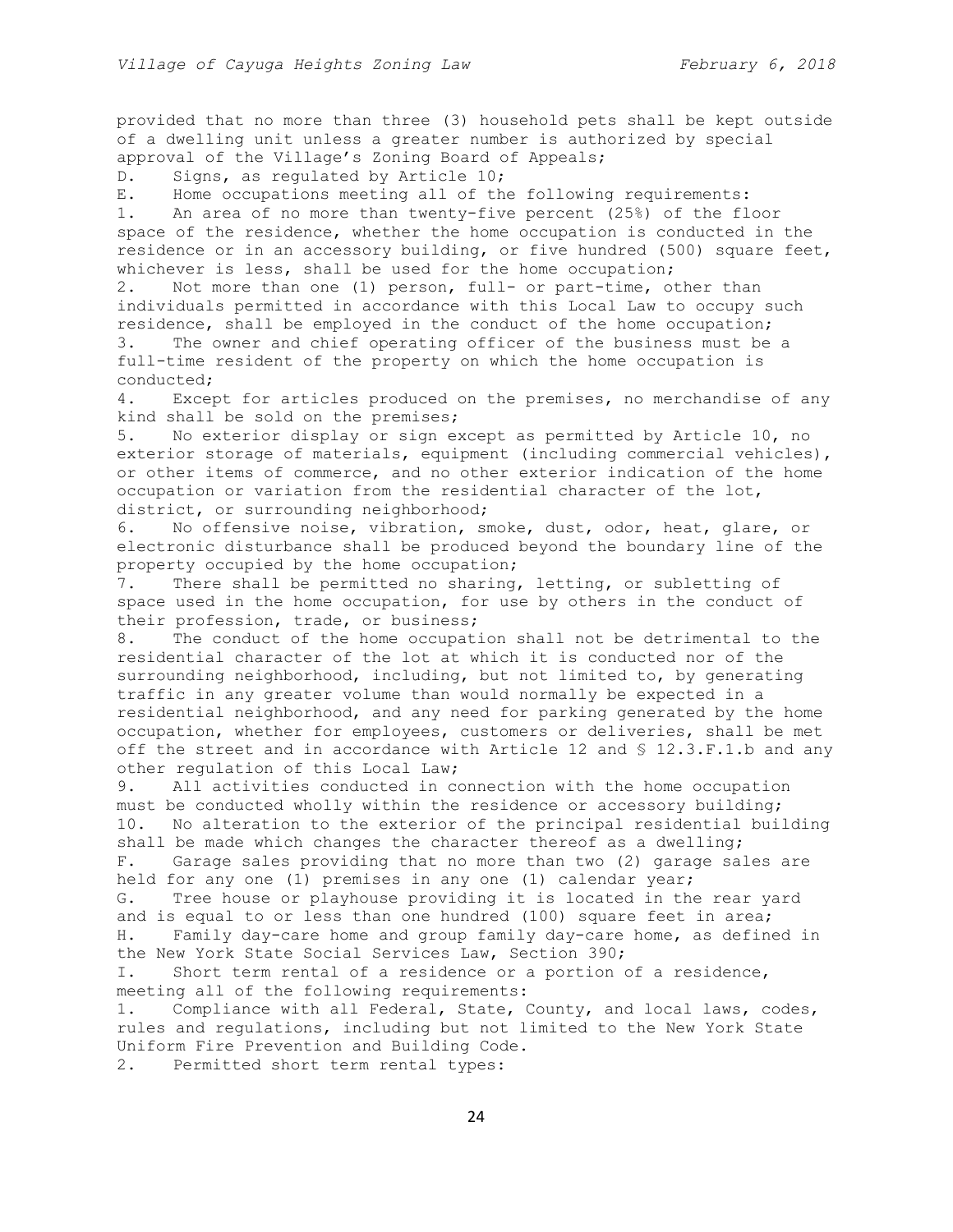a. Rental of a residence or a portion of the residence, such as a secondary self-contained accessory apartment or a room contained in a residence, for a maximum of fourteen (14) days total in any calendar year, provided that the owner of the residence or his/her agent is available locally in order to respond in a timely manner to complaints regarding the condition of the residence or the property at which the residence is located or regarding the conduct of occupants of the residence; b. Rental of a secondary self-contained accessory apartment for a maximum of twenty-eight (28) days total in any calendar year, provided that the owner of the residence is present in the residence during the term of the rental; c. Rental of a room contained in a residence for a maximum of twentyeight (28) days total in any calendar year, provided that the owner of the residence is present in the residence during the term of the rental, only one (1) room per residence is so rented at any given time, and occupancy of the rented room does not exceed two (2) persons. d. The maximum time limits stated in subsections  $2(a)-(c)$  above are not cumulative. Short term rental of a residence or a portion of a residence shall not exceed twenty-eight (28) days total in any calendar year, regardless of whether the residence owner is present in the residence during the term of any rental, and regardless of the type or types of short term rental use among those described above in subsections  $2(a) - (c)$ . 3. Short term rental registration permit: a. Prior to use of a residence or any part thereof for short term rental, the owner of the residence must obtain a registration permit from the Village. b. The registration permit application may be completed online through the Village's website, or in person at the Village Office. c. The registration permit fee is one hundred twenty-five dollars (\$125) per year. d. The registration permit must be renewed annually and the permit fee paid annually upon renewal. e. The registration permit number must be included in any online or print advertisement for the short term rental, and a short term rental shall not be advertised without a valid registration permit. f. Registration permit requirements shall go into effect as of the date three (3) months from adoption of this Local Law. 4. Visitor's log: a. The owner of any residence used for short term rental must maintain a visitor's log that clearly states the dates of each rental, the number of visitors, the location within the residence (single room, single dwelling unit, or entire residence), and whether or not the owner was present in the residence during the term of the rental. b. A copy of the visitor's log must be provided to the Village's Code Enforcement Officer within ten (10) business days following written request, and a copy of the previous year's log must be submitted with any registration permit renewal application. 5. Penalties: a. The penalty provisions of § 16.4 below shall not apply to any violation of the provisions of this Section § 5.3.I, and the following provisions shall apply to any such violation.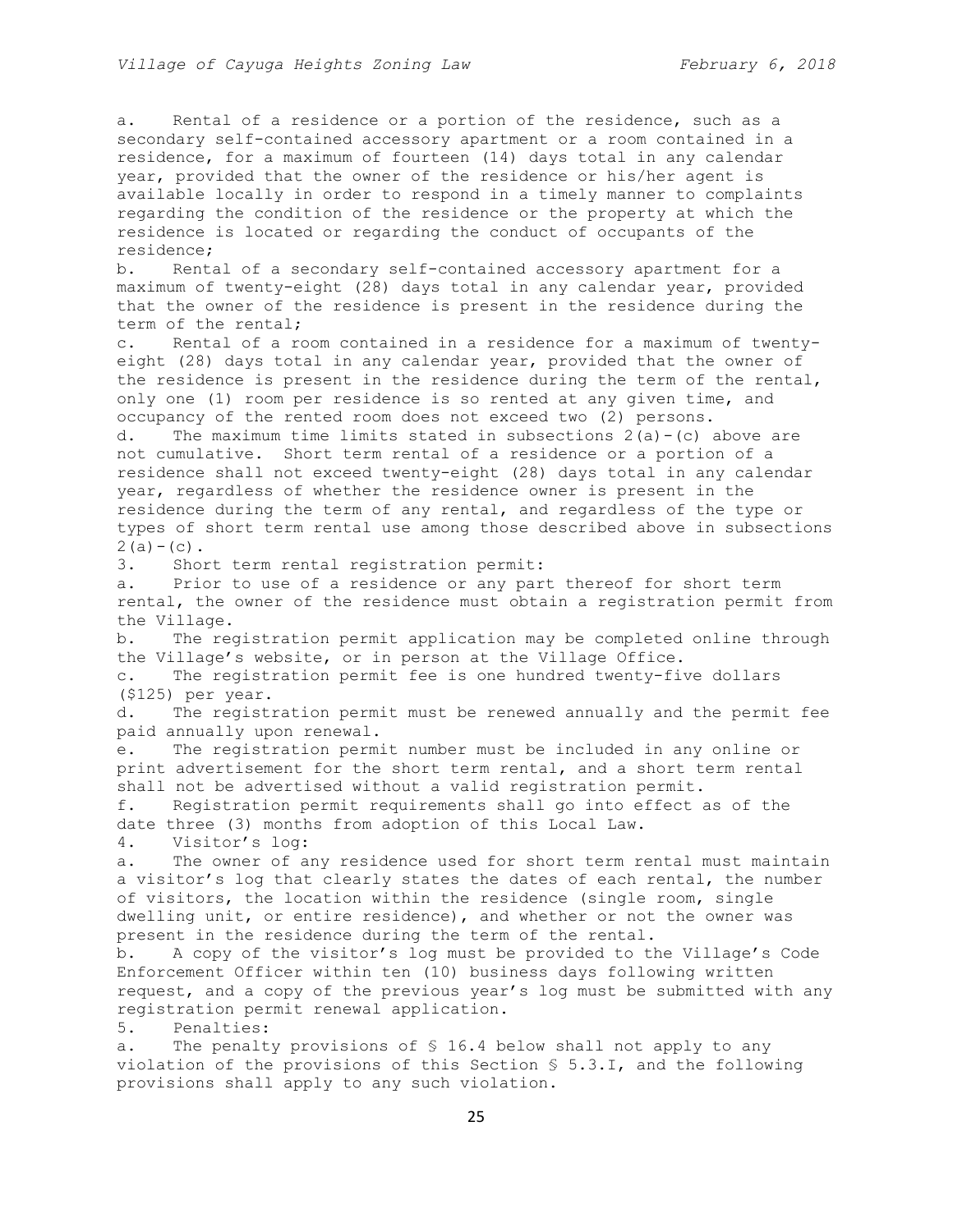b. If the owner of any residence who uses the residence or any part thereof for short term rental in violation of the maximum time limits stated in subsections  $2(a)-(c)$  above, such violation shall be punishable by a fine of seven hundred and fifty dollars (\$750), and the registration permit shall be revoked for the current year and may not be renewed for one (1) additional year.

c. If the owner of any residence who uses the residence or any part thereof for short term rental in violation of this Section § 5.3.I, other than violations of subsections  $2(a) - (c)$  above, such violation shall be punishable as follows:

i. For the first violation, a fine of not less than one hundred twenty-five dollars (\$125) and not more than two hundred and fifty dollars (\$250).

ii. For the second violation occurring within any twelve (12) month period, a fine of not less than two hundred fifty dollars (\$250) and not more than five hundred dollars (\$500).

iii. For the third violation occurring within any twelve (12) month period, a fine of not less than five hundred dollars (\$500) and not more than seven hundred and fifty dollars (\$750), and the registration permit shall be revoked for the current year and may not be renewed for one (1) additional year.

iv. In the case of a violation of registration permit requirements, each month's continued violation shall constitute a separate and new violation, and each new violation shall be punishable by a fine of seven hundred and fifty dollars (\$750) per month.

6. Any variance requested for short term rental of a residence or a portion of a residence shall be considered a use, and not an area, variance, in accordance with Zoning Board of Appeals procedures set forth in Article 20.

J. Solar energy collectors in accordance with the requirements of this Article and the requirements of Article 15.

§ 5.4. Height of buildings.

A. No building or structure in the Residence Zone shall exceed twentyfive (25) feet in height.

B. The height of a building shall be measured from the lowest point of the existing grade at the building foundation to the average height between eaves and ridge for pitched roofs and to the highest part of the parapet for flat roofs.

C. In cases where the proposed finished grade is higher than the existing grade, the change must be approved by the Code Enforcement Officer at the time of issuance of the building permit.

D. The height limitations of § 5.4 shall not apply to chimneys, ventilators, skylights, or other necessary features ordinarily extending above roofs nor to spires of churches or other buildings if such features are in no way used or usable for living purposes.

§ 5.5. Yard regulations.

A. Buildings in the Residence Zone shall be set back from property lines the following minimum dimensions, said dimensions to be measured at right angles to the property lines:

1. Front Yard – twenty-five (25) feet;

2. Side and rear yards – fifteen (15) feet.

26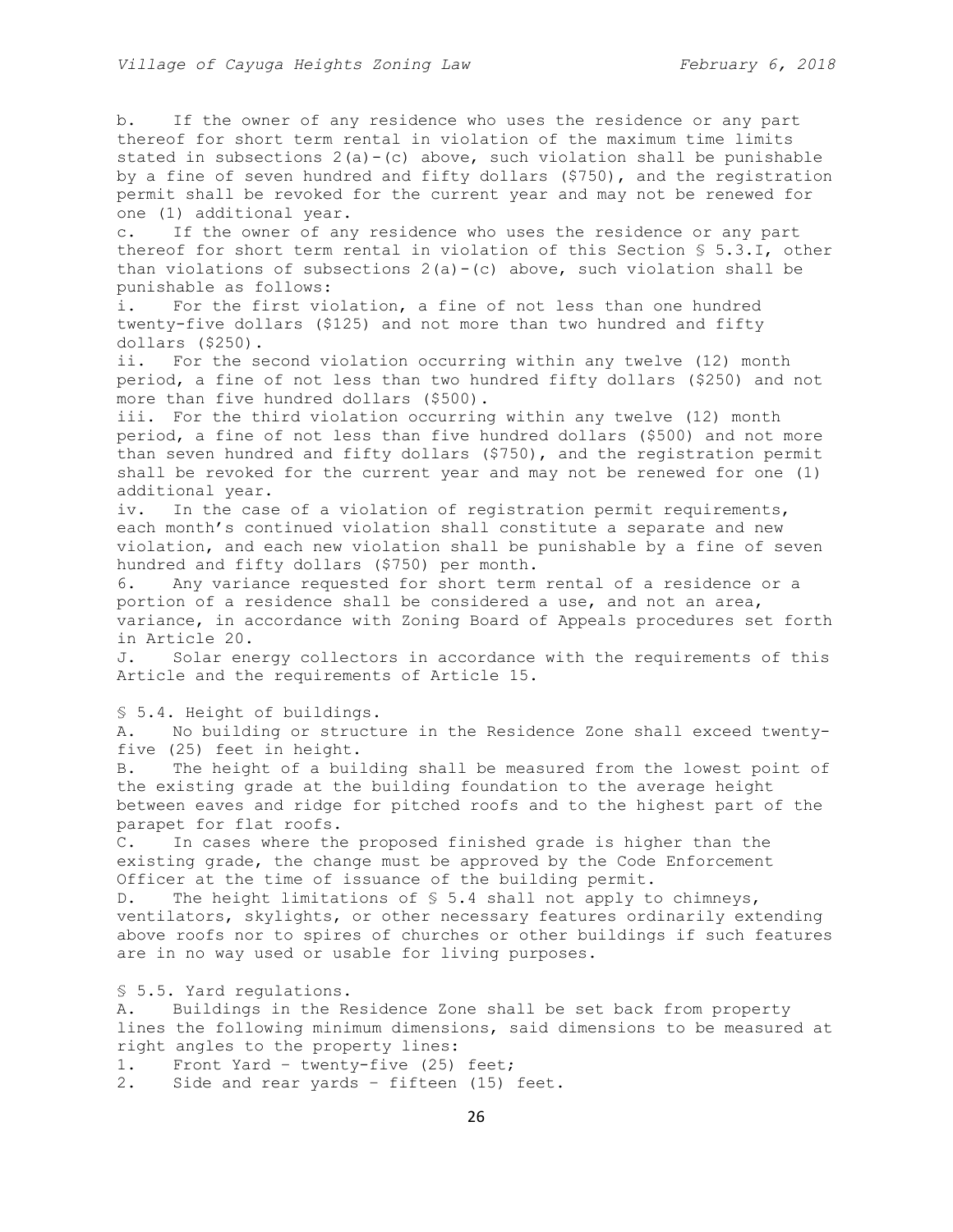B. The front yard in each case shall be measured from the front lot line. C. For any yard that abuts a public or private street, the front yard requirement shall apply. D. Yard requirements specified above shall be the same in the case of swimming pools. E. No automobile parking area shall be permitted in any required front yard, except in the case of a front yard of a residence housing not more than two (2) families. § 5.6. Lot coverage. A. No building or buildings shall be erected or extended so as to exceed coverage of twelve percent (12%) of the area of a lot. B. In computing the lot coverage, the following shall be included: 1. The area of any accessory buildings; 2. Carports, open at the sides and roofed; 3. Unroofed porches or decks, the surface of which is over two (2) feet above the surface of the underlying ground as finally graded; 4. Areas covered by building eaves extending in excess of three (3) feet. C. In computing the lot coverage, the following shall not be included: 1. Areas covered by overhanging building eaves of three (3) feet or less; 2. Unroofed swimming pools; 3. Unroofed parking areas. § 5.7. Size of lots. Lots shall have a minimum average width of one hundred twenty-five (125) feet and a minimum average depth of one hundred fifty (150) feet. § 5.8. Frontage on public street. Each lot shall have minimum frontage on a public street of seventy-five (75) feet, with the exception of lots in a cul-de-sac in a subdivision approved by the Planning Board, in which case lots may have such frontage as shown on the approved subdivision plan. § 5.9. Parking. Parking requirements shall be as set forth in Article 12. **Article 6. Multiple Housing Zone** § 6.1. Purpose. The purpose of the Multiple Housing Zone is to permit, where appropriate, the construction and development of multiple dwelling residences in the Village and to establish standards by which development in these areas shall occur while protecting and preserving the character of the adjoining Residence Zone. § 6.2. Permitted principal uses. No building shall be erected or extended and no land or building shall be used in the Multiple Housing Zone for other than any of the following purposes: A. Any principal use permitted in the Residence Zone; B. Any of the following uses: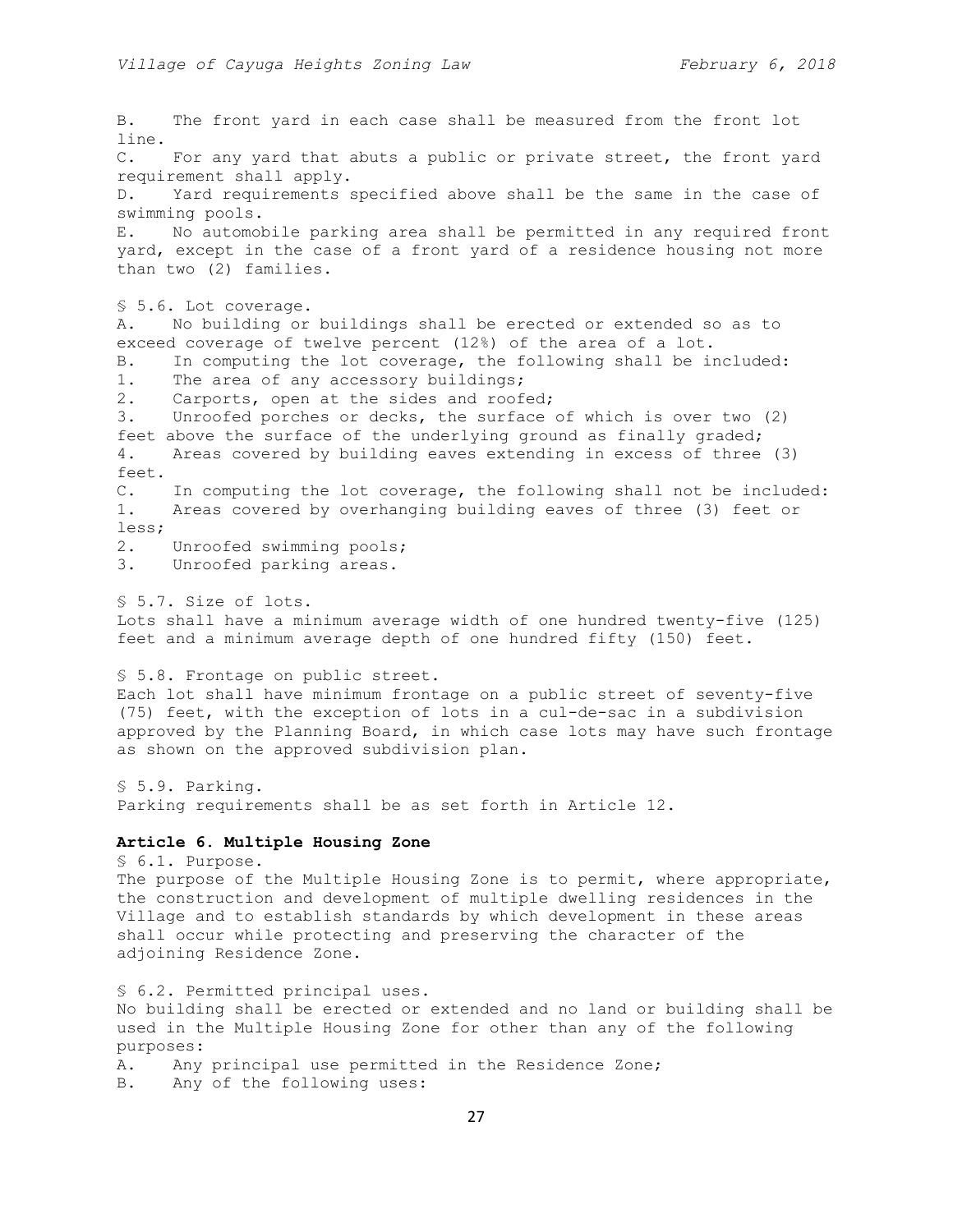1. Buildings containing two (2) or more dwelling units, with each dwelling unit to be occupied by no more occupants than are permitted in accordance with the New York State Building and Fire Safety Code and the New York State Multiple Housing Law; 2. Convent, parish house, religious school building; 3. Public library or public museum, parochial school, nursery school, school operated under the Education Law of New York State, but not a school operated by a for-profit company; 4. The following uses subject to the approval of a special use permit by the Village's Planning Board, in accordance with the procedures set forth in Article 19; a. Fraternity, sorority, student cooperative, and college residence hall, but not any of the following: a rooming, lodging, or boarding house, bed and breakfast, hotel, motel, or inn; b. Affinity house; c. Adult home. § 6.3. Permitted accessory buildings and uses. The following accessory buildings or uses are permitted in the Multiple Housing Zone: A. Accessory buildings and uses permitted in the Residence Zone; B. Automobile parking and garages, subject to the further requirements of this Article and meeting the requirements set forth in Article 12; C. Such uses as may be necessary for housekeeping activities, such as structures in which laundry facilities are maintained, but any such use must be limited to residents of the multiple dwelling on that lot; D. Storage buildings for storage of belongings of the residents of the multiple dwelling on that lot; E. Maintenance buildings and one central office, all of which must be utilized solely in connection with the operation of the multiple dwelling on that lot; F. Community building for use by the residents of the multiple dwelling on that lot and their guests; G. Solar energy collectors in accordance with the requirements of this Article and the requirements of Article 15. § 6.4. Height of buildings. A. No building or structure in the Multiple Housing Zone shall exceed thirty (30) feet in height. B. The height of a building shall be measured from the lowest point of the existing grade at the building foundation to the average height between eaves and ridge for pitched roofs and to the highest part of the parapet for flat roofs. C. In cases where the proposed finished grade is higher than the existing grade, the change must be approved by the Code Enforcement Officer at the time of issuance of the building permit. D. The height limitations of § 6.4 shall not apply to chimneys, ventilators, skylights, or other necessary features ordinarily extending above roofs nor to spires of churches or other buildings if such features are in no way used or usable for living purposes, and these features will not be considered in determining the height of a building. § 6.5. Yard regulations.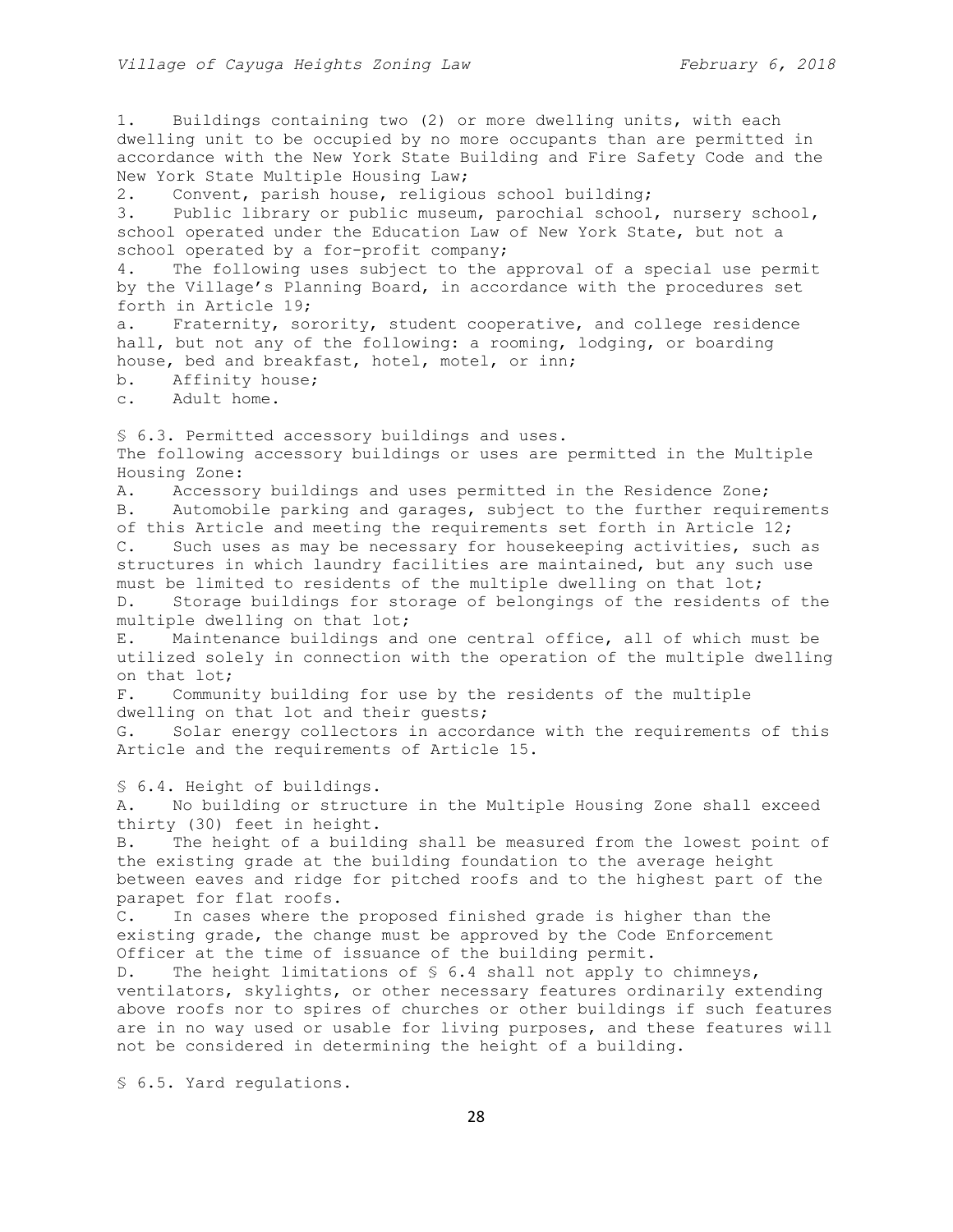A. Buildings in the Multiple Housing Zone shall be set back from property lines the following minimum dimensions, said dimensions to be measured at right angles to the property lines: 1. Front Yard – twenty-five (25) feet or the height of the building as calculated in § 6.4, whichever is greater; 2. Side and rear yards – fifteen (15) feet. B. The front yard in each case shall be measured from the front lot line. C. For any yard that abuts a public or private street, the front yard requirement shall apply. D. Yard requirements specified above shall be the same in the case of swimming pools. E. No automobile parking area shall be permitted in any required front yard, except in the case of a front yard of a residence housing not more than two (2) families. § 6.6. Lot coverage. A. No building or buildings shall be erected or extended so as to exceed coverage of fifteen percent (15%) of the area of a lot. B. In computing the lot coverage, the following shall be included: 1. The area of any accessory buildings; 2. Carports, open at the sides and roofed; 3. Unroofed porches or decks, the surface of which is over two (2) feet above the surface of the underlying ground as finally graded; 4. Areas covered by building eaves extending in excess of three (3) feet. C. In computing the lot coverage, the following shall not be included: 1. Areas covered by overhanging building eaves of three (3) feet or less; 2. Unroofed swimming pools; 3. Unroofed parking areas. § 6.7. Size of lots. Lots shall have a minimum average width of one hundred twenty-five (125) feet and a minimum average depth of one hundred fifty (150) feet. § 6.8. Frontage on public street. Each lot shall have a minimum frontage on a public street of seventy-five (75) feet, with the exception of lots in a cul-de-sac in a subdivision approved by the Planning Board, in which case lots may have such frontage as shown on the approved subdivision plan. § 6.9. Parking. Parking requirements shall be as set forth in Article 12.

# **Article 7. Commercial Zone**

§ 7.1. Purpose. The purpose of the Commercial Zone and the following regulations is to establish certain areas where retail businesses and other commercial uses of land will be encouraged to meet the needs of Village residents and to establish standards by which development in these areas shall occur while protecting and preserving the character of the adjoining Residence Zone.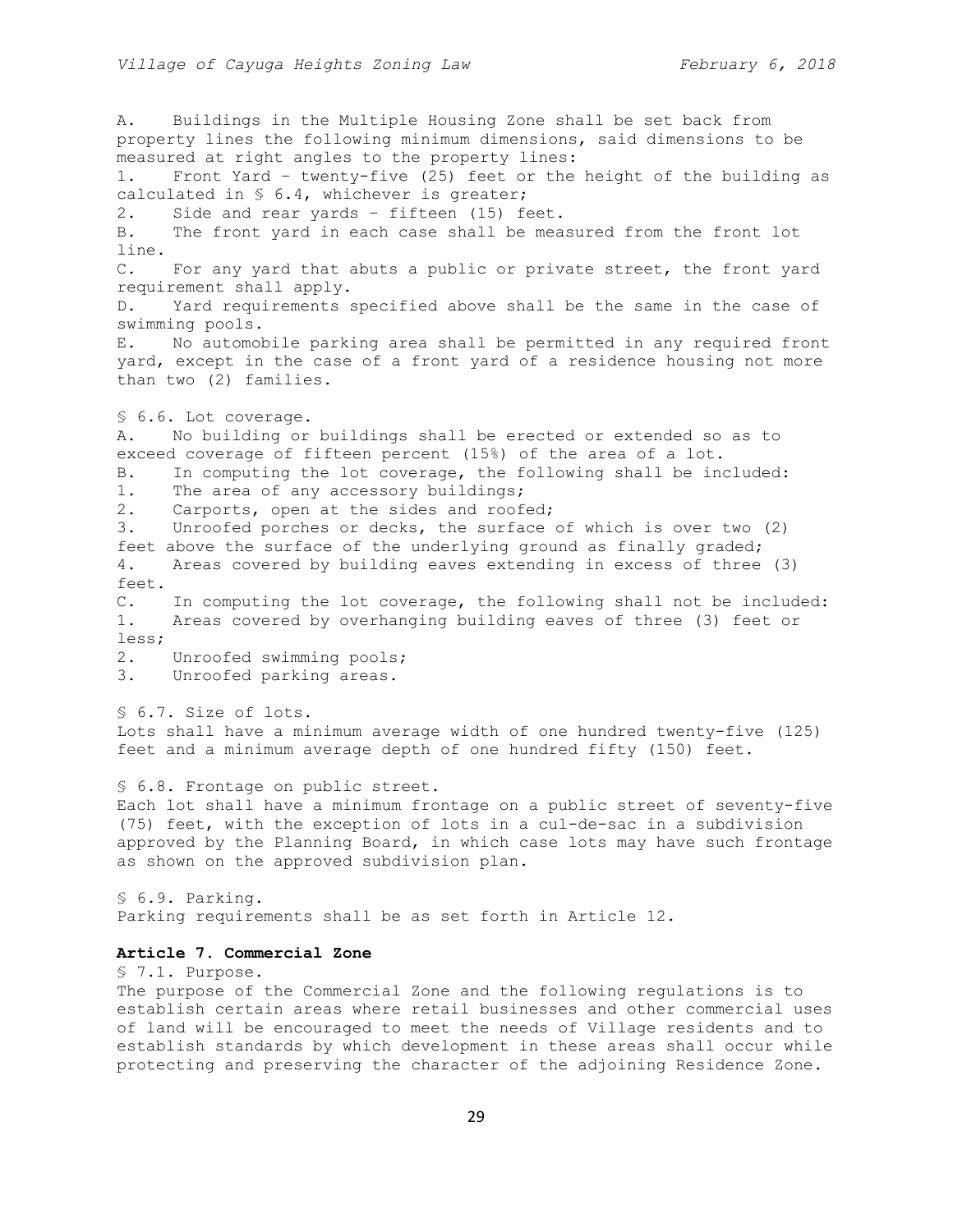§ 7.2. Permitted principal uses. No building shall be erected or extended and no land or building shall be used in the Commercial Zone for other than any of the following purposes: A. Any principal use permitted in the Residence Zone or in the Multiple Housing Zone. B. The following retail uses, provided that the interior floor area is five thousand (5,000) square feet or less: 1. Retail store (other than a retail store expressly referred to elsewhere in this Article 7) where goods are sold only from inside the store and rental of goods does not generate in excess of ten percent (10%) of the store's revenues; 2. Food store/grocery; 3. Sales of candy, ice cream, gifts, flowers, and similar small items; 4. Arts and crafts gallery/studio; 5. Photography store/studio; 6. Drugstore/pharmacy; 7. Florist; 8. Bicycle sales/repairs which may include outside displays; 9. Bakery; 10. Hardware store; 11. Painting and decorating boutique; 12. Frame shop. C. The following personal service retail uses provided that the interior floor area is five thousand (5,000) square feet or less: 1. Bank, or offices of a real estate brokerage or management, stock brokerage, financial advising or planning, insurance agency or other financial institution; 2. Barbershop or beauty salon; 3. Milliner/dressmaker/tailor; 4. Shoe maker/shoe repair; 5. Caterer; 6. Photocopying and printing; 7. Optician; 8. Decorator; 9. Packing and shipping. D. Business, professional, administrative, or governmental office provided that the interior floor area is five thousand (5,000) square feet or less. E. Fire station and emergency medical services. F. The following uses provided that the area on which construction occurs is five thousand (5,000) square feet or less (excluding underground utilities): 1. Any municipal utility or public utility purpose necessary to the maintenance of utility services, except that substations and similar structures shall be subject to the same setback requirements as apply to buildings in the Commercial Zone. § 7.3. Principal uses permitted only with special use permit approval. The following uses are permitted in the Commercial Zone, subject to the approval of a special use permit by the Village's Planning Board, in accordance with the procedures set forth in Article 19:

A. Any of the uses set forth in § 7.2 above as being permitted as of right in which case the interior floor area for such use exceeds five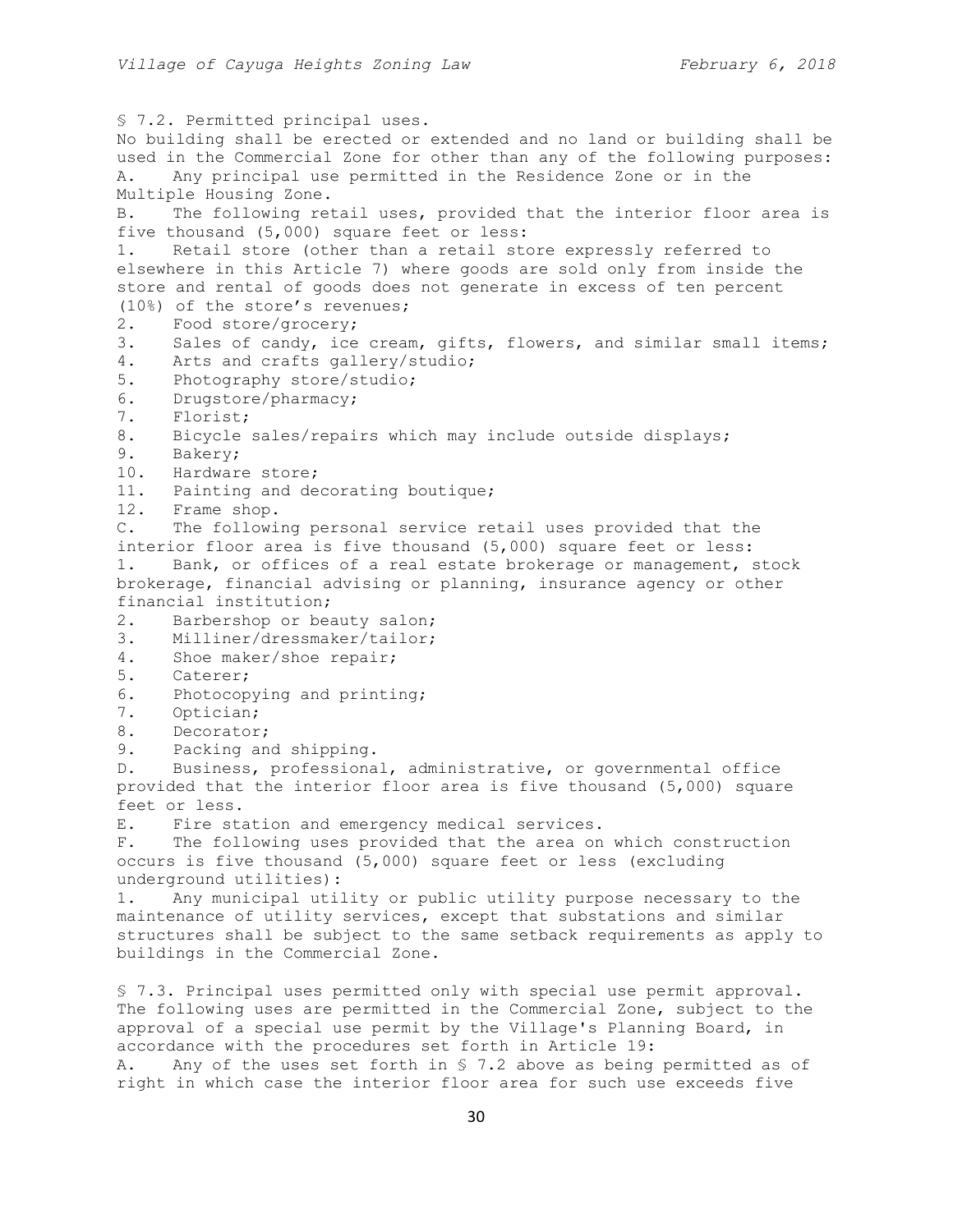thousand (5,000) square feet but does not exceed ten thousand (10,000) square feet; B. The following uses provided that the area on which construction occurs exceeds five thousand (5,000) square feet but does not exceed ten thousand (10,000) square feet (excluding underground utilities): 1. Any municipal utility or public utility purpose necessary to the maintenance of utility services except that substations and similar structures shall be subject to the same setback requirements as apply to buildings in the Commercial Zone; C. Bank or other financial institution with a drive-through facility consisting of no more than a total of two (2) drive-through lanes, each lane either being served by a teller or providing an automatic teller machine; D. Child day-care center or adult day care facility; E. Clubhouse or lodge; F. Community center; G. Laundromat, dry cleaning (self-service or pickup); H. Restaurant, deli, sandwich shop or coffee shop; I. Health club or fitness center; J. Gas station or electric charging station; K. Wine or liquor store; L. Tavern, bar, or pub; M. Spa; N. Car share service; O. Telecommunications tower and/or facility; P. Any other lawful use, not otherwise specifically referred to in this Article 7, that the Planning Board finds is substantially similar to a use permitted in the Commercial Zone, either as of right in § 7.2 above, or with the approval of a special use permit in § 7.3, and which use the Planning Board determines does not have greater adverse impact upon traffic, noise, air quality, parking, or any other attribute reasonably relevant, than a use permitted as of right in § 7.2 above. § 7.4. Permitted accessory buildings and uses. The following accessory buildings and uses are permitted in the Commercial Zone: A. Accessory buildings and uses permitted in the Multiple Housing Zone; B. Automobile parking, in accordance with the requirements of this Article and the requirements of Article 12; C. Signs, in accordance with the requirements of Article 10; D. Solar energy collectors in accordance with the requirements of this Article and the requirements of Article 15. § 7.5. Height of buildings. A. No building or structure in the Commercial Zone shall exceed two (2) stories or thirty-five (35) feet in height, except as provided otherwise in § 7.5.B. B. A three (3) story building not exceeding forty-five (45) feet in height may be erected provided that at least seventy-five percent (75%) of the building's ground level floor area is occupied by neighborhood retail uses, such as a restaurant, cafe, tavern or bar, market, drug store, day spa, or salon. Approval of a neighborhood retail use shall be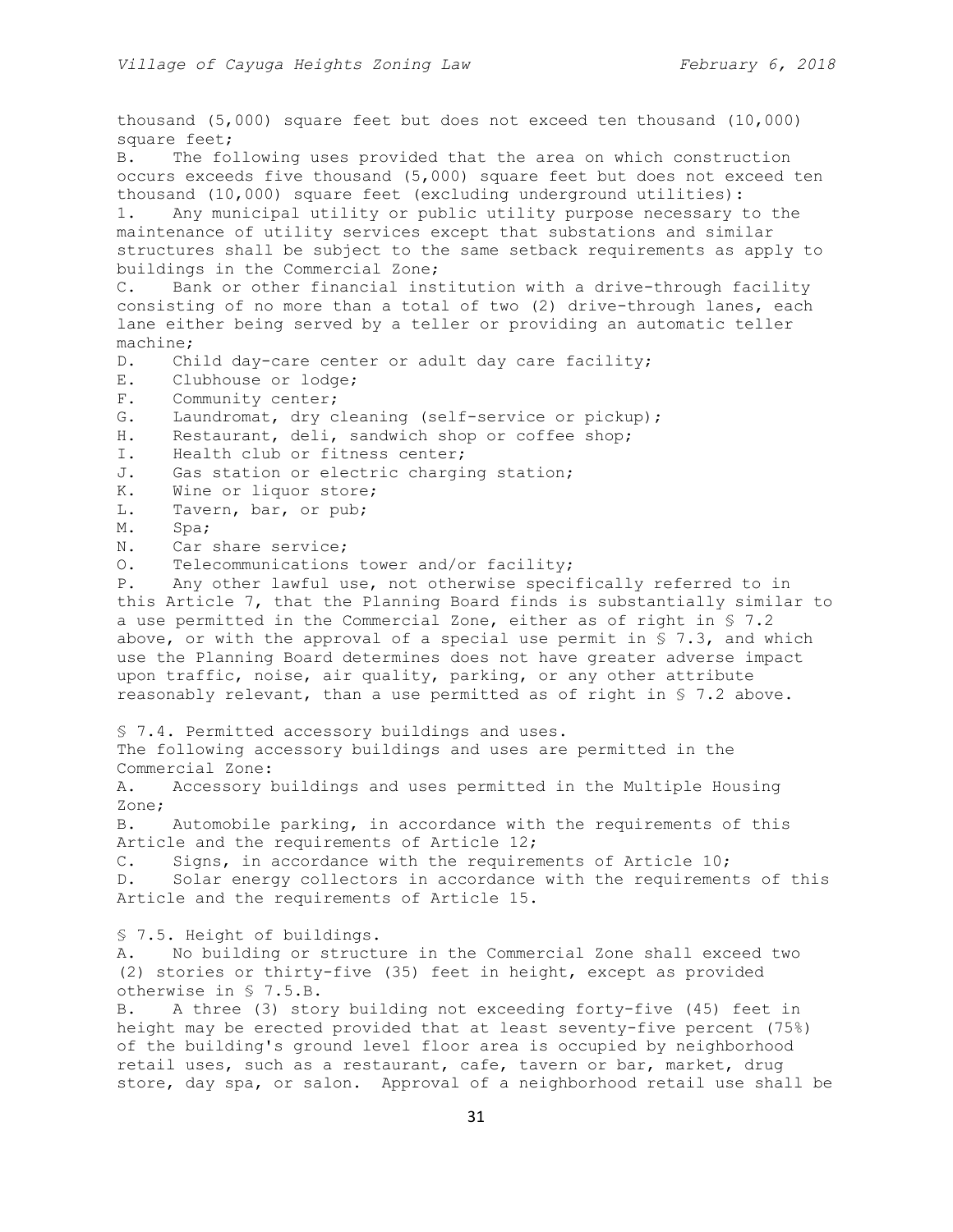determined by the Village's Planning Board through the site plan review procedure.

C. The height of a building shall be measured from the lowest point of the existing grade at the building foundation to the highest point of the building.

D. In cases where the proposed finished grade is higher than the existing grade, the change must be approved by the Code Enforcement Officer at the time of issuance of the building permit.

E. The height limitations of § 7.5 shall not apply to chimneys, ventilators, skylights, or other necessary features ordinarily extending above the roofs of commercial buildings, nor to spires of churches or other buildings if such features are in no way used or usable for living purposes, and these features will not be considered in determining the height of a building.

§ 7.6. Building Setbacks.

A. Buildings in the Commercial Zone shall be set back from property lines a minimum of thirty-five (35 feet), said dimension to be measured at right angles to the property lines.

B. Where the Commercial Zone abuts another zoning district, setback distance will be contingent on building height such that:

1. From the front property line, setbacks shall equal the maximum height of the building, but in no case less than thirty-five (35) feet; 2. a. From the side and rear property lines, setbacks shall equal one and one half  $(1)$  times the maximum height of the building on the side facing the respective side and rear property lines and not less than thirty-five (35) feet, but are not required to be greater than sixty (60) feet, and

b. A vegetative screen shall be installed to mitigate visual, sound, and other impacts of the commercial use(s), subject to Planning Board approval.

§ 7.7. Lot coverage.

A. No building or buildings shall be erected or extended so as to exceed coverage of twenty-five percent (25%) of a lot.

B. In computing the lot coverage, the following shall be included:

1. The area of any accessory buildings;

2. Carports, open at the sides and roofed; 3. Unroofed porches or decks, the surface of which is over two (2) feet above the surface of the underlying ground as finally graded; 4. Areas covered by building eaves extending in excess of three (3)

feet. C. In computing the lot coverage, the following shall not be included:

1. Areas covered by overhanging building eaves of three (3) feet or less;

2. Unroofed swimming pools;

3. Unroofed parking areas.

§ 7.8. Size of lots.

Lots shall have a minimum width of one hundred twenty-five (125) feet and a minimum depth of one hundred fifty (150) feet.

§ 7.9. Frontage on public street.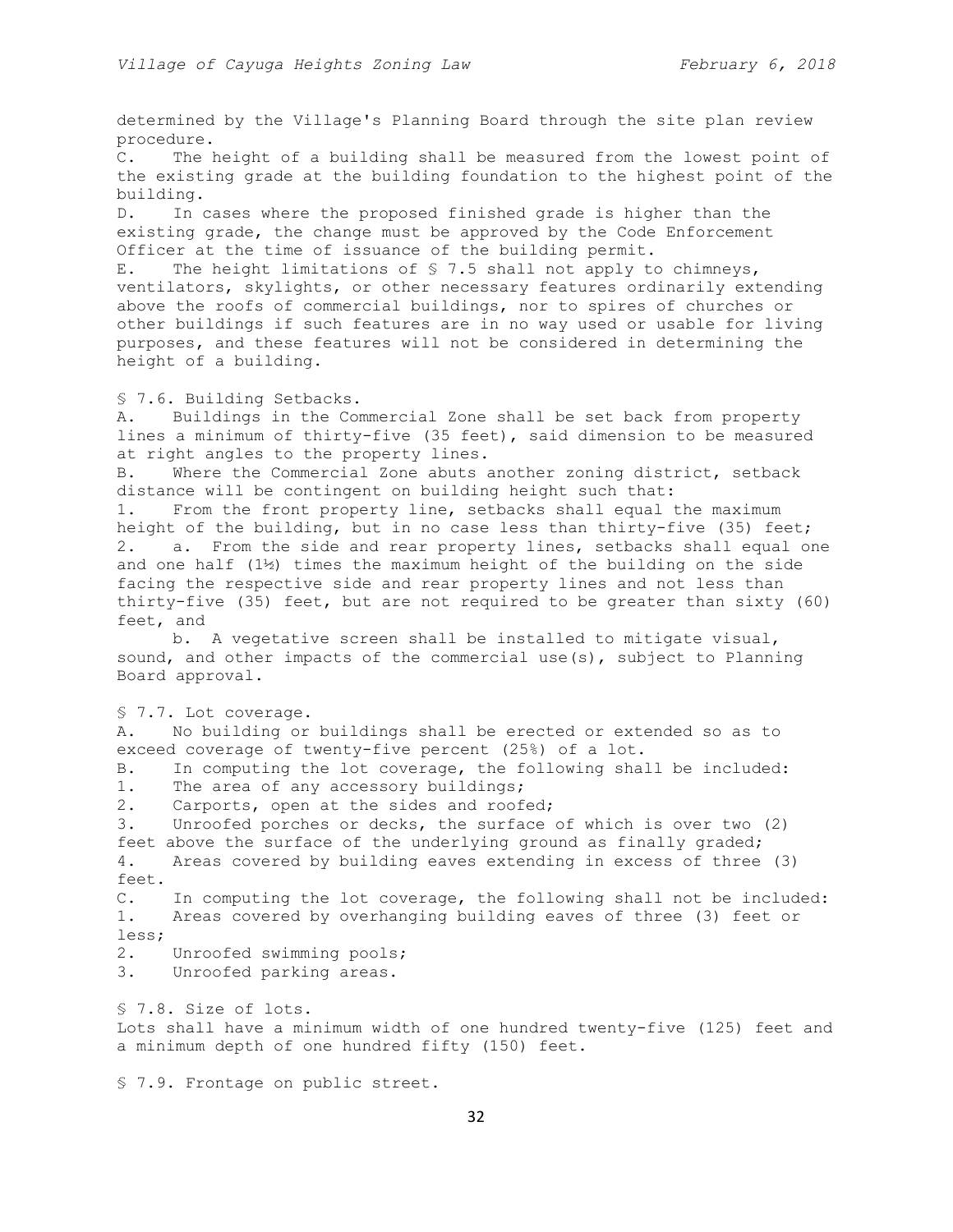Each lot shall have a minimum frontage on a public street of one hundred twenty-five (125) feet, with the exception of lots in a cul-de-sac in a subdivision approved by the Planning Board, in which case they may have such frontage as shown on the approved subdivision plan. This Local Law shall apply to any lots hereinafter subdivided or developed by placing a building thereon.

§ 7.10. Parking. Parking requirements shall be as set forth in Article 12.

## **Article 8. Planned Development Zone**

§ 8.1. Purpose.

The purpose of the Planned Development Zone (sometimes referred to in the Local Law as a "PDZ") is to permit, where appropriate, a degree of flexibility in conventional land use and design regulations which will encourage development in an imaginative and innovative way while insuring efficient investment in public improvements, a more suitable environment, and protection of community interests and amenities. This Article 8 is intended to relate to both residential and nonresidential development, as well as mixed forms of development. There may be development or uses, now or in the future, which are not expressly permitted by the other terms of this Local Law, but which would promote the objectives of the Village's Comprehensive Plan if such development or uses adhere to certain predetermined performance and design standards and conditions. A Planned Development Zone is intended to be used to enable these developments or uses to occur even though they may not be specifically authorized by this Local Law.

# § 8.2. Establishment and location.

A Planned Development Zone may be established in any zoning district and shall be subject to the requirements set forth in this Article and to any special conditions imposed by the Village's Board of Trustees which shall supersede any requirements set forth in this Article.

§ 8.3. Requirements.

A. A minimum tract of five (5) acres is required for the development of a Planned Development Zone.

- B. Permitted land uses:
- 1. Residential land use;

2. Non-residential and non-commercial land use, such as recreational space, community facilities, parkland, etc., if:

a. Such use will contribute to the quality of the proposed development for the area;

b. Such use will enhance the surrounding neighborhood, including but not limited to by preservation of open space, by providing enhancements to vehicular and pedestrian traffic movement, by the addition of landscaping, by conservation of natural features, or by some combination of such components.

3. Commercial land use when such use is integral with, but clearly ancillary to, residential use of the area within the Planned Development Zone.

C. Density. The number of dwelling units provided in a Planned Development Zone shall not exceed the number of units that would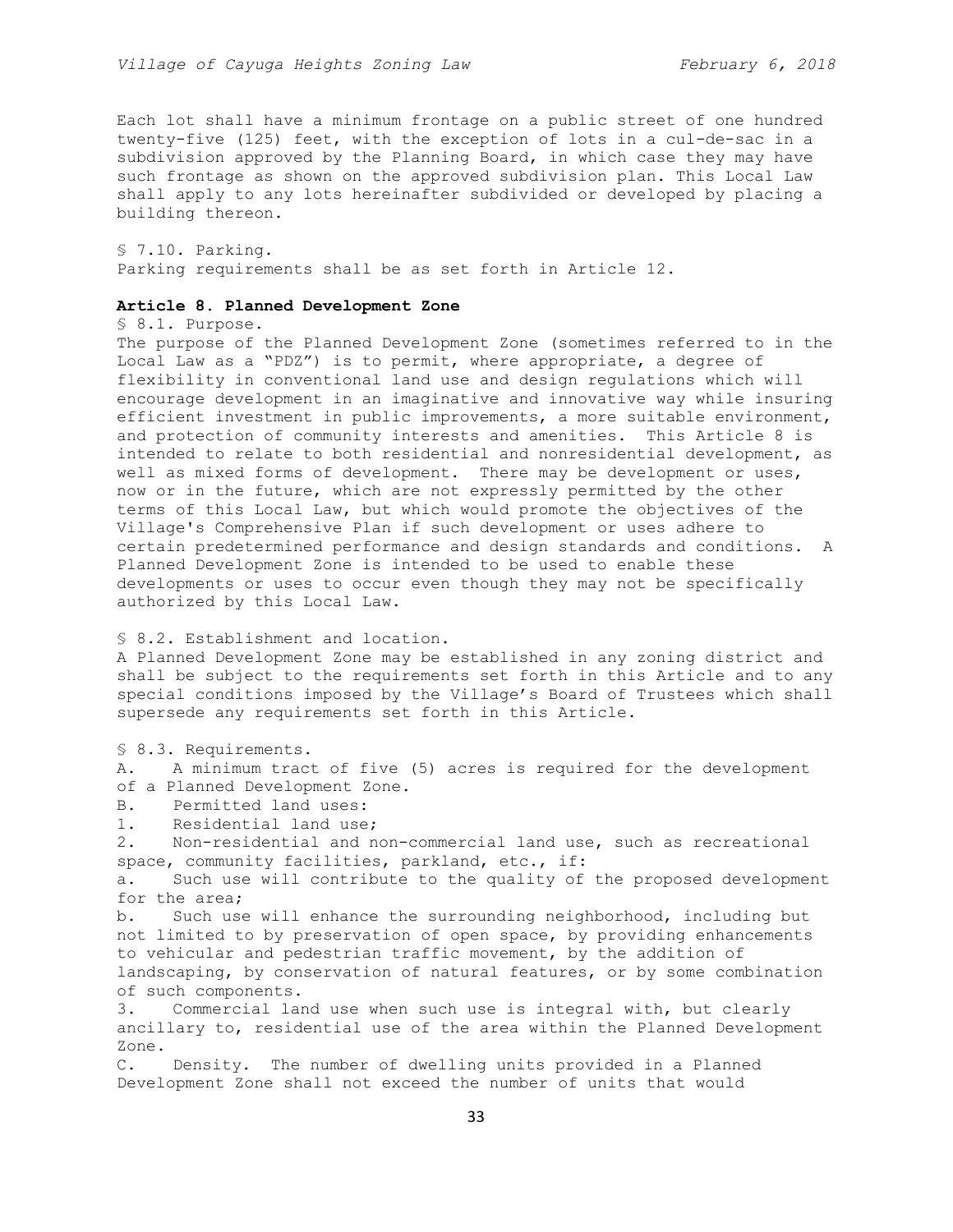ordinarily be permitted in the PDZ's area in accordance with the regulations of the underlying zone or district.

§ 8.4. Size of Lots. Lot size shall be specified in the Board of Trustees' approval of a Planned Development Zone.

§ 8.5. Yards. Buildings in a Planned Development Zone shall be located not less than seventy-five (75) feet from any public road right-of-way line existing at the time of the PDZ application, or one hundred (100) feet from any other existing property line bordering the PDZ, or as specified in the Board of Trustees' approval of a PDZ.

# § 8.6. Height of Buildings.

A. Unless otherwise approved by the Board of Trustees, no building in a Planned Development Zone shall be more than two (2) stories high, and no building shall exceed a height of thirty-five (35) feet from the average finished grade to the average height between the eaves and ridgeline of a pitched roof or the highest point of a flat roof as measured from the average finished grade to the highest point of the building.

B. In cases where the proposed finished grade is higher than the existing grade, the change must be approved by the Code Enforcement Officer at the time of issuance of the building permit.

C. The height limitations of this Section § 8.6 shall not apply to chimneys, ventilators, skylights, or other necessary features ordinarily extending above roofs nor to spires of churches or other buildings if such features are in no way used or usable for living purposes.

# § 8.7. Lot Coverage.

The total lot coverage for all buildings in the Planned Development Zone shall not exceed the lot coverage requirements of the underlying zoning district.

# § 8.8. Natural Features.

Existing natural features within a Planned Development Zone shall be preserved to the maximum extent feasible and incorporated into the site design.

# § 8.9. Stormwater Runoff.

In general, the rate of stormwater runoff from a Planned Development Zone after development is complete shall not exceed the rate that would occur under a natural undeveloped condition as calculated for a one hundred (100) year storm and is in compliance with the Village's Stormwater Local Law and applicable State law and regulations.

## § 8.10. Site Planning Requirements.

A. Roads. All proposed roads in a Planned Development Zone shall be designed and constructed to meet Village standards and specifications and shall be approved by the Village Engineer.

B. Service Areas. Loading and service areas that face or are visible from a public road, including areas for the storage of solid waste and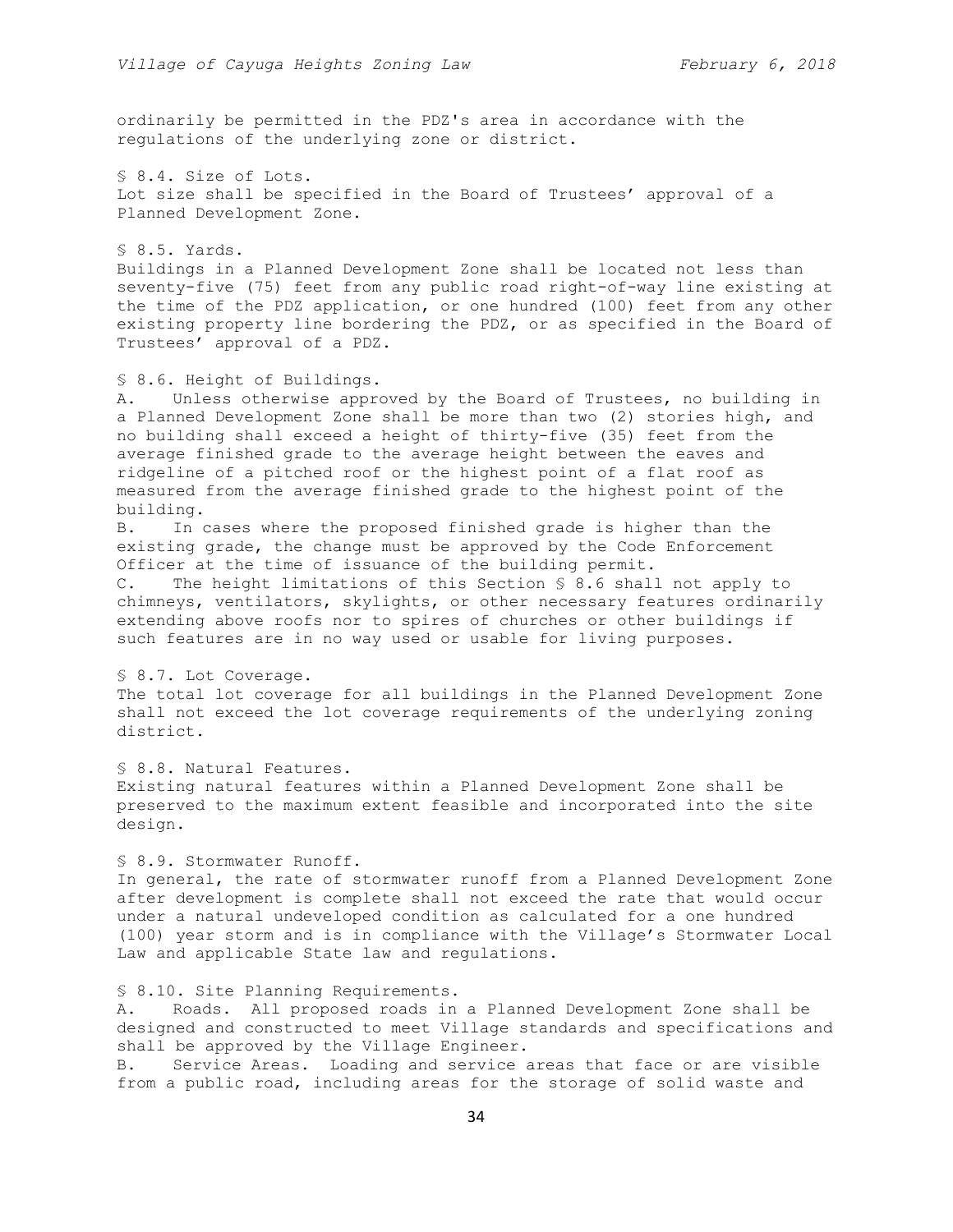trash, shall be screened from public view by a vertical screen at least six (6) feet high. A landscaped buffer strip or a combination of landscaping and fencing may be used to provide the required screening. C. Public Transit and Parking. Appropriate provisions shall be made for public transit and an adequate amount of off-street parking will be provided for the proposed use. No off-street parking space shall be located less than twenty-five (25) feet from any existing property line. All parking areas containing more than four (4) spaces shall be landscaped and shall be otherwise in compliance with Article 12 of this Local Law.

D. Underground services. All electric, telephone, and television lines and cables shall be installed underground. All access points shall be landscaped in a manner approved by the Village's Planning Board during the site plan approval process for the PDZ.

E. Lighting. Adequate site lighting shall be provided and shall be designed and located so that it does not produce glare on adjacent properties, does not impede the vision of traffic on adjacent roads, and shall be otherwise in compliance with Article 11 of this Local Law. F. Access Drives. Multiple and extra-wide driveways shall be avoided. Access drives that do not provide safe sight distances shall not be permitted. Access drives shall intersect existing roads at a ninety (90) degree angle and shall not have a slope of greater than five percent (5%) for a distance of sixty (60) feet from the intersection of centerlines. G. Intersections. On- and off-site intersections shall be designed to accommodate traffic safely. Turning lanes, deceleration lanes, by-pass lanes, and other safety measures shall be provided as required by the Village's Planning Board during the site plan approval process for the PDZ.

H. Signs. One (1) identification sign shall be permitted. Such sign may be two-sided but shall have a total area of no greater than sixteen (16) square feet per side, and shall be otherwise in compliance with Article 10 of this Local Law.

I. Operation. No offensive noise, traffic, odor, smoke, dust, heat, glare, electrical disturbance, or other pollutants shall be produced by the normal operating conditions of the proposed PDZ.

J. Landscaping. The number of trees to be planted in the PDZ shall be at least equal to the number of trees removed for development purposes and shall comply with standards set by the Village's Shade Tree Advisory Committee.

#### § 8.11. Site plan approval.

Site plan approval for a Planned Development Zone shall follow the same review procedures and shall have the same plan requirements as specified for major subdivisions in Article 17 of this Local Law. Final approval is also required from the Village's Board of Trustees.

## § 8.12. Special Circumstances.

Notwithstanding any of the requirements set forth in this Article, if the Village's Board of Trustees determines that, due to unusual circumstances of a particular site, any of the requirements set forth in this Article are not necessary, in the interest of public health, safety, and general welfare, the Board of Trustees may modify such requirements subject to any conditions it may wish to impose.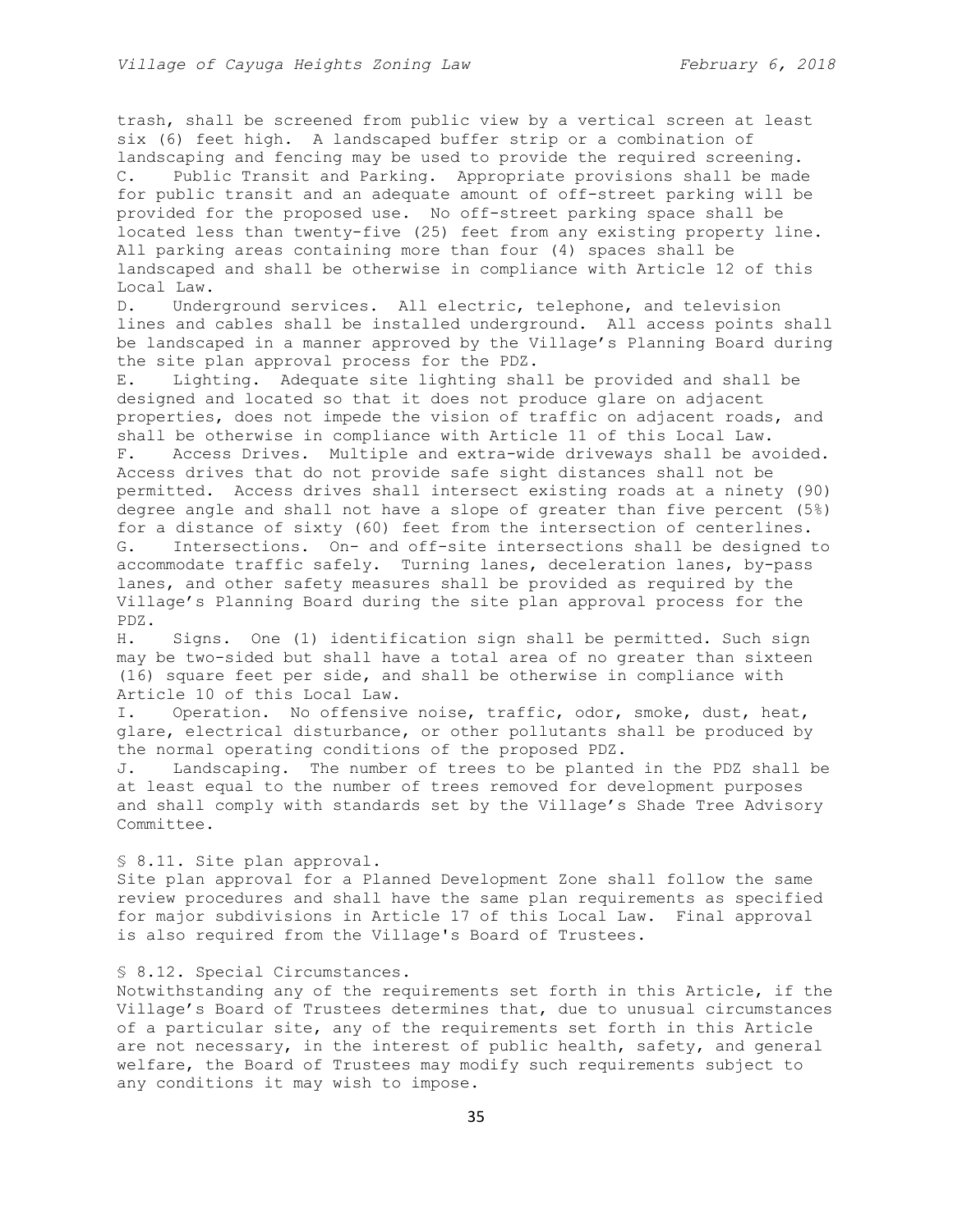## **Article 9. Natural Resources Overlay Zone**

§ 9.1. Purpose.

The purpose of the Natural Resources Overlay Zone (sometimes referred to in this Local Law as a "NROZ") is to protect public health, safety, and general welfare and to implement the goals and objectives of the Village's Comprehensive Plan pertaining to the Village's environmentally significant landscape features including but not limited to wetlands, streams, steep slopes, native vegetation, etc. The NROZ designation seeks to balance the rights of property owners to use their property for reasonable purposes while also ensuring on behalf of all Village residents that such use does not result in a significant loss or degradation of the Village's natural resources and the benefits which they provide.

## § 9.2. Establishment and location.

A. The Natural Resources Overlay Zone described in this Article shall be an overlay to the existing underlying zoning districts as shown on the Village's Official Zoning Map, may be established in any zoning district, and shall be subject to the requirements set forth in this Article and to any special conditions imposed by the Village's Board of Trustees which shall supersede the requirements set forth in this Article.

B. Land and water areas encompassed by the Natural Resources Overlay Zone are set forth in the Village of Cayuga Heights Natural Resources Maps (the "Natural Resources Maps") accompanying this Local Law, dated [xxx], and signed by the Village Clerk. Said maps and all explanatory matter thereon and amendments thereto are hereby made a part of this Local Law and are on file in the Village offices.

C. Boundaries of land and water areas shown in the Natural Resources Maps are approximate and subject to field verification by licensed professionals. Should a dispute arise between the property owner and the Village's Code Enforcement Officer concerning the boundaries of the land or water areas, the property owner shall seek site plan approval from the Village's Planning Board. In all cases, the burden of proof and submission of technical evidence to the Planning Board shall be the responsibility of the property owner.

§ 9.3. General Provisions.

A. In those areas of the Village where the Natural Resources Overlay Zone applies, its provisions shall be imposed in addition to the requirements of the underlying zoning district. In the event that a conflict exists between the overlay and underlying zoning district regulations, the more restrictive provision shall apply to the area of overlap.

B. The Natural Resources Overlay Zone is composed of four subzones which consist of the following:

1. Intermittent streams as mapped by the United States Geological Survey (USGS) as well as streamside buffers associated with these streams. All mapped streams in Cayuga Heights are currently defined by the USGS as intermittent streams.

2. Steep slopes equal to or greater than fifteen percent (15%) slope or grade for a minimum run of thirty (30) horizontal feet.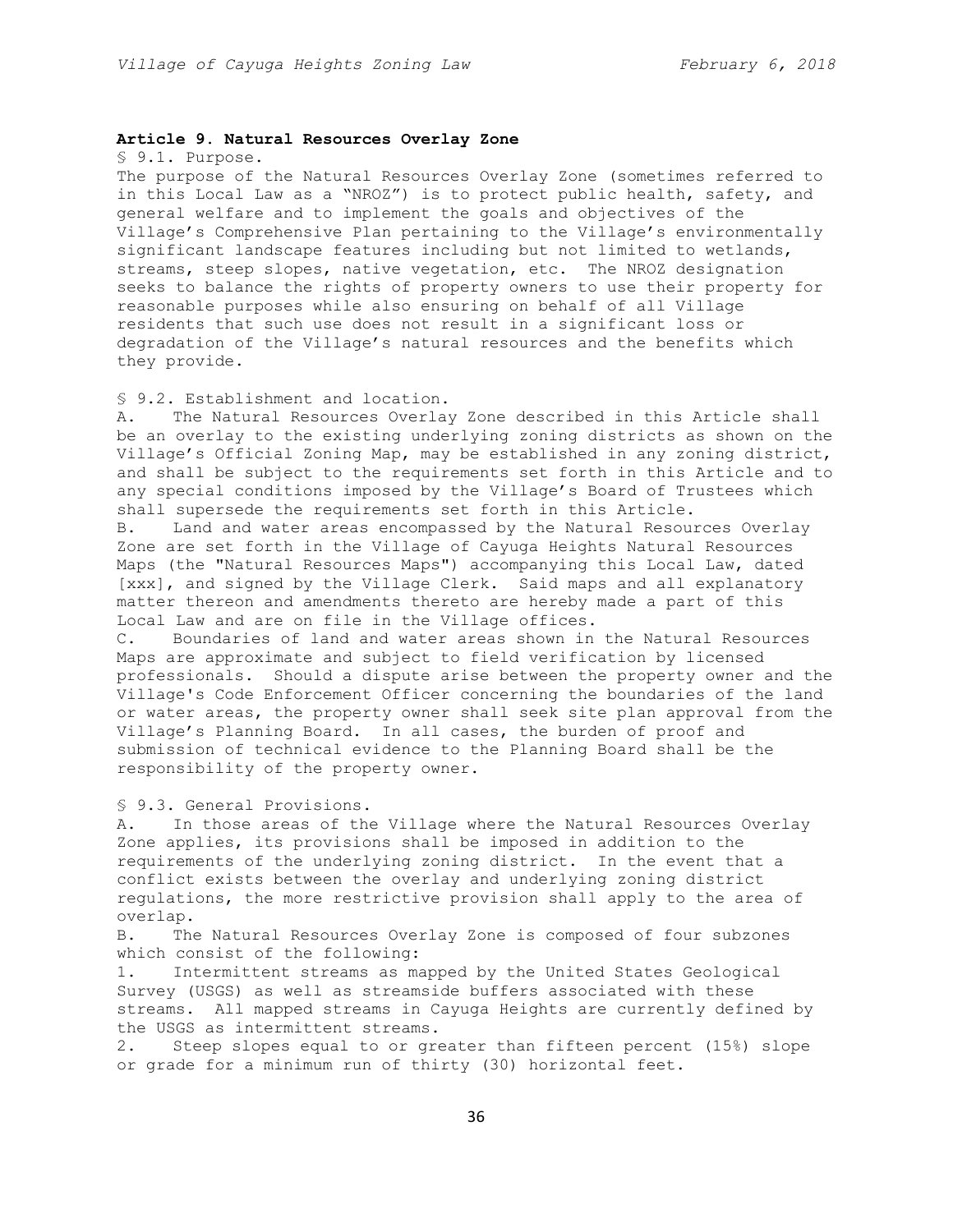3. Wetlands including but not limited to lands categorized as wetlands by either the New York State Department of Environmental Conservation (NYSDEC), the National Wetlands Inventory (NWI), the United States Army Corps of Engineers (USACE), or Tompkins County, or lands that have been documented and mapped as wetlands by a qualified professional under guidelines established by the USACE and NYSDEC. No lands categorized and mapped as wetlands by the NYSDEC or the NWI currently exist in Cayuga Heights.

4. Unique Natural Areas as defined by the Tompkins County Environmental Management Council (EMC).

5. In the event that two (2) or more subzones overlap, the subzone with the most restrictive provision shall apply to the area of overlap. C. No site plan shall be approved by the Village's Planning Board which provides for construction or other disturbance of land in environmentally sensitive areas, including but not limited to, wetlands, watercourses, steep slopes, unique natural areas, or rare plant or animal habitats, unless the applicant demonstrates with professional evidence reasonably satisfactory to the Planning Board that such construction may occur without significant adverse environmental effects upon such areas. Nothing in this Article is intended to permit construction or other activities in areas where the same are prohibited or regulated by other laws or regulations of the federal, state, county, or local government.

§ 9.4. Intermittent streams.

A. A vegetative riparian or streamside buffer shall be required for all development activities that occur in proximity to intermittent streams with additional considerations for wetlands and steep slopes. The minimum buffer width for all intermittent streams is twenty (20) feet measured directly perpendicular in a horizontal plane on either on either side of the top of the stream bank.

B. Should a steep slope equal to or greater than fifteen percent (15%) for a minimum run of thirty (30) horizontal feet or a streamside wetland exist within the riparian buffer, the entirety of that area will be added to the measurement of the riparian buffer. Delineation is required for streamside wetlands that have been previously identified as well as for the areas where streamside wetlands may exist due to the presence of hydric soils or wetland plant indicators.

C. The following activities are prohibited in the riparian buffer: 1. New construction of buildings, parking areas, or other structures on or after the effective date of this Article, except fences and walls in compliance with the requirements of Article 14;

2. Storage or placement of any hazardous materials detrimental to public health, safety, or welfare;

3. Sewage systems including drain fields and raised systems; 4. Purposeful introduction of invasive plant species as referenced in the "Regional Invasive Species List" produced by the Tompkins County Environmental Management Council (last updated in 2009), or in "New York State Prohibited and Regulated Invasive Plants" (last updated in 2014); 5. Waste storage and disposal including but not limited to disposal and dumping of snow and ice, recyclable materials, manure, hazardous or noxious chemicals, used automobiles or appliance structures, and other abandoned materials;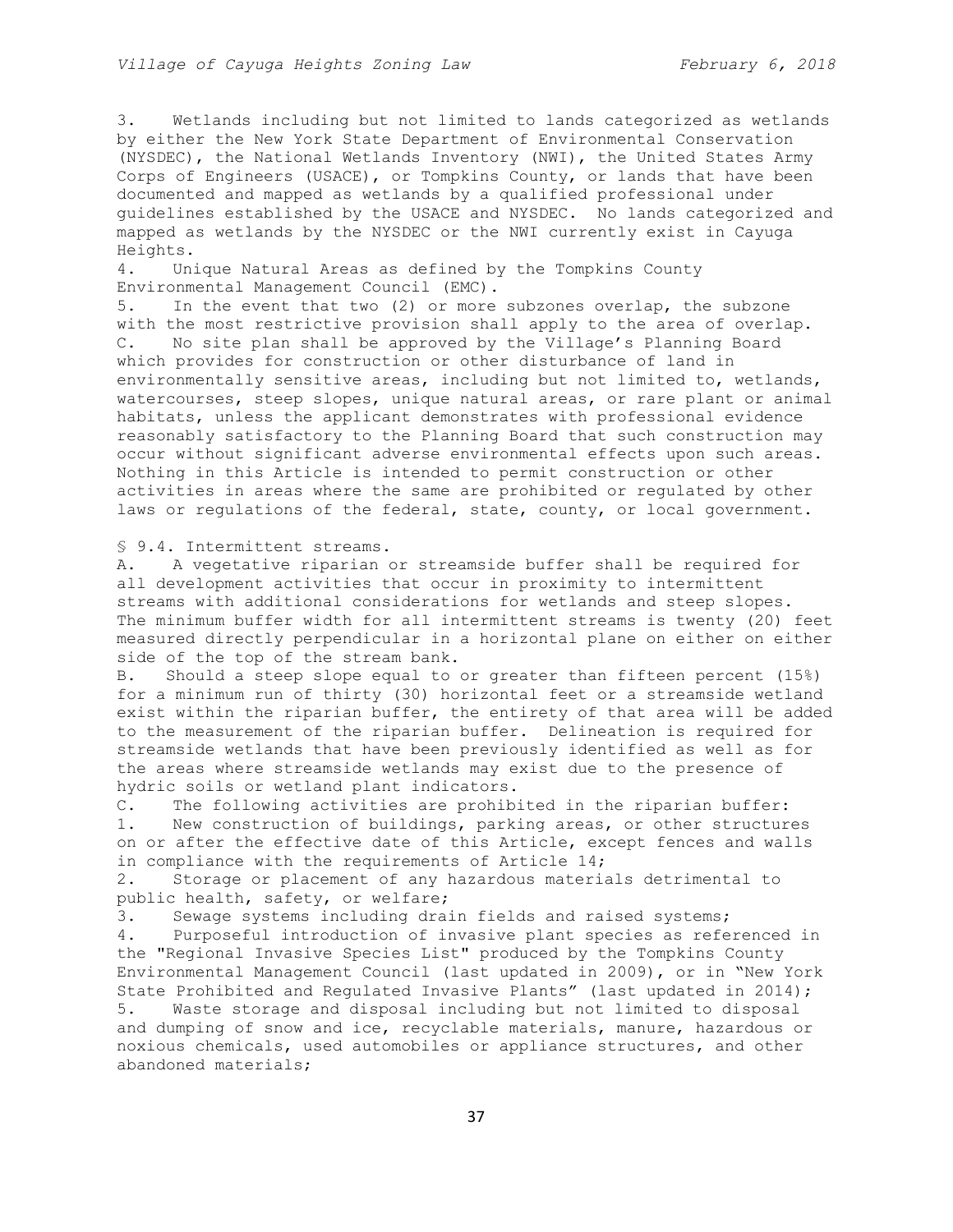6. Mining or removal of soil, sand and gravel, and quarrying of raw materials; 7. Dredging, deepening, widening, straightening or any such alteration of the beds and banks of natural streams except where the New York State Department of Environmental Conservation has issued a permit expressly allowing such activities; 8. Application of herbicides or pesticides except as follows: (a) Control of non-native invasive plant species, in accordance with product label instructions and pursuant to applicable New York State laws and regulations; and (b) Protection of human or animal safety, in accordance with product label instructions and pursuant to applicable New York State laws and regulations; 9. Application of phosphorus fertilizer except in accordance with the New York State Environmental Conservation Law § 17-2103. D. The following uses or activities are permitted in the riparian buffer: 1. The maintenance or repair of buildings, structures, and parking areas existing at the time of the adoption of this Article; 2. The replacement, renovation, or restoration of buildings, structures, and parking areas existing at the time of the adoption of this Article, provided that the following conditions are met: a. The footprint of the building, structure, or parking area within the buffer is in the same location and has the same or smaller dimensions; and b. Best management practices are employed to reduce to the greatest practicable extent adverse impacts on the buffer area and intermittent stream. E. The following uses or activities are permitted in the riparian buffer, but only if such uses or activities do not modify or disturb more than ten percent (10%) of the entire buffer area unless deemed necessary by the Village's Planning Board for the protection of human health, utility usage, public infrastructure, or the betterment of the riparian corridor: 1. Benches or seating; 2. Implementation of educational and scientific research that does not negatively impact the native vegetation; 3. Flood control, stormwater management structures, and stream bank stabilization measures approved by the Tompkins County Soil and Water Conservation District, Natural Resource Conservation Service, United States Army Corps of Engineers, or New York State Department of Environmental Conservation; 4. Maintenance and repair of roadways or impervious surfaces existing at the time of the adoption of this Article; 5. Stream crossings necessary to access the property by driveway, transportation route, or utility line which are designed to minimize negative impacts to the stream and riparian buffer; 6. Public water supply intake or public wastewater outfall structures; 7. Public sewer lines and/or other utility easements; 8. Techniques to remove invasive species; 9. Non-paved recreational trails no wider than ten (10) feet that either provide access to the stream or are part of a continuous trail system running roughly parallel to the stream;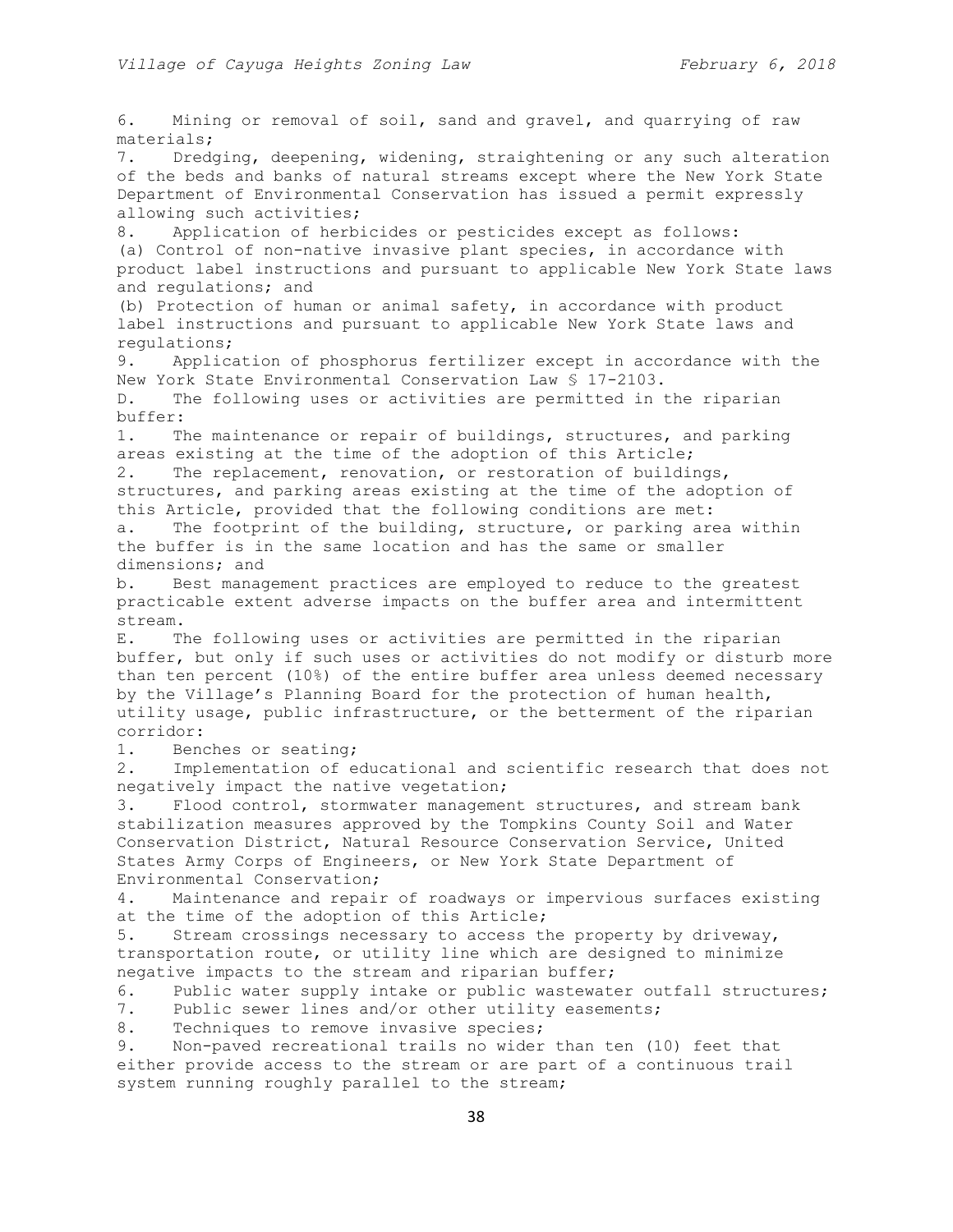10. Limited tree cutting, forestry or vegetation management done in accordance with the New York State Forestry Best Management Practices for Water Quality – BMP Field Guide and in consultation with the Village Forester. Tree cutting may not compromise the integrity of the stream bank or negatively impact the function of the riparian buffer. Any tree cutting must retain at a minimum fifty percent (50%) of the tree canopy in the riparian buffer at all times.

F. In the event the owner of any property located in the Village determines to undertake an activity or improvement contrary to the requirements of this Section § 9.4 for which there is no practicable alternative, or that such activity or improvement serves a public need where no feasible alternative is available, said owner shall apply to the Village's Planning Board for site plan review in accordance with the procedures set forth in Article 17.

## § 9.5. Steep slopes.

A. No area with slopes greater than or equal to twenty-five percent (25%) for a minimum run of thirty (30) horizontal feet and a minimum area of five hundred (500) square feet shall be disturbed, developed, or redeveloped, including but not limited to by the placement of impervious surface, the exposure or movement of soil or bedrock, or the clearing, cutting, or removing of vegetation that could impair the stability of the slope with the exception of invasive plant species.

B. Where slopes are greater than or equal to fifteen percent (15%) for a minimum run of thirty (30) horizontal feet and a minimum area of five hundred (500) square feet not contained within a riparian buffer, no area with such slope may be developed without site plan approval by the Village's Planning Board in accordance with the procedures set forth in Article 17, which site plan review shall consider whether environmental concerns, including but not limited to soil erosion, sedimentation of waterbodies, increased storm water runoff and flooding potential, and degradation of wildlife habitat, have been adequately addressed and that the disturbance of the steep slope area is necessary for the proposed development.

C. Slope percentages shall be calculated for each two (2) foot contour interval by using one of the following resources or methods: 1. On-site measurement of slopes by registered professional engineers, surveyors, or landscape architects, using accepted engineering practices; 2. Use of a United States Geological Survey (USGS) digital elevation model (DEM) or Town of Ithaca two (2) foot topographic data; or 3. Other resources or methods determined by the Village's Planning Board to be of similar or greater accuracy than those listed above.

#### § 9.6. Wetlands.

A. Nothing in this Section shall permit construction or other activities in wetland areas and/or associated buffer areas where the same are prohibited or regulated by other laws or regulations of the federal, state, county, or local government.

B. Disturbance or damage to wetlands and/or associated buffer areas due to construction or other activities shall be avoided wherever possible to preserve the benefits provided by wetlands.

C. The following regulated activities have the potential to cause a substantial adverse effect on wetland values and functions: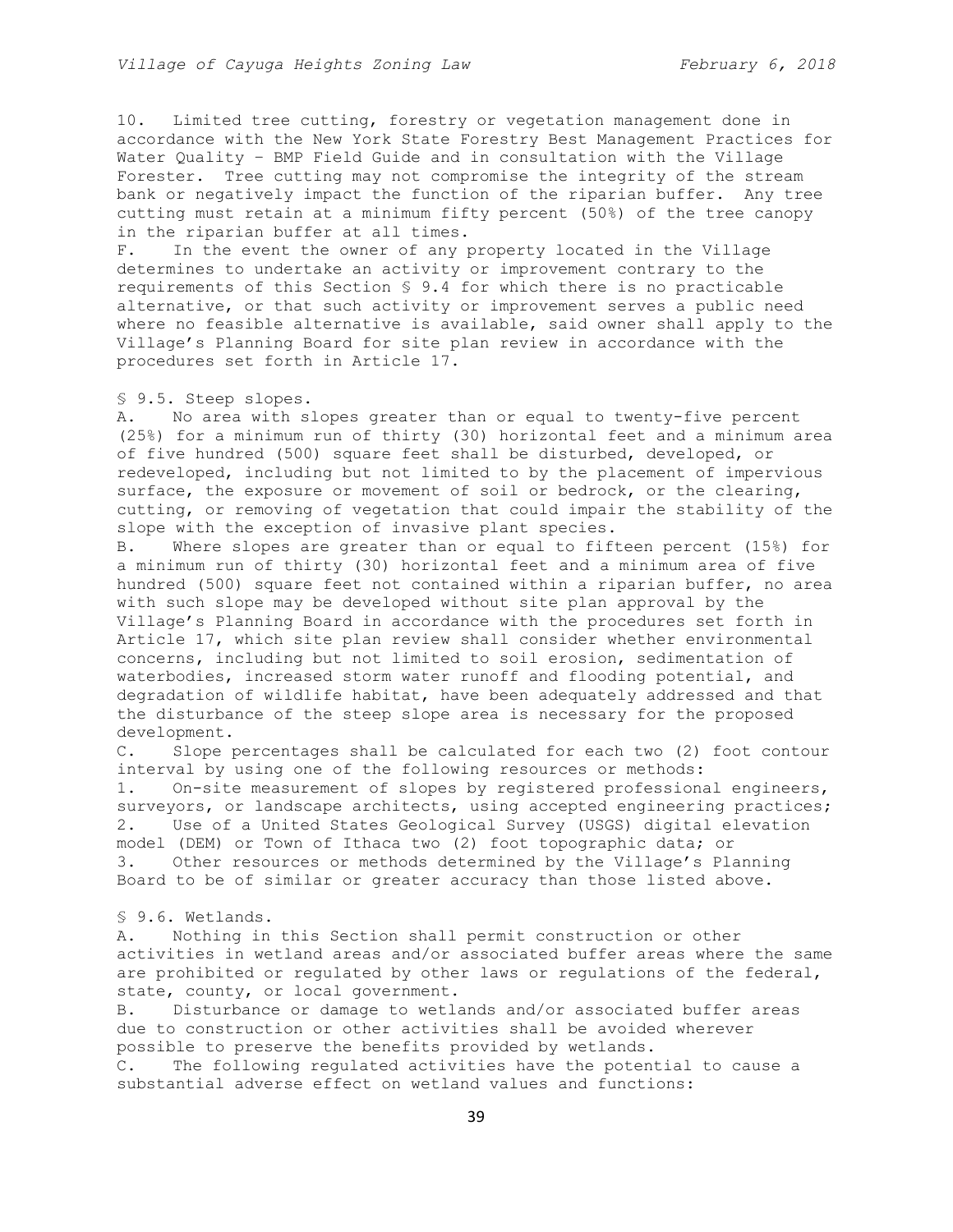sand, shells, gravel or other aggregate material; 2. Any form of dumping, filling or depositing of any soil, stones, sand, gravel, mud, rubbish or fill of any kind, either directly or indirectly; 3. Erecting any structures or roads, the driving of pilings or placing of any other obstructions, whether or not changing the ebb and flow of the water; 4. Any form of pollution, including but not limited to draining or discharging into the wetland a stormwater or sewer outfall, sewage treatment effluent, or any other wastes; 5. Installation of any pipes, wells, service lines or cable conduits; 6. Alteration or modification of natural drainage patterns or contours; 7. Construction of docks, pilings, bridges, dams, or other water control devices whether or not they change natural drainage characteristics; 8. Any other activity that alters the natural hydrology of the wetland. D. No person shall conduct a regulated activity within a wetland area greater than five hundred (500) square feet or an associated buffer area within fifty (50) feet of such wetland area without first obtaining site plan approval from the Village's Planning Board in accordance with the procedures set forth in Article 17 and complying with any terms and conditions required by the Planning Board. E. Any regulated activity approved by the Planning Board shall disturb the minimum wetland area reasonably necessary for its completion. The Planning Board shall have the authority to require remediation of any disturbed wetland area consistent with best management practices and to impose compensatory mitigation for any impacts or losses pursuant to guidelines established by the United States Army Corps of Engineers or the New York State Department of Environmental Conservation. F. Site plan review by the Village's Planning Board is not required for the following activities within a wetland area or an associated buffer area provided such activities do not constitute a pollution or erosion hazard or interfere with natural hydrology, and do not require structures, grading, fill, draining or dredging for which site plan approval may be required: 1. Normal ground maintenance including mowing and trimming of vegetation, but excluding removal of vegetation that may cause erosion or sedimentation; 2. Repair and maintenance of existing decorative landscaping and planting; 3. Repair and maintenance of existing walkways, walls, and driveways; 4. Essential activities to promote public health, safety, and the well-being of persons and property. G. Wetland boundary delineation. All wetland areas subject to site plan review by the Planning Board that are without a United States Army Corps of Engineers (USACE) jurisdictional determination or a New York State Department of Environmental Conservation (NYSDEC) boundary determination shall be delineated by field investigation and flagging by a qualified professional approved by the Planning Board, under guidelines established by the USACE and NYSDEC, unless the requirement for

1. Any form of draining, dredging, excavation or removal of soil, mud,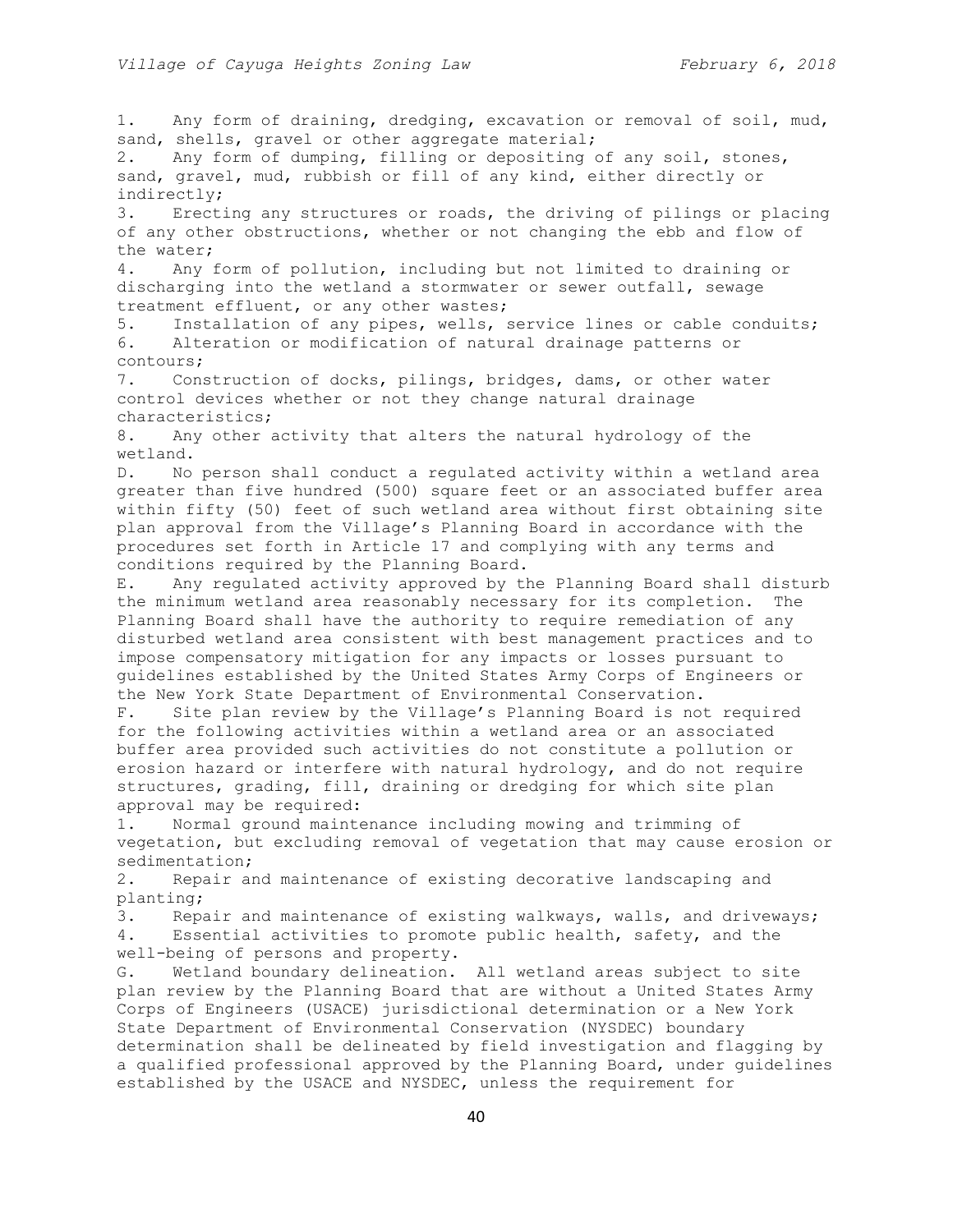delineation is waived by the Planning Board. Delineations shall be valid for a period not to exceed five (5) years from the date of delineation.

### § 9.7. Unique Natural Areas

Any area within a Unique Natural Area may not be developed without site plan approval by the Village's Planning Board in accordance with the procedures set forth in Article 17, in which the Planning Board shall consider the criteria used by the Tompkins County Environmental Management Council (EMC) in the EMC's delineation of a UNA.

#### **Article 10. Signs**

```
§ 10.1. Purpose.
```
The purpose of this Article is to promote and protect public health, safety and welfare in the Village of Cayuga Heights by regulating existing and proposed outdoor signs and indoor window signs of all types. The terms of this Article are intended to protect property values, create a more attractive economic and business climate, enhance and protect the physical appearance of the community, preserve scenic and natural beauty, reduce distractions and obstructions that may contribute to traffic accidents, and to maintain public safety, consistent with constitutional requirements protecting freedom of speech and expression and allowing adequate business identification.

§ 10.2. Scope.

All outdoor signs and indoor window signs are subject to the regulations of this Article unless specifically excluded as follows:

A. Any sign owned and installed by a governmental agency or required by any law, governmental order or regulation;

B. Government flags and insignia, except when displayed in connection with commercial promotion;

C. Integral decorative or architectural features of buildings, except letters, trademarks, moving parts or moving lights;

D. Signs carried by hand;

E. Signage permanently painted, sealed, or adhered on motor vehicles registered for commercial purposes and containing information pursuant to the conduct of those commercial purposes including but not limited to the name, address, telephone number, website and email address of the business entity owning or utilizing the vehicle.

§ 10.3. Prohibited sign types.

A. Flashing, moving or the appearance of moving, animated, rotating, oscillating, or fluttering signs.

B. Signs that produce noise, sound, odor, smoke, visible vapors or particles, or any other emission.

C. Signs suspended by any rope, chain, or other device that allows the sign to swing or move due to wind action.

D. Signs employing a mirror or other reflective devices.

E. Signs including a flag, banner, pinwheel, balloon, pennant, or streamer.

F. Signs consisting of highly reflective glass or fluorescent paint.

G. Signs affixed to the exterior of a window or glass.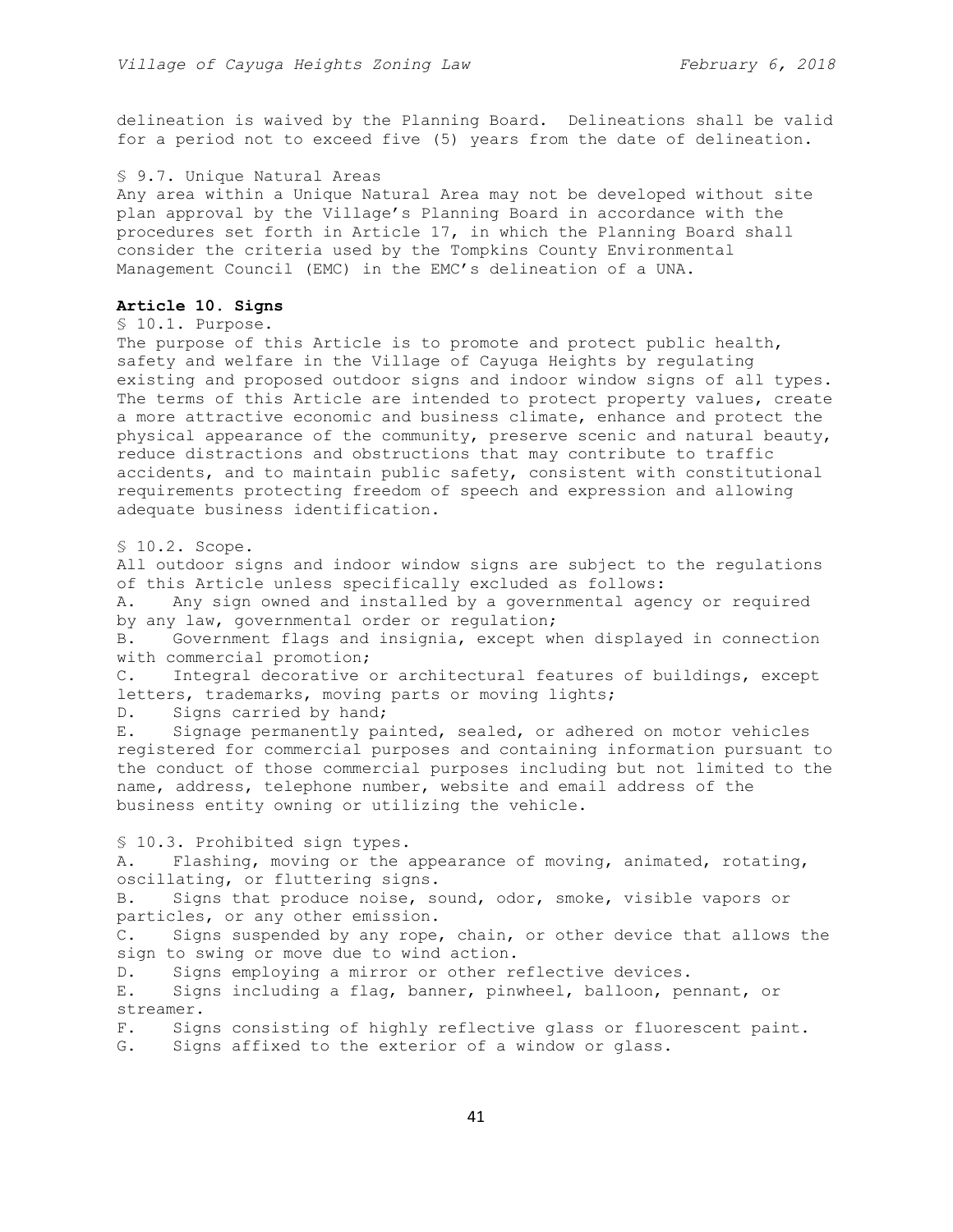H. Signs of such design and location that they interfere with, compete for attention with, or may be mistaken for a traffic sign or signal or may be hazardous to traffic. I. Freestanding or projecting signs within an area bounded by the intersection of the right-of-way of two or more streets and located within thirty (30) feet from such intersection measured along the rightsof-way of such streets, except informational signs erected by a governmental body. J. Billboards. K. Signs that are displayed in such a manner as to disturb occupants of any other building. L. Neon signs framing windows. M. Signs attached to or incorporated onto a light pole. N. Signs painted, posted, or otherwise attached to any rock, fence, or vehicle except as permitted in accordance with § 10.2.E. above. O. Window and door signs exceeding fifteen percent (15%) of the glass area and temporary window and door signs exceeding ten percent (10%) of the glass area. P. Signs erected or located on, within, or over any public right-ofway unless specifically permitted in this Article. Q. Commercial signs not accessory to a commercial use located on the premises unless specifically permitted in this Article. R. Any sign erected, constructed, or maintained on or above the roof of a building. S. Internally lit "can" or cabinet signs with transparent backgrounds. T. Portable signs standing on the ground or attached to a vehicle or trailer or a vehicle or trailer used primarily as a sign or a structural support for a sign, except as permitted in accordance with § 10.2.E above. U. Bench signs. V. Inflatable signs. W. Signs, in whole or in part, that are obscene or pornographic in character. X. Self-illuminated or back-illuminated signs, including but not limited to LED panels. § 10.4. General regulations for signs. The provisions of this Section shall apply in all zoning districts unless noted otherwise. A. The following signs are permitted in any zoning district of the Village without a sign permit, subject to the restrictions set forth above in § 10.3: 1. Signs advertising the proposed sale, lease, or rental of the premises upon which the sign is located, provided that: a. The sign shall not exceed six (6) square feet in area and four (4) feet in height, b. The sign shall not be closer than three (3) feet to any lot line, c. The sign shall not be closer than fifteen (15) feet from any road or driveway, d. The sign shall not be located in any public right-of-way, e. The sign shall be removed within twenty-four (24) hours after the sale has closed or rental lease has been signed, as the case may be, f. No more than one such sign is permitted per property;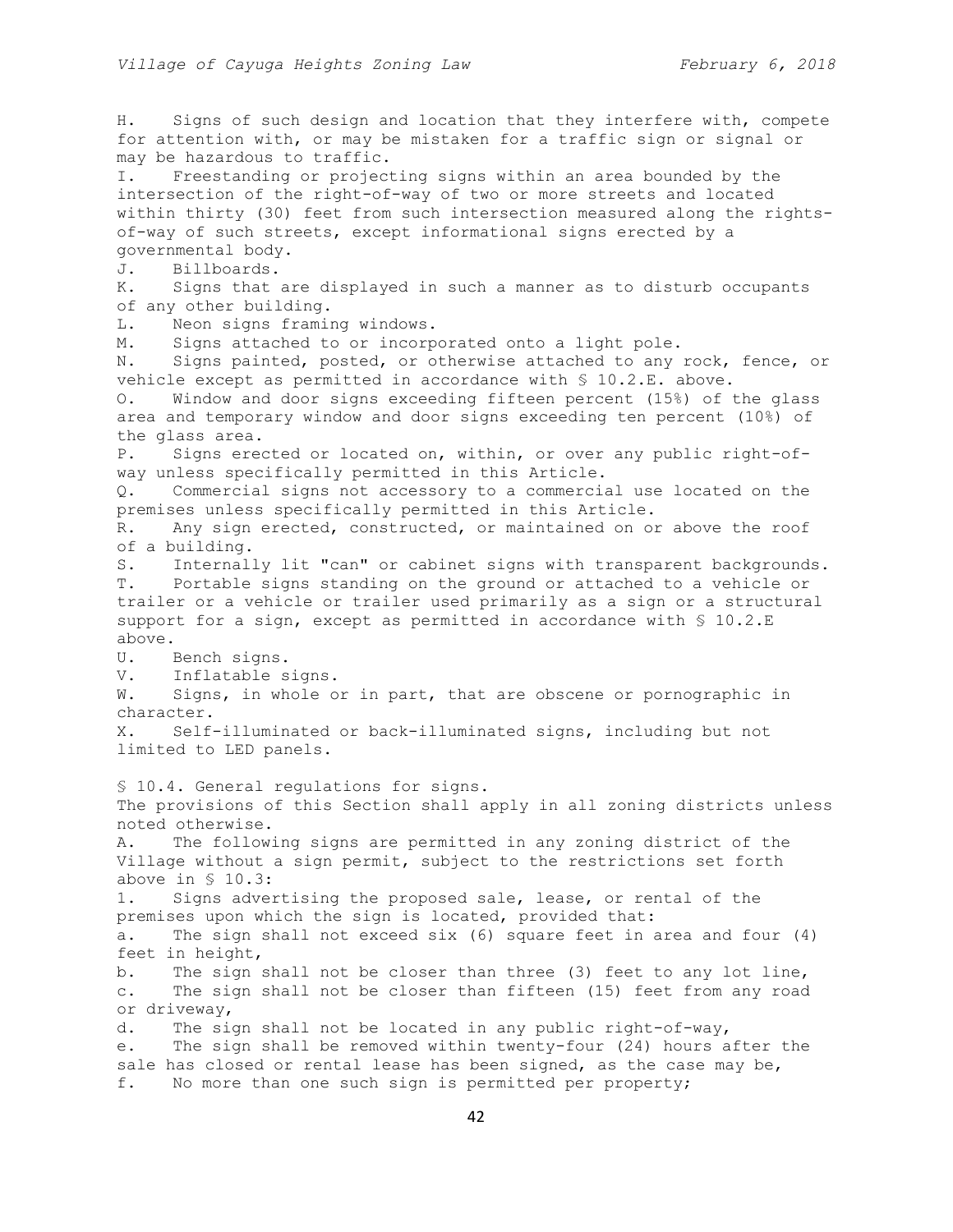2. In the Residential Zone and in the Multiple Housing Zone, one (1) professional nameplate not exceeding one (1) square foot in area and affixed to the wall of a building; 3. One (1) sign denoting the name and address of the occupants of premises used for residential purposes, such sign not to exceed one (1) square foot in area; 4. One (1) sign per building permit denoting the architect, engineer and/or contractor, placed on the premises where construction, repair or renovation is in progress, provided that: a. The sign shall not exceed six (6) square feet in area and four (4) feet in height, b. The sign shall not be closer than three (3) feet to any lot line, c. The sign shall not be located in any public right-of-way, d. The sign shall be removed within twenty-four (24) hours after issuance of a certificate of occupancy for the construction, repair or renovation; 5. In the Commercial Zone, directional (entrance/exit) signs on premises, each not exceeding two (2) square feet in area and which shall not include any trademarks or names of businesses conducted or products sold; 6. A sign or notice, having an area of ten (10) square feet or less, of a public utility necessary for the direction, information, or safety of the public. B. Except for the signs specified in subsection A.1-6 above, no other permanent sign shall be erected in any zoning district of the Village without first securing a permit to erect such signs from the Code Enforcement Officer. C. Any modification or redesign of any existing non-exempt permanent sign shall require a permit from the Code Enforcement Officer. D. In order to obtain a sign permit, the proposed sign shall be in compliance both with the restrictions set forth above in § 10.3 and with the design guidelines specified below in § 10.9. § 10.5. Temporary signs. Non-commercial temporary signs shall be allowed in all zoning districts in addition to any other signs permitted by this Article, without a permit, subject to the restrictions set forth above in § 10.3 and to the following additional restrictions and specifications: A. Not more than one (1) temporary sign at any time may be erected or maintained on any parcel by the property owner. Any such temporary sign may remain on the parcel for a period not exceeding sixty (60) calendar days. B. After the elapse of four (4) months following the last day that a temporary sign had been erected, a second temporary sign may be erected on the same parcel by the property owner for a second period not to exceed sixty (60) calendar days. There shall be no more than two (2) such periods of sixty (60) calendar days within any twelve (12) month period. C. No temporary sign shall be larger than six (6) square feet in area or more than four (4) feet in height. D. No temporary sign shall be closer than three (3) feet to any lot line.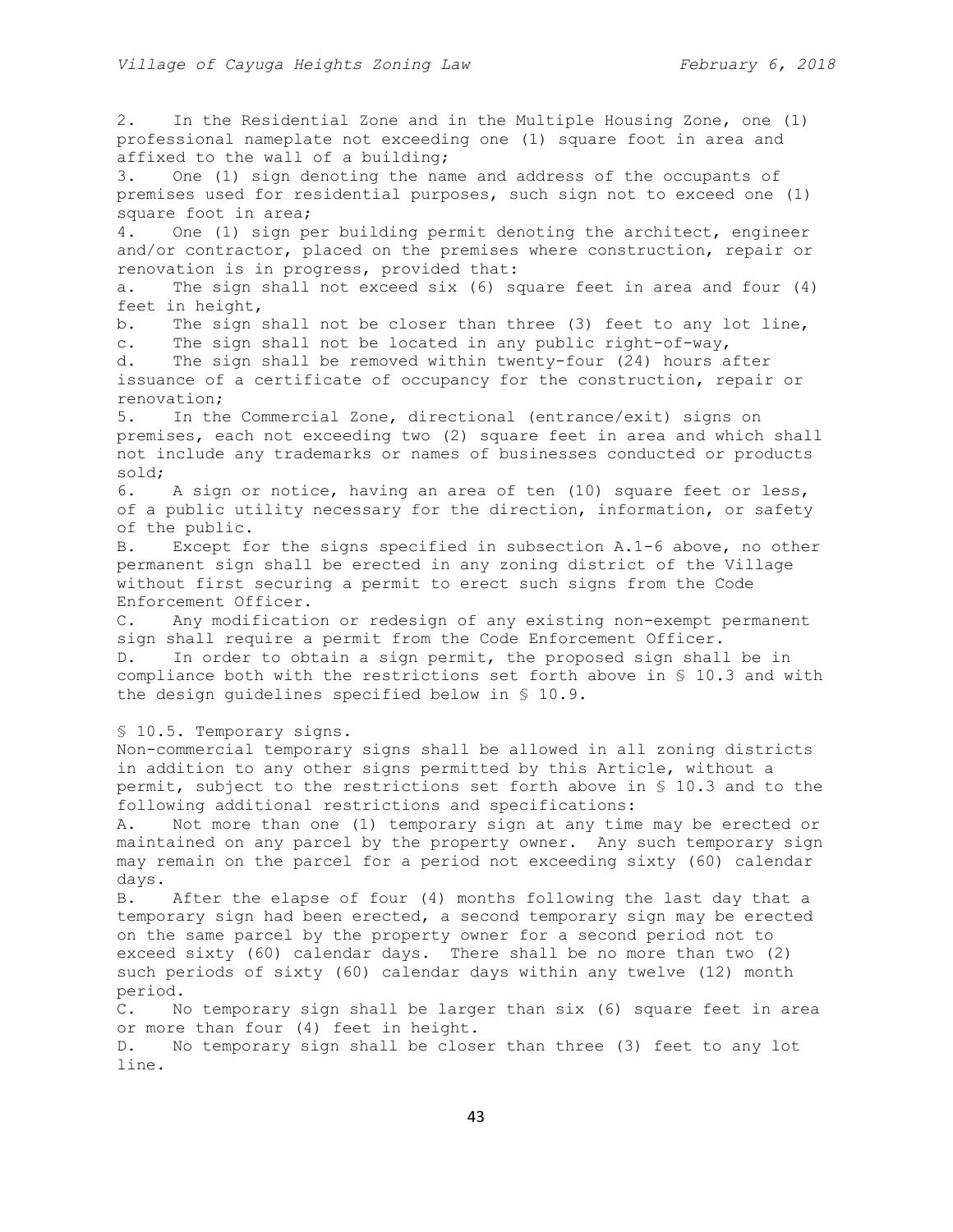E. No temporary sign shall be located in the Village's public rightof-way. F. No temporary sign shall be illuminated. § 10.6. Temporary banners. Temporary banners announcing community events held within the Village are subject to the following regulations: A. The banner will be limited to announcing community events approved by the Village's Board of Trustees and held within the Village; B. The banner will require a permit from the Code Enforcement Officer; C. The banner shall be placed only within the Commercial Zone and the design, location, and mounting shall be approved by the Code Enforcement Officer; D. Display of the banner shall be limited to fourteen (14) calendar days prior to an event and shall be removed within two (2) calendar days after the event. § 10.7. Historic signs. Historic signs designated by a recognized governmental agency or authority and approved by the Village's Planning Board shall be consistent in materials and size with other historic signs already existing in the Village. § 10.8. Commercial signs. The following commercial signs require a sign permit. Said signs shall denote only the name of the owner, street address, trade names, trademarks, products sold and/or the business(es) or activity conducted on the premises where such sign is located, and said signs may be erected only in accordance with the following requirements. A. The following commercial signs are permitted in the Multiple Housing Zone and in the Commercial Zone: 1. One sign and one bulletin board customarily incident to places of worship, libraries, and museums, to be located on the premises of such institutions, and such sign and bulletin board cumulatively not to exceed eighteen (18) square feet in area. 2. One sign for social clubs or societies, to be located on the premises of such institutions, not to exceed six (6) square feet in area. B. The following commercial signs are permitted only in the Commercial Zone: 1. Each building may have one (1) or two (2) signs, whose total cumulative area shall not exceed twenty (20) square feet. Said signs may be attached to or painted on the front or face of a building or one or both signs may be indoor signs. 2. Where more than one business occupies a single building, in place of the sign restrictions in § 10.8.B.1 above, each business may have one (1) or two (2) signs whose total area shall not exceed ten (10) square feet. Indoor signs are included in the sign count and area calculation. 3. If there are more than two businesses operated on any one parcel or contiguous parcels, which parcel or parcels are under the ownership, operation, management, or control of the same person, persons, firms, corporation, or other entity, such as a shopping center or other multiuse facility, one (1) free standing sign which shall not exceed twenty (20) square feet shall be permitted for the parcel, parcels, development,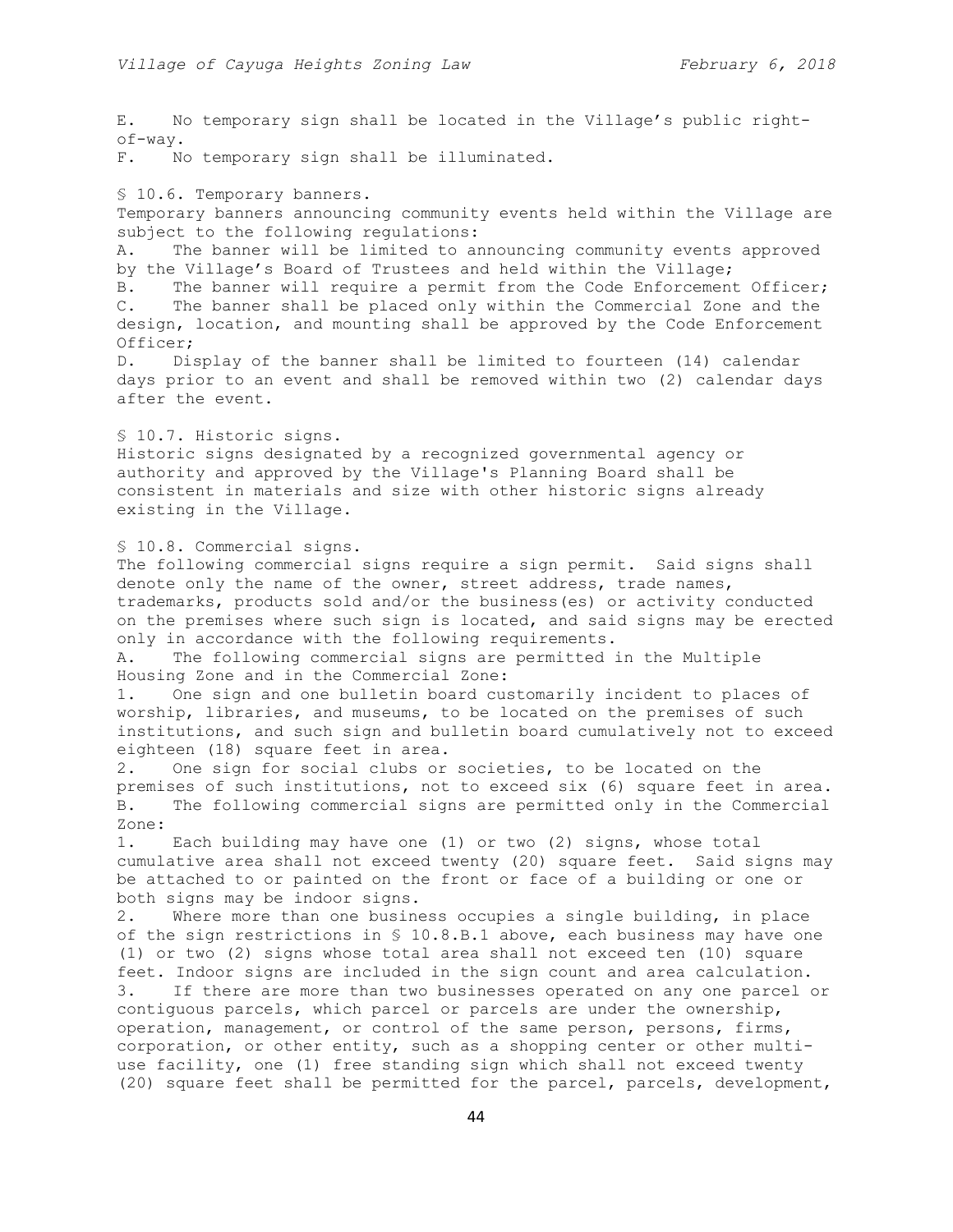or shopping center as a whole, regardless of the number of separate businesses operated thereon. The signs for each individual business must comply with the requirements of § 10.8.B.1 above. 4. Signs advertising store hours and "rules" of conduct are exempt from this section. § 10.9. Commercial "off-premises" signs. Commercial "off-premises" signs, including but not limited to signs advertising a business not located on the premises where the sign is located, or directional real estate or yard sale signs not located on the premises where the real estate or yard sale is occurring, are not permitted in any zoning district. § 10.10. Design standards and guidelines for signs. A. The following design standards are mandatory requirements for all signs: 1. Any illuminated sign and any lighting device for a sign shall employ only lights emitting constant intensity, and the direction and intensity of such lights shall not cause any nuisance or traffic hazard and shall comply with the requirements of Section § 10.11 of this Article; 2. A sign may project horizontally not more than two (2) feet from the front or face of a building; 3. The maximum height of any part of a freestanding sign shall be six (6) feet above ground level except for local tourist-oriented directional signs (see definition herein) which shall be a maximum of nine (9) feet above ground level; 4. Additional standards for wall signs: a. Only one (1) wall sign per commercial establishment shall be permitted unless that establishment has street frontage on more than one (1) side; b. All wall signs shall be located on the building front or face wall, except as permitted by this Article; c. No wall sign shall extend beyond the outer edge of any wall of the building to which it is attached; d. No wall sign shall extend above the eaves of the building to which it is attached; e. No wall sign shall extend above the floor or level of the floor of a second story of a building upon which such sign is attached; f. A wall sign shall be parallel to the wall to which it is attached and shall not project more than twelve (12) inches therefrom; g. No wall sign shall contain letters, numbers or other cryptic symbols which exceed twelve (12) inches in height or width. B. The following design guidelines are intended to foster appropriate and compatible graphic design, material, colors, illumination, and placement of proposed signs and provide guidance to the Code Enforcement Officer, Planning Board, and Zoning Board of Appeals: 1. Signs should be appropriate to the architectural character of the building or buildings with which they are associated; 2. Sign panels and graphics should relate with and not cover architectural features or details and should be in proportion to them; 3. Layout should be orderly and graphics concise;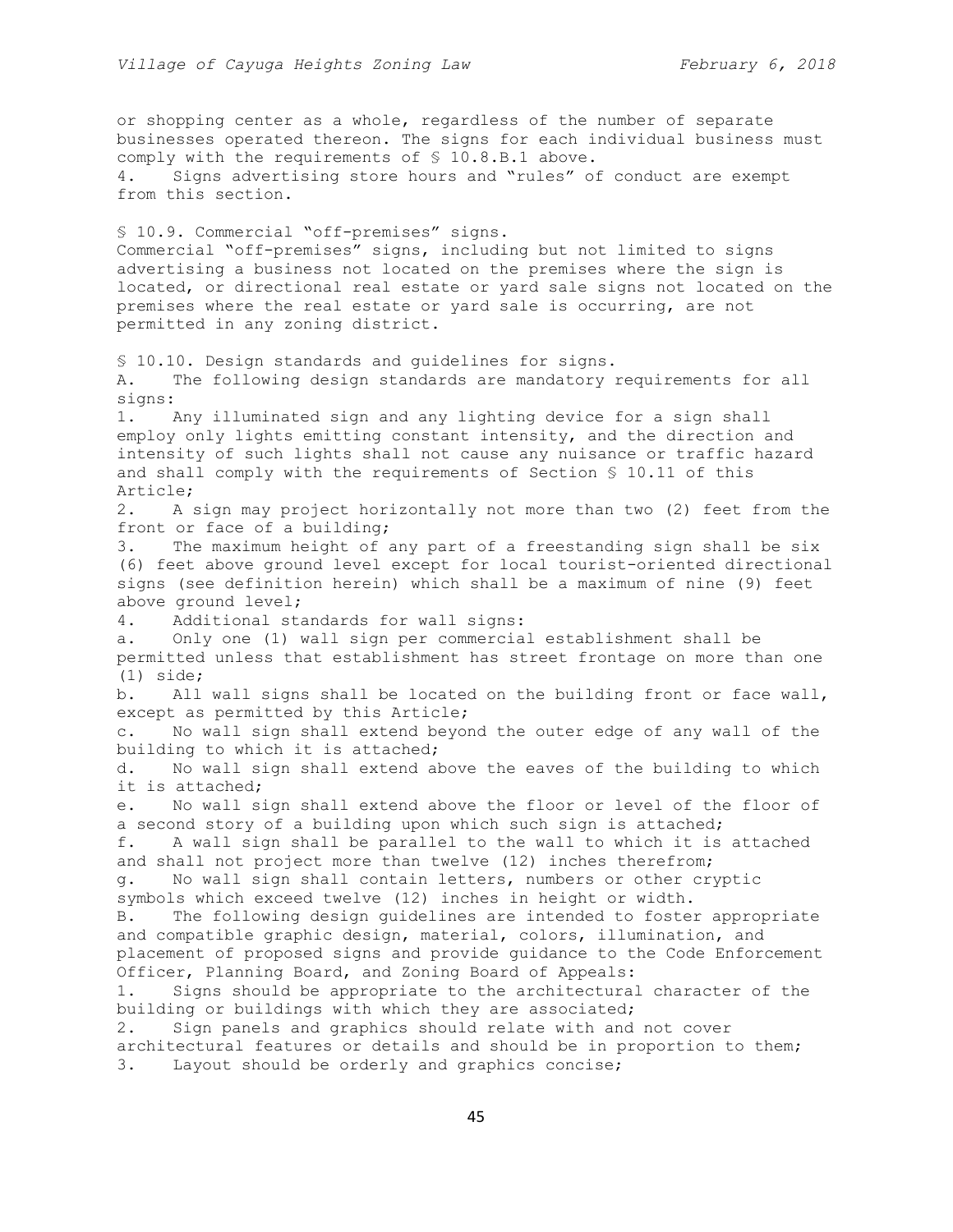4. No more than two typefaces should be used on any one sign or group of signs indicating one message; 5. The number of colors used should be the minimum consistent with the design; 6. Illumination should be appropriate to the character of the sign and its surroundings and shall be in accordance with Section § 10.11 of this Article; 7. Groups of related signs or multiple signs located on the same premises should express uniformity and create a harmonious appearance. § 10.11. Sign Lighting. A. The area, brilliance, character, color, degree, density, intensity, location and type of sign lighting shall be the minimum necessary for the intended purpose of such illumination, consistent with public safety and welfare. B. No illumination shall be located so as to be confused with traffic control signals, either by color or proximity. C. All sources of illumination shall be shielded or directed in such a manner that the direct rays therefrom are not cast upon any property other than the lot on which such illumination is situated and shall not interfere with the normal enjoyment of residential uses. C. Illumination shall be steady in nature, not flashing, moving or giving the appearance of moving, not changing in brilliance, color or intensity. D. Signs shall be illuminated indirectly or internally with white light. Exposed neon tubing and signs containing words or symbols shaped or formed directly from neon tubes or similar illuminating devices are not permitted. Neon and other gas-type illumination shall be permitted within an internally lighted sign, provided that such lighting is transmitted through the letters or symbols of the sign, and further provided that such letters or symbols are designed for and integrated into the face of the sign prior to erection and are not glued, pinned or otherwise affixed to the face of the sign. Internal lighting which shows through the translucent area of the face of a sign not containing words or symbols is not permitted. E. All sign lighting shall be turned off within one (1) hour of the close of the business referenced by the sign and remain turned off until one (1) hour prior to the opening of such business. Verification of the ability to control the sign lighting shall be required as part of a sign permit application. § 10.12. Sign Construction and Maintenance. A. All signs shall be securely built subject to the approval of the Code Enforcement Officer as to the structural safety thereof by recognized engineering standards. All wood portions of signs and sign structures must be painted or treated to prevent decay. B. All signs shall be maintained in good structural condition at all times and be kept clean and neatly painted, including all supports and appurtenances.

C. The owner of a sign and/or the owner of the premises on which such sign is located shall be jointly and severally liable to maintain such sign, including any illumination sources, in a neat and orderly condition and good working order at all times and to prevent the development of any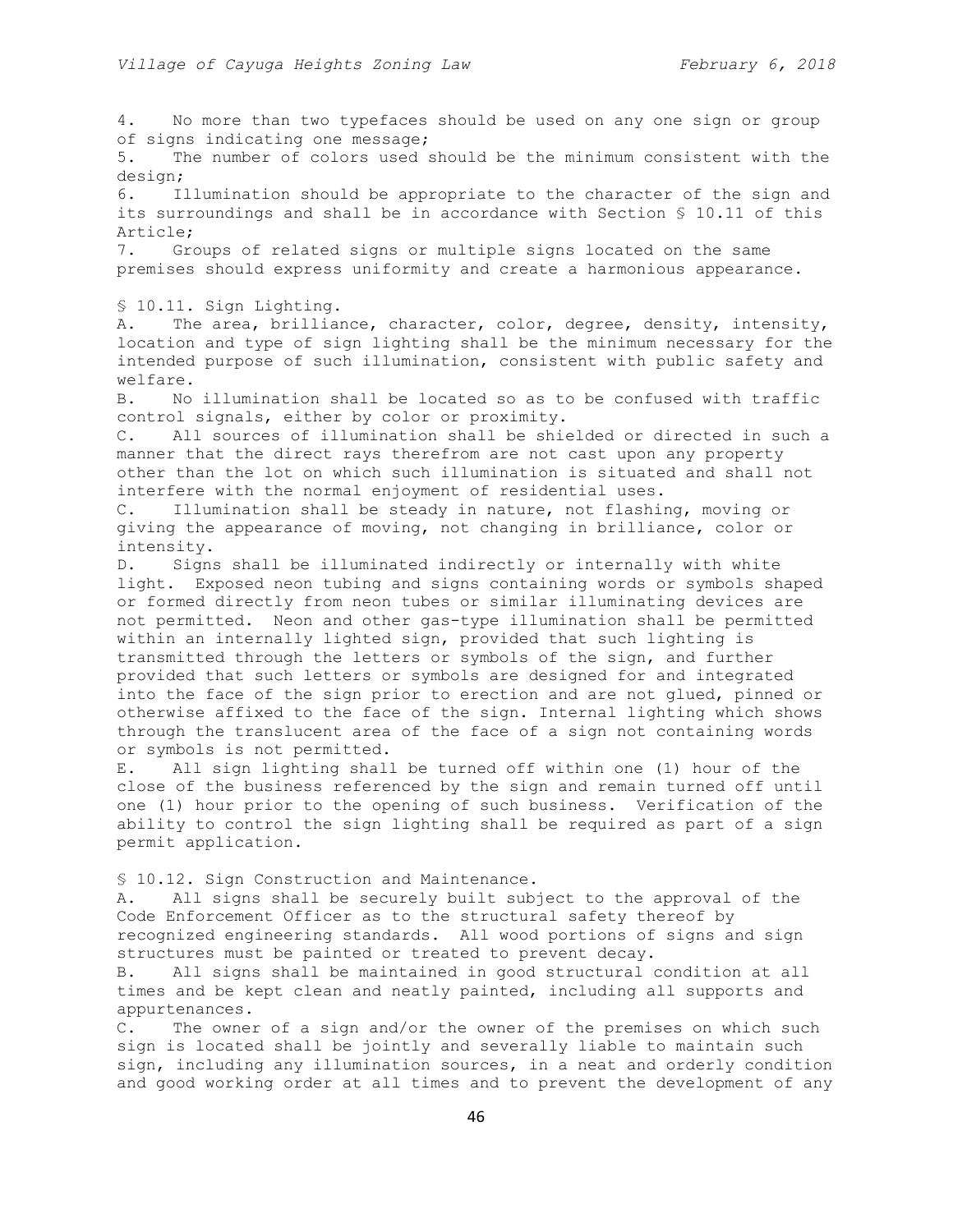rust, corrosion, rotting, or other deterioration in the physical appearance or safety of such sign.

D. The Code Enforcement Officer shall have the authority to order the painting, repair, alteration, or removal of any sign which constitutes a hazard to the public health, safety, or general welfare by reason of inadequate maintenance, dilapidation, or obsolescence. Evidence of a hazardous sign shall include, but is not limited to, signs swinging as a result of wind pressure, hazards to vehicular traffic or pedestrians, and signs obstructing any part of a window, doorway, ventilation system, fire exit or any means of ingress or egress.

E. Unsafe signs, damaged or deteriorated signs, or signs in danger of falling shall be put in order or removed upon written notice by the Code Enforcement Officer. Immediate compliance is expected for the repair or removal of unsafe signs. If compliance is not achieved within the time period specified in such notice, the sign shall be repaired or removed by the Village and the costs assessed to the property owner.

F. Unsafe temporary signs, damaged or deteriorated temporary signs, or temporary signs in danger of falling shall be put in order or removed upon written notice by the Code Enforcement Officer. Immediate compliance is expected for the repair or removal of unsafe temporary signs.

## § 10.13. Computation of sign area.

A. The area of a sign shall be measured from the outer dimensions of the frame, trim, or molding by which the sign is enclosed, where they exist, or from the outer edge of the signboard where they do not exist. B. When a sign consists of individual letters, symbols, or characters without a frame, its area shall be computed as the area of the smallest rectangle which encloses all of the letters, symbols, and characters. C. When a sign consists of two (2) faces, only one (1) face of the sign shall be used in computing the sign area if the faces are parallel to and within twelve (12) inches of each other. Otherwise, all faces of the sign shall be used to compute the sign area.

D. The area of a three-dimensional representational sign shall be computed as the largest face of the smallest rectangular box which encompasses the sign.

§ 10.14. Nonconforming signs.

A. Signs legally existing prior to the effective date of this Article, or of any amendment hereto, that now fail to conform to the current requirements of this Article may continue to be maintained, provided that any such sign shall not be enlarged, altered, relocated, or replaced except in accordance with the provisions of this Article. B. A nonconforming sign shall be removed or brought into conformity with the requirements of this Article upon a change in use of the premises upon which such sign is located within thirty (30) calendar days of said change in use.

C. A nonconforming sign related to an existing use shall be removed or made conforming prior to the issuance of any subsequent sign permit for such use.

#### § 10.15. Sign permit application.

A. Application for a sign permit shall be made in writing upon forms provided by the Village's Code Enforcement Officer and there shall be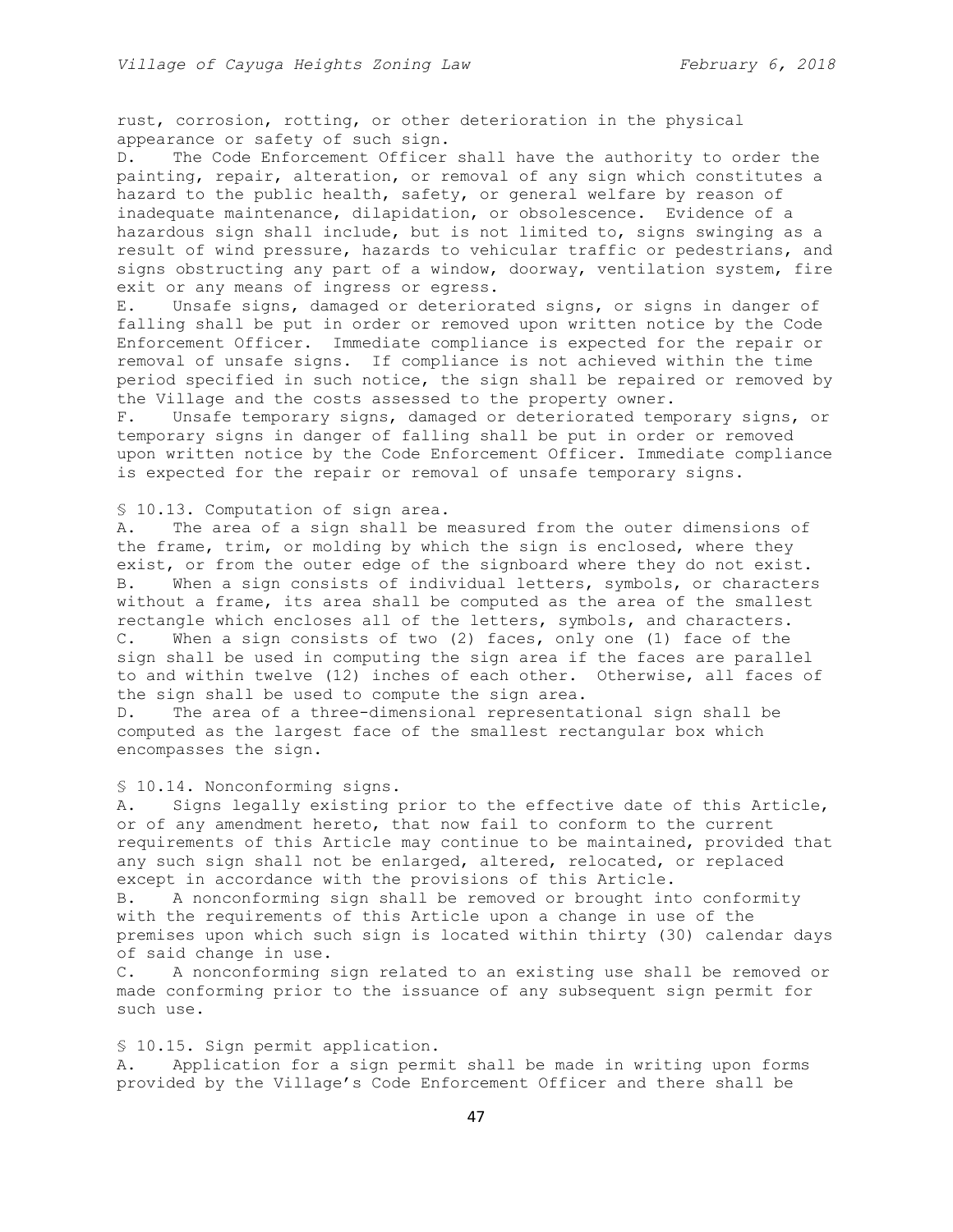attached a detailed, to-scale drawing or blueprint showing a description of the construction details of the sign and showing all the lettering and/or graphic matter composing the sign; position of lighting or other extraneous devices; a location plan showing the position of the sign on any building or land, and its position in relation to nearby buildings or structures and to any private or public street or highway.

B. A fee as set by the Village's Board of Trustees is due on submittal of the sign permit application.

C. No sign permit shall be issued until the permit application fee has been paid.

§ 10.16. Enforcement.

A. The provisions of this Article shall be administered and enforced by the Village's Code Enforcement Officer, who shall have the authority to enter upon the premises upon which a sign is located or is to be located to make inspections in accordance with Article 16 below. B. If the Code Enforcement Officer determines that a sign permit application is complete and complies with the requirements of this Article, the Code Enforcement Officer shall issue a sign permit. C. If the Code Enforcement Officer determines that a sign permit application is incomplete or that the proposed sign does not comply with the requirements of this Article, the Code Enforcement Officer shall notify the applicant as soon as practicable.

D. As part of the application process, the Code Enforcement Officer may refer the application to the Village's Planning Board for review and advice.

E. Revocation of permit and removal of signs.

1. Any sign which advertises a business that is no longer conducted on the premises shall be removed by the owner of the premises upon which such sign is located as soon as the business ceases to operate on said premises.

2. No sign, whether new or existing, shall hereafter be erected or altered except in conformity with the provisions of this Article. 3. In the event of a violation of any of the provisions of this Article, the Code Enforcement Officer shall notify in writing the owner of the premises on which the non-compliant sign is located to remove, repair, or bring the sign into compliance within thirty (30) calendar days of the date of such notice, except in the case of unsafe signs, in which case the owner must effect compliance immediately upon receipt of such written notice.

4. In the event of failure to comply with the requirements of said notice within the period required therein, the permit for such sign shall be automatically revoked and the owner of the land on which such sign is erected shall immediately remove such sign.

§ 10.17. Appeals.

The owner of the premises upon which the sign is or is intended to be located, or the person responsible for the sign, may appeal a determination of the Code Enforcement Officer under this Article to the Village's Zoning Board of Appeals in accordance with the procedures set forth in Article 20.

## **Article 11. Exterior Lighting Standards**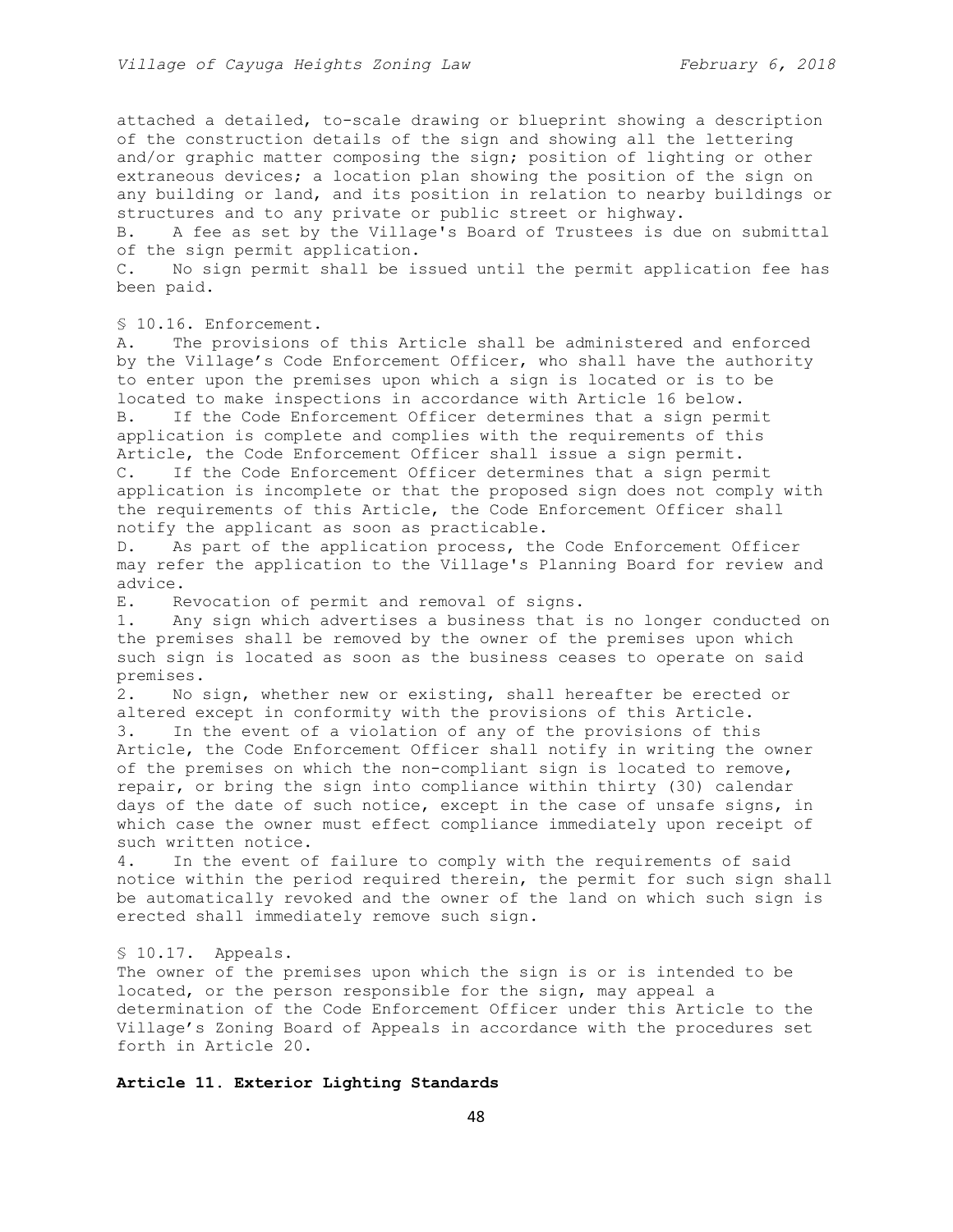§ 11.1. Purpose. The purpose of this Article is to set forth lighting standards for outdoor uses that serve to create a safe and comfortable nighttime environment, while protecting the public's ability to view the night sky. These lighting standards are designed to ensure personal safety, prevent motor vehicle and pedestrian conflicts, and reduce the negative effects of glare, light pollution and light trespass. § 11.2. Scope. All exterior lighting and interior lighting to the extent that it impacts the outdoor environment shall comply with the requirements of this Article, unless specifically excluded. The following light sources are not regulated by this Article: A. Public roadway lighting; B. Lighting in the public right-of-way installed by the governmental authority having jurisdiction thereof; C. Lighting required temporarily for emergency purposes or repairs in the public right-of-way, which lighting must comply with applicable State regulations; D. Temporary use of low-wattage lighting for public festivals or events and the observance of holidays, provided that such use does not create disability glare that may cause a hazard for vehicle or pedestrian travel or a vehicle/pedestrian conflict; E. Lighting installed by a governmental entity for the benefit of the public health, safety, and welfare. § 11.3. Prohibited lighting types. A. Blinking, flashing, moving, oscillating, or changing intensity lights, including those used or proposed for signage; B. Lighting that could be confused with a traffic control device; C. Lighting of a type, style or intensity determined to interfere with vehicle or pedestrian traffic safety; D. Strobe lights, searchlights, beacons or laser light, or similar upward or outward oriented lighting; E. Exposed neon, exposed LED, or similar exposed lighting, except when used for illuminating window signs and the display area of electronic message signs; F. Lighting creating a public hazard, including lighting that creates disability glare particularly where such disability glare has a detrimental effect on vehicle or pedestrian traffic; G. Lights mounted on poles for the purpose of illuminating the building façade; H. High-intensity floodlighting except as approved specifically for sports facility lighting; I. Wallpack light fixtures that are not classified as full cutoff. § 11.4. Control of glare, shielding requirements. The provisions of this Section shall apply to exterior lighting in all zoning districts. Lighting regulations applying to signs are set forth in § 10.11 above. A. All exterior lighting fixtures not otherwise addressed by this Article shall be type FL, FM, FH, BL, BM or BH as defined by the BUG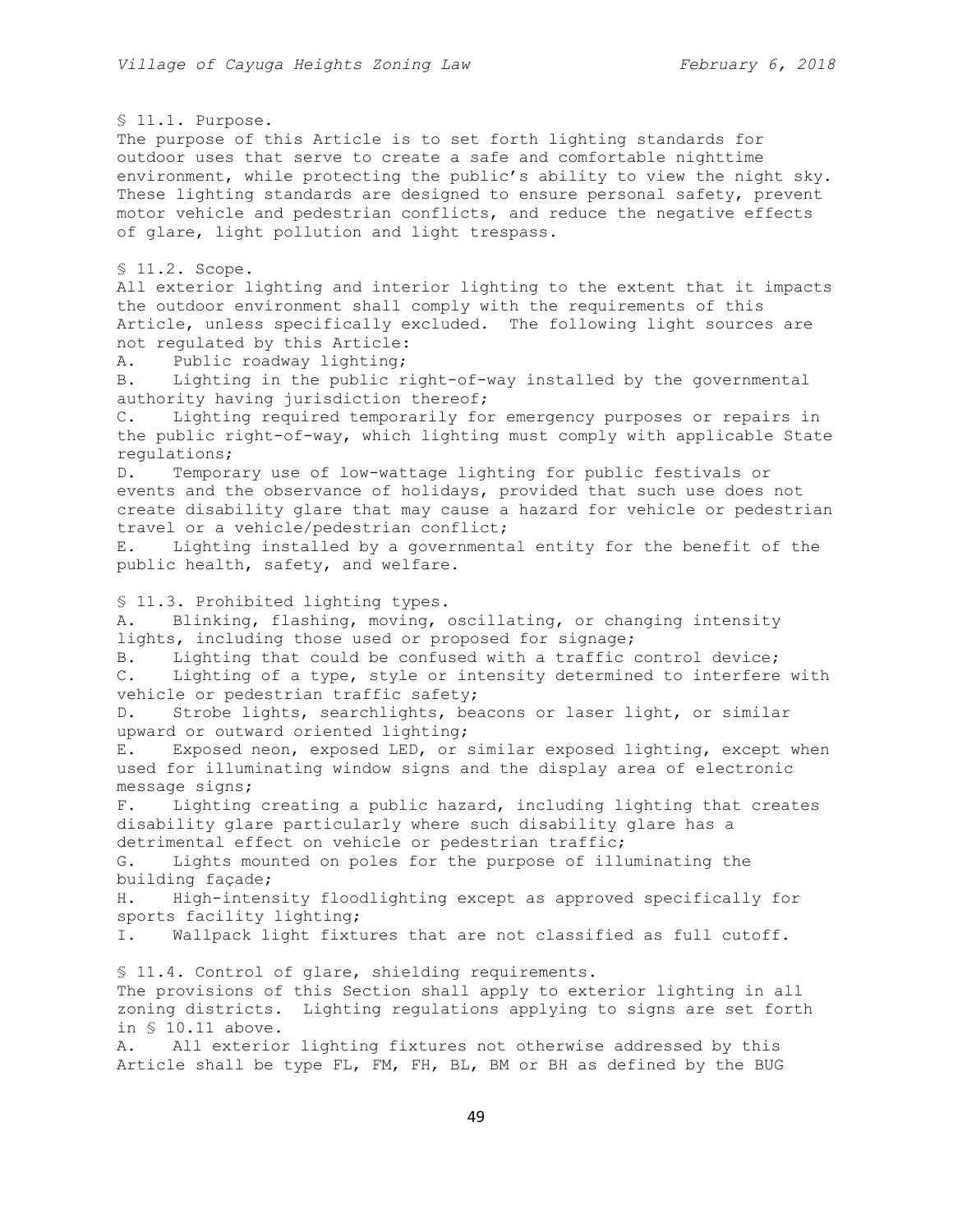(Backlight, Uplight and Glare) system of the Illumination Engineering Society of North America (IESNA).

B. Notwithstanding the foregoing, a lighting fixture containing a single incandescent lamp of sixty (60) watts or less, or equivalent light output, does not require shielding when installed in the Residence Zone.

§ 11.5. Installation, reflection, illumination, height and power requirements.

A. The installation of any mercury vapor fixture or lamp for use as outdoor lighting is prohibited in all zoning districts.

B. The installation of high-intensity illumination, including but not limited to high-pressure sodium, metal halide or fluorescent linear fixtures or lamps is prohibited in the Residence Zone.

C. Exterior lighting fixtures shall be designed and arranged not to reflect or shine light onto adjoining properties or streets, and not to distribute light skyward.

1. Light fixtures located near property lines shall have a back lighting zone classification of BL.

2. Light fixtures with an upper lighting zone classification such as UL or UH are prohibited.

3. Light fixtures mounted under roof overhangs, soffits, and canopies shall be recessed so that the lamp and/or lens cover is flush with the bottom surface of the canopy or overhang, or is shielded by the fixture or the edge of the structure so that light is restrained to an angle no higher than eighty (80) degrees above nadir.

4. Floodlights and spotlights, except for approved sign lighting, shall be aimed at an angle no higher than forty-five (45) degrees above nadir.

5. If, due to topography, such as steep slopes, the use of fully shielded light fixtures is not sufficient to prevent light trespass onto adjacent properties, additional shields, or floodlights and spotlights aimed at angles less than forty-five (45) degrees above nadir, may be required.

D. Average illumination levels generated by exterior lighting shall not exceed one (1) footcandle for medium activity areas, such as a community shopping center, office park, or residential complex parking, and two (2) footcandles for high activity areas, such as a fast food facility. The maximum illumination level at the property line from which light originates adjacent to a residential property shall not exceed twotenths (0.2) footcandle as measured three (3) feet above the ground along the residential property line and within adjacent residential property. E. For security and safety lighting of nonresidential property in all

zoning districts, including but not limited to parking lots: 1. Light fixture height must not exceed twenty-five (25) feet from

finished grade to the underside of the light fixture and light fixtures must be full cutoff and Dark Sky compliant;

2. Recommended lamp types are LEDs of 2700K CCT or lower; and

3. Timers, sensors, and/or dimmers should be used where practicable to reduce energy consumption and unnecessary lighting.

F. The total power of a lamp in a lighting fixture shall not exceed two hundred and sixty-five (265) watts.

G. All levels of illumination, luminance, and glare not limited within this Article must not exceed recommended activity levels from the latest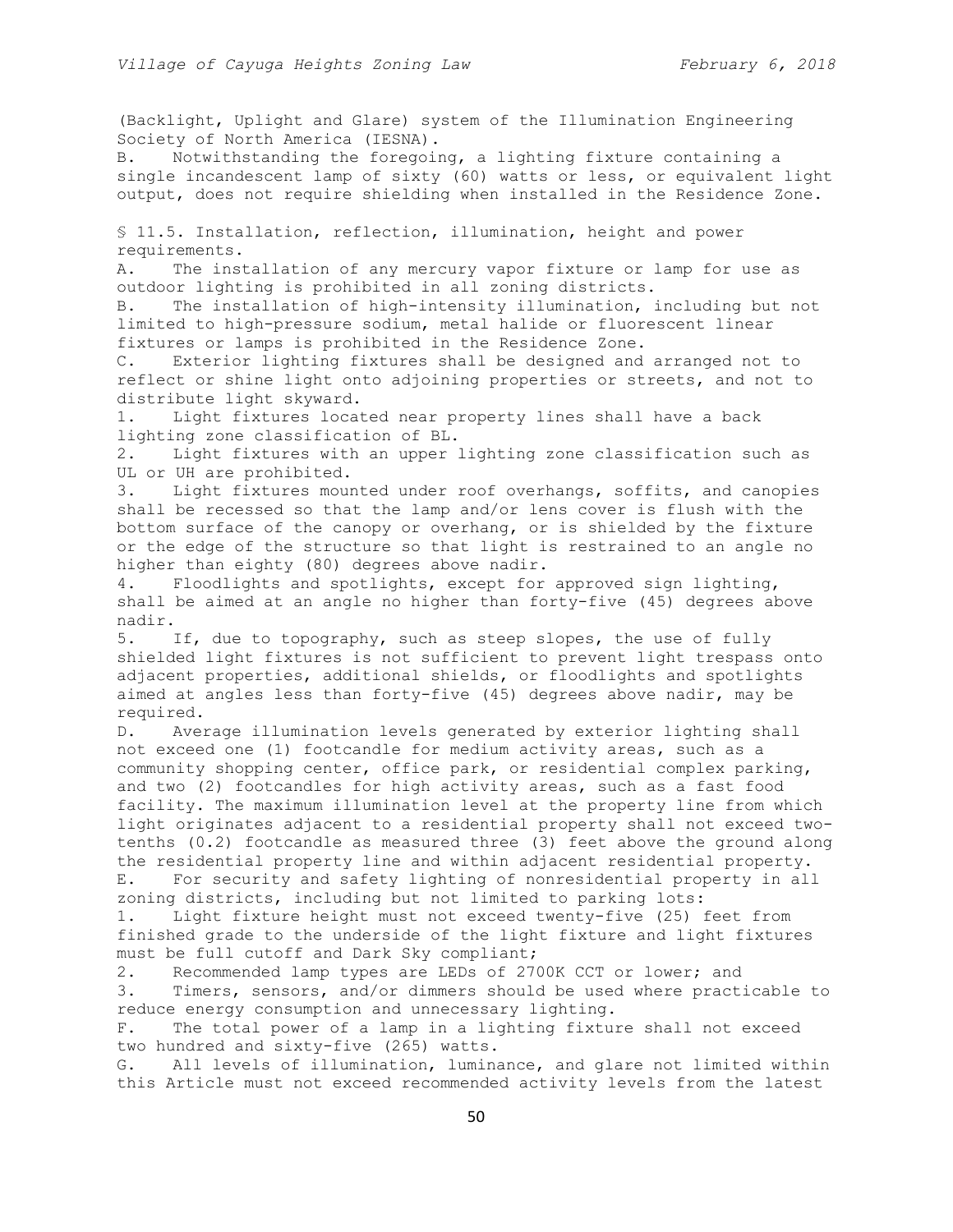Illuminating Engineering Society of North America (IESNA) published recommended practices and handbook. Where no standard from IESNA exists, the Planning Board shall determine the appropriate level in consultation with the Village's Code Enforcement Officer, taking into account levels for the most comparable IESNA activity.

## § 11.6. Automatic teller machine lighting.

A. Exterior lighting installed to illuminate an automatic teller machine may exceed the maximum lighting levels of this Article, provided that the excess levels are the absolute minimum required in order to comply with Article II-AA of the New York State Banking Law, commonly referred to as the "ATM Safety Act."

#### § 11.7. Existing nonconforming lighting fixtures.

A. Any lighting fixture that replaces an existing nonconforming lighting fixture, or any existing nonconforming lighting fixture that is relocated, shall comply with the requirements of this Article. B. Any existing nonconforming lighting fixture that creates disability glare such that it creates a safety hazard shall be either shielded or redirected, upon notification to the owner or occupant.

# § 11.8. Enforcement.

A. The provisions of this Article shall be administered and enforced by the Village's Code Enforcement Officer, who shall have the authority to enter upon the premises upon which exterior lighting is located or is to be located to make inspections in accordance with Article 16 below. B. If the Code Enforcement Officer determines that lighting does not comply with the provisions of this Article, the Code Enforcement Officer shall notify the owner of the premises on which the non-compliant lighting is located to remove, repair, or bring the lighting into compliance within thirty (30) calendar days of the date of such notice, except in the case of unsafe lighting, in which case the owner must bring the lighting into compliance upon receipt of written notice.

## § 11.9. Appeals.

The owner of the premises upon which the lighting is or is intended to be located, or the person responsible for the lighting, may appeal a determination of the Code Enforcement under this Article to the Village's Zoning Board of Appeals in accordance with the procedures set forth in Article 20.

#### **Article 12. Off-Street Parking**

### § 12.1. Purpose.

The purpose of this Article is to promote the health, safety, and general welfare of Village residents by regulating within the Village of Cayuga Heights the off-street parking and storage on private property of automobiles, recreational vehicles, boats, trailers, and other types of motor vehicles (hereinafter referred to collectively as "motor vehicles").

§ 12.2. Scope.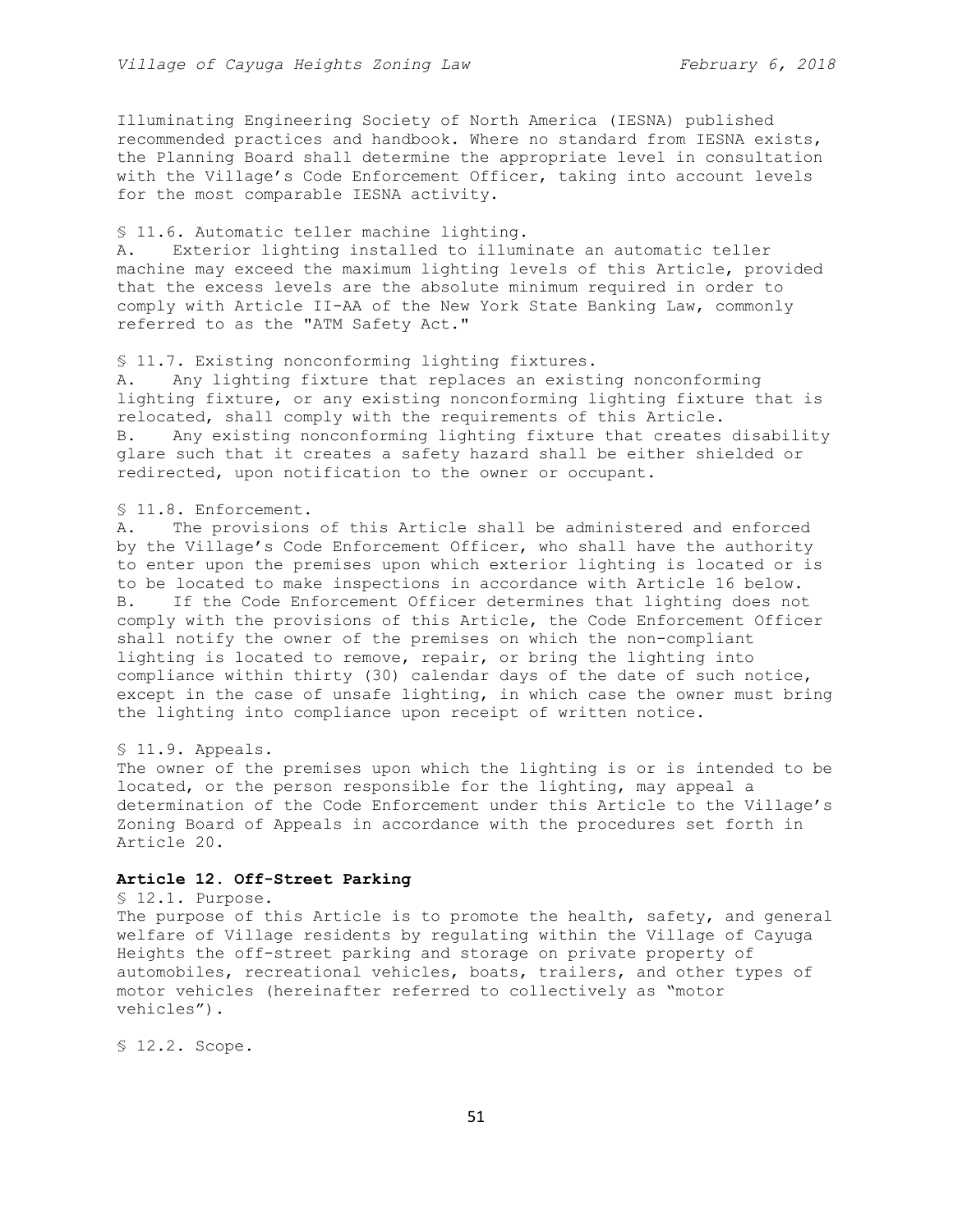The provisions of this Article shall apply within all zoning districts to all motor vehicles, recreational vehicles, boats, and trailers as defined in Section 125 of the New York State Vehicle and Traffic Law.

§ 12.3. General Regulations. The following provisions shall apply to all off-street parking areas, driveways, and curb cuts.

A. Off-street parking of motor vehicles is permitted only in approved parking spaces, parking areas, or parking lots, except that on premises improved only by a one-family dwelling or a two-family dwelling, motor vehicles may be parked in the driveway on such premises. In any case, parking is not permitted on lawns, sidewalks, or other areas not developed for the parking of motor vehicles in accordance with the provisions of this Article.

B. No motor vehicle parking is permitted in any front yard setback, except motor vehicles may be parked in the driveway on premises improved only by a one-family dwelling or a two-family dwelling.

C. Physical character of parking spaces. The surface of the parking area shall be crushed stone, brick, concrete, asphalt, permeable pavement, or similar materials.

D. Drainage. All newly constructed or enlarged parking areas, including associated driveways and vehicle maneuvering areas, shall have adequate provisions to prevent surface water from draining to or across adjoining properties, sidewalks or streets during, at a minimum, a tenyear storm event, and shall comply with the provisions of Local Law No. 2 of 2007, Stormwater Management and Erosion & Sediment Control. Stormwater runoff shall be designed to not flow across any public sidewalk to a stormwater facility. All drainage systems in existing parking areas shall be maintained in good working order.

E. Access requirements. All parking spaces shall have access to a public street by way of a driveway.

1. The portion of access driveways between the edge of pavement of a public street and a sidewalk, where a sidewalk exists, must be hardsurfaced with concrete, brick, asphalt or other material approved in writing by the Village Engineer.

2. Driveways must be at least eight (8) feet wide on premises improved only by a one-family dwelling or a two-family dwelling and at least ten (10) feet wide for all other uses, and must have clear visibility to the street. Any vegetative screening must be so designed that it shall not interfere with sight lines necessary for pedestrian and driver safety. Maximum driveway width shall be twenty-four (24) feet.

3. Maximum driveway grades. In the Multiple Housing and Commercial zoning districts, excepting one-family and two-family dwellings in those districts, driveways to areas containing parking spaces for three or more vehicles shall be graded to form a street entry with a maximum grade of eight percent (8%) for a distance of twenty-five (25) feet from the edge of pavement of the public street.

4. Adjacent driveways and combined curb cuts. Driveways on adjacent lots may be side by side or may be combined.

5. Driveway aisles. Where permitted, one-way driveway aisles shall have a minimum width of ten (10) feet and a maximum width of twelve (12) feet. Two-way driveway aisles shall have a minimum width of twenty (20) feet and a maximum width of twenty-four (24) feet.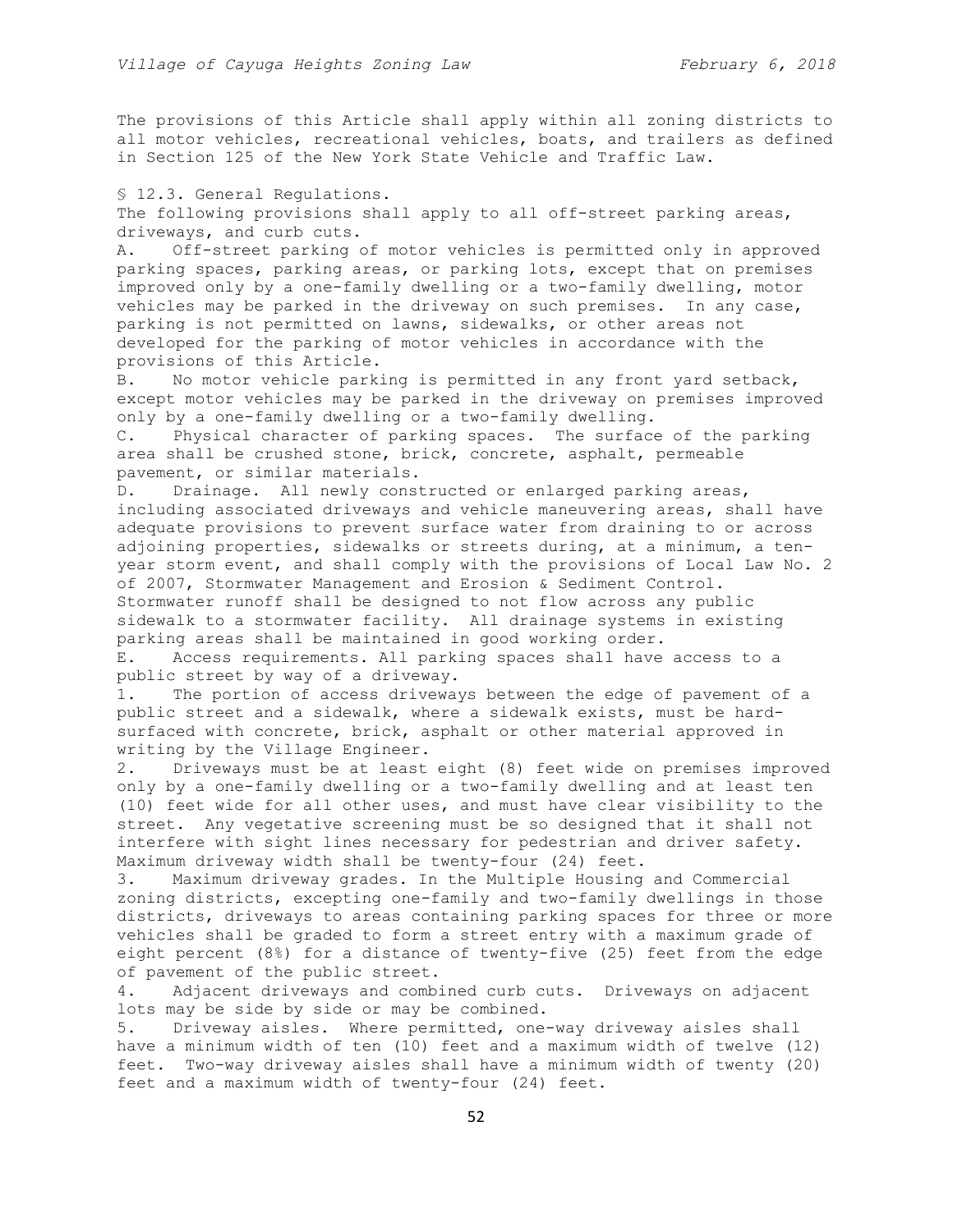6. Required maintenance. For so long as they remain in use as such, all parking areas and associated driveways and vehicle maneuvering areas, as well as any associated screening, plantings and drainage systems, must be maintained to preserve their intended function and to prevent nuisances or hazards to people, surrounding properties and public streets and sidewalks. F. Minimum number of off-street parking spaces required. 1. One-family dwellings and two-family dwellings: a. Two (2) garage or off-street parking spaces for each dwelling unit. Notwithstanding any other provision of this Article, off-street parking spaces outside of garages may be located within the area of any front yard provided that no more than fifteen percent (15%) of the area of any front yard is so occupied; b. At least one (1) additional off-street parking space shall be provided for a home occupation, in addition to those required for use by each dwelling unit; c. There shall be no parking spaces within the front yard setback, however, motor vehicles may be parked in the driveway within the front yard setback. 2. Buildings with more than two (2) dwelling units, except as indicated below: One (1) garage or parking space shall be provided for each dwelling unit, plus one (1) additional parking space for every three (3) dwelling units, with no parking located farther than two hundred (200) feet from the dwelling unit it is intended to serve. There shall be no parking spaces within the front yard setback. a. Fraternity or sorority: One (1) parking space for every two (2) persons housed. b. Dormitory: One (1) parking space for every four (4) persons housed. c. Adult home: One (1) parking space for every (3) persons housed, plus one (1) parking space for every two (2) employees or staff members. 3. Child day-care center or adult day-care facility: One (1) parking space for each employee or staff member, plus one (1) parking space for every six (6) adults/children to be cared for. 4. Commercial Zone: One (1) parking space for every one hundred (100) square feet of floor area, excluding basements used for storage, except in the case of the following uses, for which off-street parking shall be provided in accordance with the following requirements: a. Office or bank building: One (1) space for every two hundred (200) square feet of gross leasable office or bank floor area; b. Places of public assembly such as a theater, church, or restaurant: One (1) space for every three (3) seats; c. Retail store: One (1) space for every two hundred (200) square feet of ground floor area plus one space for every five hundred (500) square feet of sales area on all other floors; d. Bar or tavern: One (1) space for every fifty (50) square feet of floor area of the public space. e. Fitness center or health club: One (1) space for every five (5) persons allowed as determined by the maximum occupancy load. 5. In the case of mixed use of a building or lot, the space requirements shall be computed for each use, and the total spaces required for all uses shall be provided in accordance with this subsection F.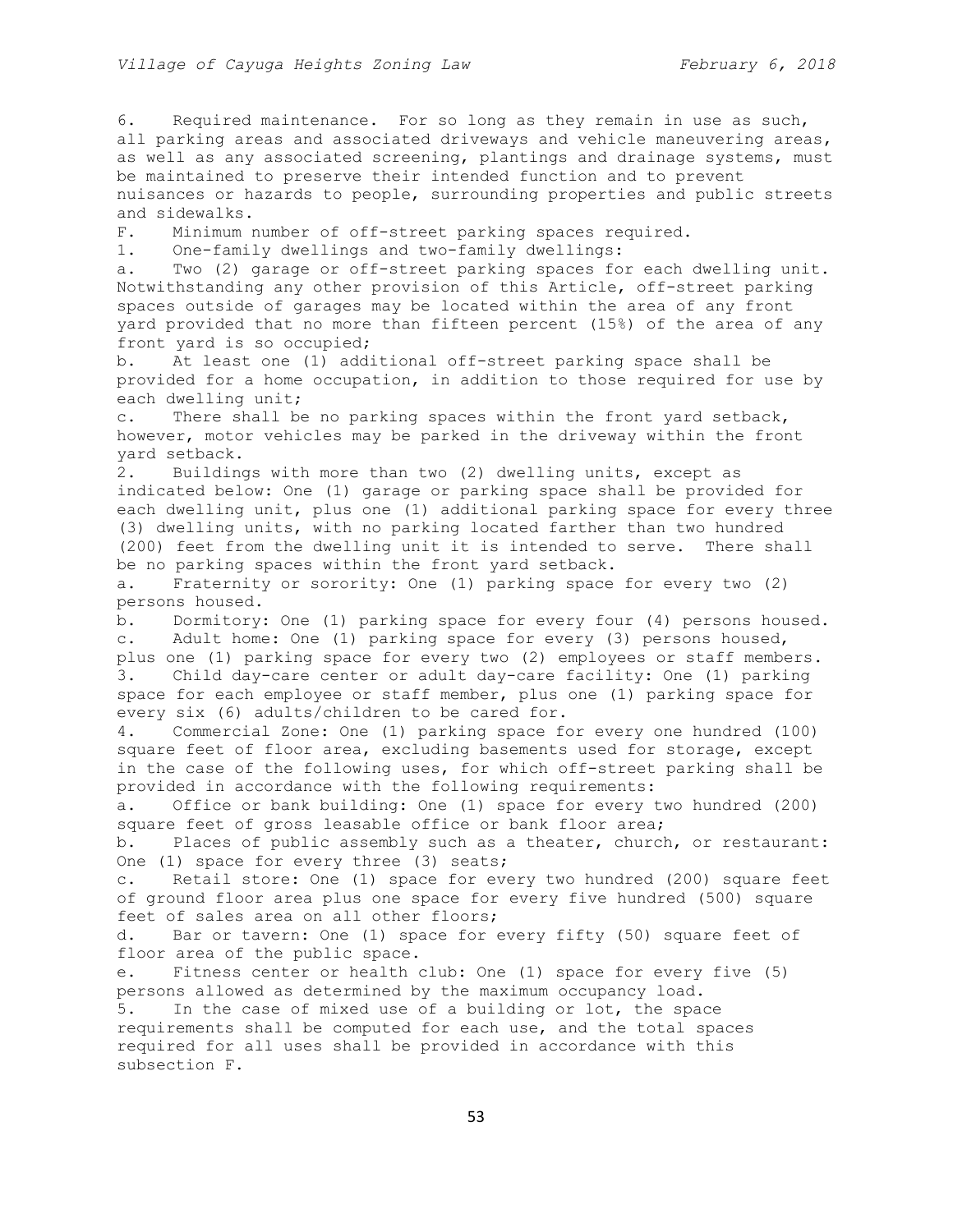6. Enclosed parking spaces shall be counted toward meeting the required number of parking spaces.

G. Shared parking. If two (2) or more uses occur or are intended to occur on the same lot, and the uses have substantially different hours of operation, the Code Enforcement Officer or, in the case of a project subject to site plan review, the Planning Board, may approve the joint use of parking spaces, provided that the intent of the minimum number of off-street parking spaces required is fulfilled by reason of variation in the operating hours of the different uses.

H. Parking space dimensions.

1. In parking areas with ten (10) or fewer parking spaces, each parking space shall have a minimum width of nine (9) feet and a minimum length of eighteen (18) feet.

2. In parking areas with eleven (11) or more parking spaces:

a. Perpendicular parking. For parking perpendicular to the driveway aisle, parking spaces shall have a minimum width of nine feet (9) and a minimum length of eighteen (18) feet.

b. Parallel parking. For parking parallel to the driveway aisle, parking spaces shall have a minimum width of nine feet (9) and a minimum length of twenty (20) feet.

c. Angled parking. For parking angled to the driveway aisle, parking spaces shall have a minimum width of nine feet (9) and a minimum length of eighteen (18) feet with driveway aisle widths as follows:

i. Thirty-degree parking: an aisle width of thirteen (13) feet for one-directional flow and an aisle width of twenty-six (26) feet for twodirectional flow.

ii. Forty-five-degree parking: an aisle width of sixteen (16) feet for one-directional flow and an aisle width of twenty-six (26) feet for twodirectional flow.

iii. Sixty-degree parking: an aisle width of twenty-one (21) feet for one-directional flow and an aisle width of twenty-six (26) feet for twodirectional flow.

iv. The edge of the parking space pavement may be up to two (2) feet inside the outermost line of the parking space where unobstructed vehicle overhang is available.

d. The Planning Board may, at its discretion, allow the number of spaces to be reduced from the above standards by up to twenty percent (20%) in those cases in which Site Plan Review is required.

e. Parking for persons with disabilities. The combined width of the parking space and the access aisle shall be in compliance with the Americans with Disabilities Act (1990) and the New York State Uniform Fire Prevention and Building Code. Signage as required by the New York State Uniform Fire Prevention and Building Code shall be provided for all parking spaces designated for use by accessibility-impaired persons and associated access aisles.

I. No motor vehicle, recreational vehicle, boat, or trailer shall be occupied for living purposes while parked on private property. J. It is prohibited to park a truck or commercial vehicle greater than 12,000 pounds of gross weight, a truck-trailer, tractor-trailer or trucktractor on private property except for the purpose of loading or unloading the same, and then only during such time as is reasonably necessary for such activity.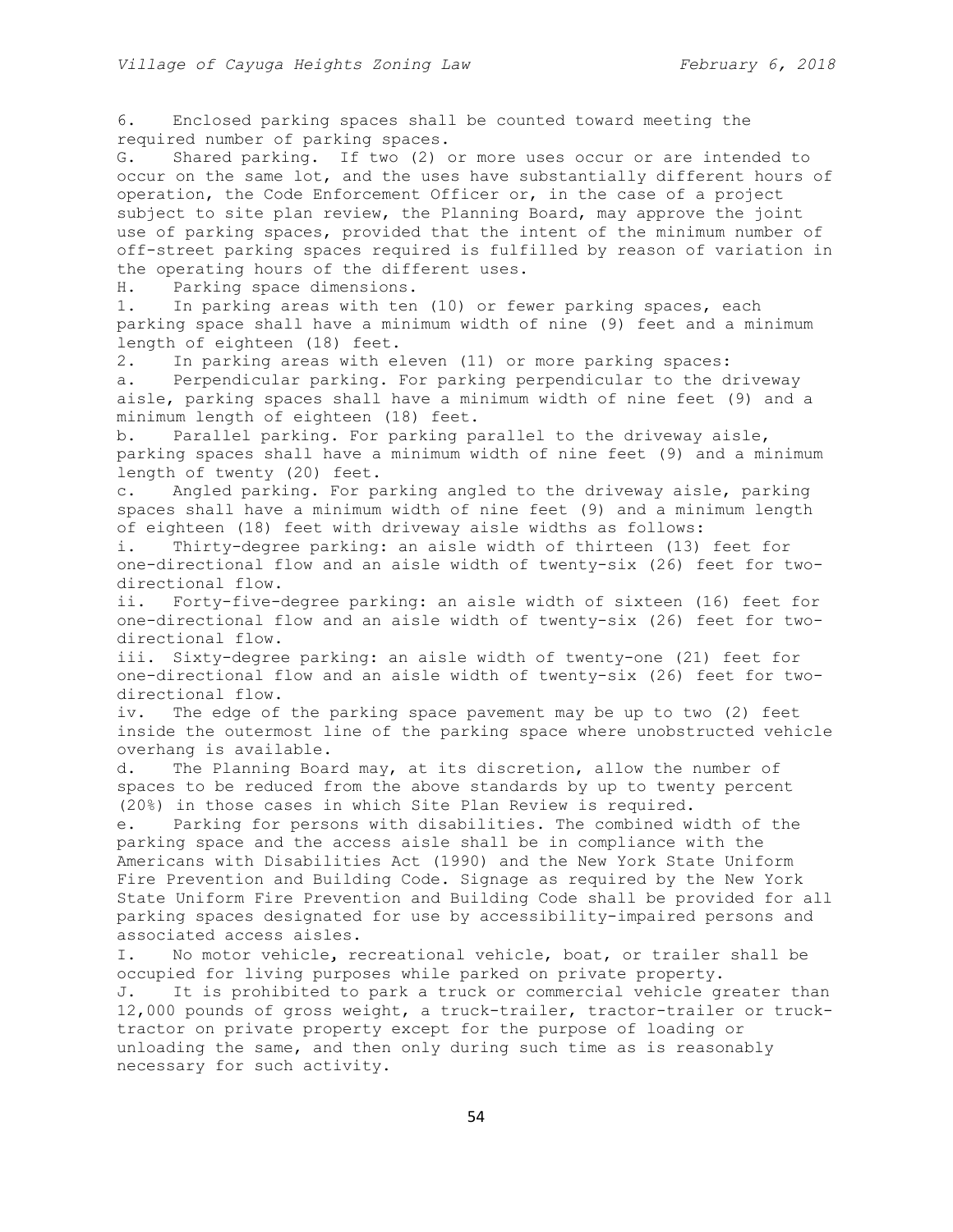## § 12.4. Nonconforming parking.

A. Parking areas that exist legally as of the effective date of this Article, or of any amendment hereto, that fail to conform to the requirements of this Article may continue to be used and maintained, provided that such parking areas shall not be enlarged, altered, relocated, or replaced except in accordance with the provisions of this Article.

B. Nonconforming parking areas shall be removed or brought into compliance with the requirements of this Article in the event of any construction on the premises that is subject to site plan review.

## § 12.5. Enforcement.

A. The provisions of this Article shall be administered and enforced by the Village's Code Enforcement Officer who shall have the authority to enter upon the premises upon which the parking is located or is to be located to make inspections in accordance with Article 16.

B. If the Code Enforcement Officer determines that parking does not comply with the provisions of this Article, the Code Enforcement Officer shall notify in writing the owner of the premises to bring the parking into compliance within thirty (30) calendar days of the date of such notice.

#### § 12.6. Appeals.

The owner of the premises upon which the parking is or is intended to be located may appeal a determination of the Code Enforcement under this Article to the Village's Zoning Board of Appeals in accordance with the procedures set forth in Article 20.

## **Article 13. Property Maintenance**

# § 13.1. Purpose.

The purpose of this Article is to protect the public health, safety and welfare by establishing minimum standards governing the maintenance, appearance, and condition of all property in the Village of Cayuga Heights.

## § 13.2. Maintenance of the exterior of lots.

A. The owner of any lot in the Village shall be responsible for maintaining the exterior of the lot free of litter and all nuisances and hazards to the safety of owners, tenants, occupants, pedestrians and other persons having access to the lot, and free of unsanitary conditions, and the owner shall promptly remove and abate any of the foregoing. Hazards shall include but not be limited to the following: 1. Refuse consisting of broken glass, stumps, garbage, trash and debris of any description, excepting brush piles so long as they are located in the back yard and are not visible from a public street or sidewalk;

2. Natural growth consisting of dead or dying trees or parts thereof and other natural growth which, by reason of age, rotting or deteriorating conditions or storm damage, are dangerous to persons in the vicinity thereof;

3. Overhangings consisting of loose, overhanging, and projecting objects and accumulations of ice and snow, which by reason of location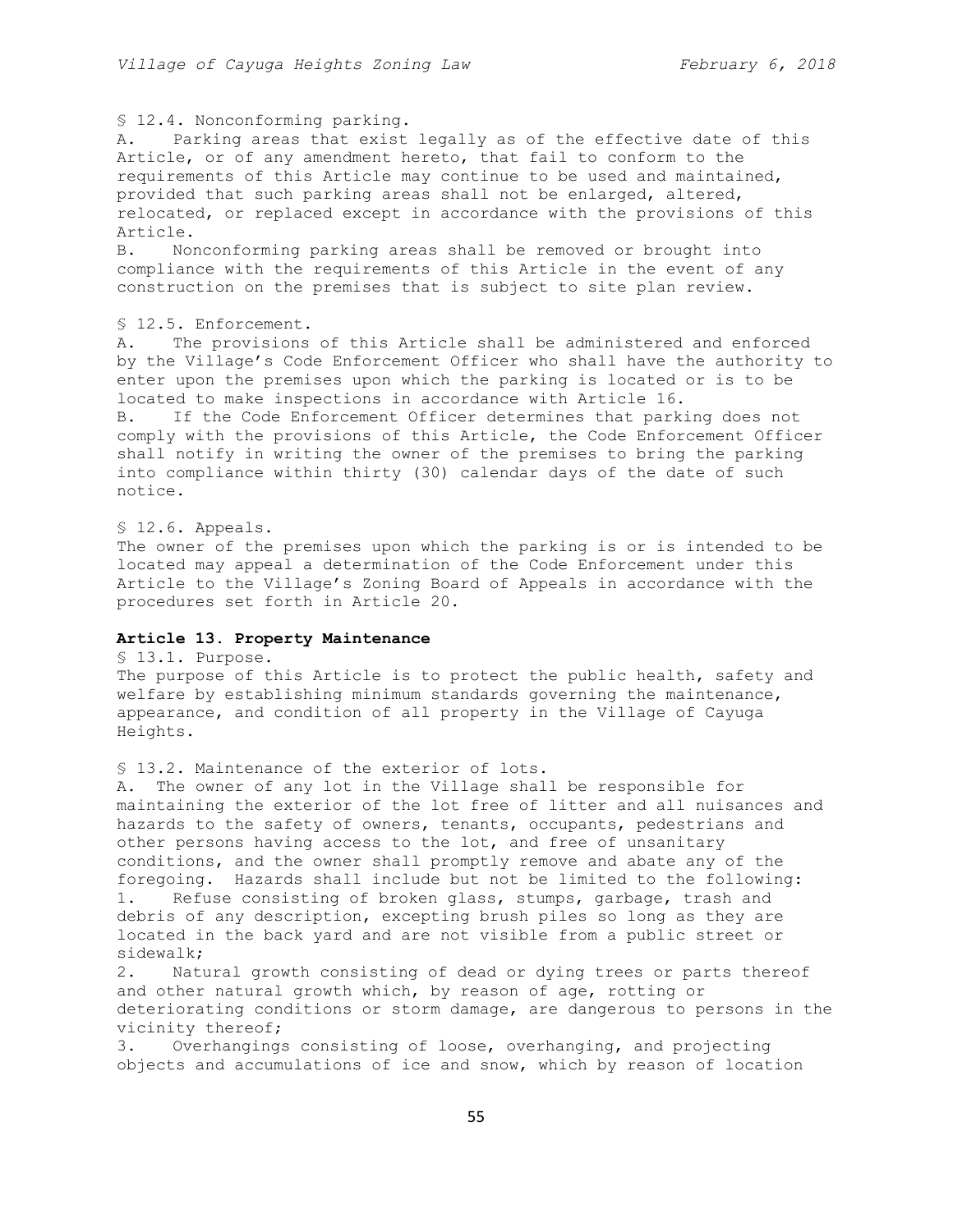above ground level, constitute dangers to persons in the vicinity thereof;

4. Ground surface and unsanitary conditions consisting of holes, excavations, breaks, projections, obstructions and excretion of pets or other animals on paths, sidewalks, walks, driveways, parking lots and parking areas and other parts of the exterior of the premises which are accessible to and used by persons having access to such premises; 5. Accumulation of stormwater other than in locations and to the extent designed for same in a stormwater management plan; and

6. Sources of infestation of any insects, rodents, or other pests. B. The owner of any lot in the Village shall be responsible for performing the following maintenance activities on an ongoing basis:

1. Trees and other natural growth shall be kept pruned or trimmed in order that such trees and natural growth to not constitute a hazard, as defined above.

2. Lawn areas shall be kept mowed such that the height of growth in any lawn area does not exceed ten (10) inches.

3. Drainage systems, facilities and features shall be maintained in good operating condition and so as to prevent accumulation of stormwater, except in locations and to the extent designed for same in accordance with a stormwater management plan for the lot.

4. Chimneys and flue and vent attachments shall be maintained in structurally sound and good operating condition.

5. Vegetation or lawn areas between the edge of pavement of any public street and the property line of the lot shall be maintained in the same manner and to the same standards as vegetation or lawn area within the lot, notwithstanding that this area is within the public right of way, however, the Village shall be responsible for maintenance of any street trees in this area. The lot owner shall not install any hard surface in this area other than a connection between the edge of pavement and the driveway providing vehicular access to the lot, and then only as authorized in writing by the Code Enforcement Officer.

6. Vegetation on a lot along a public street right-of-way or public sidewalk shall be kept from becoming a hazard or nuisance to users of the public street or sidewalk.

7. The exterior of all buildings shall be kept in good repair. 8. Building, commercial and industrial goods, equipment, tools and materials shall not be stored or used at any location exposed to public view, except while construction is occurring on the lot.

#### § 13.3. Enforcement.

A. The provisions of this Article shall be administered and enforced by the Village's Zoning Officer who shall have the authority to make necessary inspections in accordance with Article 16.

B. If the Zoning Officer determines that property maintenance does not comply with the provisions of this Article, the Zoning Officer shall notify in writing the owner of the premises to bring the premises into compliance within thirty (30) calendar days of the date of such notice.

## § 13.4. Appeals.

The owner of the premises subject to enforcement under this Article may appeal a determination of the Code Enforcement under this Article to the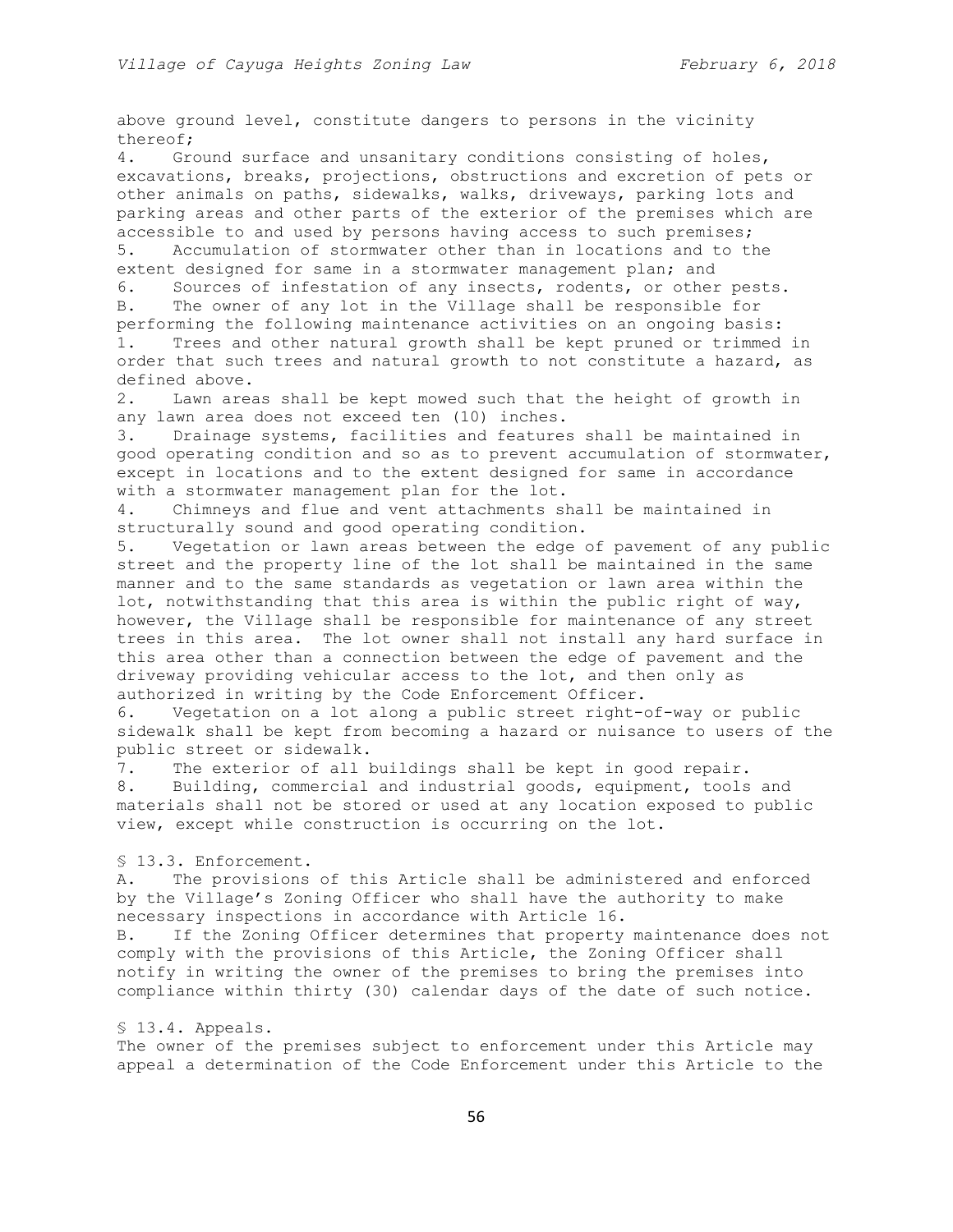Village's Zoning Board of Appeals in accordance with the procedures set forth in Article 20.

### **Article 14. Fences and Walls**

§ 14.1. Purpose.

The purpose of this Article is to protect the health, safety, and welfare of Village residents by providing guidelines and standards for the types of fences and walls erected on any lot in the Village.

§ 14.2. Permits.

A. A zoning permit shall be required for fences or walls as follows: 1. Any fence or wall of any height within any yard that abuts a public or private street; or

2. Any fence or wall that exceeds four (4) feet in height, regardless of the location on the lot, except for seasonal exclosure fences. B. Seasonal exclosure fences shall be exempt from the permitting requirements. All permanent exclosure fences, within any yard that abuts a public or private street, shall require a zoning permit. C. Prior to the erection or construction of any fence or wall requiring a zoning permit, the property owner must obtain a zoning permit signed by the Village's Code Enforcement Officer permitting the fence or wall in the location(s) stated on the permit.

D. Any fence or wall in existence as of the effective date of this Article may remain in existence, in its present location, provided that it satisfies the requirements of this Article and is located either on the owner's property or along a property line and not within a street right-of-way, even if no permit for such fence or wall had been issued.

§ 14.3. Fences up to four (4) feet in height and exclosure fences. A fence up to four (4) feet in height, and any exclosure fence, may be erected or constructed at any location on any lot, subject to the limitations set forth above in § 14.2.

§ 14.4. Fences exceeding four (4) feet in height. A fence that exceeds four (4) feet in height may be erected or constructed provided that either: A. It satisfies the height limitations of § 5.4, § 6.4, and § 7.5 and

the yard set-back limitations of § 5.5, § 6.5, and § 7.6; or B. Any portion of a fence that exceeds four (4) feet in height and that is located between a side or rear property line and the required yard set-back**,** as well as any exclosure fence that is erected at any location on the lot, must be constructed so that: 1. Any portion of such fence that is more than four (4) feet in height, when viewed from a position that is at a right angle to the face of the fence, is at least ninety percent (90%) open; and 2. All of the materials of such fence are not brightly-colored. 3. Notwithstanding the foregoing, chain link fencing will not be permitted for the portion of a fence over four (4) feet in height, even if such fence material otherwise satisfies requirements (1) and (2). C. No fence exceeding four (4) feet in height, excluding exclosure fences, shall be allowed between the front property line and the required front yard setback.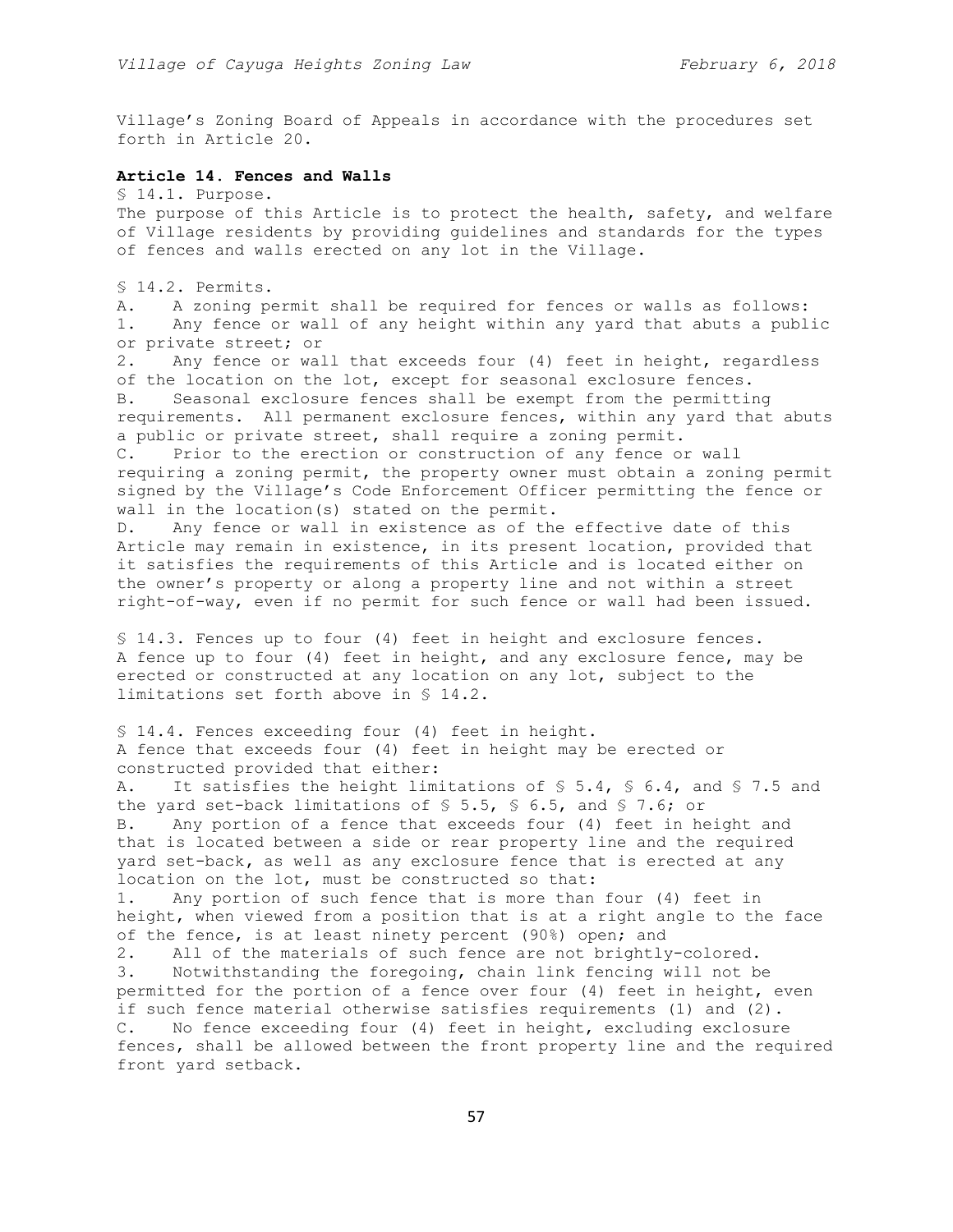D. Exclosure fences located between a front property line and the required front yard set-back shall not exceed seventy-five percent (75%) of the total linear front property line of any parcel of land.

§ 14.5. Fences exceeding eight (8) feet in height. No fence, including exclosure fences, exceeding eight (8) feet in height may be erected or constructed at any location on any lot, unless it satisfies the height limitations of  $\S$  5.4,  $\S$  6.4, and  $\S$  7.5 and the yard set-back limitations of § 5.5, § 6.5, and § 7.6.

§ 14.6. Swimming pool fences. Swimming pools are required to be enclosed by fences in accordance with the applicable provisions of New York State law.

## § 14.7. Enforcement.

A. The provisions of this Article shall be administered and enforced by the Village's Zoning Officer who shall have the authority to make necessary inspections in accordance with Article 16.

B. If the Zoning Officer determines that any fence or wall does not comply with the provisions of this Article, the Zoning Officer shall notify in writing the owner of the premises to bring the fence or wall into compliance with the provisions of this Article within thirty (30) calendar days of the date of such notice.

## § 14.8. Appeals.

The owner of the premises upon which a fence or wall is or is intended to be located may appeal a determination of the Code Enforcement under this Article to the Village's Zoning Board of Appeals in accordance with the procedures set forth in Article 20.

## **Article 15. Solar Energy Collectors.**

§ 15.1. Purpose.

The purpose of this Article is to facilitate the use of solar energy collectors to encourage the development of renewable energy sources, but also to recognize that regulation of the installation, location maintenance and operation of solar collectors are matters of public importance involving issues of safety, neighborhood character, and possible depreciated property values by reason of improperly installed, located, maintained or operated collectors, and to establish requirements for the installation, location, maintenance and operation of solar collectors on properties in the Village of Cayuga Heights.

### § 15.2. Generally applicable standards.

A. All solar energy collectors installed in the Village shall be subject to the following requirements:

1. Solar energy collectors shall be permitted only to provide power for use by owners, lessees, tenants, residents, or other occupants of the premises on which they are erected, but nothing contained in this provision shall be construed to prohibit the sale of excess power through "net metering" or "net billing" or a similar program in accordance with New York Public Service Law 66-J or similar State or federal statute;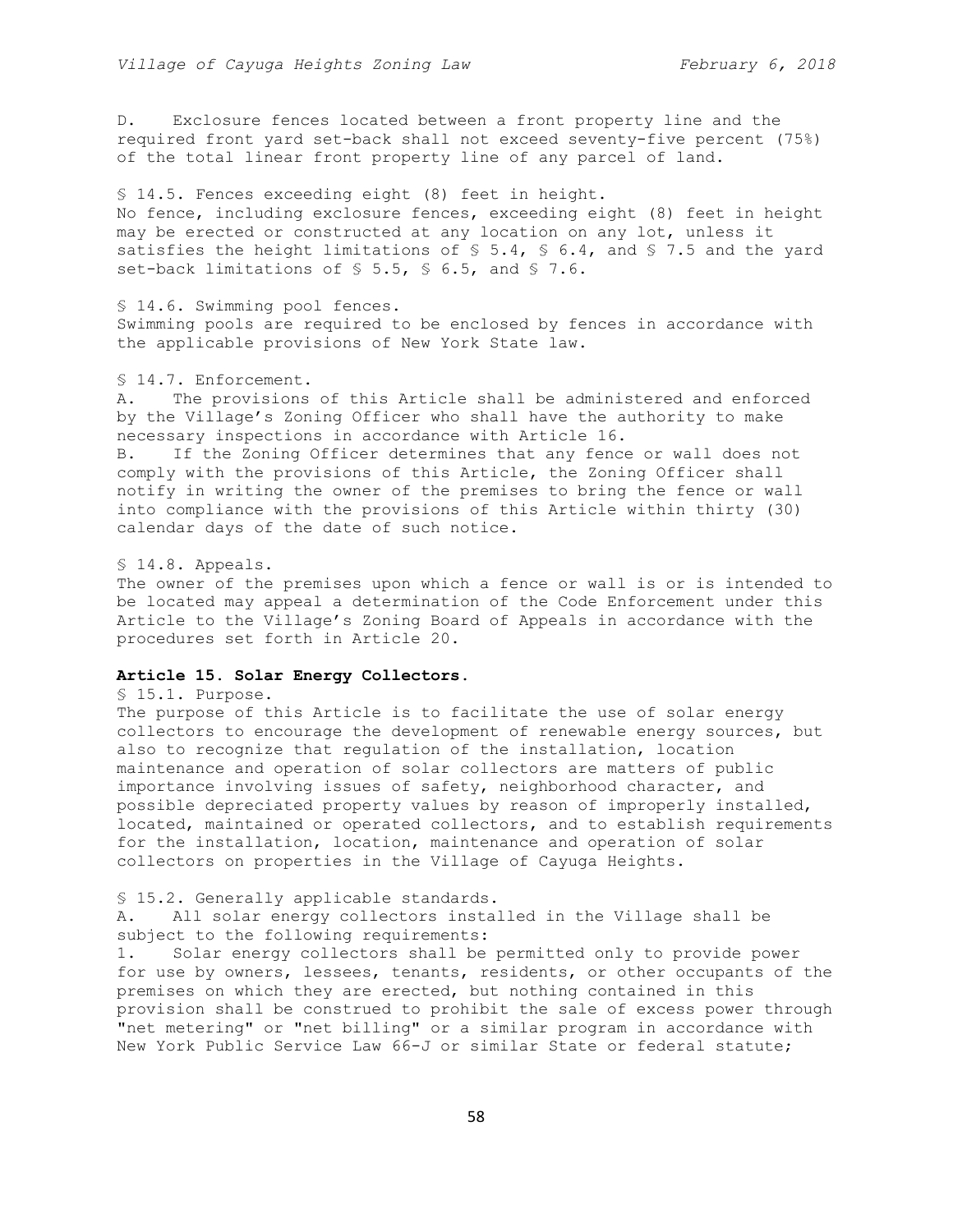2. Solar collectors shall be designed, located, and tilted to minimize reflective glare toward vehicles on adjacent roads and to the extent practicable toward inhabited buildings on adjacent properties; 3. Solar energy collectors shall be located in locations and configurations that mitigate their visibility from surrounding properties to the extent practicable; 4. Solar energy collectors shall be considered structures for the purpose of compliance with Village laws and ordinances, shall require a building permit and certificate of occupancy issued by the Village's Code Enforcement Officer, and shall comply in their design, construction, and operation with all other Village laws and ordinances, unless specifically excluded by this Local Law. B. Roof mounted solar collectors are permitted in all zoning districts in the Village, subject to the following requirements: 1. The area covered by collectors shall not exceed eighty percent (80%) of the entire roof area; 2. There shall be a minimum set back from all roof edges in accordance with New York State Building Code; 3. On a pitched roof, collectors shall be mounted no more than twelve (12) inches above the nearest adjacent roofing surface to which they are affixed and shall not extend beyond the highest point of the roof; and 4. On a flat roof, collectors shall be installed in a manner and to a maximum height not to exceed three (3) feet above the nearest adjacent roofing surface that minimizes their visibility from surrounding properties and roads, without hindering energy production. C. Ground-mounted solar collectors are permitted as an accessory use in all zoning districts of the Village, subject to the following requirements: 1. Collectors shall be located in side or rear yards; 2. Collector locations shall meet all applicable setback requirements of the zoning district in which they are located; 3. The height of any collector and any mount sha11 not exceed fifteen (15) feet from ground elevation at any point when oriented at maximum tilt; 4. The total footprint on the ground of all such collectors on any one lot shall not exceed five hundred (500) square feet; 5. The area beneath any collector shall be included in the calculation of lot area coverage; 6. No collector may be sited within a riparian streamside buffer or any buffer required for some other conservation purpose; 7. Such installations should employ where practicable vegetative landscape screening and man-made screening methods which harmonize with the character of the property and surrounding neighborhood to minimize collector and mount visibility from adjacent properties and roads; 8. Installations should minimize view blockage from and shadow impacts on neighboring properties; 9. Installations must be performed by a qualified solar installer; 10. When solar storage batteries are included as part of the solar collector system, they must be placed in a secure container or enclosure meeting the requirements of the New York State Building Code when in use and, when no longer used, shall be disposed of in accordance with the laws and regulations of Tompkins County and other applicable laws and regulations;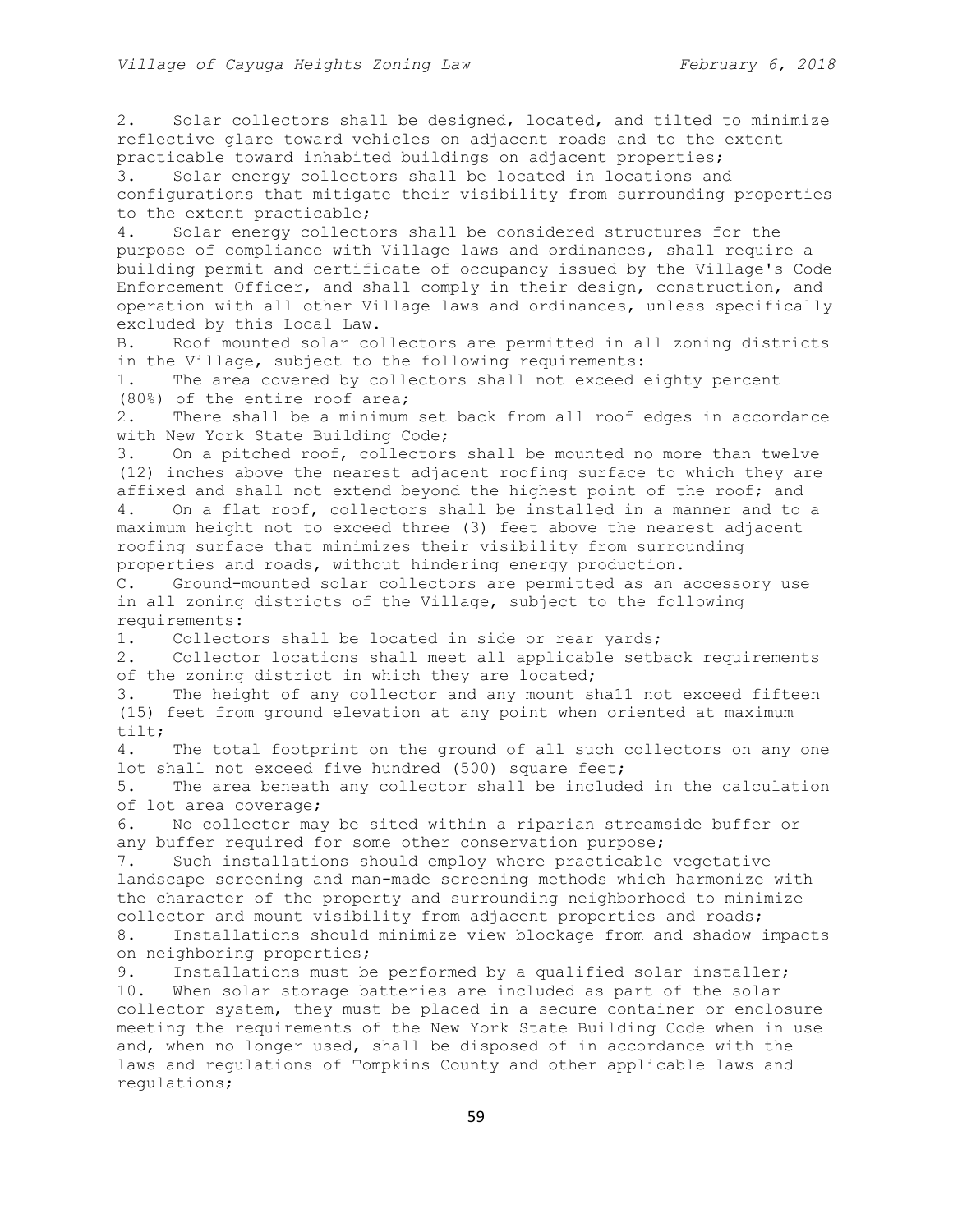11. If a collector ceases to perform its originally intended function for more than twelve (12) consecutive months, the property owner shall remove the collector, mount, and associated equipment and facilities by no later than ninety (90) calendar days after the end of the twelve (12) month period;

12. For a project that requires site plan approval, and which also includes the installation of ground-mounted solar collectors, the site plan review shall include review of the adequacy, location, arrangement, size, design, and general site compatibility of any proposed collector.

## § 15.3. Enforcement.

A. The provisions of this Article shall be administered and enforced by the Village's Zoning Officer who shall have the authority to make necessary inspections in accordance with Article 16.

B. If the Zoning Officer determines that any solar energy collector does not comply with the provisions of this Article, the Zoning Officer shall notify in writing the owner of the premises to bring the solar energy collector into compliance with the provisions of this Article within thirty (30) calendar days of the date of such notice.

#### § 15.4. Appeals.

In the event that any owner of any property located in the Village determines that they are aggrieved by the requirements of this Article, said owner may apply to the Village's Zoning Board of Appeals to seek an area variance for the construction of a solar collecting facility on their property, and the Zoning Board of Appeals shall review such appeal in accordance with the procedures set forth in Article 20.

# **Article 16. Administration and Enforcement.**

# § 16.1. Purpose.

The purpose of this Article is to assure compliance with all provisions of this Local Law by providing equitable, expeditious, and effective administration and enforcement and to provide for penalties for violations of this Local Law.

## § 16.2. Planning Board.

The Village's Planning Board is an advisory body responsible for the administration of this Local Law. The Board's responsibilities include but are not limited to site plan review of proposed new development, review of proposed subdivisions, issuance of special use permits, and conducting environmental reviews under the New York State Environmental Quality Review Act (SEQRA).

A. Regular Members.

The Planning Board shall consist of four (4) regular members and one (1) chairperson, all of whom shall be Village residents serving in a volunteer capacity. Each regular member and the chairperson of the Planning Board shall be appointed by the Mayor of the Village and approved by a majority vote of the Village's Board of Trustees. B. Alternate Member.

The Mayor also shall appoint, subject to approval by the Board of Trustees, one (1) alternate member who shall be a Village resident serving in a volunteer capacity. The chairperson of the Planning Board may designate the alternative member to be an active member when a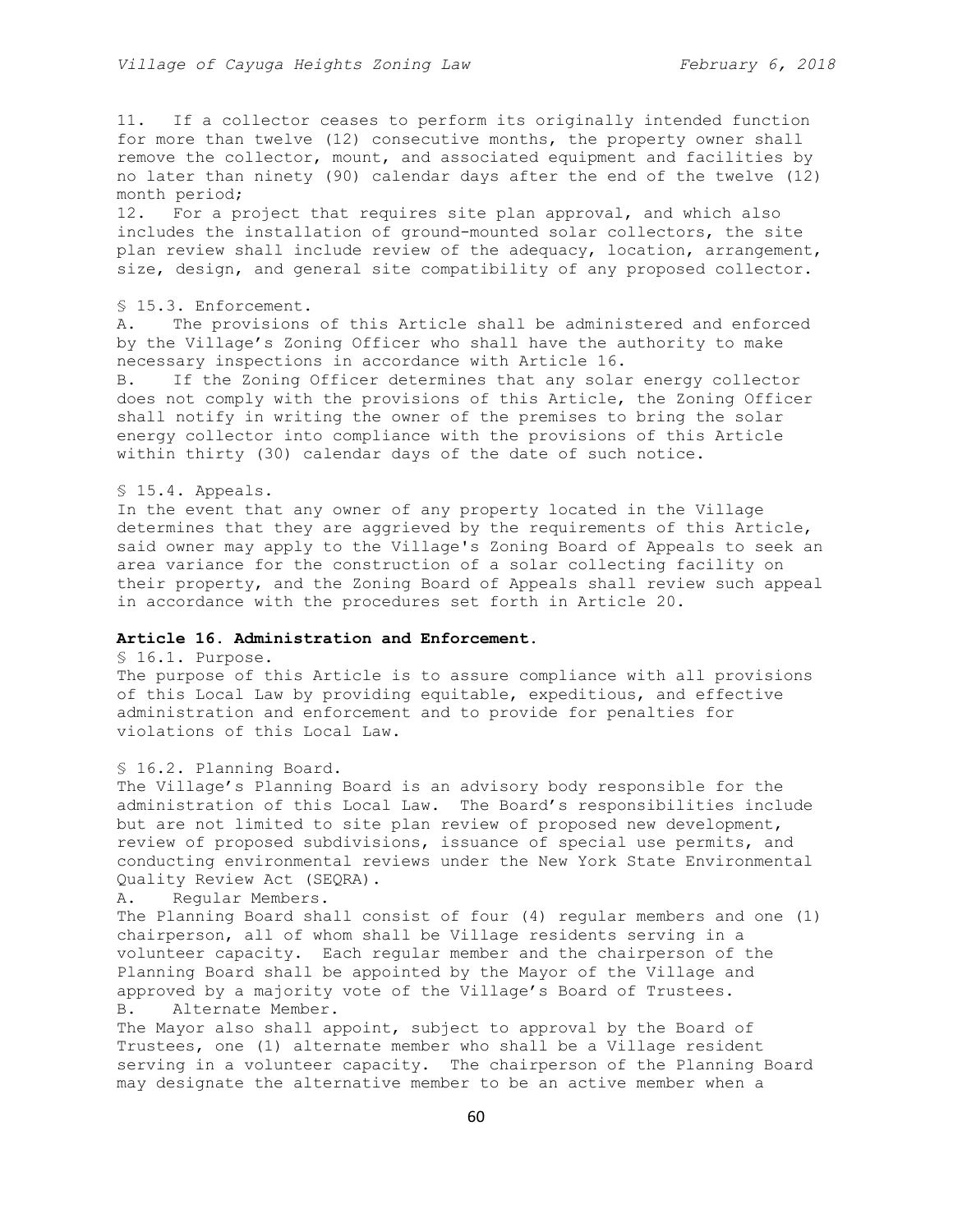regular member is unable to attend a Board meeting or is unable to participate in a Board meeting because of a conflict of interest on an application or matter before the Board. When so designated, the alternate member shall possess all the powers and responsibilities of a regular member of the Planning Board. Such designation shall be entered into the minutes of the Planning Board meeting at which the alternate member is designated to act as a regular member. C. Terms. 1. The terms of all Planning Board regular members and the chairperson shall be five (5) years and staggered such that one (1) term shall expire at the end of each Village official year. 2. The term of the Planning Board alternate member shall be one (1) year and shall expire at the end of the Village official year. D. Attendance. All Planning Board regular members and the chairperson shall be required to attend a minimum of sixty-five percent (65%) of all regularly scheduled meetings within any consecutive twelve (12) month period. Any regular member and/or the chairperson may be removed by the Mayor of the Village, after a public hearing, for non-compliance with this attendance requirement. E. Powers. The Planning Board is hereby vested with the powers and duties and is subject to the limitations as set forth in §§ 7-720 through 7-732 of the Village Law of the State of New York, as the same may be amended, modified or changed from time to time, and any sections subsequently adopted pertaining to Planning Boards. Such powers shall include but not be limited to: 1. The approval, disapproval, or approval with conditions of all site plans as provided for in Article 17, Site Plan Review; 2. The approval, disapproval, or approval with conditions of all subdivision plans as provided for in Article 18, Subdivisions; 3. The approval, disapproval, or approval with conditions of all special use permits as provided for in Article 19, Special Use Permits. § 16.3. Enforcement. A. General Enforcement Provisions. In the event that any building or structure is erected, constructed, reconstructed, altered, repaired, converted, or maintained; or any building, structure or land is used; or any land is divided into lots, blocks or sites, in violation of this Local Law, the Zoning Officer or the Board of Trustees of the Village, in addition to other remedies, may institute any appropriate action or proceedings to prevent such unlawful erection, construction, reconstruction, alteration, repair, conversion, maintenance, use or division of land, to restrain, correct or abate such violation, to prevent the occupancy of said building, structure or land or to prevent any illegal act, conduct, business or use in or about such premises. B. Zoning Officer. 1. The Village's Zoning Officer shall have the authority to administer and enforce all provisions of this Local Law. 2. The Board of Trustees may from time to time enact amendments to

this Local Law, or additional Local Laws, that govern the Zoning Officer's actions.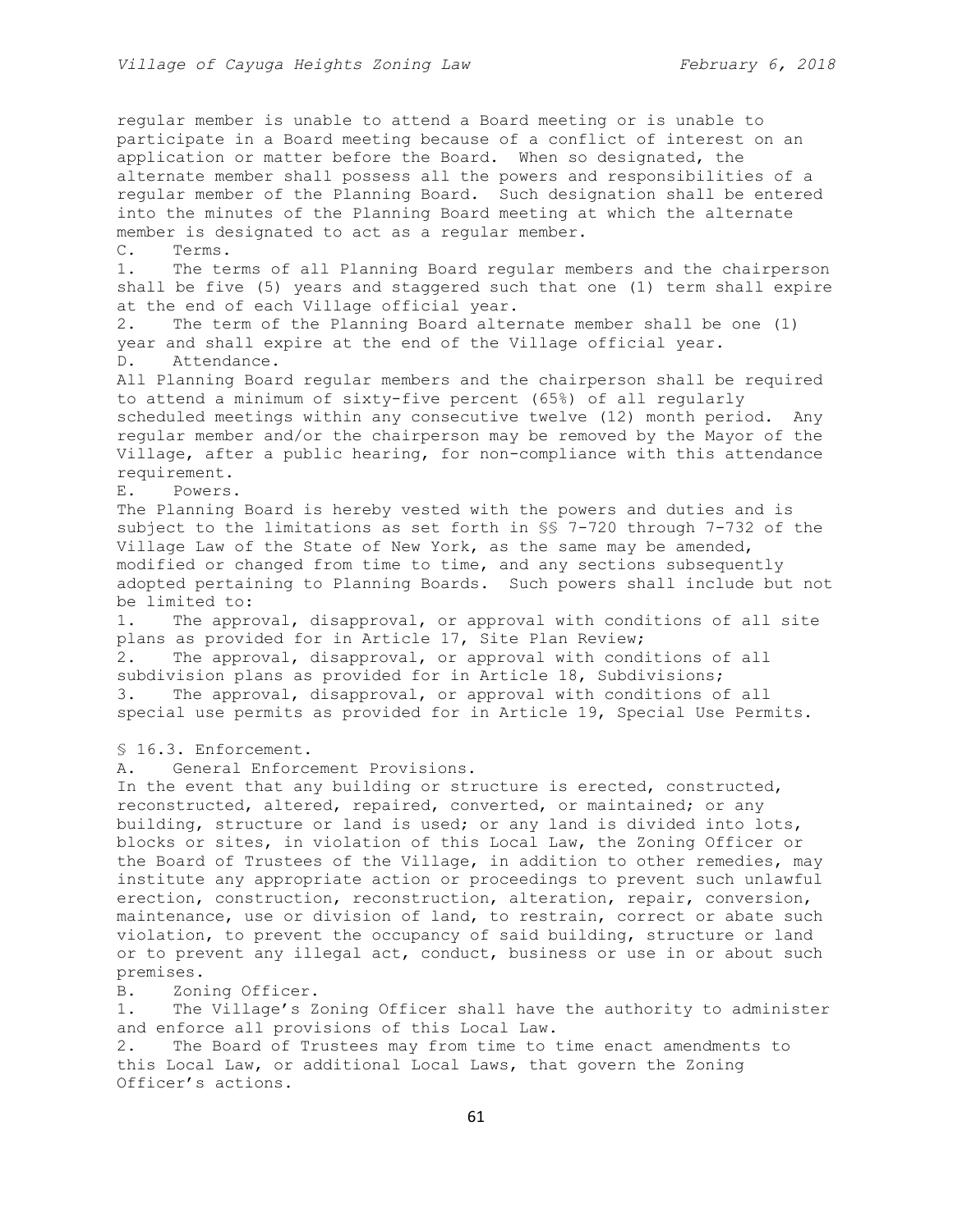3. The Zoning Officer shall obtain such basic training, in-service training, advanced in-service training, and other training as the State of New York shall require for code enforcement personnel.

4. In the event the Zoning Officer is unable to serve as such for any reason, the Village's Board of Trustees may appoint an individual to serve as Acting Zoning Officer. The Acting Zoning Officer shall, during the term of his or her appointment, exercise all powers and fulfill all duties conferred upon the Zoning Officer by this Local Law. C. Entry and inspection.

The Zoning Officer shall have the authority to enter upon, examine and inspect, or cause to be entered, examined and inspected, any building or lot, for the purpose of carrying out the provisions of this Local Law after reasonable written notice of intent to enter upon, examine or inspect has been provided to the owner of the premises, and permission of the owner has been granted. If such permission is denied, the Zoning Officer shall notify the Board of Trustees and the Village's attorney, and the Board shall determine the appropriate action to be taken in connection with gaining entry or access to the premises or lot. Pending the granting of such entry or access, no further permits, certificates of occupancy, or other approvals shall be granted by the Zoning Officer or any other agent or board of the Village with respect to said premises or lot or any improvements located thereon.

D. Complaints.

The Zoning Officer shall review and investigate complaints that allege or assert the existence of conditions or activities that fail to comply with this Local Law. The Zoning Officer shall respond to a complaint by taking such of the following steps as the Zoning Officer may deem to be appropriate:

1. Performing an inspection of the conditions and/or activities alleged to be in violation, and documenting the results of such inspection;

2. If a violation is found to exist, providing the owner of the affected property and any other person who may be responsible for the violation with notice of the violation and opportunity to remedy, abate, correct, or cure the violation, or otherwise to achieve compliance with the applicable provision of this Local Law;

3. If appropriate, issue a stop-work order;

4. If a violation that was found to exist is remedied, abated, corrected or cured, performing an inspection to confirm that the violation has been remedied, abated, corrected or cured, preparing a final written report reflecting such remedy, abatement, correction or cure, and filing such report with the complaint;

5. In consultation with the Village's attorney, pursue such legal actions and proceedings as may be necessary to enforce this Local Law. E. Recordkeeping.

1. The Zoning Officer shall keep permanent records of all transactions and activities including records of:

a. All applications received, reviewed, and approved or denied;

b. All plans, specifications, and construction documents approved; c. All building permits, certificates of occupancy or certificates of compliance, temporary certificates, stop-work orders, and operating permits issued;

d. All inspections and tests performed;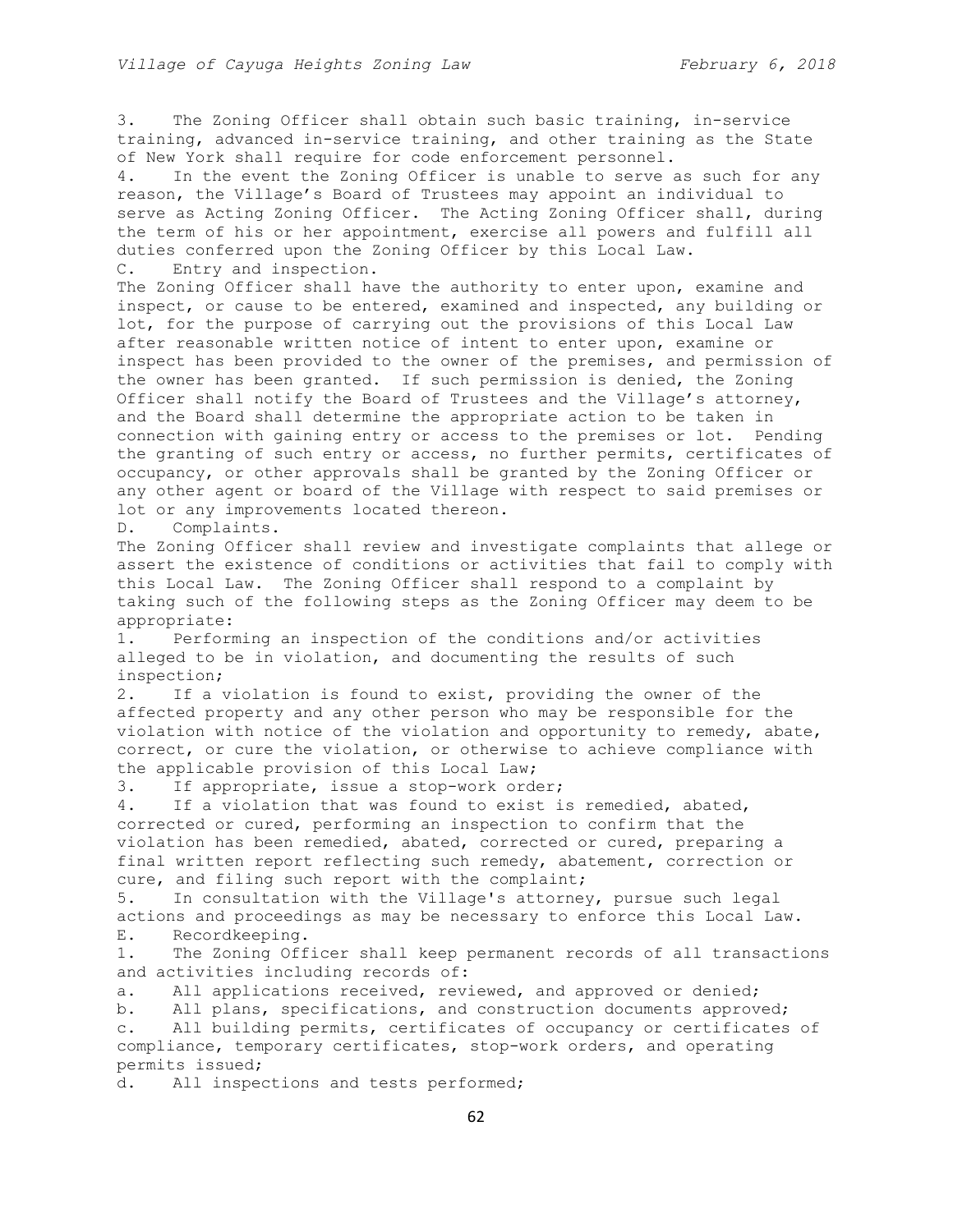e. All statements and reports issued;

- f. All complaints received;
- g. All investigations conducted;

h. All other activities specified in or contemplated by this Article; and

i. All fees charged and collected.

2. All such records shall be public records open for public inspection during normal business hours and subject to the terms of the New York State Freedom of Information Law, including the exemptions provided therein.

§ 16.4. Penalties.

A. Any person or legal entity that is the owner of premises on which exists or occurs a violation of any of the provisions of this Local Law, or who fails to comply with any of the provisions of this Local Law or any permit, approval, order or notice issued hereunder, or who erects, constructs, reconstructs, alters, repairs, converts, maintains or uses any building, structure or land, or who divides into lots, blocks or sites any land, in violation of any provision of this Local Law or in violation of any permit, approval, order or notice issued under this Local Law, shall be guilty of a violation as the same is defined in the New York State Penal Law and shall be fined not more than one hundred dollars (\$100.00) for each violation.

B. Each calendar day that such violation continues to exist shall constitute a separate violation.

C. If any violation of the provisions of this Local Law occurs, the Village may, in addition to other remedies, institute an appropriate action, including application for an injunction, to remedy such violation.

D. All costs and expenses incurred by the Village of Cayuga Heights in enforcing the provisions of this Local Law or in effecting compliance under this Local Law shall be an obligation of the owner of the premises on which such violation has occurred. The owner shall deliver payment of such costs to the Village not more than five (5) business days after the receipt of a notice of such costs and expenses. Upon the owner's failure to deliver such payment, such costs and expenses shall be assessed against said property and shall be paid and collected as part of the Village's tax next due and payable. In addition, the Village may commence any other action or proceeding available to collect such costs and expenses.

E. Whenever any action is brought to enforce the provisions of this Local Law, the defendant shall pay the Village's reasonable attorney's fees and disbursements.

§ 16.5. Review and reporting.

The Zoning Officer shall periodically submit to the Village's Board of Trustees a written report and summary of all business conducted by the Zoning Officer or any other code enforcement personnel.

# **Article 17. Site Plan Review**

§ 17.1. Purpose.

The purpose of this Article is to provide for the review of site plans for certain land uses in the Village of Cayuga Heights for the purpose of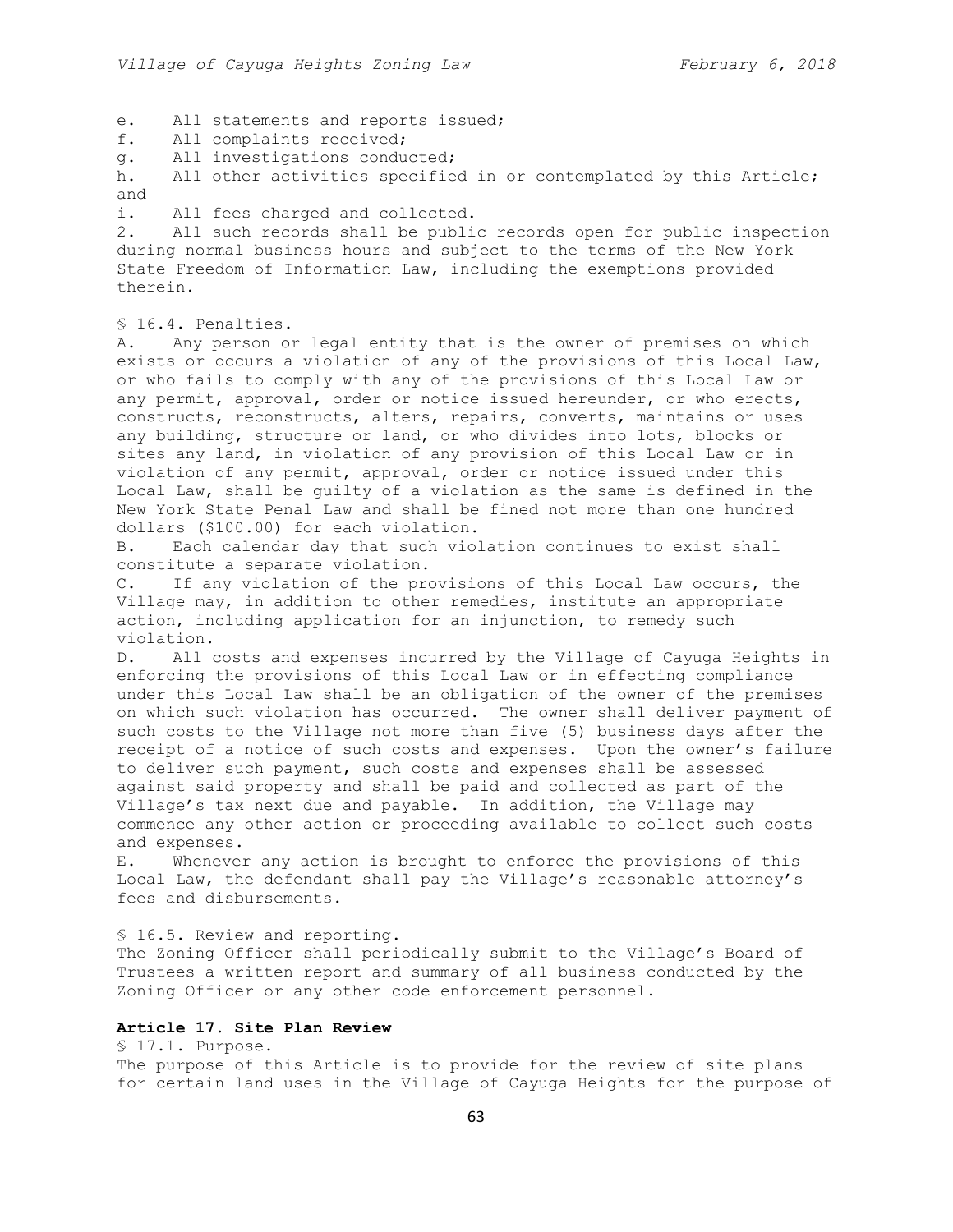preserving and enhancing neighborhood character, achieving compatibility with adjacent development and uses, mitigating potentially negative impacts on traffic, parking, and stormwater management, improving the design, function, aesthetics, and safety of development projects, and promoting environmental sustainability in new development, redevelopment, and long term planning.

§ 17.2. Applicability.

A. Site plan review is required for the following:

1. In the Multiple Housing Zone or the Commercial Zone, the proposed use and development of any undeveloped land for any purpose, or any use increasing the intensity of use and/or requiring exterior site construction on the premises;

2. In the Residence Zone, a proposed change in an existing permitted use increasing the intensity of use and/or requiring exterior site construction on the premises;

3. In any zoning district, a subdivision of land in accordance with Article 18, Subdivisions;

4. Any use in a Planned Development Zone.

B. Site plan review is not required for the following:

1. Existing uses and developments which in their present configuration and use are legally permitted as of the date of adoption of this Article; 2. Exterior modifications to existing one-family and two-family dwellings, including additions, porches, facade changes, landscaping, and site improvements.

§ 17.3. Planning Board Authorization to Review Site Plans.

A. The Planning Board of the Village of Cayuga Heights is authorized to review site plans according to the procedures described in § 17.4 below and to approve, approve with conditions, or disapprove site plans. B. Factors to be considered by the Planning Board in site plan review shall include but shall not be limited to the following:

1. Location and site of the use;

2. Nature and intensity of the use;

3. Size and topography of the site;

- 4. Location of the site in respect to road access;
- 5. Provisions for parking;

6. Relationship of improvements and lot size to the parking area;

- 7. Traffic and noise generated by the proposed use;
- 8. Landscaping;
- 9. Architectural features;

10. Location and dimension of the improvements;

11. Impact of the proposed use on adjacent land uses;

12. Impact of the proposed use on the environment;

13. Impact of the proposed use on infrastructure and existing Village services, including sewer, water, stormwater management, solid waste disposal, fire protection, police protection, and road maintenance; 14. Provisions made for reducing energy use or incorporating renewable energy systems into project design;

15. Effect on population density, if any;

16. Any other factors reasonably related to the health, safety, and general welfare of Village residents and consistent with the Village's current Comprehensive Plan.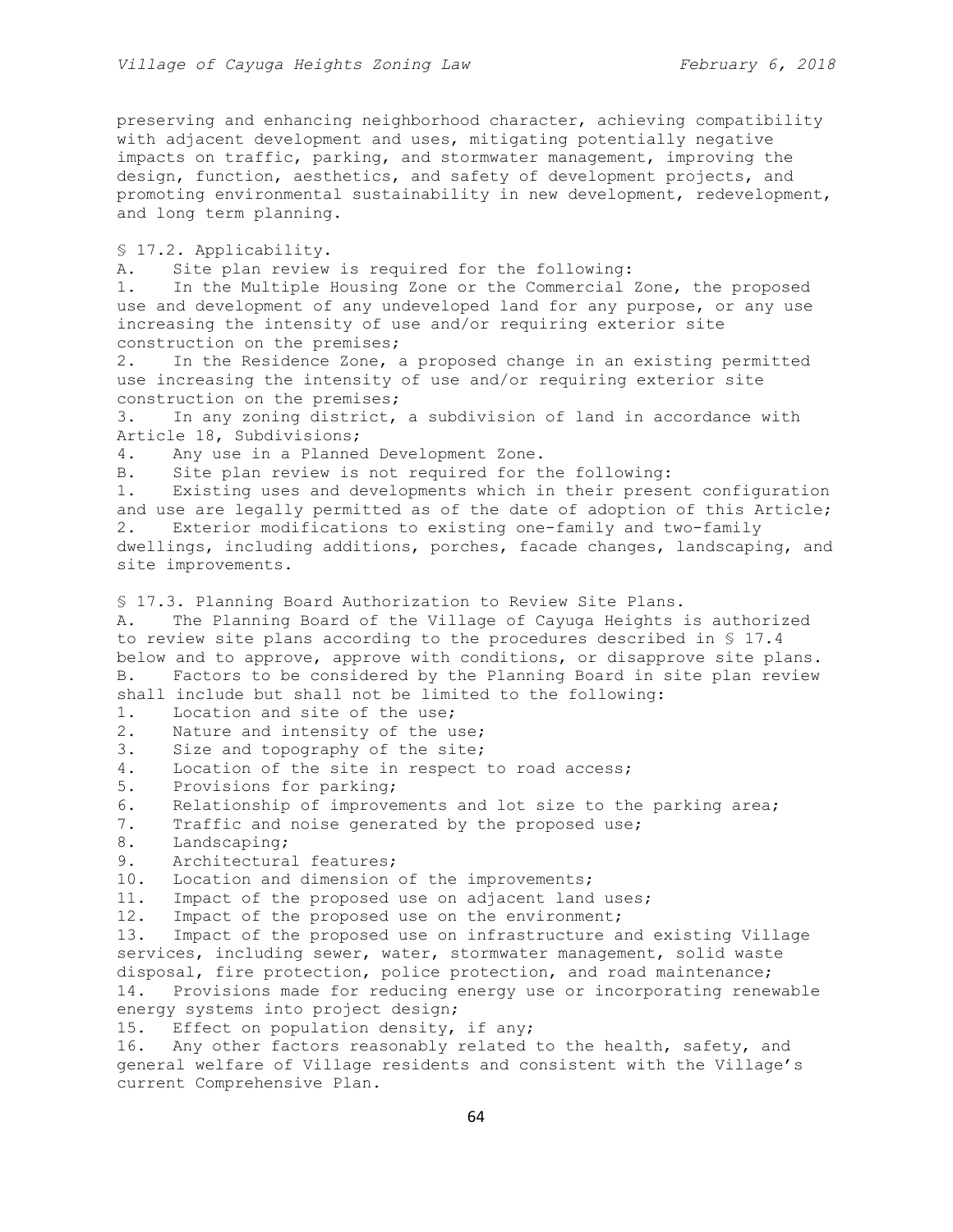§ 17.4. Site Plan Review Procedures.

A. The applicant for a proposed project requiring site plan review shall schedule a pre-application discussion with the Zoning Officer at which time the applicant should present, in sketch form, the proposed project and other features and information necessary to explain and/or supplement the sketch layout.

B. Filing. Subsequent to the pre-application discussion, an applicant for site plan review shall file with the Zoning Officer a site plan conforming to the requirements of § 17.5, together with an application fee as determined by the current fee schedule approved by the Village's Board of Trustees.

C. Within a reasonable time of receipt of an application for site plan review, the Planning Board shall schedule consideration of the application at its earliest subsequent regularly scheduled meeting. D. At the meeting referenced in § 17.4.C, the Planning Board shall conduct a preliminary review of the application and, if the application is deemed complete and accepted by the Planning Board for further review, schedule a public hearing on the application within sixty-two (62) calendar days.

E. Public Hearing. Pursuant to § 17.4.D, and prior to rendering any decision on a site plan application, the Planning Board shall conduct a public hearing.

1. Notice of the public hearing shall be published in a newspaper of general circulation in the Village of Cayuga Heights at least ten (10) calendar days before such hearing. The Zoning Officer shall also notify by mail all owners of property contiguous with the property that is the subject of the site plan and all owners of properties within two hundred (200) feet of the property that is the subject of the site plan, postmarked at least ten (10) calendar days before the date of the hearing. Such notice shall briefly state essential facts about the proposed site plan and inform recipients of the date, time, and place of the public hearing and the place where further information about the site plan application and the review process may be obtained. The Zoning Officer shall use for the mailing address for notices to property owners the address listed for the owner in the records of the Tompkins County Department of Assessment. Notices shall be mailed certified mail, return receipt requested, and all return receipts shall be provided to the Planning Board prior to the public hearing.

2. The public hearing for site plan review may begin concurrently with any required public hearing for the purpose of environmental review of the same project in accordance with the State Environmental Quality Review Act (SEQRA) and may continue after any such environmental review public hearing is closed.

E. Coordination and consultation. Projects requiring site plan review by the Planning Board may also be reviewed by the Village's Chief of Police and Fire Chief, and any other Village officials or consultants deemed appropriate by the Planning Board. Any comments from these persons shall be delivered in writing to the Planning Board to aid its decision on the application.

F. Planning Board Action.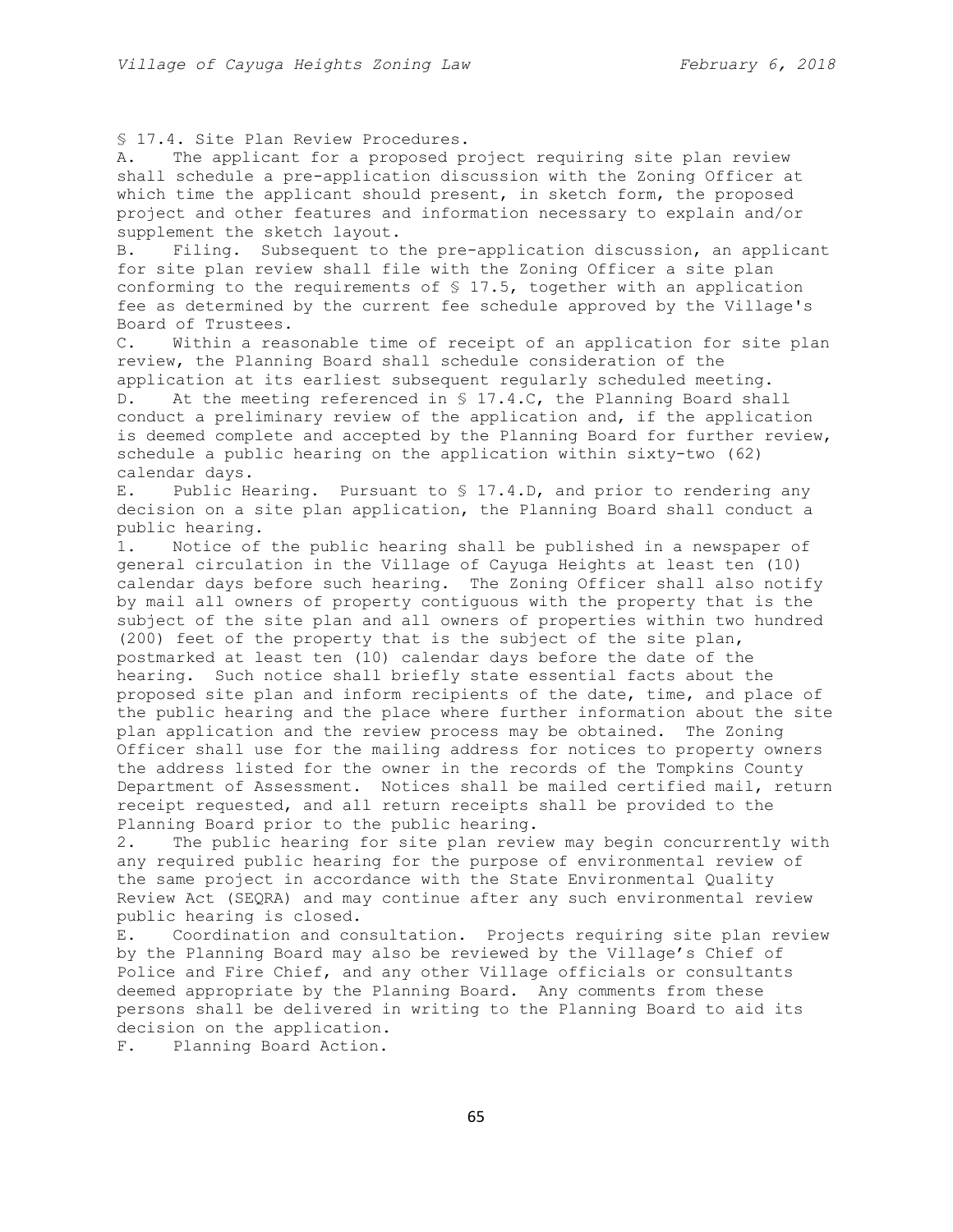1. Within sixty-two (62) calendar days of the closing of the public hearing, the Planning Board shall approve, approve with conditions, or disapprove the site plan submitted for review.

2. If the Planning Board has approved the site plan with conditions, such conditions must be satisfied prior to issuance of a building permit or a certificate of occupancy, as the case may be, as stated in such conditions.

3. If the Planning Board has determined that any requirement of this Article 17 is not required to be satisfied in the interest of the public health, safety or general welfare or is inappropriate to a particular Site Plan, the Planning Board has authority to waive such requirement, and such waiver shall be subject to such conditions as the Planning Board determines to impose.

4. An approved site plan will be signed by the Planning Board Chairperson or, in the Chairperson's absence, such other person who has been authorized by the Planning Board to sign the plan. After the Planning Board has approved the site plan and it has been signed by the Chairperson (or such other authorized person), one (1) copy of the plan must be filed by the applicant with the Village Clerk and, if required by applicable statute, with the Tompkins County Clerk.

G. Building Permit. Approval of the site plan by the Planning Board shall be a prerequisite for issuance by the Village's Code Enforcement Officer of a building permit for construction of any improvements described on the site plan.

H. Changes to Approved Site Plan. Proposed changes to an approved site plan must be submitted to the Zoning Officer for review to determine whether the effect of the proposed changes warrants reconsideration by the Planning Board of the site plan. The Zoning Officer shall make one of the following determinations:

1. That the changes are not significant and do not affect the approval of the site plan;

2. That the changes are significant and require the Planning Board to reconsider its site plan approval; or

3. That the changes are significant and require the applicant to submit a new site plan application for the Planning Board to undertake a new site plan review.

I. Variances. Any required variance must be obtained from the Village's Zoning Board of Appeals before the Planning Board grants site plan approval. For projects that require both a variance and site plan approval, the Planning Board will act as lead agency in the environmental review for both actions. The Zoning Board of Appeals cannot grant a variance until the Planning Board has completed the environmental review. J. Stormwater Pollution Prevention Plans (SWPPP). All Stormwater Pollution Prevention Plans must be approved by the Village's Stormwater Management Officer in accordance with the Village's Stormwater Local Law before the Planning Board will grant site plan approval.

K. Extension of Deadlines. All deadlines for decisions on a site plan review may be extended upon mutual agreement between the Planning Board and the applicant.

§ 17.5. Site Plan Requirements.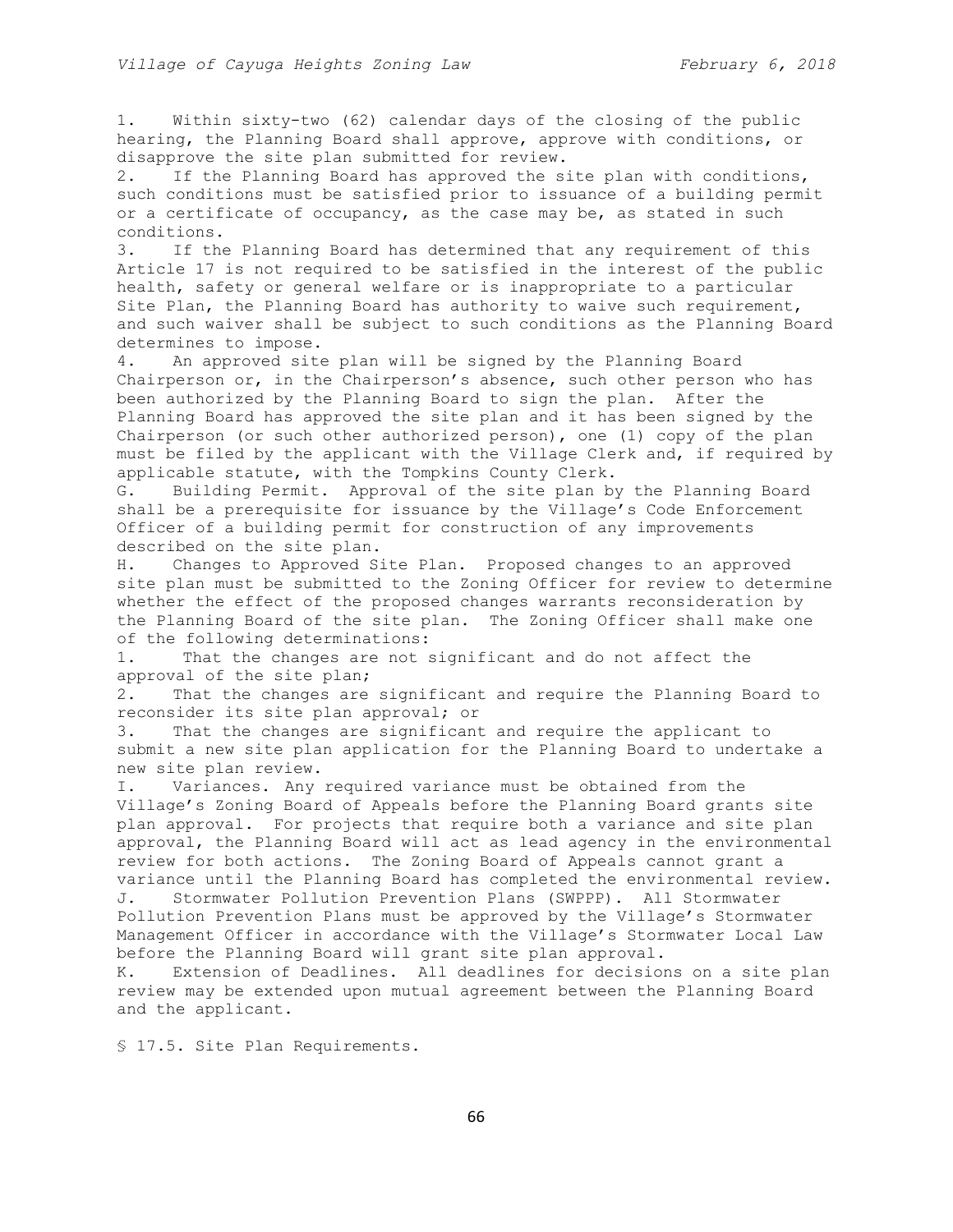A. Except for subdivisions, the site plan requirements for which are addressed in § 18.6, the Zoning Officer may require the applicant to submit a site plan containing the following information:

1. A field survey of the boundary lines of the property, made and certified to by a licensed land surveyor, showing date, north point, map scale, the names of all adjacent streets and the name and address of the record owner;

2. The location of any and all buildings, streets, walkways, driveways, parking areas, trees in excess of four (4) inches trunk diameter at breast height (DBH), and landscaping;

3. A general indication of existing natural features including topography, streams, water bodies, ditches, trees and tree masses, and other significant aspects of the environment;

4. Architectural drawings, including exterior elevations and interior dimensions, of all existing and all proposed improvements on the site;

5. A written statement containing the following information:

a. The nature of and reason for the proposed use;

b. A description of how the proposed development addresses the factors set forth in § 17.3.B;

6. Such other information as reasonably required by the Zoning Officer or the Planning Board.

B. Additional Materials. Depending upon the scope and complexity of the proposed project, the Planning Board may require the applicant to submit additional materials. The Planning Board may also require the applicant to engage the services of licensed design professionals and other experts such as architects, landscape architects, engineers, ecologists, traffic consultants or surveyors, to provide analysis, studies and reports on various aspects of the proposed project. C. All materials provided by the applicant for site plan review must be submitted to the Zoning Officer at least five (5) calendar days prior to the Planning Board meeting.

# **Article 18. Subdivisions**

§ 18.1. Purpose.

The purpose of this Article is to specify planning guidelines and infrastructure design standards for subdivisions in the Village of Cayuga Heights and to provide for review of subdivision applications for the purpose of preserving and enhancing neighborhood character, achieving compatibility with adjacent development and uses, mitigating potentially negative impacts on traffic, parking, and stormwater management, and promoting environmental sustainability in new development, redevelopment, and long term planning. This Article is intended to assure that the subdivision of land shall be planned and designed to include, but not be limited to, the following objectives:

A. Conformity with the requirements of this Local Law for the zoning district in which the land is located;

B. Avoidance of an undue burden on the Village's infrastructure;

C. The installation of high-quality improvements and infrastructure in compliance with standards and specifications established by the Village; D. Provision of safe and convenient vehicular, bicycle and pedestrian circulation;

E. Provision of space for recreation and other public use;

F. Protection of natural resources;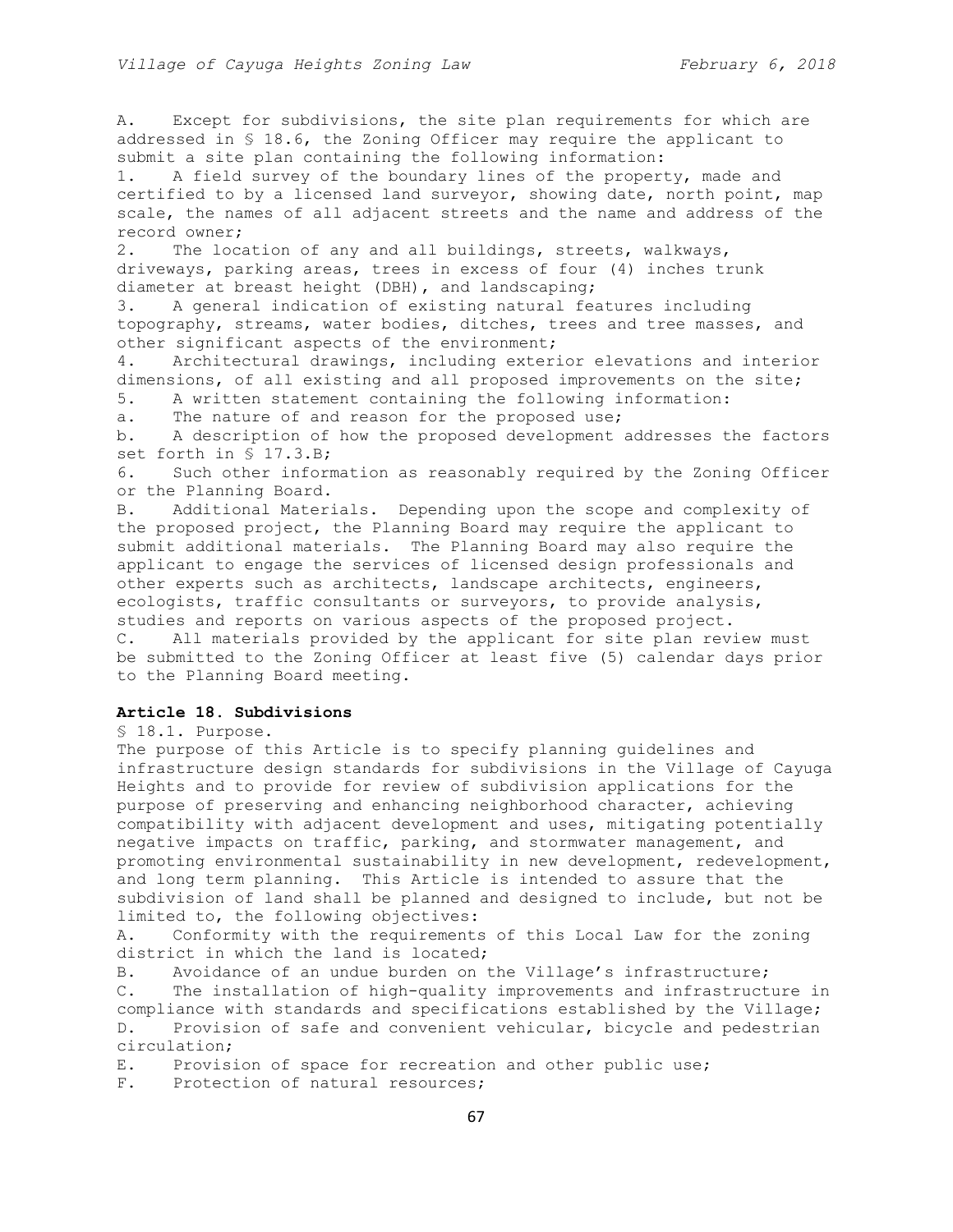G. Recording of plats depicting the subdivision of lots and improvements to be constructed; H. Coordination with the requirements of County, State, and federal statutes; I. Consistency with the objectives of the Village's Comprehensive Plan. § 18.2. Planning Board Authorization to Review Subdivisions. A. The Planning Board of the Village of Cayuga Heights is authorized to review subdivision proposals for land located in the Village in accordance with the planning guidelines and infrastructure design standards and the subdivision plat review procedures set forth in this Article, and following such review, the Planning Board shall either approve, approve with conditions, or disapprove proposed subdivision plats. B. If the Planning Board has determined that any requirement of this Article 18 is not required to be satisfied in the interest of the public health, safety or general welfare or is found to be inappropriate because of inadequacy or lack of connecting facilities adjacent or in proximity to the subdivision, the Planning Board has authority to waive such requirement, and such waiver shall be subject to such conditions as the Planning Board determines to impose. § 18.3. Major and Minor Subdivisions. A. In any zoning district, a minor subdivision is one in which a landowner intends to subdivide land such that as a result of the subdivision the land is divided into not more than three (3) lots. B. In any zoning district, a major subdivision is one in which a landowner intends to subdivide land such that as a result of the subdivision the land is divided into more than three (3) lots. § 18.4. Guidelines and Standards. The Planning Board, in considering an application for the subdivision of land, shall be guided by the following planning guidelines and infrastructure design standards for both major and minor subdivisions, except as noted otherwise. A. Streets, *for major subdivisions only*. 1. Roadway networks shall balance efficiency and connectivity with preserving neighborhood character. 2. Overall street length shall be minimized. 3. Sight distances shall be consistent with probable traffic speed, terrain, alignments, and climatic extremes. 4. Street layouts shall be planned to avoid excessive runoff concentration. 5. Street alignments shall relate to the natural contours of the site so as to minimize grading. 6. Informational signs shall be unobtrusive and not compete with traffic control signs for driver attention. 7. All buildings shall be made accessible by emergency and service vehicles. 8. Vehicular, bicycle, and pedestrian traffic shall be separated to the extent feasible by implementation of "complete streets" concepts. 9. Traffic calming measures shall be used where needed.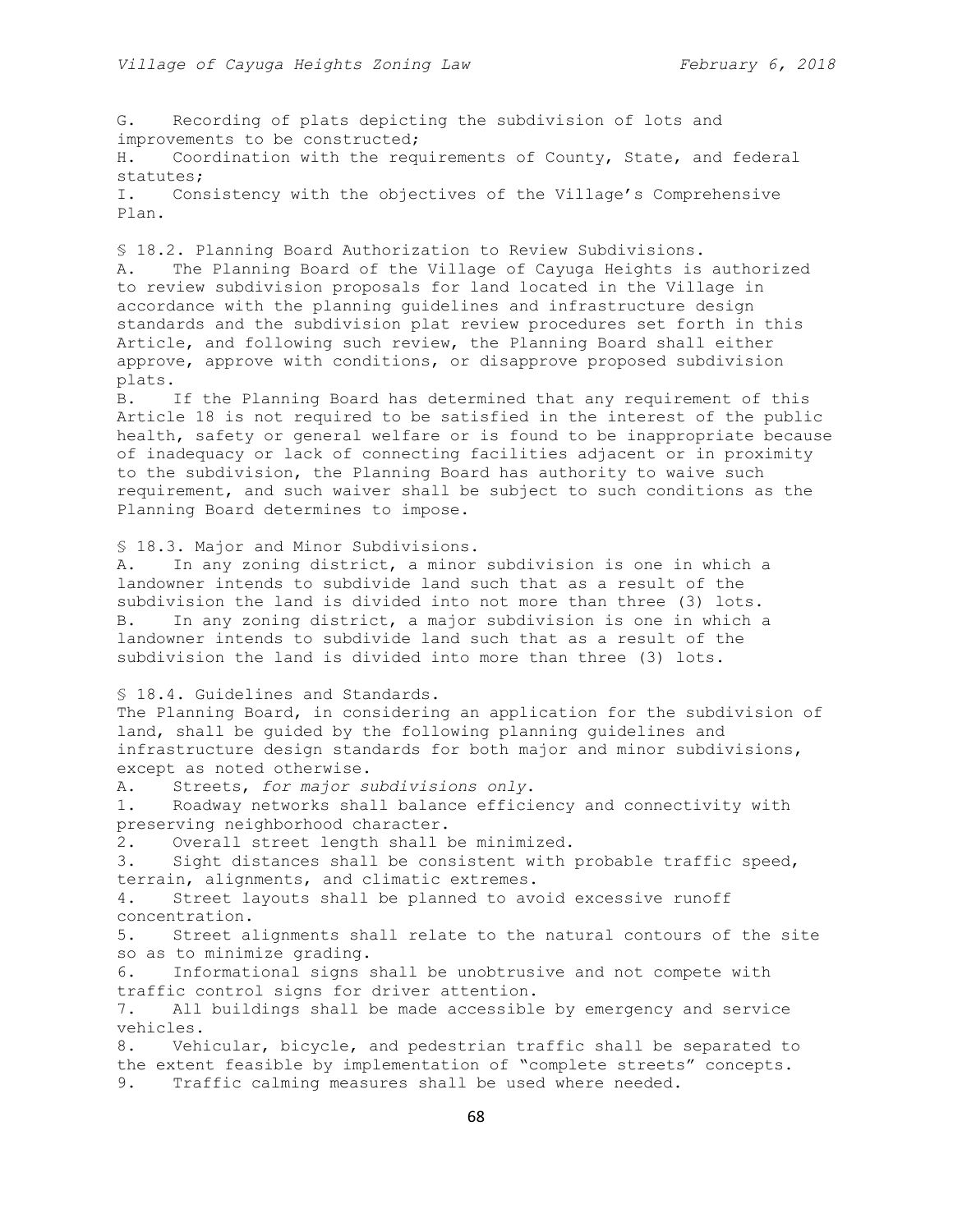10. Construction shall be in accordance with Village specifications or as approved by the Village Engineer.

B. Blocks, *for major subdivisions only*.

1. Area and shape. No specific rule concerning the area and shape of blocks is made, but blocks shall fit readily into the overall subdivision plan and their design shall consider the following:

a. Street and neighborhood connectivity;

b. Provision of building sites suitable to the needs of the type of use contemplated;

c. Zoning requirements for lot area, lot coverage, street frontage and setback dimensions;

d. Safety of vehicular, bicycle, and pedestrian traffic;

e. Adequate provision of off-street parking;

f. Limitations of topography;

g. Allowance for natural features such as wetlands and watercourses. 2. Blocks framed by cul-de-sacs and loop streets are discouraged, but may be acceptable when properly designed, including adequate off-street parking, facilities for pedestrian access from streets to all lots, and proper easements for utility lines, as determined by the Planning Board.

3. Blocks over eight hundred (800) feet in length may be required by the Planning Board to have a crosswalk at their approximate centers to facilitate pedestrian circulation to a school, park, recreation area, shopping center, or other neighborhood destinations.

C. Lots, *for major and minor subdivisions*.

1. Size. All lots shall meet the lot area, lot coverage, street frontage and setback requirements of the zoning district in which the lot is located. In calculating minimum lot area and lot coverage, wetlands that cover one-fourth (1/4) acre or more, waterbodies, FEMA designated floodplains or areas subject to chronic flooding, slopes having a grade of twenty-five percent (25%) or more that cover two thousand (2,000) square feet or more of contiguous sloped area, and lands currently under conservation easement shall be excluded from such calculations.

2. Shape. Lots shall be so far as possible regular and symmetrical. Side lines of lots shall be substantially at right angles to straight street lines and radial to curved street lines with radial corners on the property line substantially concentric with street curb radius corners. The following formulae may be used to determine that the irregular shape of a proposed lot is not acceptable:

a. A lot will not be acceptable in shape when (16 x lot area)/(the square of the lot perimeter) is greater than four-tenths  $(0.4)$ ; and b. A lot will not be acceptable in shape when (the square of the lot perimeter)/(lot area) is greater than twenty-two (22).

3. Access. All lots shall have adequate access to an existing public street or to a subdivision street.

4. Flag lots, which are lots isolated from the street with either road frontage less than seventy-five (75) contiguous feet or no road frontage and access provided by easement, are discouraged except in cases where the Planning Board determines that, because of environmental, design, or other constraints, subdivision otherwise would not be feasible.

5. Clustered development *for major subdivisions* is permitted if the arrangement of lots results in a greater area of open space than would result from traditional subdivision of the land, said open space to be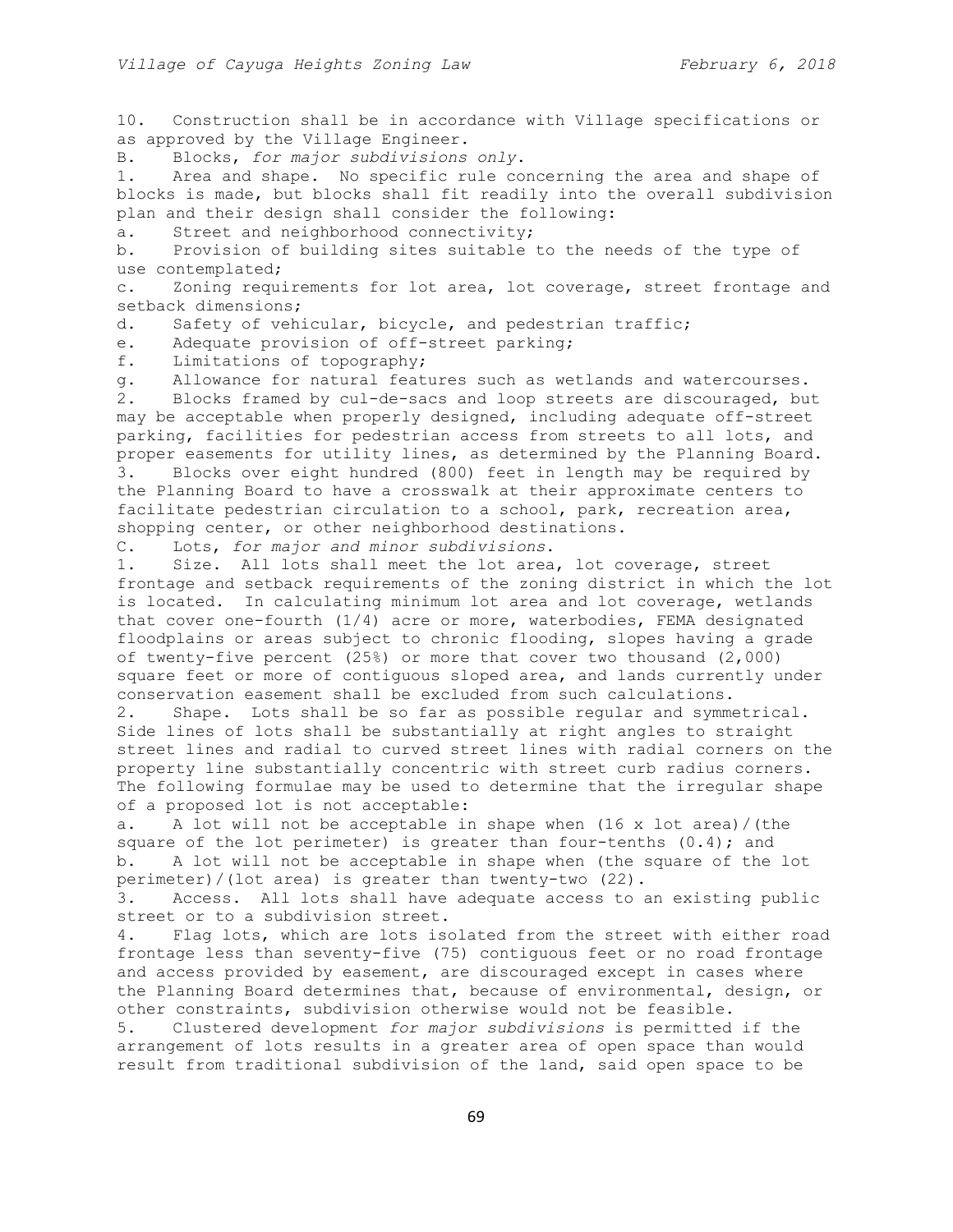contained in a separate open space lot protected from development by a conservation easement or deed restriction.

D. Driveways, *for major and minor subdivisions*.

1. The maximum grade for any new driveway shall be ten percent (10%), except in cases that the Planning Board determines that, because of physical constraints affecting a particular lot, an increase in driveway grade should be permitted, provided the increase is the minimum increase required and the driveway grade does not exceed fifteen percent (15%). 2. Clear visibility shall be provided in all directions at all exit points so that the driver of an automobile stopped at the exit point of any driveway will have an unobstructed view of the street for a distance commensurate with the speed and volume of traffic on such street and so that there is a similar view from the street of the automobile in the driveway.

3. Shared driveways and shared curb cuts by two (2) adjacent lots may be permitted where appropriate to minimize impervious surface and maximize green space.

E. Sidewalks, *for major subdivisions only*.

1. Safe and convenient pedestrian circulation within the subdivision and between the subdivision and surrounding areas shall be provided.

2. Sidewalks shall be installed on at least one (1) side of all existing streets bounding the subdivision property and all proposed streets within the subdivision unless waived by the Planning Board.

3. Sidewalks shall be of a width as required to meet Village standards and specifications or as approved by the Planning Board.

4. Sidewalk routes shall have minimum change in elevation throughout their lengths.

5. All required ramps and curb cuts shall be compliant with the Americans with Disabilities Act (ADA).

6. Potential pedestrian, bicycle, and vehicular conflicts shall be minimized.

F. Utilities, *for major and minor subdivisions*.

1. *For major subdivisions only*, all utilities, including electrical, cable TV, fiber optic and telephone lines, shall be placed underground where practicable throughout the subdivision.

2. Suitable easements shall be provided to the Village for any utility service, including water, sewer and storm water drainage, as determined by the Village Engineer. Easements for water and sewer lines shall be established so as to provide continuity of alignment from existing lines into the subdivision.

3. Stormwater. All street side stormwater ditching and piping shall be in accordance with Village specifications or as approved by the Village Engineer.

4. Sewers. Any building that has sanitary facilities, or includes a dwelling unit, must be connected to the Village's sanitary sewer system. All sanitary sewers and laterals must be installed before a street is improved and construction shall be in accordance with Village specifications or as approved by the Village Engineer.

5. Water Distribution. Waterline types and installation shall be in accordance with Village specifications or as approved by the Village Engineer. Waterline size shall be a minimum of eight (8) inches and on a grid system or interconnected wherever possible, based on generally accepted engineering practices for required fire flow.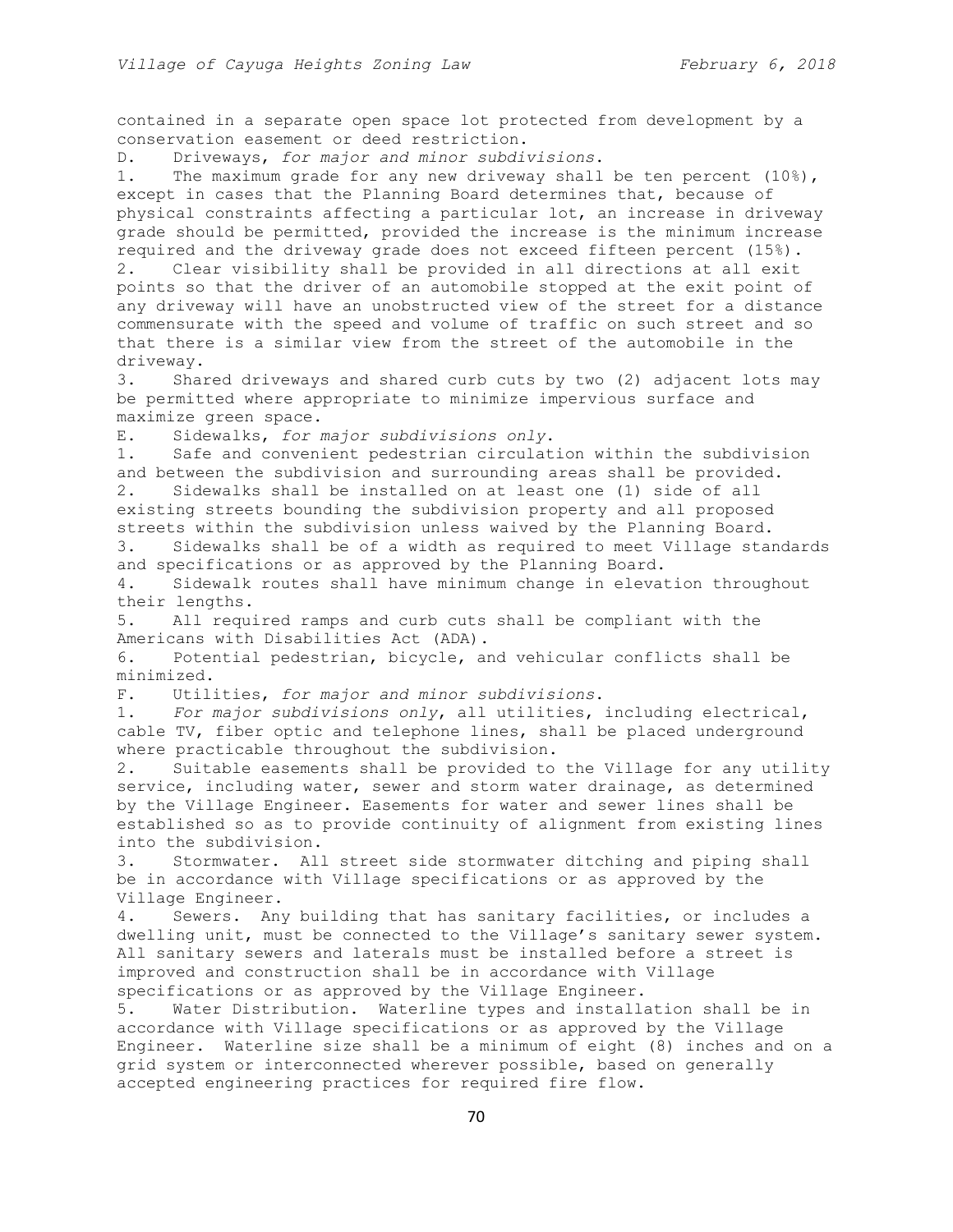6. Fire Hydrants. Hydrants shall be located a maximum of five hundred (500) feet apart. Hydrant type and installation shall be in accordance with Village specifications and approved by the Village Engineer and the Village's Fire Chief.

7. Street Lighting. Lighting shall be provided along streets and walkways adequate for community safety needs and shall comply with "dark sky" criteria. Location of street lighting shall be approved by the Village Engineer and the Village's Chief of Police.

G. Landscaping, *for major subdivisions only*.

1. Public streets. A detailed planting and landscaping plan shall be submitted for all areas within the public right-of-way and approved by the Planning Board as a part of the preliminary subdivision approval process.

2. Private streets. A landscape plan shall be submitted for the area within ten (10) feet from the edge of pavement along private streets and approved by the Planning Board as a part of the preliminary subdivision approval process. The owner of such area shall be responsible for all planting, maintenance, and necessary replacement.

H. Street Trees, *for major subdivisions only*.

1. No living trees with a trunk diameter at breast height (DBH) of six (6) inches or greater shall be removed from an area in anticipation of development unless approved by the Village Forester.

2. The issuance of each building permit for buildings improvements on lots adjacent to a public street shall be subject to planting one (1) tree per forty (40) feet of street frontage.

3. Tree and planting specifications shall comply with standards set by the Village's Street Tree Advisory Committee.

4. All trees will be subject to inspection by the Village Forester at the time of planting.

§ 18.5. Subdivision Review Procedures.

The following procedures apply to both major and minor subdivisions except as noted otherwise.

A. The applicant for a proposed subdivision of land shall schedule a pre-application discussion with the Zoning Officer at which time the applicant should present, in sketch form, the proposed layout of streets, lots, and other features and information necessary to explain and/or supplement the sketch layout.

B. Filing. Subsequent to the pre-application discussion, an applicant for a proposed subdivision shall file with the Zoning Officer a subdivision plat conforming to the requirements of § 18.6, together with an application fee as determined by the current fee schedule approved by the Village's Board of Trustees.

C. Within a reasonable time of receipt of an application for subdivision review, the Planning Board shall schedule consideration of the application at its next subsequent regularly scheduled meeting. D. At the meeting referenced in § 18.5.C, the Planning Board shall conduct a preliminary review of the application and, if the application is deemed complete and accepted by the Planning Board for further review, schedule a public hearing on the application within sixty-two (62) calendar days.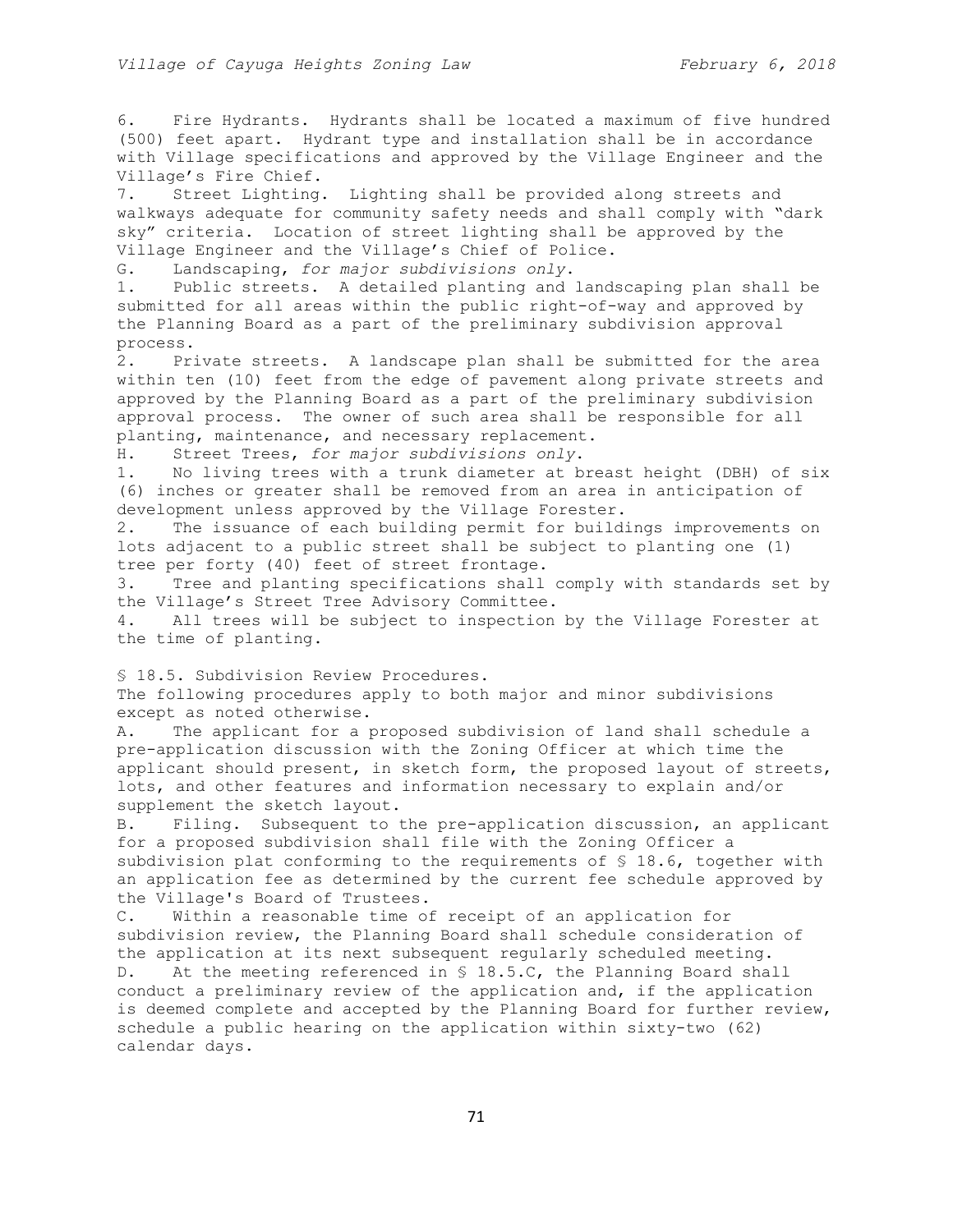E. Public Hearing. Prior to rendering any decision on any subdivision application, the Planning Board shall conduct a public hearing in accordance with the provisions of Section 17.4.E.

F. Coordination and consultation. Proposed subdivisions may also be reviewed by the Village's Chief of Police and Fire Chief, and any other Village officials or consultants deemed appropriate by the Planning Board. Any comments from these persons shall be delivered in writing to the Planning Board to aid its decision on the application.

G. Planning Board Action.

1. Minor Subdivisions.

a. Within sixty-two (62) calendar days of the closing of the public hearing, the Planning Board shall approve, approve with conditions, or disapprove the subdivision plat submitted for review. If the Planning Board has approved the subdivision plat with conditions, such conditions must be satisfied prior to issuance of a building permit or a certificate of occupancy, as the case may be, as stated in such conditions. An approved subdivision plat will be signed by the Planning Board Chairperson or, in the Chairperson's absence, such other person who has been authorized by the Planning Board to sign the plat. After the Planning Board has approved the subdivision plat, and it has been signed by the Chairperson (or such other authorized person), the applicant shall obtain the approval and signature of the Tompkins County Assessment Department, and the applicant shall file one (1) copy of the fully-signed plat with the Village Clerk and one (1) copy with the Tompkins County Clerk. The applicant shall file the approved plat with the County Clerk within one-hundred eighty (180) calendar days of the signing of the plat on behalf of the Planning Board, and the applicant shall deliver a copy of the County Clerk's filing receipt to the Village upon such filing. b. The conditions for any conditional plat approval shall be stated on the final plat that is signed on behalf of the Planning Board.

2. Major Subdivisions.

a. Within sixty-two (62) calendar days of the closing of the public hearing, the Planning Board shall approve, approve with conditions, or disapprove the preliminary subdivision plat submitted for review.

b. Within six (6) months of the approval of the preliminary plat, the applicant shall submit to the Planning Board for review the final plat incorporating any modifications required by the Planning Board at the preliminary plat stage. If the applicant fails to submit a final plat to the Planning Board in this time period, approval of the preliminary plat may be revoked by the Planning Board.

c. Upon submission to the Zoning Officer by the applicant of a complete final plat, the Planning Board shall have sixty-two (62) calendar days to approve, approve with conditions, or disapprove the final plat submitted for review.

d. Notwithstanding the foregoing terms of subsection 18.5.G.2.c, if significant changes have been made between the preliminary and final plats or the final plat is not in substantial agreement with the approved preliminary plat, the Planning Board shall conduct a new public hearing and make a new determination of significance under SEQRA, in which event the Planning Board shall have sixty-two (62) calendar days from the close of the public hearing to approve, approve with conditions, or disapprove the final plat submitted for review.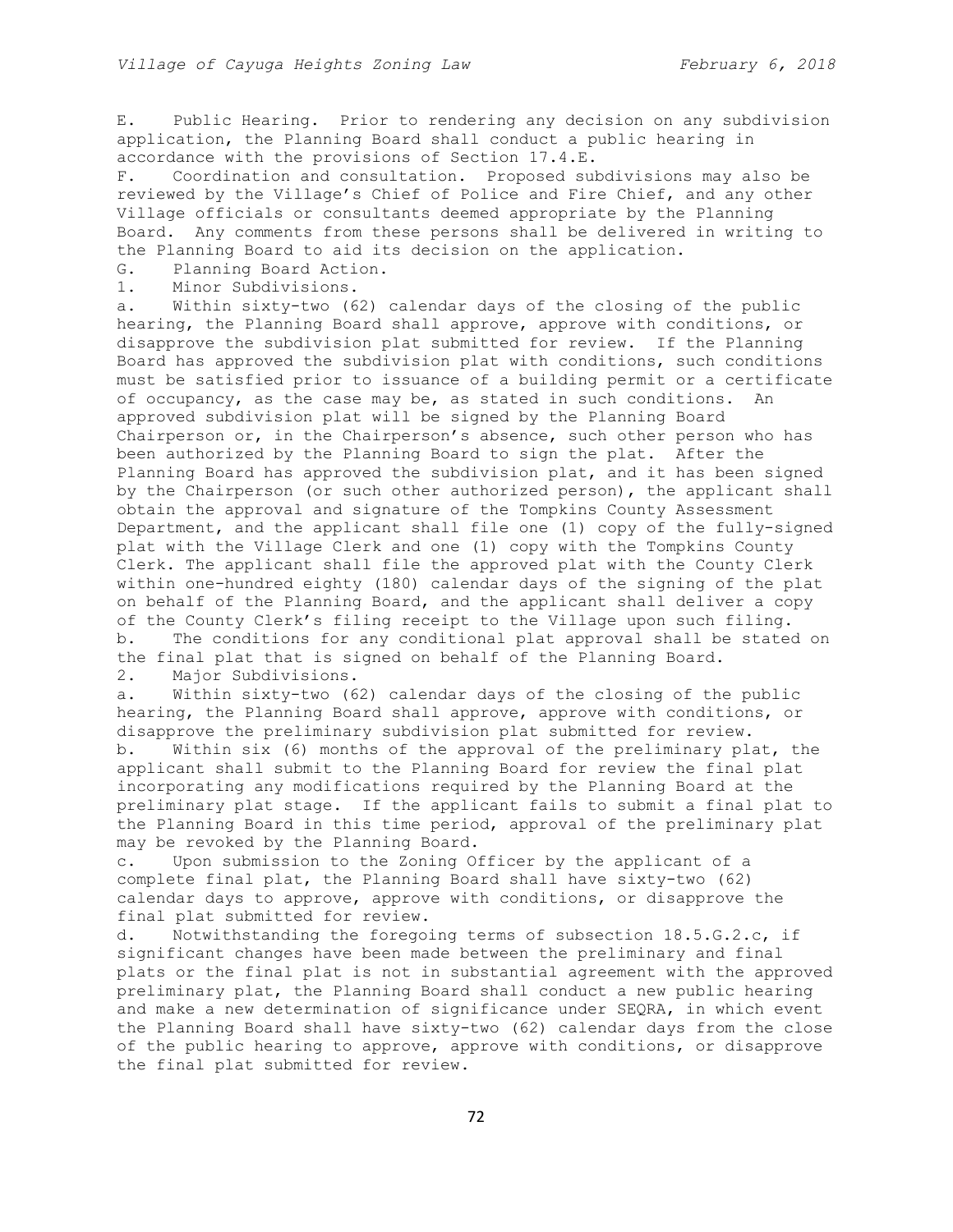e. If the Planning Board has approved the final subdivision plat with conditions, such conditions must be satisfied prior to issuance of a building permit or a certificate of occupancy, as the case may be, as stated in such conditions. An approved subdivision plat will be signed by the Planning Board Chairperson or, in the Chairperson's absence, such other person who has been authorized by the Planning Board to sign the plat. After the Planning Board has approved the subdivision plat, and it has been signed by the Chairperson (or such other authorized person), the applicant shall obtain the approval and signature of the Tompkins County Assessment Department, and the applicant shall file one (1) copy of the fully-signed plat with the Village Clerk and one (1) copy with the Tompkins County Clerk. The applicant shall file the approved plat with the County Clerk within sixty-two (62) calendar days of the signing of the plat on behalf of the Planning Board, and the applicant shall deliver a copy of the County Clerk's filing receipt to the Village upon such filing.

f. The conditions for any conditional plat approval shall be stated on the final plat that is signed on behalf of the Planning Board.

H. Changes to Approved Subdivision Plat.

Proposed changes to an approved subdivision plat must be submitted to the Zoning Officer for review to determine whether the effect of the proposed changes warrants reconsideration by the Planning Board of the subdivision plat. The Zoning Officer shall make one of the following determinations: 1. That the changes are not significant and do not affect the approval of the subdivision plat;

2. That the changes are significant and require the Planning Board to reconsider its subdivision approval; or

3. That the changes are significant and require the applicant to submit a new subdivision application for the Planning Board to undertake a new subdivision review.

J. Variances. For subdivisions that require both a variance and subdivision approval, the Planning Board will act as lead agency for both actions in any environmental review required in accordance with the State Environmental Quality Review Act (SEQRA). The Zoning Board of Appeals cannot grant a variance until the Planning Board has completed the environmental review.

K. Stormwater Pollution Prevention Plans (SWPPP). All Stormwater Pollution Prevention Plans must be approved by the Village's Stormwater Management Officer in accordance with the Village's Stormwater Local Law before the Planning Board will grant subdivision approval.

L. Extension of Deadlines. All deadlines for decisions on a subdivision application may be extended upon mutual agreement between the Planning Board and the applicant after determining that the plat remains in compliance with all regulations of this Article and with any conditions stipulated by the Planning Board.

§ 18.6. Subdivision Plat Requirements.

A. For both minor and major subdivisions, the applicant shall submit to the Zoning Officer a subdivision plat containing the following information:

1. A subdivision plat prepared and certified by a licensed engineer or land surveyor drawn to scale and showing the following: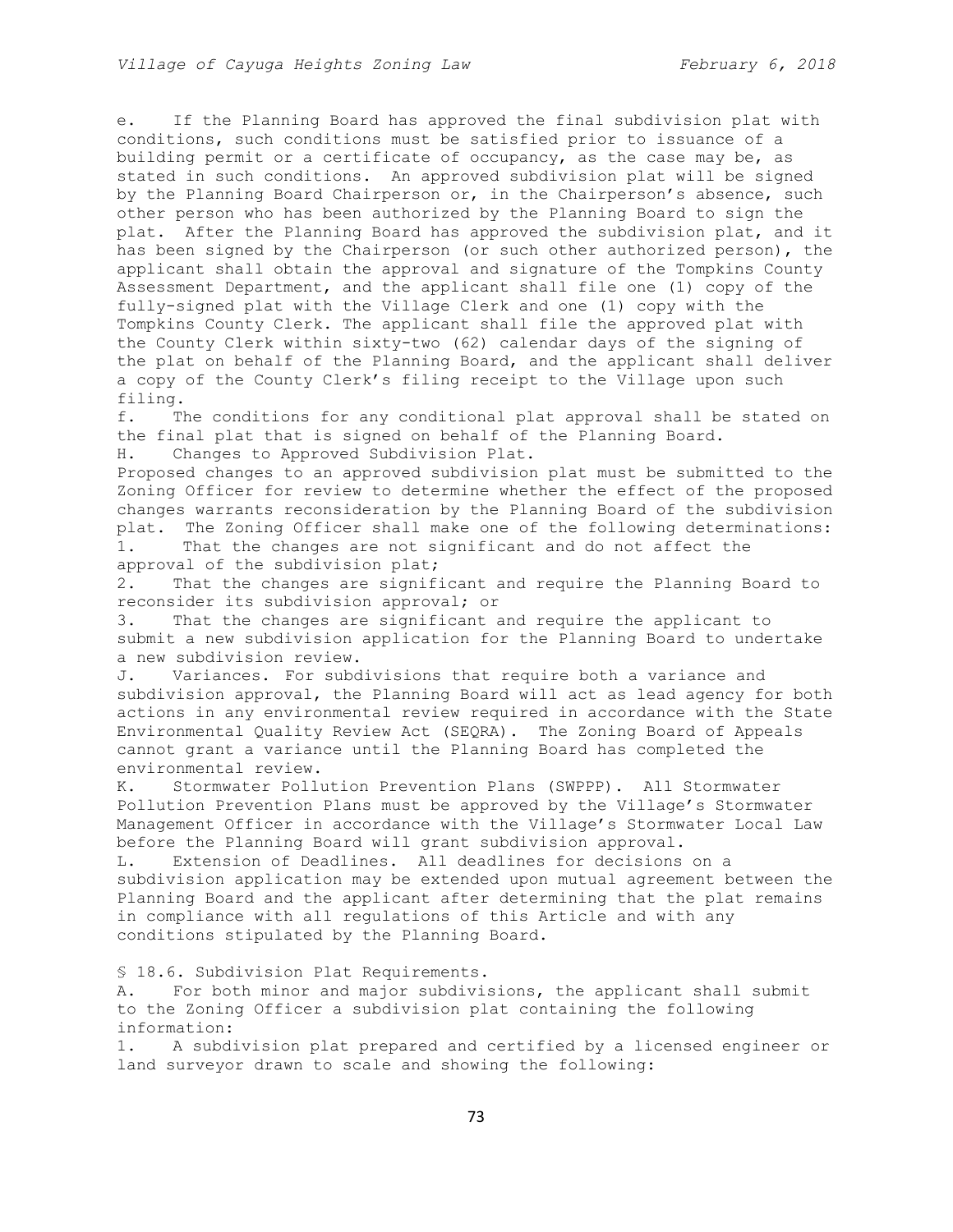a. The boundary lines of the property, date, north point, map scale, the names of all adjacent streets, and the name and address of record owner; b. The proposed boundary lines, width, depth, and area of each proposed lot; c. The location of existing or proposed buildings, streets, sidewalks, walkways, driveways, parking areas, easements, trees in excess of four (4) inches trunk diameter at breast height (DBH), landscaping, exterior lighting, and signs; d. Existing natural features including topography, streams, water bodies, wetlands, ditches, tree masses, and other significant aspects of the environment; 2. A written statement containing the following information: a. The nature of and reason for the proposed subdivision; b. A description outlining how the proposed subdivision satisfies the guidelines set forth in § 18.1; 3. Such other information as reasonably required by the Zoning Officer. B. For major subdivisions, the applicant also shall submit to the Zoning Officer the following documents and information: 1. A vicinity map showing the general location of the subdivision; 2. CAD based drawings showing the following: a. The location of existing and proposed utilities, site improvements, and structures on site and within fifty (50) feet of properties adjoining the site including water, sanitary sewer with laterals and connection points, lighting, and any existing and/or proposed easements; b. Setbacks for front, side, and rear yards; c. The location of parking spaces and areas including designated handicapped spaces with computations indicating how the number of spaces provided was determined and meets zoning requirements; d. A grading and drainage plan showing the limits of clearing and grading, existing and proposed two (2) foot contours extending fifty (50) feet into properties adjoining the site, the existing storm sewer system, any proposed storm sewer improvements and drainage facilities showing inverts, laterals, connection points, the length, type, and slope of pipe, the gross area to be covered with impermeable surfaces, and the percentage of all area to be covered with impermeable surfaces; e. A landscaping plan including the location, type, and number of proposed plants; f. A lighting and photometric plan showing the location of existing and/or proposed exterior lighting with cut sheets for lighting fixtures; 3. Architectural drawings showing: a. Exterior elevations and interior dimensions; and b. Improvements to be provided in the subdivision, such as benches, bus stops and signage, as needed depending upon the project; 4. CAD based drawings shall be legibly drawn and plotted at a scale of not more than one hundred (100) feet to the inch, submitted on uniform size sheets not larger than thirty-six by forty-eight (36 x 48) inches, and shall indicate the following: the proposed subdivision name or identifying title; the words "Village of Cayuga Heights, Tompkins County, New York;" the name and address and seal of the licensed engineer or land surveyor responsible for the plat; and the date, approximate true North point, and graphic scale.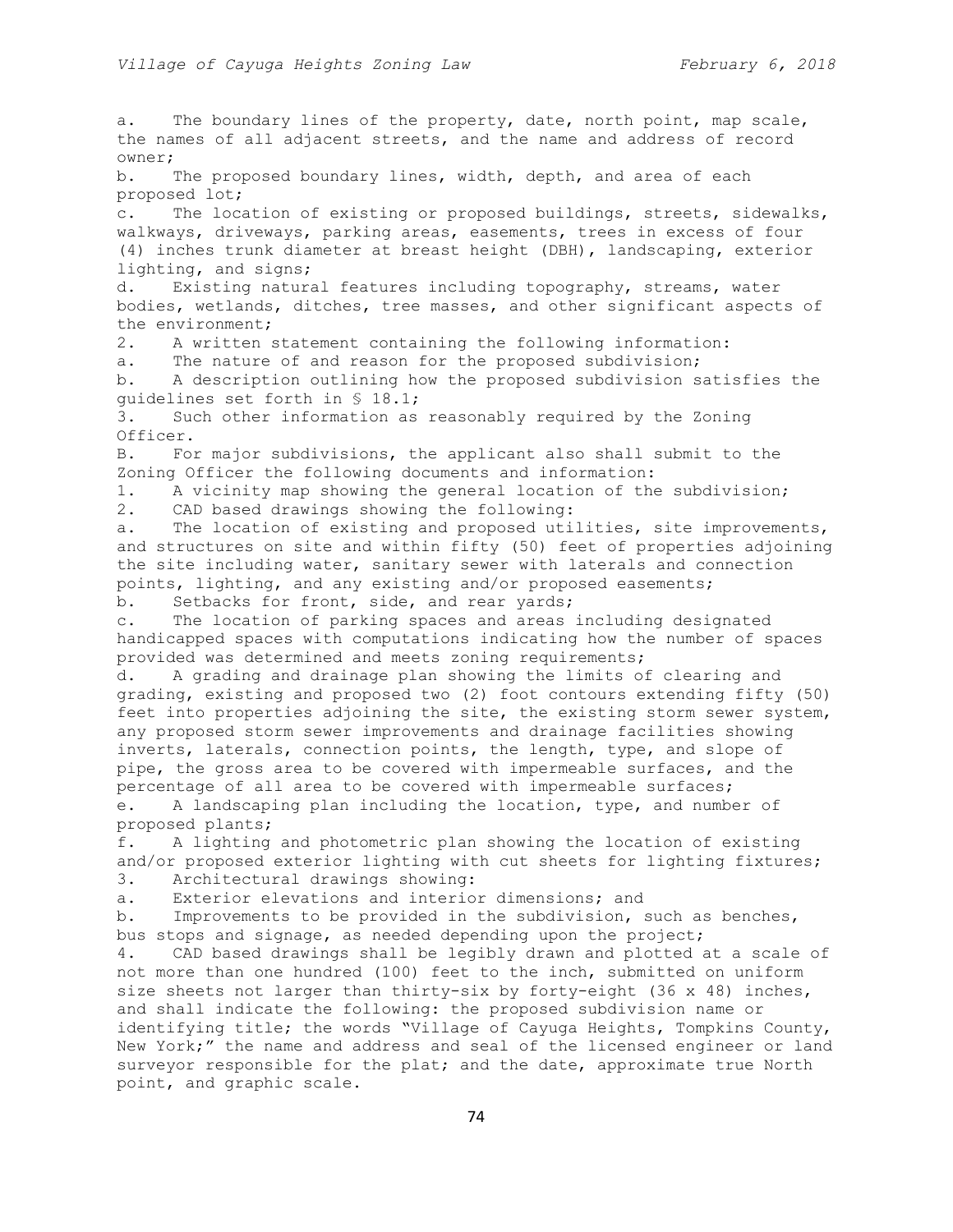### **Article 19. Special Use Permits**

§ 19.1. Purpose.

The purpose of this Article is to set forth procedures and conditions that apply to certain permitted principal or accessory uses which, because of size, intensity, or other factors, require special consideration to assure that such uses will not adversely affect neighboring properties or the general welfare of the Village.

§ 19.2. Applicability.

A special use permit is required where specified by this Local Law and in cases that the requirement for such permit is not prohibited by New York State statute. In addition to meeting the requirements of the Planning Board's special use permit approval under this Article, each such special use permit use or building or other structure permitted hereunder shall conform to and comply with all other applicable regulations of this Local Law, except as specifically provided otherwise as a condition to the special use permit pursuant to § 19.4.G.

§ 19.3. Planning Board Authorization to Issue Special Use Permits. A. The Planning Board of the Village of Cayuga Heights is authorized to review applications for special use permits for land located in any zoning district in the Village in accordance with the review procedures set forth in this Article, and following such review, the Planning Board shall either approve, approve with conditions, or disapprove proposed special use permits.

B. If the Planning Board has determined that any requirement of this Article 19 is not required to be satisfied in the interest of the public health, safety or general welfare or is found to be inappropriate to a particular special use permit, the Planning Board has authority to waive such requirement, and such waiver shall be subject to such conditions as the Planning Board determines to impose.

C. Factors to be considered by the Planning Board in reviewing special use permit applications shall include but shall not be limited to the following:

- 1. Location and site of the use;
- 2. Nature and intensity of the use;
- 3. Location of the site in respect to road access;
- 4. Provisions for parking;
- 5. Traffic and noise generated by the proposed use;
- 6. Impact of the proposed use on adjacent land uses;
- 7. Impact of the proposed use on the environment;

8. Impact of the proposed use on infrastructure and existing Village services, including sewer, water, stormwater management, solid waste disposal, fire protection, police protection, and road maintenance; 9. Any other factors reasonably related to the health, safety, and general welfare of Village residents and consistent with the Village's current Comprehensive Plan.

§ 19.4. Special Use Permit Review Procedures.

A. The applicant for a special use permit shall schedule a preapplication discussion with the Zoning Officer at which time the applicant shall present, in sketch form, the proposed use, and other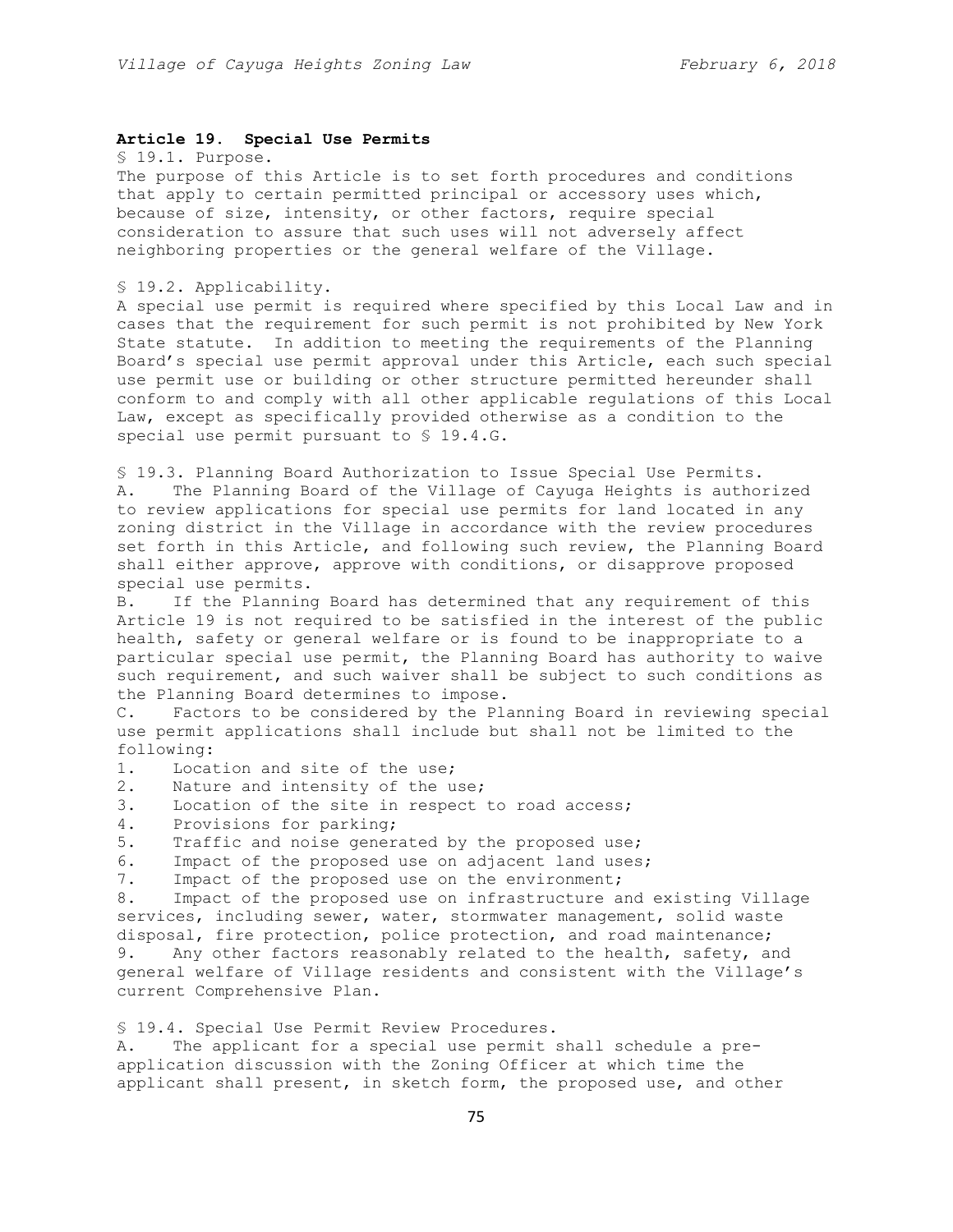features and information necessary to explain and/or supplement the application.

B. Filing. Subsequent to the pre-application discussion, an applicant shall file with the Zoning Officer a special use permit application and materials conforming to the requirements of § 19.5, together with an application fee as determined by the current fee schedule approved by the Village's Board of Trustees.

C. Within a reasonable time of receipt of an application for a special use permit, the Planning Board shall schedule consideration of the application at its earliest subsequent regularly scheduled meeting. D. At the meeting referenced in § 19.4.C, the Planning Board shall conduct a preliminary review of the application and, if the application is deemed complete and accepted by the Planning Board for further review, schedule a public hearing on the application within sixty-two (62)

calendar days.

E. Public Hearing. Pursuant to § 19.4.D, and prior to rendering any decision on a special use permit application, the Planning Board shall conduct a public hearing.

1. Notice of the public hearing shall be published in a newspaper of general circulation in the Village of Cayuga Heights at least ten (10) calendar days before such hearing. The Zoning Officer shall also notify by mail all owners of property contiguous with the property that is the subject of the special use permit and all owners of properties within two hundred (200) feet of the property that is the subject of the special use permit, postmarked at least ten (10) calendar days before the date of the hearing. Such notice shall briefly state essential facts about the proposed special use permit and inform recipients of the date, time, and place of the public hearing and the place where further information about the special use permit application and the review process may be obtained. The Zoning Officer shall use for the mailing address for notices to property owners the address listed for the owner in the records of the Tompkins County Department of Assessment. Notices shall be mailed certified mail, return receipt requested, and all return receipts shall be provided to the Planning Board prior to the public hearing.

2. The public hearing for the special use permit may begin concurrently with any required public hearing for the purpose of environmental review of the same project in accordance with the State Environmental Quality Review Act (SEQRA) and may continue after any such environmental review public hearing is closed.

3. The public hearing may be combined with any other public hearing relating to the same proposal  $(e.g., site plan approval and special use$ permit public hearings may be combined).

F. Coordination and consultation. Projects requiring special use permit review by the Planning Board may also be reviewed by the Village's Chief of Police and Fire Chief, and any other Village officials or consultants deemed appropriate by the Planning Board. Any comments from these persons shall be delivered in writing to the Planning Board to aid its decision on the application.

G. Planning Board Action. Within sixty-two (62) calendar days of the closing of the public hearing, the Planning Board shall approve, approve with conditions, or disapprove the special use permit application submitted for review. The Planning Board may impose such conditions on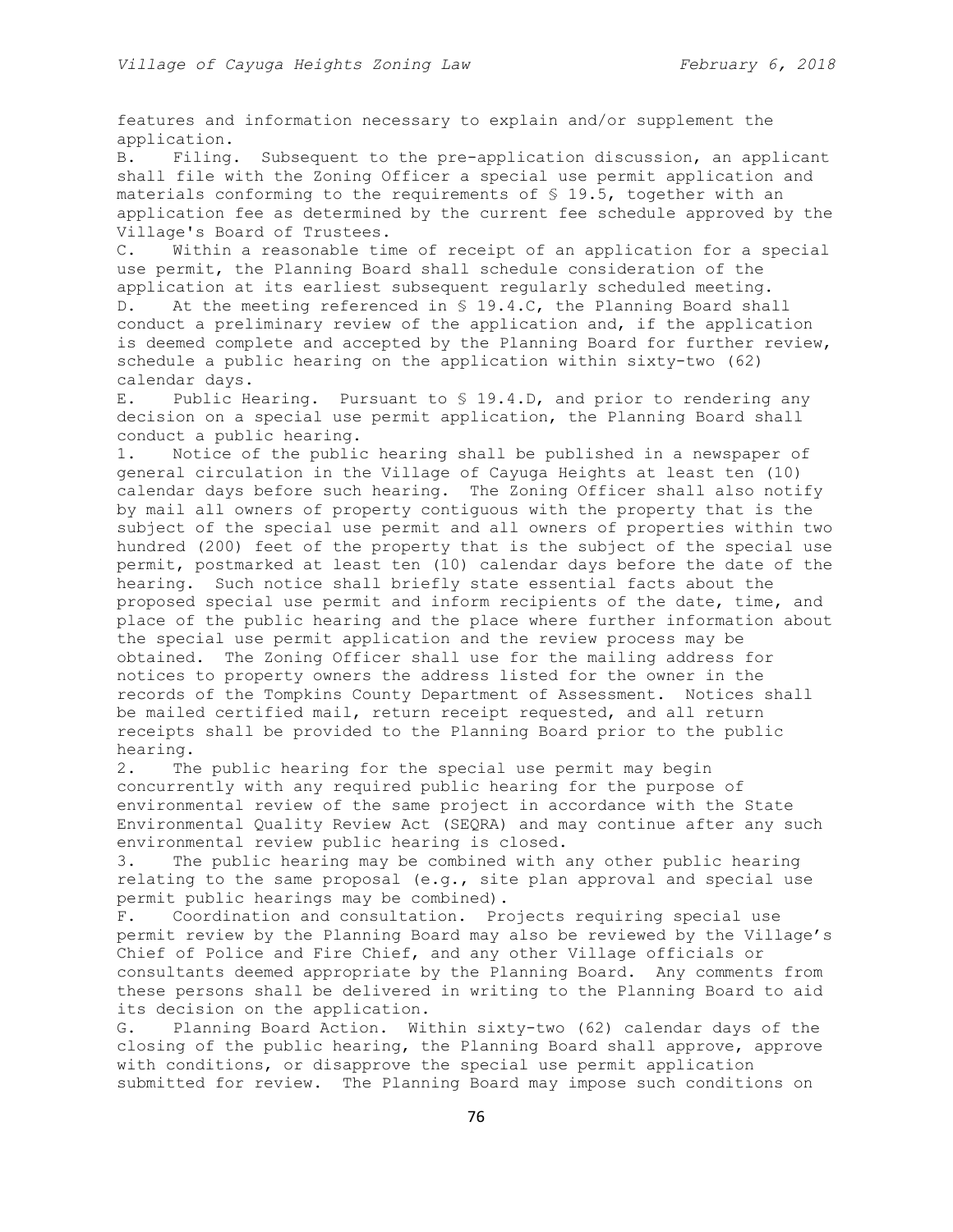the approval of any special use permit application as in its opinion are necessary and reasonable. If the Planning Board has approved the special use permit with conditions, such conditions must be satisfied prior to issuance of a certificate of occupancy. An approved special use permit will be signed by the Planning Board Chairperson or, in the Chairperson's absence, such other person who has been authorized by the Planning Board to sign the permit. After the Planning Board has approved the special use permit and it has been signed by the Chairperson (or such other authorized person), one (1) copy of the permit shall be filed, within five (5) business days of the date of the decision, with the Village Clerk, and a copy of the filed decision shall be mailed to the applicant. H. Variances. Any required variance must be obtained from the Village's Zoning Board of Appeals before the Planning Board grants special use permit approval. For projects that require both a variance and special use permit, the Planning Board will act as lead agency in the environmental review for both actions. The Zoning Board of Appeals cannot grant a variance until the Planning Board has completed the environmental review.

I. Stormwater Pollution Prevention Plans (SWPPP). Any Stormwater Pollution Prevention Plan associated with a special use permit must be approved by the Village's Stormwater Management Officer in accordance with the Village's Stormwater Local Law before the Planning Board will grant special use permit approval.

J. Extension of Deadlines. All deadlines for decisions on a special use permit may be extended upon mutual agreement between the Planning Board and the applicant.

§ 19.5. Special Use Permit Requirements.

A. The Zoning Officer may require the applicant to submit a site plan containing the following information:

1. A field survey of the boundary lines of the property, made and certified to by a licensed land surveyor, showing the date, north point, map scale, the names of all adjacent streets and the name and address of the record owner;

2. The location of any and all buildings, streets, walkways, driveways, parking areas, trees in excess of four (4) inches trunk diameter at breast height (DBH), and landscaping;

3. A general indication of existing natural features including topography, streams, water bodies, ditches, trees and tree masses, and other significant aspects of the environment;

4. Architectural drawings, including exterior elevations and interior dimensions, of all existing and all proposed improvements on the site;

5. A written statement containing the following information:

a. The nature of and reason for the proposed use;

b. A description of how the proposed use addresses the factors set forth in § 19.3.C above;

6. Such other information as reasonably required by the Zoning Officer or the Planning Board.

B. Additional Materials. Depending upon the scope and complexity of the proposed use, the Planning Board may require the applicant to submit additional materials. The Planning Board may also require the applicant to engage the services of licensed design professionals and other experts such as architects, landscape architects, engineers, ecologists, traffic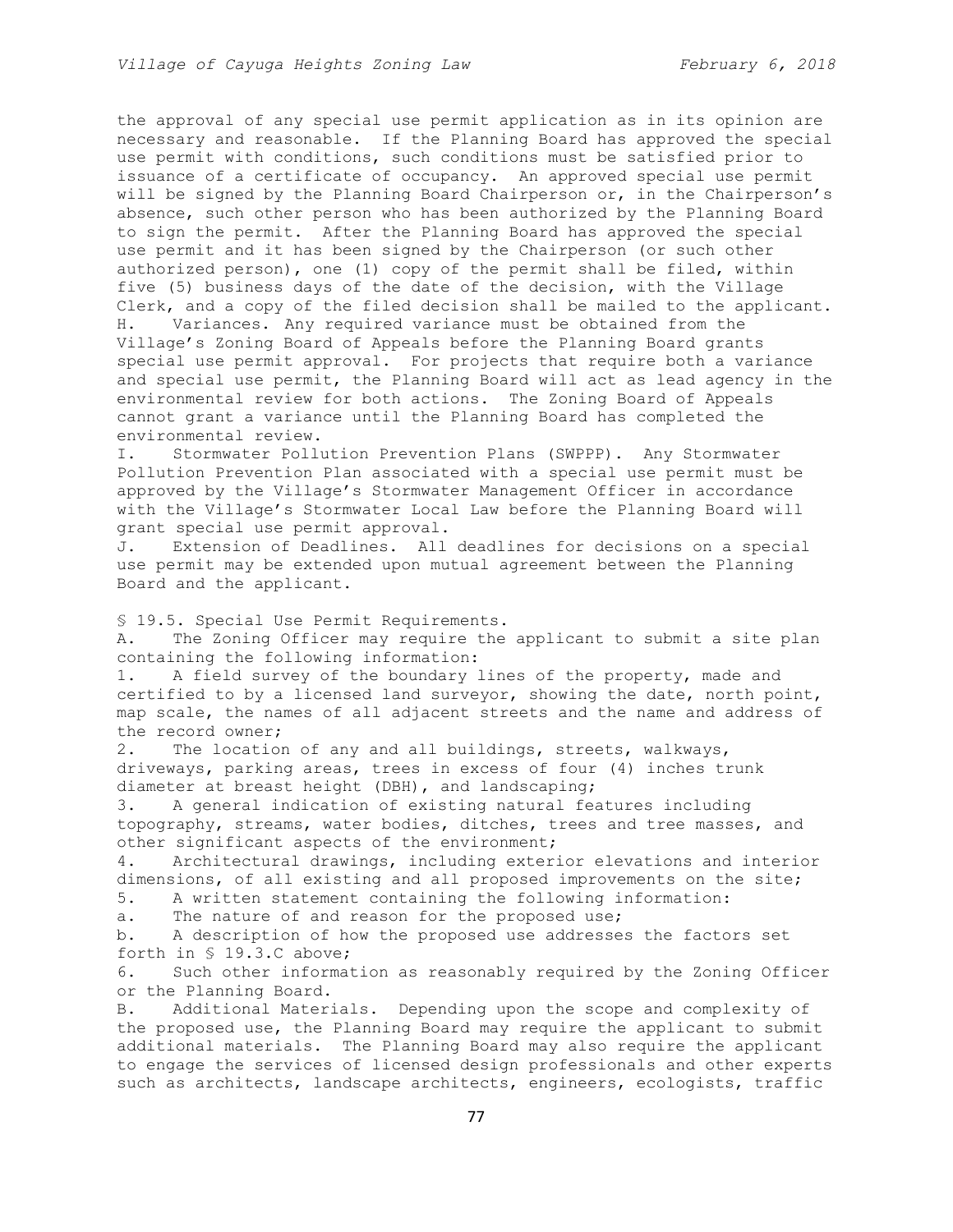consultants or surveyors, including to provide analysis, studies and reports on various aspects of the proposed use.

C. All materials provided by the applicant pursuant to the special use permit must be submitted to the Zoning Officer at least five (5) business days prior to the Planning Board meeting.

# **Article 20. Zoning Board of Appeals.**

#### § 20.1. Purpose.

The purpose of this Article is to provide for relief from the requirements of this Local Law to allow, in accordance with the terms and conditions of this Article, for the use of land in a manner which is not allowed by the dimensional or physical requirements of the applicable zoning regulations, and for the use of land for a purpose which is otherwise not allowed or is prohibited by the applicable zoning regulations, and for the reversal, affirmation or modification, in whole or in part, of an order, requirement, decision, interpretation or determination made by the Village's Zoning Officer.

### § 20.2. Zoning Board of Appeals.

The Village's Zoning Board of Appeals (ZBA) is an appellate body whose jurisdiction shall be limited to hearing and deciding appeals from and reviewing any order, requirement, decision, interpretation, or determination made by the Village's Zoning Officer.

A. Regular Members. The Zoning Board of Appeals shall consist of four (4) regular members and one (1) chairperson, all of whom shall be Village residents serving in a volunteer capacity. Each regular member and the chairperson of the Board shall be appointed by the Mayor of the Village and approved by a majority vote of the Village's Board of Trustees. B. Alternate Member. The Mayor also shall appoint, subject to approval by the Board of Trustees, one (1) alternate member who shall be a Village resident serving in a volunteer capacity. The chairperson of the Zoning Board of Appeals may designate the alternative member to be an active member when a regular member is unable to attend a Board meeting or is unable to participate in a Board meeting because of a conflict of interest on an application or matter before the Board. When so designated, the alternate member shall possess all the powers and responsibilities of a regular member of the Board. Such designation shall be entered into the minutes of the Board meeting at which the alternate member is designated to act as a regular member.

# C. Terms.

1. The terms of all Zoning Board of Appeals regular members and the chairperson shall be five (5) years and staggered such that one (1) term shall expire at the end of each Village official year.

2. The term of the Zoning Board of Appeals alternate member shall be one (1) year and shall expire at the end of the Village official year. D. Attendance. All Zoning Board of Appeals regular members and the chairperson shall be required to attend a minimum of sixty-five percent (65%) of all regularly scheduled meetings within any consecutive twelve (12) month period. Any regular member and/or the chairperson may be removed by the Mayor of the Village, after a public hearing, for noncompliance with this attendance requirement.

E. Powers. The Zoning Board of Appeals is hereby vested with the powers and duties and is subject to the limitations as set forth in by §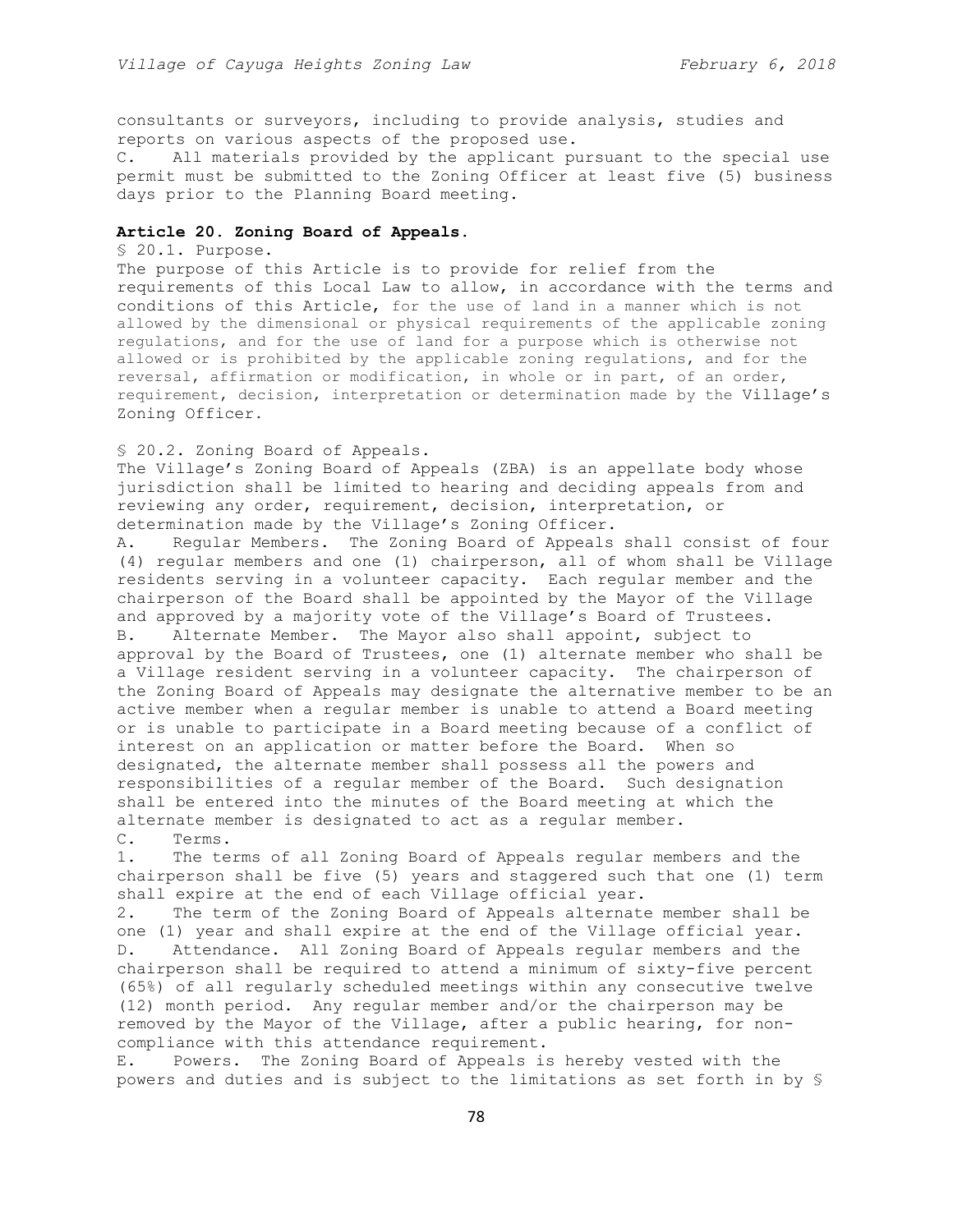7-712 of the Village Law of the State of New York, including Sections 7-  $712(a) - (c)$ , as the same may be amended, modified or changed from time to time, and any sections subsequently adopted pertaining to Zoning Boards of Appeals.

1. Use Variances.

a. The Zoning Board of Appeals shall have the power, upon an appeal from a decision or determination of the Village's Zoning Officer, to grant use variances authorizing a use of land which otherwise would not be allowed or would be prohibited by this Local Law.

b. No such use variance shall be granted by the Zoning Board of Appeals without a showing by the applicant that applicable zoning regulations and restrictions have caused unnecessary hardship. In order to prove such unnecessary hardship, the applicant shall demonstrate to the Board that:

i. For each and every permitted use under the zoning regulations for the particular district where the property is located, the applicant cannot realize a reasonable return from the property in question, provided that lack of return is substantial as demonstrated by competent financial evidence, as determined in the sole discretion of the Zoning Board of Appeals; and

ii. The alleged hardship relating to the property in question is unique, and does not apply to a substantial portion of the district or neighborhood; and

iii. The requested use variance, if granted, will not alter the essential character of the neighborhood; and

iv. The alleged hardship has not been self-created.

c. The Zoning Board of Appeals, in granting a use variance, shall grant the minimum variance that it shall deem necessary and adequate to address the unnecessary hardship proven by the applicant and at the same time preserve and protect the character of the neighborhood and the health, safety and welfare of the community.

2. Area Variances.

a. The Zoning Board of Appeals shall have the power, upon an appeal from a decision or determination of the Village's Zoning Officer, to grant area variances from area or dimensional requirements of this Local Law.

b. In making its determination, the Zoning Board of Appeals shall take into consideration the benefit to the applicant if the variance is granted, as weighed against the detriment to the health, safety and welfare of the neighborhood or community by the grant of such variance. In making such determination, the Board shall also consider whether:

i. An undesirable change will be produced in the character of the neighborhood or a detriment to nearby properties will be created by the granting of the area variance;

ii. The benefit sought by the applicant can be achieved by some method, feasible for the applicant to pursue, other than an area variance; iii. The requested area variance is substantial;

iv. The proposed variance will have an adverse effect or impact on the physical or environmental conditions in the neighborhood or district; and v. The alleged difficulty was self-created, which consideration shall be relevant to the decision of the Board but shall not necessarily preclude the granting of the area variance.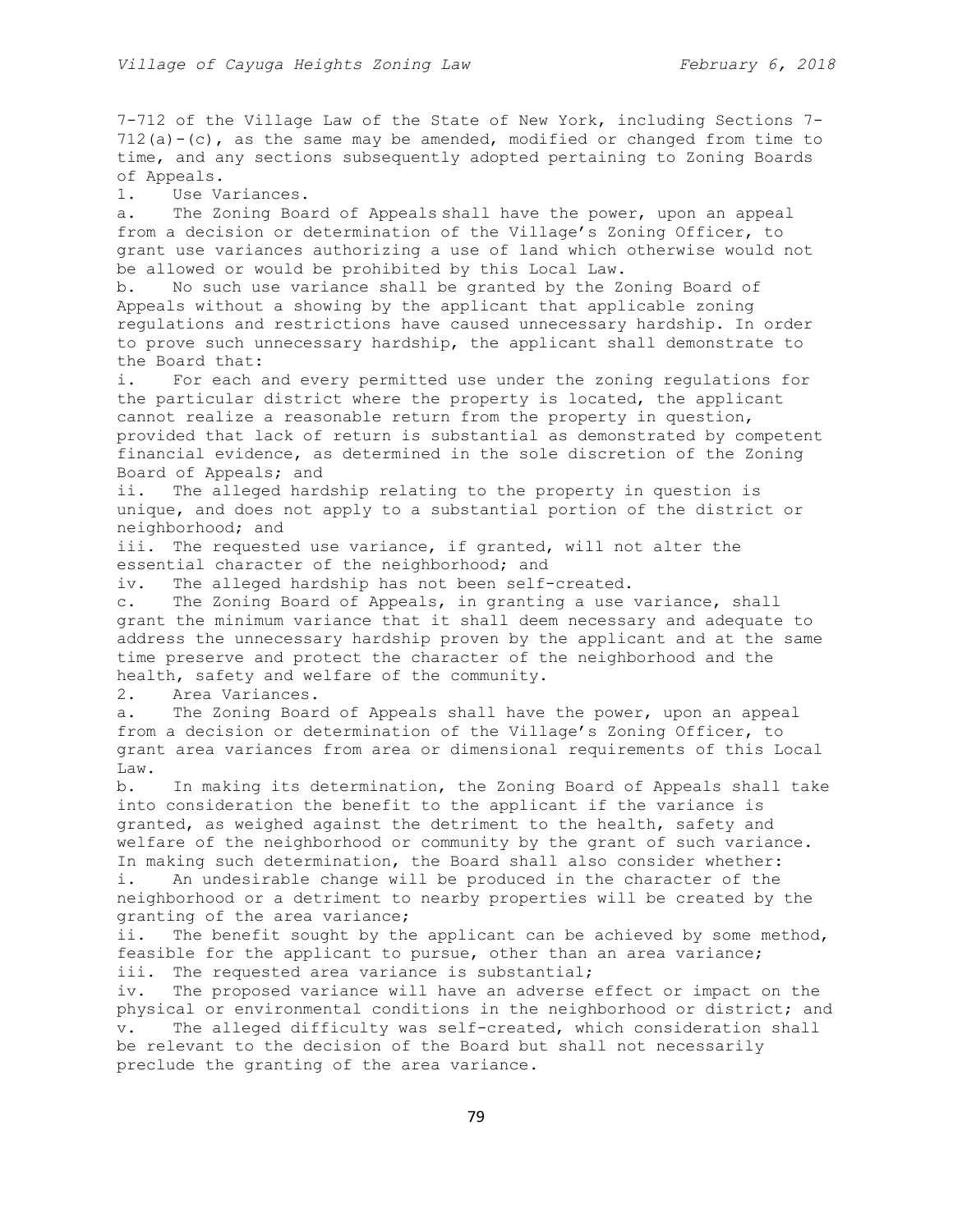c. The Zoning Board of Appeals, in the granting of area variances, shall grant the minimum variance it shall deem necessary and adequate and at the same time preserve and protect the character of the neighborhood and the health, safety and welfare of the community.

3. Imposition of conditions. The Zoning Board of Appeals shall, in the granting of use variances and area variances, have the authority to impose such reasonable conditions and restrictions as are directly related to and incidental to the proposed use of land. Such conditions shall be consistent with the spirit and intent of this Local Law and shall be imposed for the purpose of minimizing any adverse impact such variance may have on the neighborhood or community.

### § 20.3. Variance Review Procedures.

A. The applicant for a variance shall file with the Zoning Officer a variance application, together with an application fee as determined by the current fee schedule approved by the Village's Board of Trustees. B. Within a reasonable time of receipt of an application for a variance, the Zoning Board of Appeals shall schedule consideration of the variance at its earliest subsequent regularly scheduled meeting. C. Public Hearing. Pursuant to § 20.4.B, and prior to rendering any

decision on the variance application, the Zoning Board of Appeals shall conduct a public hearing.

1. Notice of the public hearing shall be published in a newspaper of general circulation in the Village of Cayuga Heights at least ten (10) calendar days before such hearing. The Zoning Officer shall also notify by mail all owners of property contiguous with the property that is the subject of the variance and all owners of properties within two hundred (200) feet of the property that is the subject of the variance, postmarked at least ten (10) calendar days before the date of the hearing. Such notice shall briefly state essential facts about the variance and inform recipients of the date, time, and place of the public hearing and the place where further information about the variance application and the review process may be obtained. The Zoning Officer shall use for the mailing address for notices to property owners the address listed for the owner in the records of the Tompkins County Department of Assessment. Notices shall be mailed certified mail, return receipt requested, and all return receipts shall be provided to the Zoning Board of Appeals prior to the public hearing.

2. The public hearing for the variance may begin concurrently with any required public hearing for the purpose of environmental review of the same variance in accordance with the State Environmental Quality Review Act (SEQRA) and may continue after any such environmental review public hearing is closed. For projects that require both a variance and either Site Plan Review or a Special Use Permit, the Planning Board shall act as lead agency in the environmental review for both actions. In those cases, the Zoning Board of Appeals cannot render its decision on a variance until the Planning Board has completed the environmental review. D. Coordination and consultation. The variance application may also be reviewed by the Village's Chief of Police and Fire Chief, and any other Village officials or consultants deemed appropriate by the Zoning Board of Appeals. Any comments from these persons shall be delivered in writing to the Board to aid its decision on the application.